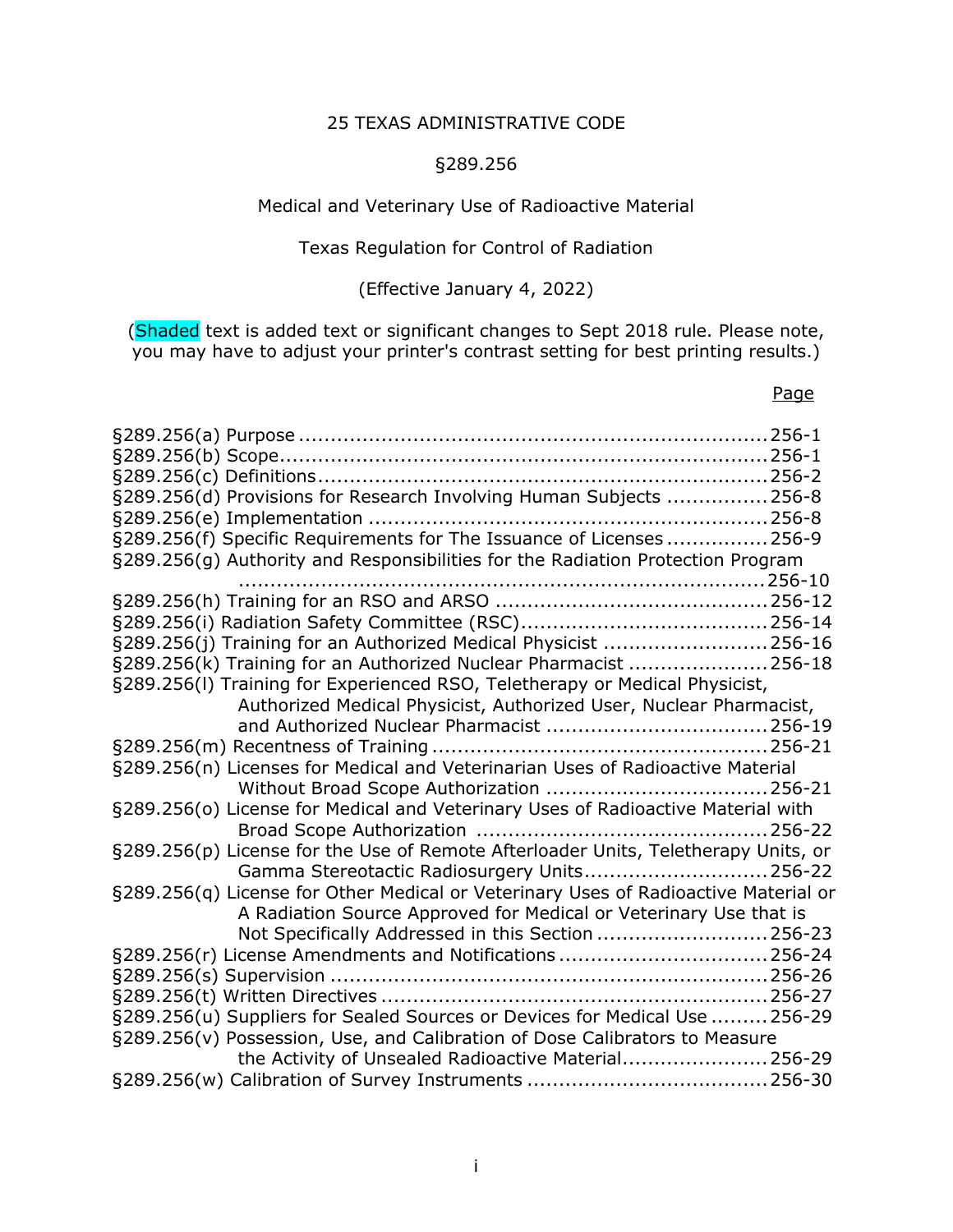# Medical and Veterinary Use of Radioactive Material

# Page

| §289.256(x) Determination of Dosages of Unsealed Radioactive Material for                                                                |
|------------------------------------------------------------------------------------------------------------------------------------------|
|                                                                                                                                          |
| §289.256(y) Authorization for calibration, transmission, and reference sources                                                           |
|                                                                                                                                          |
| §289.256(z) Requirements for Possession of Sealed Sources and Brachytherapy                                                              |
|                                                                                                                                          |
|                                                                                                                                          |
| §289.256(bb) Surveys for Ambient Radiation Exposure Rate 256-33                                                                          |
| §289.256(cc) Release of Individuals Containing Radioactive Drugs or Implants                                                             |
|                                                                                                                                          |
|                                                                                                                                          |
| §289.256(ff) Use of Unsealed Radioactive Material for Uptake, Dilution, and                                                              |
| Excretion Studies That Do Not Require A Written Directive  256-36                                                                        |
| §289.256(gg) Training for Uptake, Dilution, and Excretion Studies 256-37                                                                 |
| §289.256(hh) Use of Unsealed Radioactive Material for Imaging and Localization                                                           |
| Studies That Do Not Require A Written Directive 256-38                                                                                   |
| §289.256(ii) Permissible Molybdenum-99, Strontium-82, And Strontium-85                                                                   |
|                                                                                                                                          |
| §289.256(jj) Training for Imaging and Localization Studies  256-40                                                                       |
| §289.256(kk) Use of Unsealed Radioactive Material that Requires A Written                                                                |
|                                                                                                                                          |
|                                                                                                                                          |
|                                                                                                                                          |
| §289.256(nn) Training for Use of Unsealed Radioactive Material that Requires A                                                           |
|                                                                                                                                          |
| §289.256(00) Training for the Oral Administration of Sodium Iodide I-131                                                                 |
| Requiring A Written Directive in Quantities Less Than or Equal                                                                           |
|                                                                                                                                          |
| §289.256(pp) Training for the Oral Administration of Sodium Iodide I-131                                                                 |
| Requiring A Written Directive in Quantities Greater than                                                                                 |
|                                                                                                                                          |
| §289.256(qq) Training for the Parenteral Administration of Unsealed Radioactive                                                          |
| Material Requiring A Written Directive256-50                                                                                             |
| §289.256(rr) Use of Sealed Sources for Manual Brachytherapy 256-52                                                                       |
| §289.256(ss) Surveys After Sealed Source Implants and Removal  256-52<br>§289.256(tt) Brachytherapy Sealed Sources Accountability 256-52 |
|                                                                                                                                          |
| §289.256(vv) Safety Precautions for the Use of Brachytherapy256-54                                                                       |
| §289.256(ww) Calibration Measurements of Brachytherapy Sealed Sources. 256-54                                                            |
| §289.256(xx) Strontium-90 sources for ophthalmic treatments 256-55                                                                       |
| §289.256(yy) Therapy-Related Computer Systems for Manual                                                                                 |
|                                                                                                                                          |
| §289.256(zz) Training for Use of Manual Brachytherapy Sealed Sources  256-56                                                             |
| §289.256(aaa) Training for Ophthalmic Use of Strontium-90256-58                                                                          |
| §289.256(bbb) Use of Sealed Sources and Medical Devices for Diagnosis  256-59                                                            |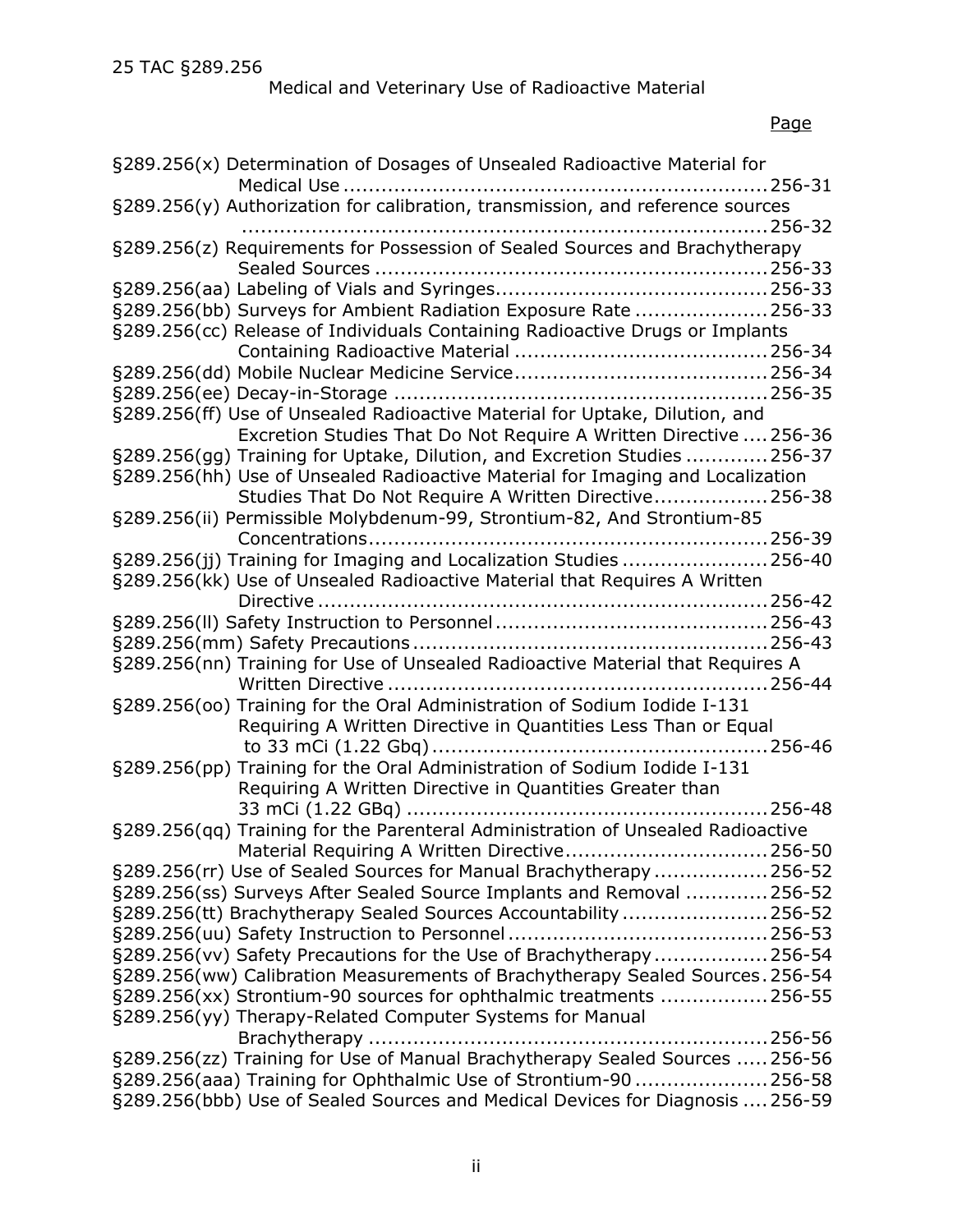# Medical and Veterinary Use of Radioactive Material

# Page

| §289.256(ccc) Training for Use of Sealed Sources for Diagnosis256-59<br>§289.256(ddd) Use of a Sealed Source in A Remote Afterloader Unit, Teletherapy<br>Unit, or Gamma Stereotactic Radiosurgery Unit 256-61 |
|----------------------------------------------------------------------------------------------------------------------------------------------------------------------------------------------------------------|
| §289.256(eee) Surveys of Patients and Human Research Subjects Treated with A                                                                                                                                   |
| §289.256(fff) Installation, Maintenance, Adjustment, and Repair 256-62                                                                                                                                         |
| §289.256(ggg) Safety Procedures and Instructions for Remote Afterloader Units,<br>Teletherapy Units, and Gamma Stereotactic Radiosurgery Units                                                                 |
| . 256-62<br>.<br>§289.256(hhh) Safety Precautions for Remote Afterloader Units, Teletherapy Units,                                                                                                             |
| and Gamma Stereotactic Radiosurgery Units 256-63                                                                                                                                                               |
| §289.256(jjj) Full Calibration Measurements on Teletherapy Units256-66                                                                                                                                         |
| §289.256(kkk) Full Calibration Measurements on Remote Afterloader Units . 256-67                                                                                                                               |
| §289.256(III) Full Calibration Measurements on Gamma Stereotactic Radiosurgery                                                                                                                                 |
| §289.256(mmm) Periodic Spot Checks for Teletherapy Units256-70                                                                                                                                                 |
| §289.256(nnn) Periodic Spot Checks for Remote Afterloader Units  256-72                                                                                                                                        |
| §289.256(000) Periodic Spot Checks for Gamma Stereotactic Radiosurgery Units                                                                                                                                   |
|                                                                                                                                                                                                                |
| §289.256(ppp) Additional Technical Requirements for Mobile Remote Afterloader                                                                                                                                  |
|                                                                                                                                                                                                                |
| §289.256(rrr) Full-Inspection Servicing for Teletherapy and Gamma Stereotactic                                                                                                                                 |
|                                                                                                                                                                                                                |
| §289.256(sss) Therapy-Related Computer Systems for Photon-Emitting Remote<br>Afterloader Units, Teletherapy Units, and Gamma Stereotactic                                                                      |
|                                                                                                                                                                                                                |
| §289.256(ttt) Training for Use of Remote Afterloader Units, Teletherapy Units, and<br>Gamma Stereotactic Radiosurgery Units256-78                                                                              |
| §289.256(uuu) Report and Notification of a Medical Event  256-80                                                                                                                                               |
| §289.256(vvv) Report and Notification of a Dose to an Embryo/Fetus or Nursing                                                                                                                                  |
| §289.256(www) Report and notification for an eluate exceeding permissible                                                                                                                                      |
| molybdenum-99, strontium-82, and strontium-85 concentrations<br>256-85                                                                                                                                         |
| §289.256(xxx) Records/documents for Department Inspection  256-85                                                                                                                                              |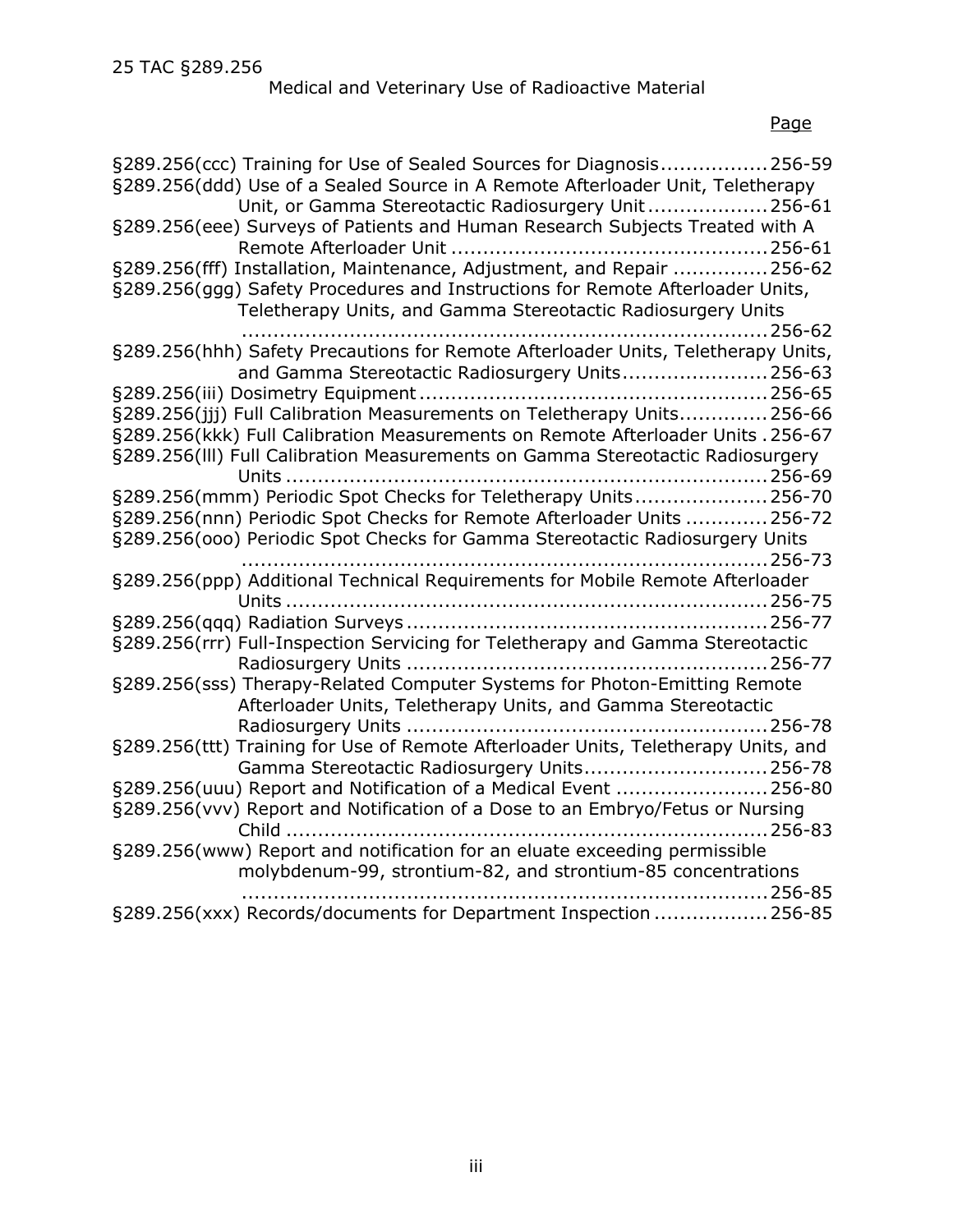### <span id="page-3-0"></span>TITLE 25 HEALTH SERVICES PART 1 DEPARTMENT OF STATE HEALTH SERVICES CHAPTER 289 RADIATION CONTROL SUBCHAPTER F MEDICAL AND VETERAINRY USE OF RADIOACTIVE MATERIAL

§289.256. Medical and Veterinary Use of Radioactive Material.

(a) Purpose.

(1) This section establishes requirements for the medical and veterinary use of radioactive material and for the issuance of specific licenses authorizing the medical and veterinary use of radioactive material. Unless otherwise exempted, no person shall manufacture, produce, receive, possess, use, transfer, own, or acquire radioactive material for medical or veterinary use except as authorized in a license issued in accordance with this section.

(2) A person who manufactures, produces, receives, possesses, uses, transfers, owns, or acquires radioactive material prior to receiving a license is subject to the requirements of this chapter.

(3) A specific license is not needed for a person who:

(A) receives, possesses, uses, or transfers radioactive material in accordance with the regulations in this chapter under the supervision of an authorized user as provided in subsection (s) of this section, unless prohibited by license condition; or

(B) prepares unsealed radioactive material for medical use in accordance with the regulations in this chapter under the supervision of an authorized nuclear pharmacist or authorized user as provided in subsection (s) of this section, unless prohibited by license condition.

(b) Scope.

(1) In addition to the requirements of this section, all licensees, unless otherwise specified, are subject to the requirements of §289.201 of this title (relating to General Provisions for Radioactive Material), §289.202 of this title (relating to Standards for Protection Against Radiation from Radioactive Materials), §289.203 of this title (relating to Notices, Instructions, and Reports to Workers; Inspections), §289.204 of this title (relating to Fees for Certificates of Registration, Radioactive Material Licenses, Emergency Planning and Implementation, and Other Regulatory Services), §289.205 of this title (relating to Hearing and Enforcement Procedures), §289.252 of this title (relating to Licensing of Radioactive Material), and §289.257 of this title (relating to Packaging and Transportation of Radioactive Material).

(2) Veterinarians who receive, possess, use, transfer, own, or acquire radioactive material in the practice of veterinary medicine shall comply with the requirements of this section except for subsections (d), (dd) and (uuu) of this section.

(3) An entity that is a "covered entity" as that term is defined in HIPAA (the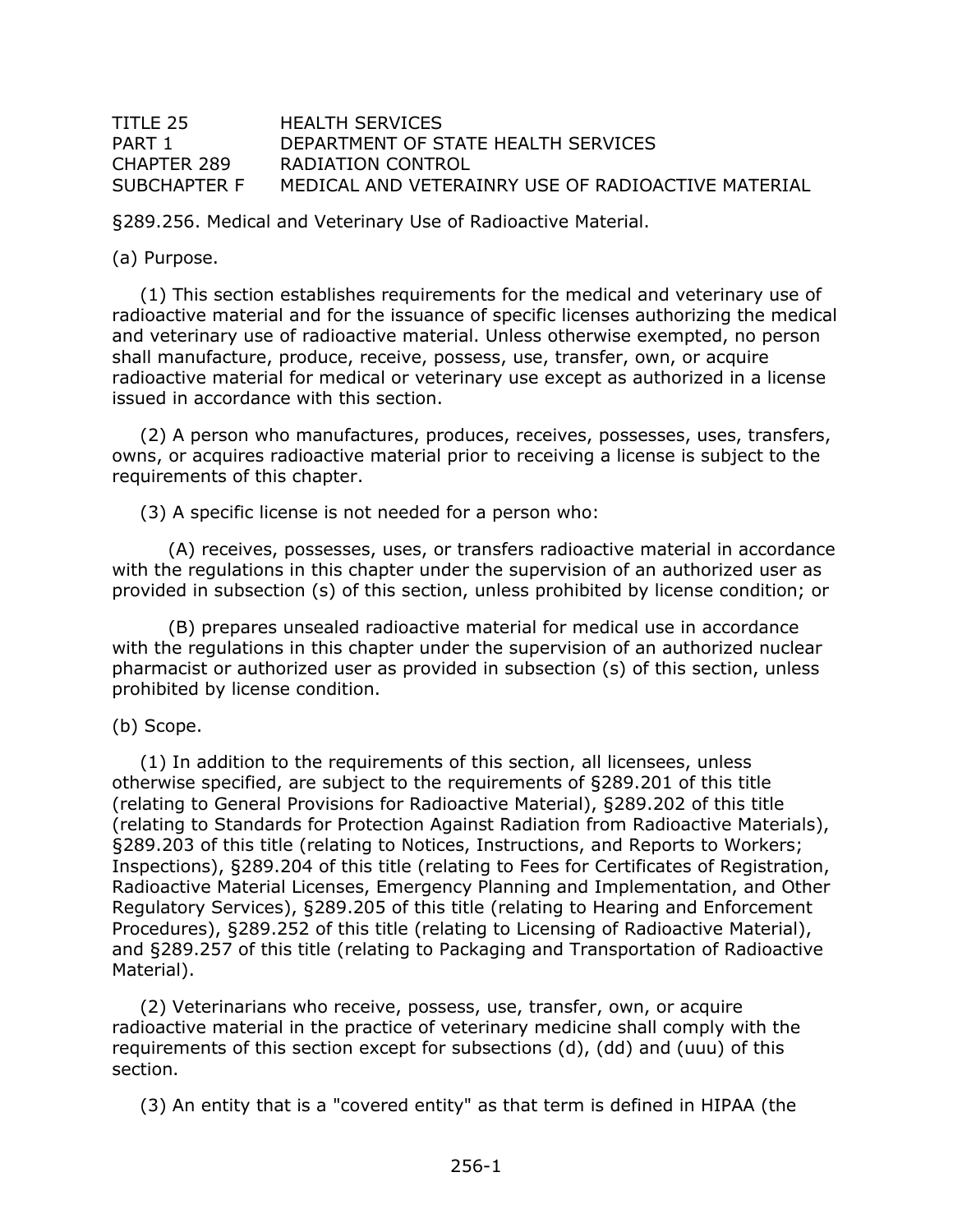<span id="page-4-0"></span>Health Insurance Portability and Accountability Act of 1996, Title 45, Code of Federal Regulations (CFR), Parts 160 and 164) may be subject to privacy standards governing how information that identifies a patient can be used and disclosed. Failure to follow HIPAA requirements may result in the department making a referral of a potential violation to the United States Department of Health and Human Services.

(4) In accordance with the requirements of the Texas Medical Board, Title 22, Texas Administrative Code (TAC), Chapter 160, medical licensees must use the services of a licensed medical physicist for activities falling within the medical physicist scope of practice as identified in 22 TAC §160.17 unless exempted under 22 TAC §160.5.

(c) Definitions. The following words and terms when used in this section shall have the following meaning unless the context clearly indicates otherwise.

(1) Address of use--The building or buildings that are identified on the license and where radioactive material may be prepared, received, used, or stored.

(2) Area of use--A portion of an address of use that has been set aside for the purpose of preparing, receiving, using, or storing radioactive material.

### (3) Associate radiation safety officer (ARSO)--An individual who:

(A) meets the requirements in subsections (h) and (m) of this section; and

(B) is currently identified as an ARSO for the types of use of radioactive material for which the individual has been assigned duties and tasks by the radiation safety officer (RSO) on:

(i) a specific medical use license issued by the department, the United States Nuclear Regulatory Commission (NRC), or an agreement state; or

(ii) a medical use permit issued by an NRC master material licensee.

(4) Authorized medical physicist--An individual who meets the following:

(A) the requirements in subsections (j) and (m) of this section; or

(B) is identified as an authorized medical physicist or teletherapy physicist on one of the following:

(i) a specific medical use license issued by the department, the NRC, or an agreement state;

(ii) a medical use permit issued by an NRC master material licensee;

(iii) a permit issued by an NRC, or agreement state broad scope medical use licensee; or

(iv) a permit issued by an NRC master material license broad scope medical use permittee; and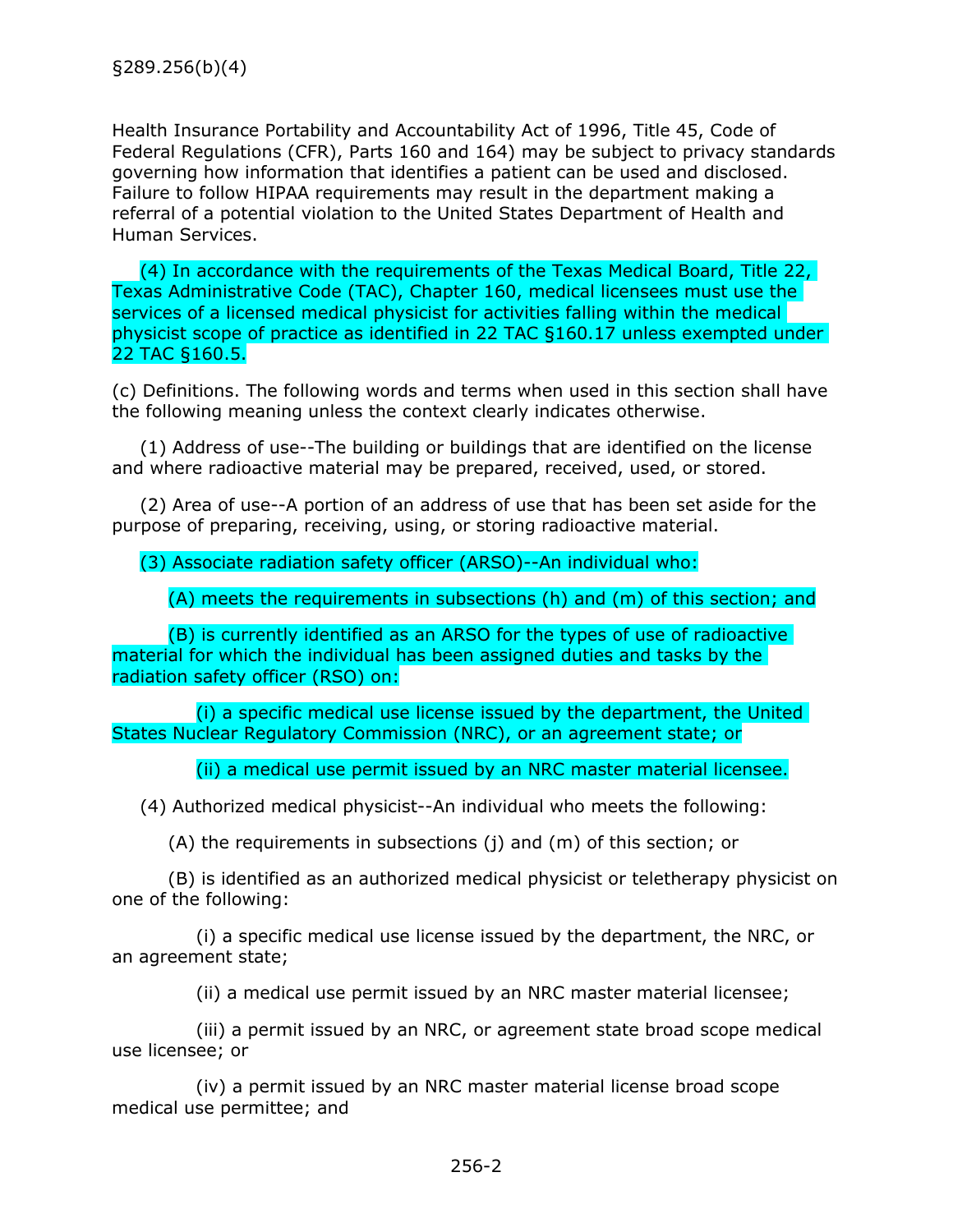(C) holds a current Texas license under the Medical Physics Practice Act, Texas Occupations Code, Chapter 602, in therapeutic radiological physics for uses in subsections (rr) and (ddd) of this section.

(5) Authorized nuclear pharmacist--A pharmacist who meets the following:

(A) the requirements in subsections (k) and (m) of this section; or

(B) is identified as an authorized nuclear pharmacist on one of the following:

(i) a specific license issued by the department, the NRC, or an agreement state that authorizes medical use or the practice of nuclear pharmacy;

(ii) a permit issued by an NRC master material licensee that authorizes medical use or the practice of nuclear pharmacy;

(iii) a permit issued by the department, the NRC, or an agreement state licensee of broad scope that authorizes medical use or the practice of nuclear pharmacy; or

(iv) a permit issued by an NRC master material license broad scope medical use permittee that authorizes medical use or the practice of nuclear pharmacy; or

(C) is identified as an authorized nuclear pharmacist by a commercial nuclear pharmacy that has been authorized to identify authorized nuclear pharmacists; or

(D) is designated as an authorized nuclear pharmacist in accordance with §289.252(r) of this title; and

(E) holds a current Texas license under the Texas Pharmacy Act, Texas Occupations Code, Chapters 551 - 566, 568, and 569, as amended, and who is certified as an authorized nuclear pharmacist by the Texas State Board of Pharmacy.

(6) Authorized user--An authorized user is defined as follows:

(A) for human use, a physician licensed by the Texas Medical Board; or a dentist licensed by the Texas State Board of Dental Examiners; or a podiatrist licensed by the Texas State Board of Podiatric Medicine who:

(i) meets the requirements in subsection  $(m)$  and subsections  $(gg)$ ,  $(jj)$ ,  $(nn)$ ,  $(oo)$ ,  $(pp)$ ,  $(qq)$ ,  $(zz)$ ,  $(aaa)$ ,  $(ccc)$  or  $(ttt)$  of this section; or

(ii) is identified as an authorized user on any of the following:

(I) an agency, NRC, or agreement state license that authorizes the medical use of radioactive material;

(II) a permit issued by an NRC master material licensee that is authorized to permit the medical use of radioactive material;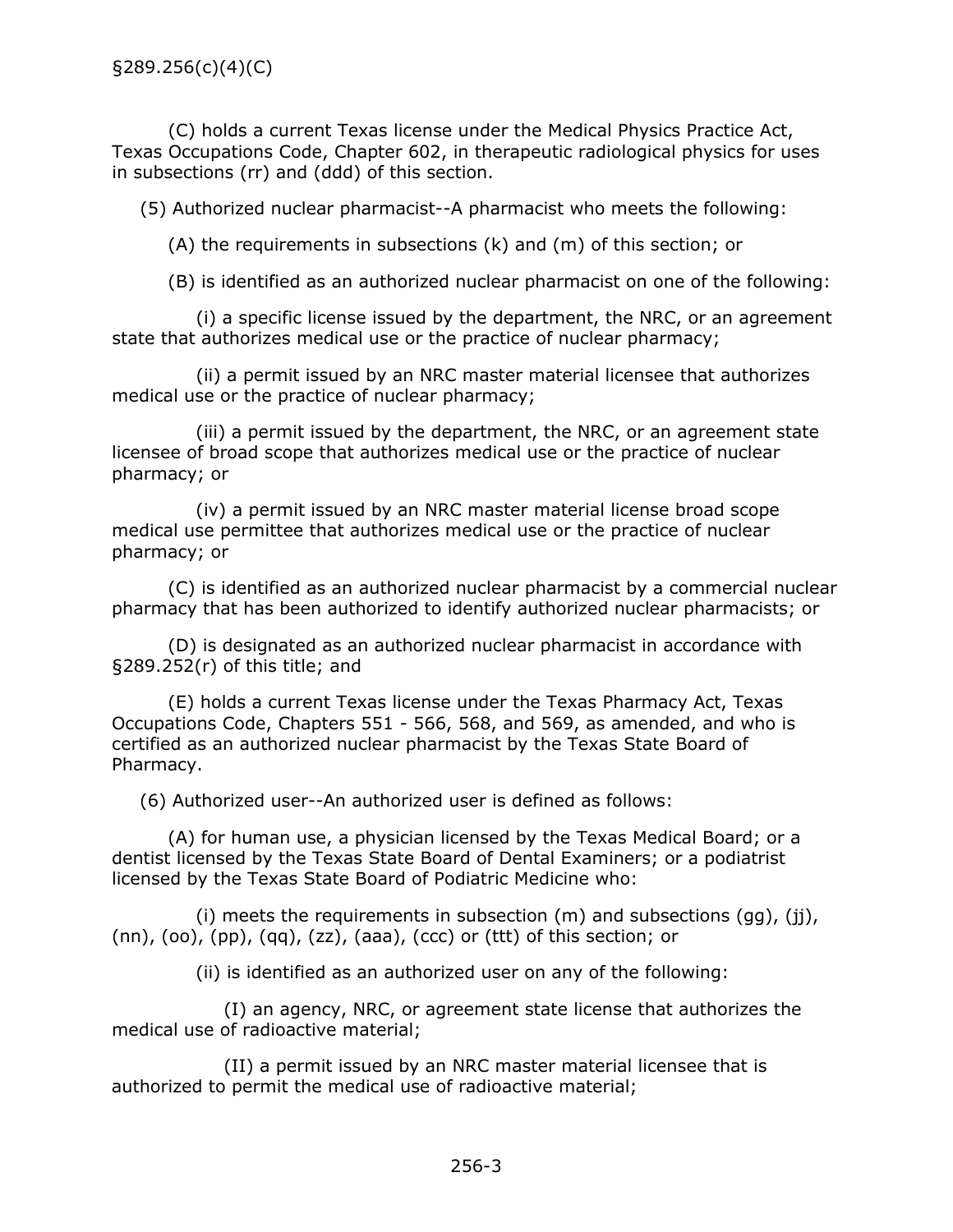(III) a permit issued by a specific licensee of broad scope issued by the department, the NRC, or an agreement state authorizing the medical use of radioactive material; or

(IV) a permit issued by an NRC master material licensee of broad scope that is authorized to permit the medical use of radioactive material.

(B) for veterinary use, an individual who is, a veterinarian licensed by the Texas State Board of Veterinary Medical Examiners; and

(i) is certified by the American College of Veterinary Radiology for the use of radioactive materials in veterinary medicine; or

(ii) has received training in accordance with subsections  $(qq)$ , (ii), (nn) -(qq), (zz), (aaa), (ccc), and (ttt) of this section as applicable; or

(iii) is identified as an authorized user on any of the following:

(I) an agency, NRC, or agreement state license that authorizes the veterinary use of radioactive material;

(II) a permit issued by an NRC master material licensee that is authorized to permit the medical use of radioactive material;

(III) a permit issued by a specific licensee of broad scope issued by the department, the NRC, or an agreement state authorizing the medical or veterinary use of radioactive material; or

(IV) a permit issued by an NRC master material licensee of broad scope that authorizes the medical use of radioactive material.

(7) Brachytherapy--A method of radiation therapy in which plated, embedded, activated, or sealed sources are utilized to deliver a radiation dose at a distance of up to a few centimeters, by surface, intracavitary, intraluminal, or interstitial application.

(8) Brachytherapy sealed source--A sealed source or a manufacturer-assembled source train, or a combination of these sources that is designed to deliver a therapeutic dose within a distance of a few centimeters.

(9) High dose-rate remote afterloader--A device that remotely delivers a dose rate in excess of 1200 rads (12 gray (Gy)) per hour at the point or surface where the dose is prescribed.

(10) Institutional Review Board (IRB)--Any board, committee, or other group formally designated by an institution and approved by the United States Food and Drug Administration (FDA) to review, approve the initiation of, and conduct periodic review of biomedical research involving human subjects.

(11) Low dose-rate remote afterloader--A device that remotely delivers a dose rate of less than or equal to 200 rads (2 Gy) per hour at the point or surface where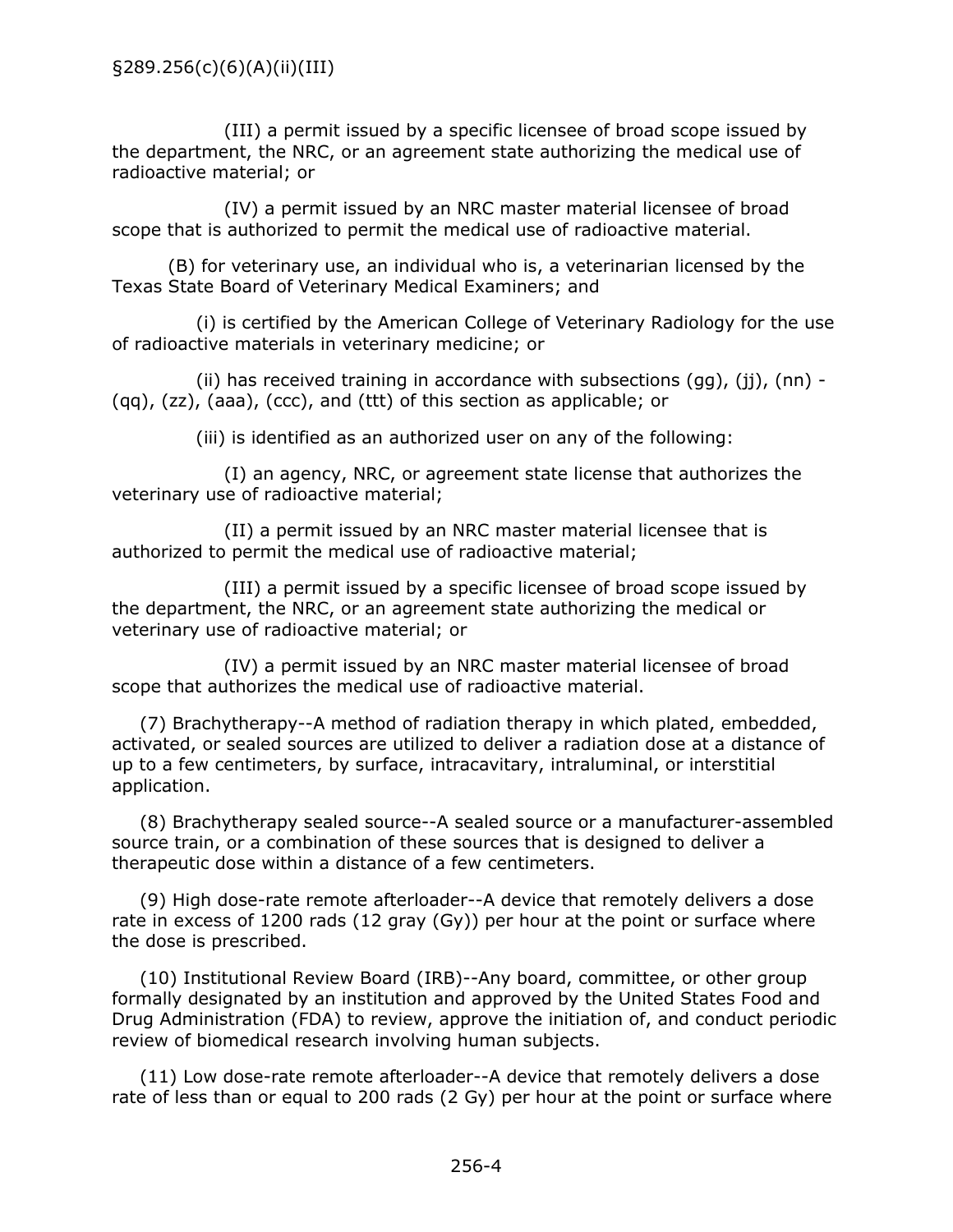the dose is prescribed.

(12) Management--The chief executive officer or other individual delegated the authority to manage, direct, or administer the licensee's activities.

(13) Manual brachytherapy--A type of brachytherapy in which the sealed sources, for example, seeds and ribbons, are manually inserted either into the body cavities that are in close proximity to a treatment site or directly in the tissue volume.

(14) Medical event--An event that meets the criteria in subsection (uuu)(1) of this section.

(15) Medical institution--An organization in which several medical disciplines are practiced.

(16) Medical use--The intentional internal or external administration of radioactive material, or the radiation from radioactive material, to patients or human research subjects under the supervision of an authorized user.

(17) Medium dose-rate afterloader--A device that remotely delivers a dose rate greater than 200 rads (2 Gy) and less than or equal to 1200 rads (12 Gy) per hour at the point or surface where the dose is prescribed.

(18) Mobile nuclear medicine service--A licensed service authorized to transport radioactive material to, and medical use of the material at, the client's address. Services transporting calibration sources only are not considered mobile nuclear medicine licensees.

(19) Ophthalmic physicist--An individual who:

(A) meets the requirements in subsections (m) and  $(xx)(1)(B)$  of this section; and

(B) is identified as an ophthalmic physicist on:

(i) a specific medical use license issued by the department, the NRC, or an agreement state;

(ii) a permit issued by an agency, NRC, or agreement state broad scope medical use licensee;

(iii) a medical use permit issued by an NRC master material licensee; or

(iv) a permit issued by an NRC master material licensee broad scope medical use permittee.

(20) Output--The exposure rate, dose rate, or a quantity related in a known manner to these rates from a teletherapy unit, a brachytherapy source, a remote afterloader unit, or a gamma stereotactic radiosurgery unit, for a specified set of exposure conditions.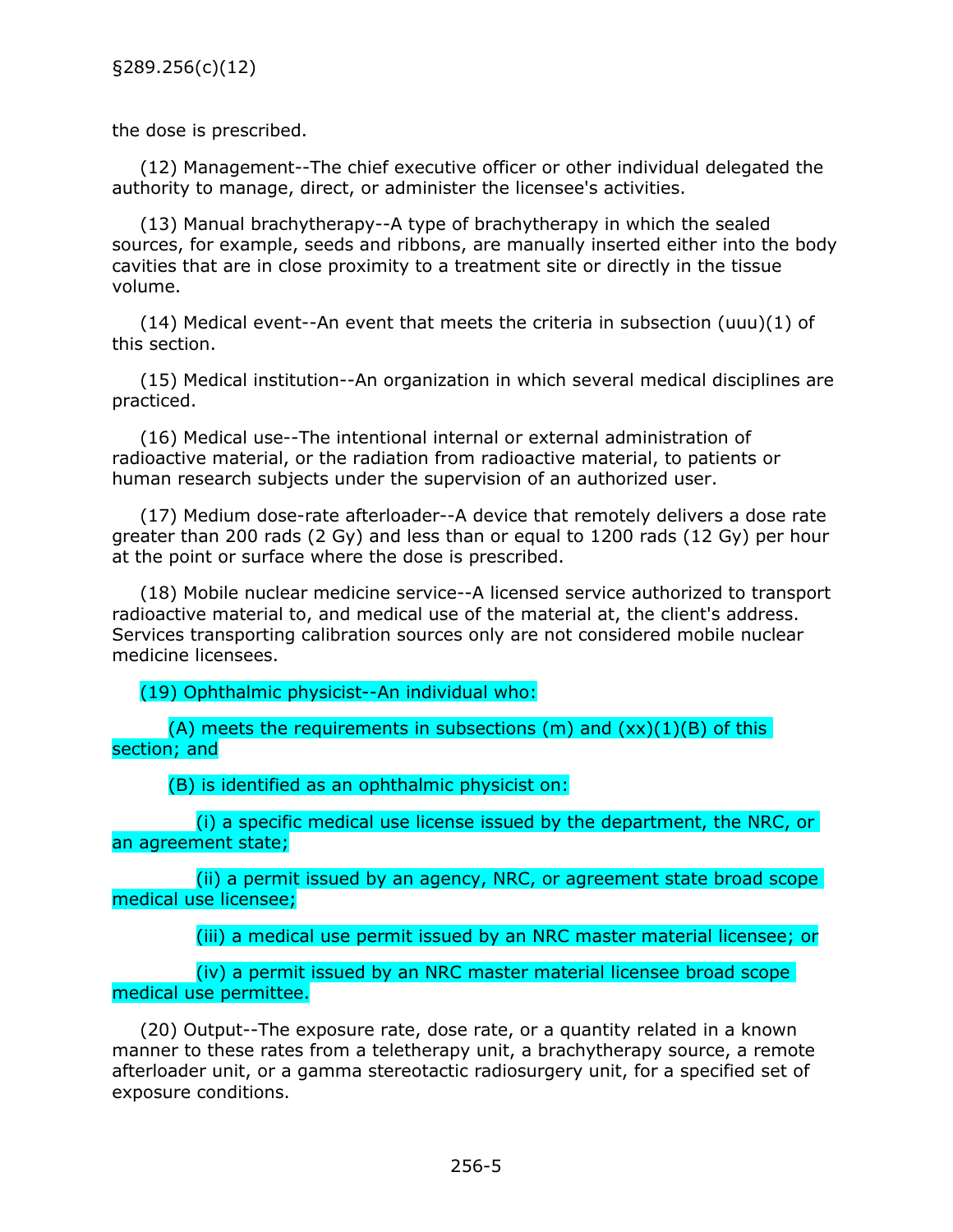(21) Patient--A human or animal under medical care and treatment.

(22) Patient intervention--Actions by the patient or human research subject, whether intentional or unintentional, such as dislodging or removing treatment devices or prematurely terminating the administration.

(23) Permanent facility--A building or buildings that are identified on the license within the State of Texas and where radioactive material may be prepared, received, used, or stored. This may also include an area or areas where administrative activities related to the license are performed.

(24) Preceptor--An individual who provides, directs, or verifies the training and experience required for an individual to become an authorized user, an authorized medical physicist, an authorized nuclear pharmacist, an RSO, or an ARSO.

(25) Prescribed dosage--The specified activity or range of activity of unsealed radioactive material as documented in a written directive or in accordance with the directions of the authorized user for procedures in subsections (ff) and (hh) of this section.

(26) Prescribed dose--Prescribed dose means one of the following:

(A) for gamma stereotactic radiosurgery, the total dose as documented in the written directive;

(B) for teletherapy, the total dose and dose per fraction as documented in the written directive;

(C) for brachytherapy, either the total sealed source strength and exposure time, or the total dose, as documented in the written directive; or

(D) for remote afterloaders, the total dose and dose per fraction as documented in the written directive.

(27) Pulsed dose-rate remote afterloader--A special type of remote afterloading device that uses a single sealed source capable of delivering dose rates greater than 1200 rads (12 Gy) per hour, but is approximately one-tenth of the activity of typical high dose-rate remote afterloader sealed sources and is used to simulate the radiobiology of a low dose rate remote afterloader treatment by inserting the sealed source for a given fraction of each hour.

(28) Radiation safety officer (RSO)--For purposes of this section, an individual who:

(A) meets the requirements in subsections (h) and (m) of this section; or

(B) is identified as an RSO on one of the following:

(i) a specific license issued by the department, the NRC, or an agreement state that authorizes the medical or veterinary use of radioactive material; or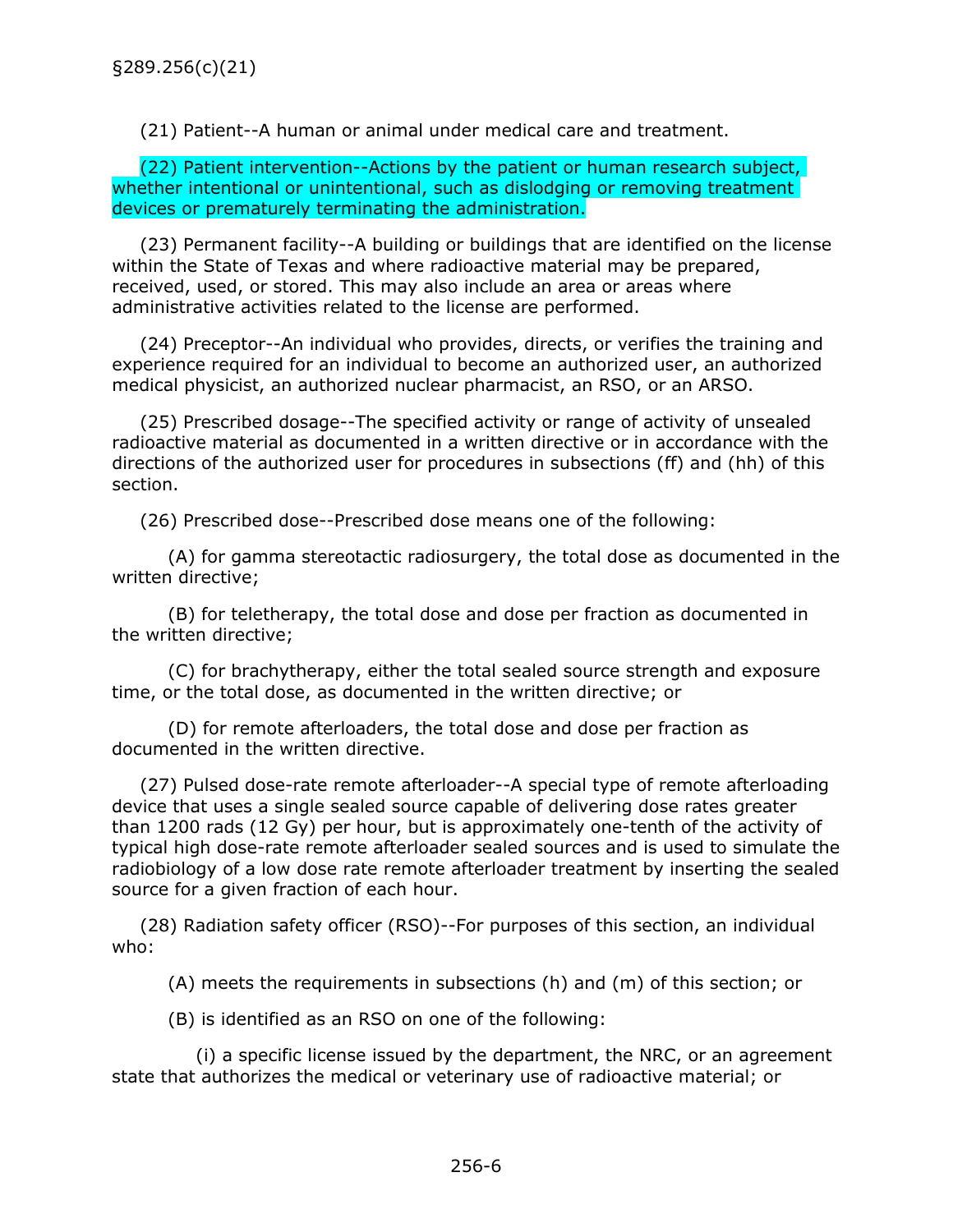(ii) a permit issued by an NRC master material licensee that authorizes the medical or veterinary use of radioactive material.

(29) Sealed source and device registry--The national registry that contains all the registration certificates, generated by both the NRC and the agreement states, that summarize the radiation safety information for sealed sources and devices and describe the licensing and use conditions approved for the product.

(30) Stereotactic radiosurgery--The use of external radiation in conjunction with a guidance device to very precisely deliver a dose to a tissue volume by the use of three-dimensional coordinates.

(31) Technologist-- A person (nuclear medicine technologist) skilled in the performance of nuclear medicine procedures under the supervision of a physician.

(32) Teletherapy--Therapeutic irradiation in which the sealed source is at a distance from the patient or human or animal research subject.

(33) Therapeutic dosage--The specified activity or range of activity of radioactive material that is intended to deliver a radiation dose to a patient or human or animal research subject for palliative or curative treatment.

(34) Therapeutic dose--A radiation dose delivered from a sealed source containing radioactive material to a patient or human or animal research subject for palliative or curative treatment.

(35) Treatment site--The anatomical description of the tissue intended to receive a radiation dose, as described in a written directive.

(36) Type of use--Use of radioactive material as specified under the following subsections:

(A) uptake, dilution, and excretion studies in subsection (ff) of this section;

(B) imaging and localization studies in subsection (hh) of this section;

(C) therapy with unsealed radioactive material in subsection (kk) of this section;

(D) manual brachytherapy with sealed sources in subsection (rr) of this section;

(E) sealed sources for diagnosis in subsection (bbb) of this section;

(F) sealed source in a remote afterloader unit, teletherapy unit, or gamma stereotactic radiosurgery unit in subsection (ddd) of this section; or

(G) other medical or veterinary uses of radioactive material or a radiation source approved for medical or veterinary use in subsection (q) of this section.

(37) Unit dosage--A dosage prepared for medical use for administration as a single dosage to a patient or human or animal research subject without any further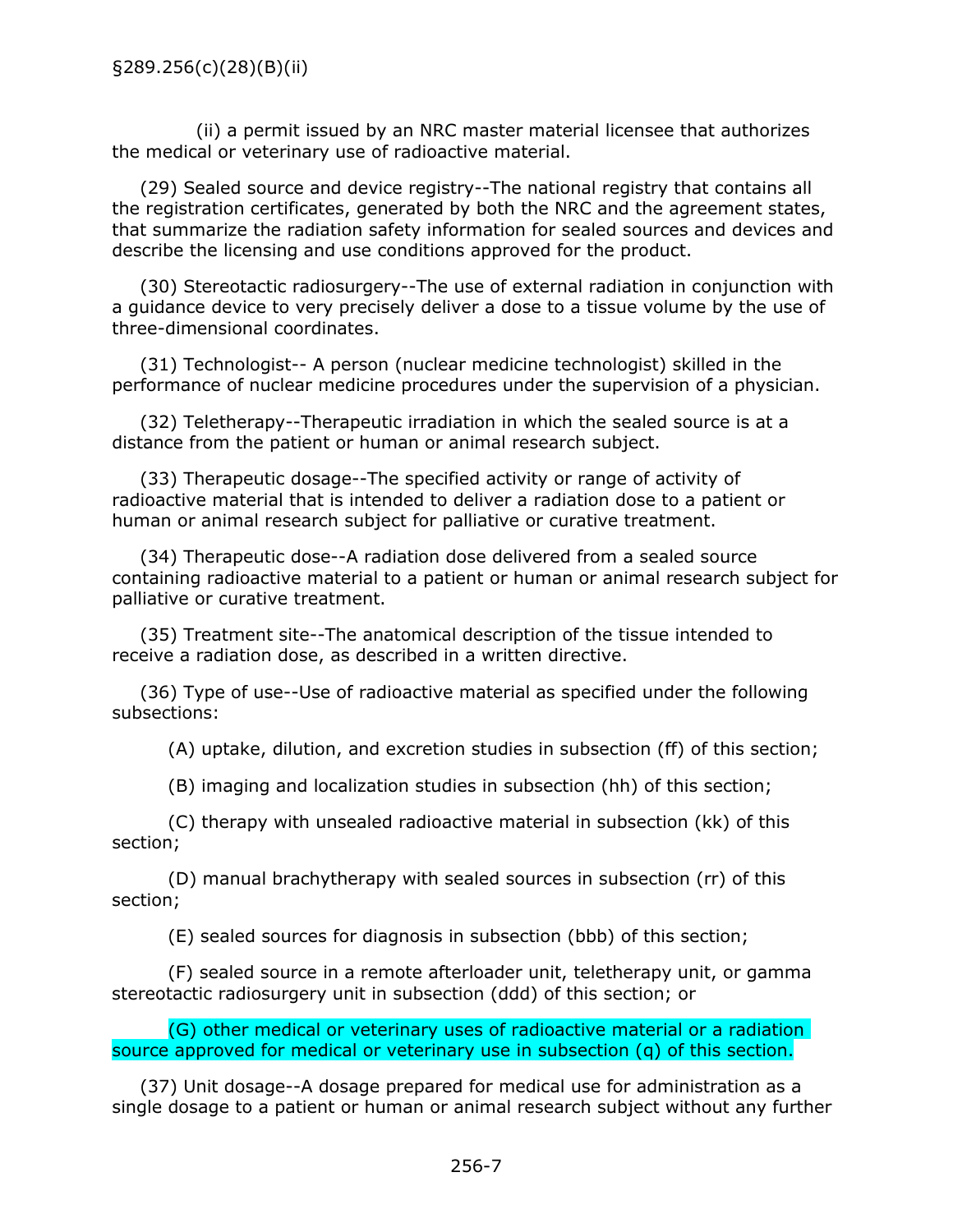<span id="page-10-0"></span>modification of the dosage after it is initially prepared.

(38) Veterinary use--The intentional internal or external administration of radioactive material, or the radiation from radioactive material, to patients under the supervision of an authorized user.

(39) Written directive--An authorized user's written order for the administration of radioactive material or radiation from radioactive material to a specific patient or human research subject, as specified in subsection (t) of this section.

(d) Provisions for research involving human subjects.

(1) A licensee may conduct research involving human subjects only if it uses the radioactive materials specified on its license for the uses authorized on the license.

(2) The licensee may conduct research specified in paragraph (1) of this subsection provided that:

(A) the research is conducted, funded, supported, or regulated by a federal agency that has implemented the Federal Policy for the Protection of Human Subjects as required by Title 10, CFR, §35.6 (Federal Policy); or

(B) the licensee has applied for and received approval of a specific amendment to its license before conducting the research.

(3) Before conducting research as specified in paragraph (1) of this subsection, the licensee shall obtain the following:

(A) "informed consent," as defined and described in the Federal Policy, from the human research subjects; and

(B) review and approval of the research from an IRB as required by Title 45, CFR, Part 46, and Title 21, CFR, Part 56, and in accordance with the Federal Policy.

(4) Nothing in this subsection relieves licensees from complying with the other requirements of this chapter.

(e) Implementation.

(1) If a license condition exempted a licensee from a provision of this section or §289.252 of this title on the effective date of this rule, then the license condition continues to exempt the licensee from the requirements in the corresponding provision until there is a license amendment or license renewal that modifies or removes the license condition.

(2) When a requirement in this section differs from the requirement in an existing license condition, the requirement in this section shall govern.

(3) Licensees shall continue to comply with any license condition that requires implementation of procedures required by subsections (ggg) and (mmm) - (ooo) of this section until there is a license amendment or renewal that modifies the license condition.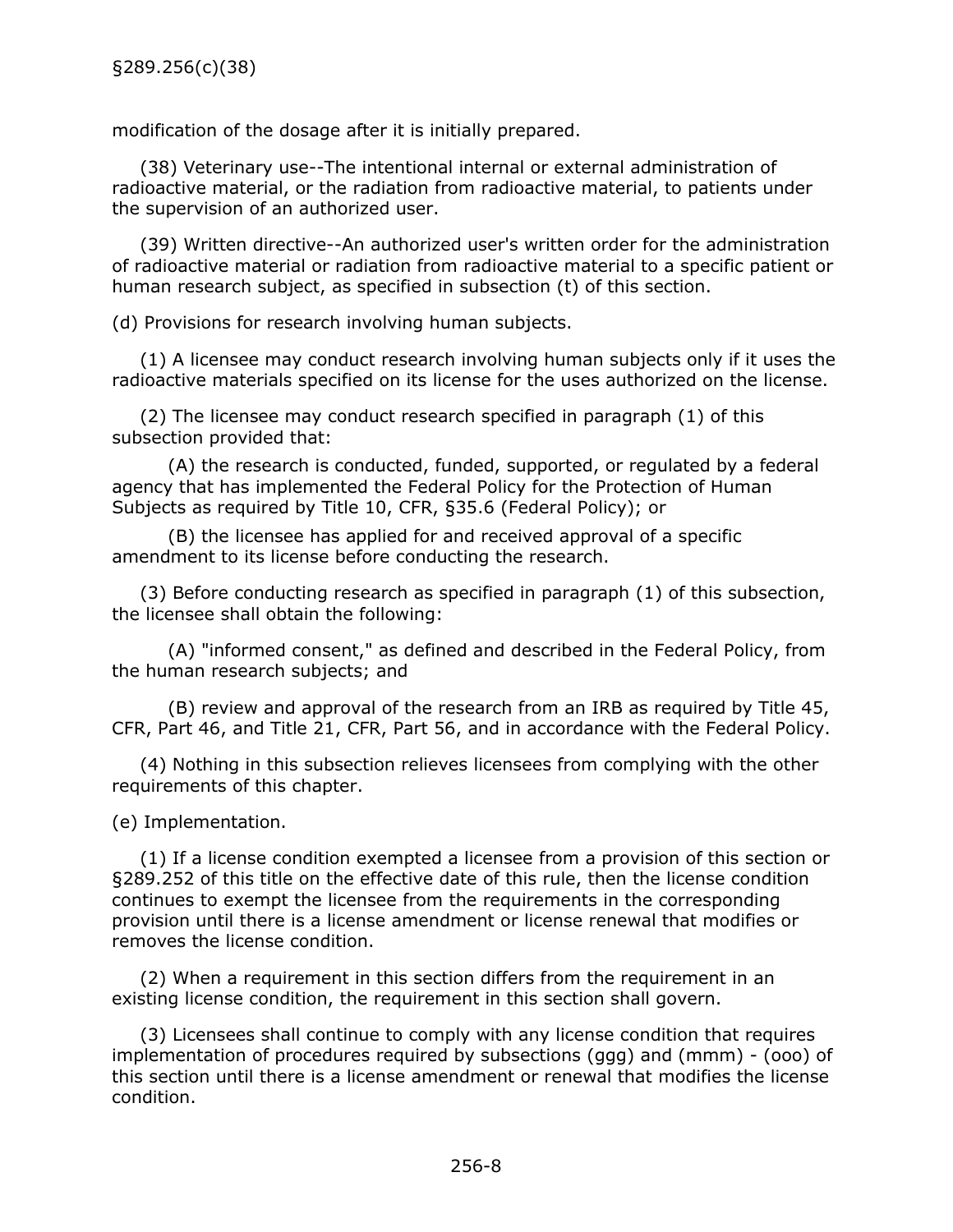<span id="page-11-0"></span>(f) Specific requirements for the issuance of licenses. In addition to the requirements in §289.252(e) of this title and subsections (n) - (q) of this section, as applicable, a license will be issued if the department determines that:

(1) the applicant satisfies any applicable special requirement in this section;

(2) qualifications of the designated RSO as specified in subsection (h) of this section are adequate for the purpose requested in the application; and

(3) the following information submitted by the applicant is approved:

(A) an operating, safety, and emergency procedures manual to include specific information on the following:

(i) radiation safety precautions and instructions;

(ii) methodology for measurement of dosages or doses to be administered to patients or human or animal research subjects;

(iii) calibration, maintenance, and repair of instruments and equipment necessary for radiation safety; and

(iv) waste disposal procedures; and

(B) any additional information required by this chapter that is requested by the department to assist in its review of the application; and

(C) qualifications of the following:

(i) RSO in accordance with subsection  $(c)(28)$  of this section;

(ii) authorized user(s) in accordance with subsection  $(c)(6)$  of this section as applicable to the use(s) being requested;

(iii) authorized medical physicist in accordance with subsection  $(c)(4)$  of this section, if applicable;

(iv) authorized nuclear pharmacist in accordance with subsection  $(c)(5)$  of this section, if applicable;

(v) ophthalmic physicist in accordance with subsection  $(c)(19)$ , if applicable;

(vi) Radiation Safety Committee (RSC), in accordance with subsection (i) of this section, if applicable; and

(vii) ARSO in accordance with subsection  $(c)(3)$  of this section, if applicable; and

(4) the applicant's permanent facility is located in Texas.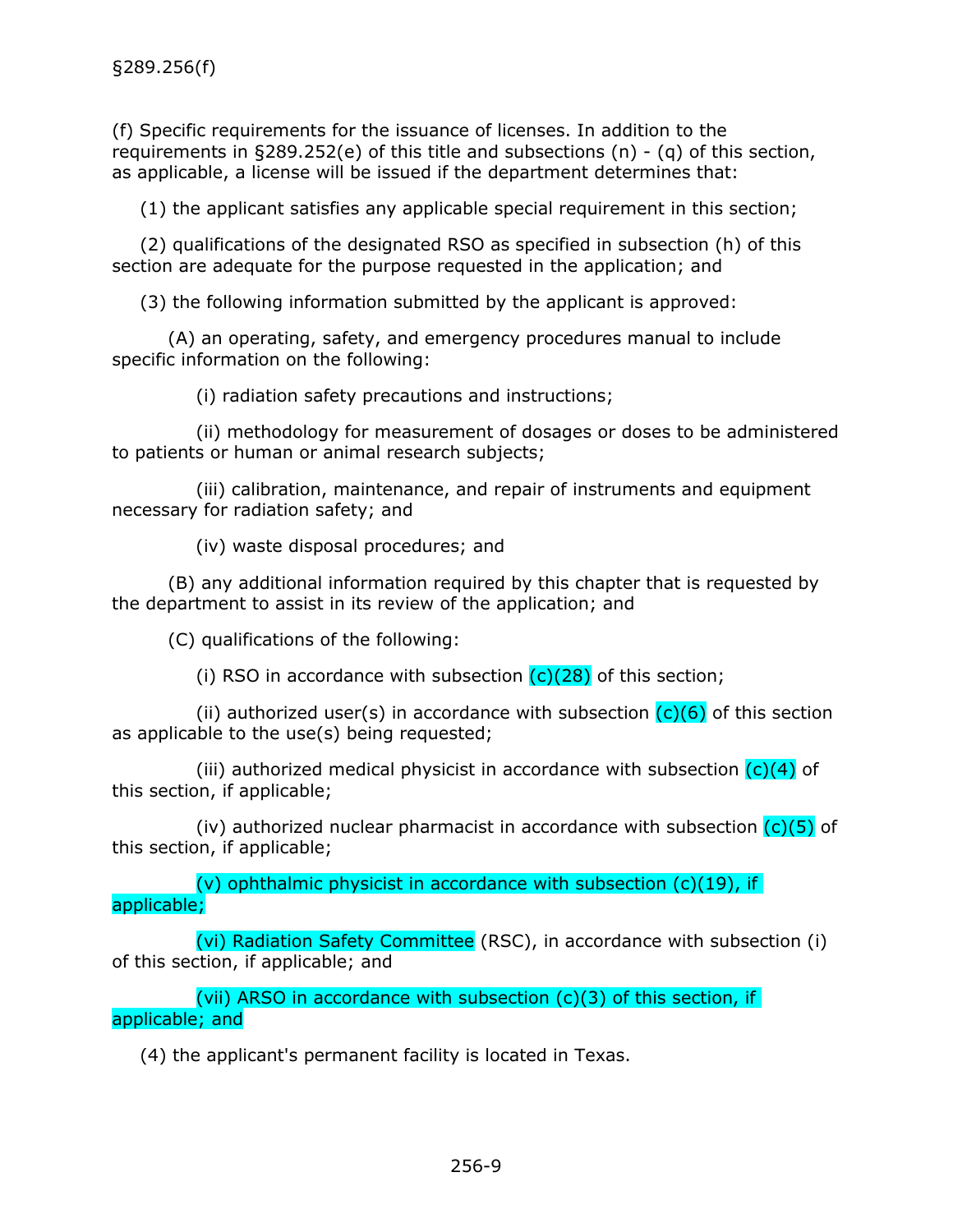# <span id="page-12-0"></span>(g) Authority and responsibilities for the radiation protection program

(1) In addition to the radiation protection program requirements of §289.202(e) of this title, a licensee's management shall approve in writing:

(A) requests for a license application, renewal, or amendment before submittal to the department; and

(B) any individual before allowing that individual to work as an authorized user, authorized nuclear pharmacist, or authorized medical physicist.

(2) A licensee's management shall appoint an RSO who agrees, in writing, to be responsible for implementing the radiation protection program. The licensee, through the RSO, shall ensure that radiation safety activities are being performed in accordance with licensee-approved procedures and regulatory requirements. A licensee's management may appoint, in writing, one or more ARSO to support the RSO. The RSO, with written agreement of the licensee's management, must assign the specific duties and tasks to each ARSO. These duties and tasks are restricted to the types of use for which the ARSO is listed on a license. The RSO may delegate duties and tasks to the ARSO but shall not delegate the authority or responsibilities for implementing the radiation protection program.

(3) Every licensee shall establish in writing the authority, duties, and responsibilities of the RSO and ensure that the RSO is provided sufficient authority, organizational freedom, time, resources, and management prerogative to perform the following duties:

(A) establish and oversee operating, safety, emergency, and as low as reasonably achievable (ALARA) procedures, and to review them at least annually to ensure that the procedures are current and conform with this chapter;

(B) ensure that required radiation surveys and leak tests are performed and documented in accordance with this chapter, including any corrective measures when levels of radiation exceed established limits;

(C) ensure that individual monitoring devices are used properly by occupationally-exposed personnel, that records are kept of the monitoring results, and that timely notifications are made in accordance with §289.203 of this title;

(D) investigate and cause a report to be submitted to the department for each known or suspected case of radiation exposure to an individual or radiation level detected in excess of limits established by this chapter and each theft or loss of source(s) of radiation, to determine the cause(s), and to take steps to prevent a recurrence;

(E) investigate and cause a report to be submitted to the department for each known or suspected case of release of radioactive material to the environment in excess of limits established by this chapter;

(F) have a thorough knowledge of management policies and administrative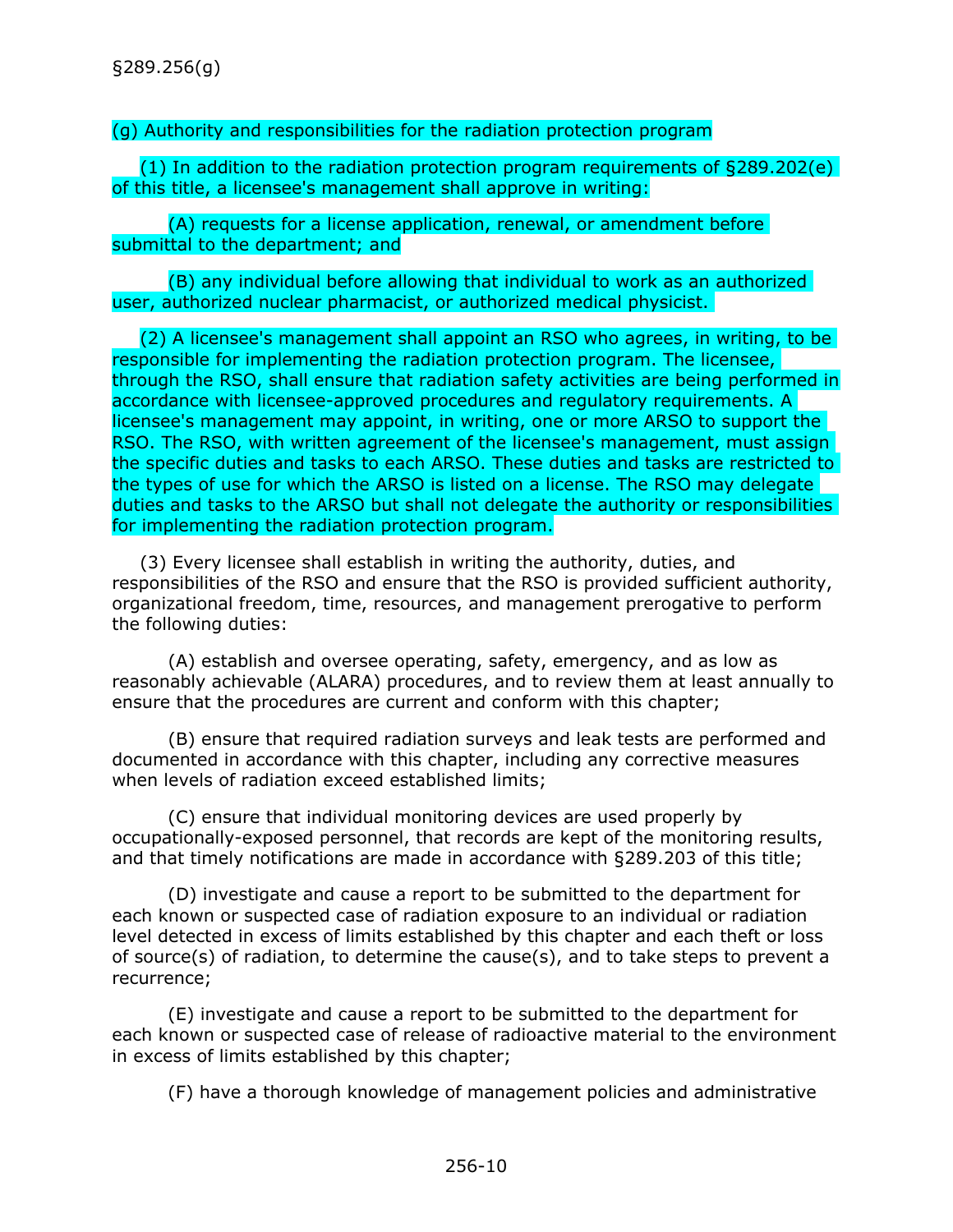§289.256(g)(3)(G)

procedures of the licensee;

(G) identify radiation safety problems;

(H) assume control and initiate, recommend, or provide corrective actions, including shutdown of operations when necessary, in emergency situations or unsafe conditions;

(I) verify implementation of corrective actions;

(J) ensure that records are maintained as required by this chapter;

(K) ensure the proper storing, labeling, transport, use, and disposal of sources of radiation, storage, and/or transport containers;

(L) ensure that inventories are performed in accordance with the activities for which the license application is submitted;

(M) ensure that personnel are complying with this chapter, the conditions of the license, and the operating, safety, and emergency procedures of the licensee; and

(N) serve as the primary contact with the department.

(4) The RSO shall ensure that the duties listed in paragraph  $(3)(A) - (N)$  of this subsection are performed.

(5) The RSO shall be on site periodically commensurate with the scope of licensed activities to satisfy the requirements of paragraphs  $(3)$  and  $(4)$  of this subsection.

(6) The RSO, or staff designated by the RSO, shall be capable of physically arriving at the licensee's authorized use site(s) within a reasonable time of being notified of an emergency situation or unsafe condition.

(7) For up to 60 days each calendar year, a licensee may permit an authorized user or an individual qualified to be an RSO, under subsections (h) and (m) of this section, to function as a temporary RSO and to perform the duties of an RSO in accordance with paragraph  $(3)$  of this subsection, provided the licensee takes the actions required in paragraphs (2), (3), and (9) of this subsection, and notifies the department in accordance with subsection  $(r)(5)$  of this section. Records of qualifications and dates of service shall be maintained in accordance with subsection (xxx) of this section for inspection by the department.

(8) A licensee may simultaneously appoint more than one temporary RSO in accordance with paragraph (7) of this subsection, if needed to ensure that the licensee has a temporary RSO that satisfies the requirements to be an RSO for each of the different types of uses of radioactive material permitted by the license*.*

(9) The licensee shall maintain records, in accordance with subsection (xxx) of this section, as follows.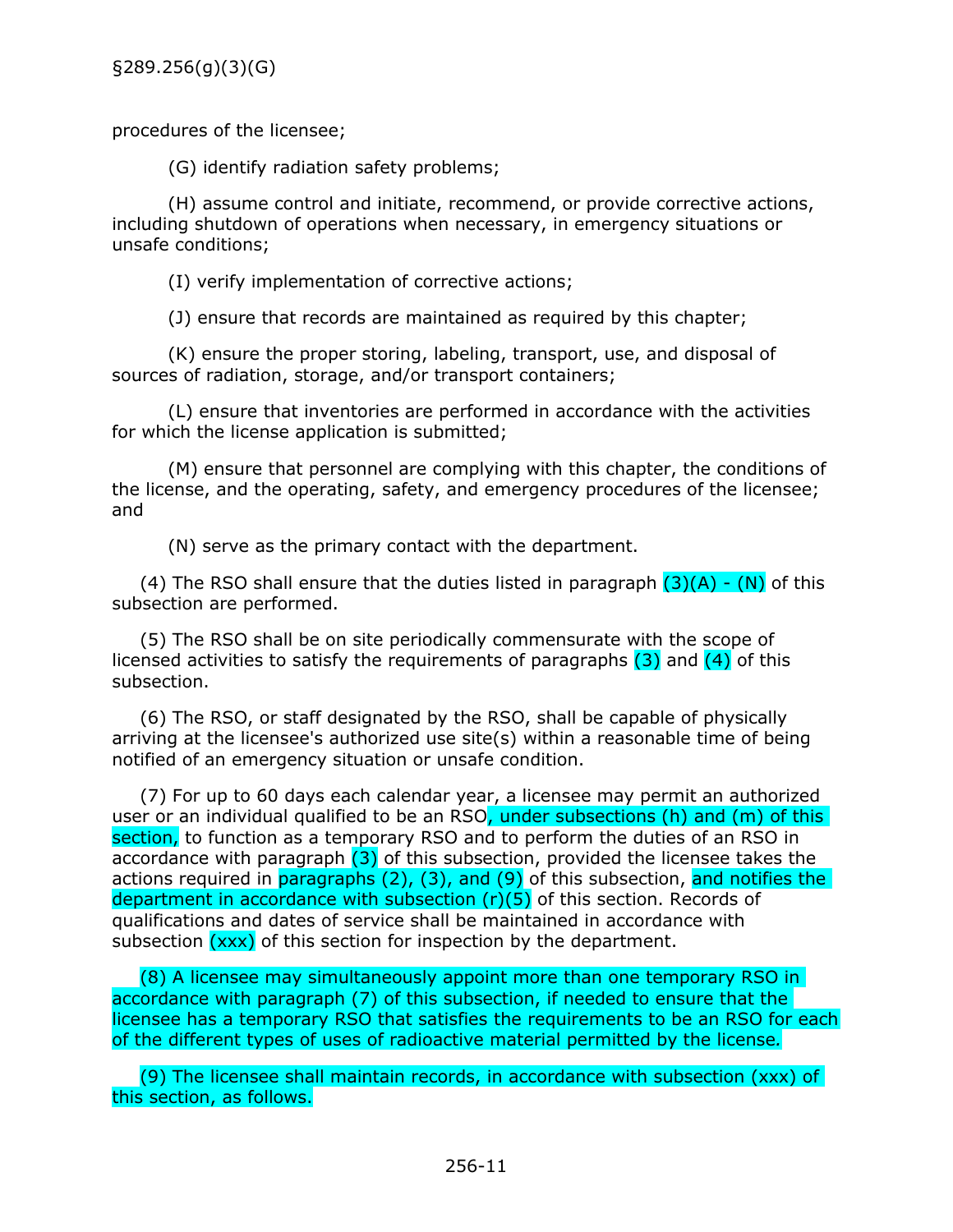<span id="page-14-0"></span>(A) A licensee shall retain a record of actions taken by the licensee's management in accordance with paragraph (1) of this subsection. The record must include a summary of the actions taken and a signature of licensee management.

(B) The authority, duties, and responsibilities of the RSO as required by paragraph (3) of this subsection, and a signed copy of each RSO's agreement to be responsible for implementing the radiation safety program, as required by paragraph (2) of this subsection. The records must include the signature of the RSO and licensee management.

(C) A copy of the written document appointing the ARSO, for each ARSO appointed under paragraph (2) of this subsection. The record must include the signature of licensee management.

(h) Training for an RSO and ARSO. Except as provided in subsection (l) of this section, the licensee shall require the individual fulfilling the responsibilities of an RSO or an individual assigned duties and tasks as an ARSO in accordance with subsection (g) of this section for licenses for medical or veterinary use of radioactive material to be an individual who:

(1) is certified by a specialty board whose certification process has been recognized by the department, the NRC, or an agreement state and who meets the requirements in paragraph (4) of this subsection. The names of board certifications that have been recognized by the department, the NRC, or an agreement state are posted on the NRC's Medical Uses Licensee Toolkit web page:

(A) to have its certification process recognized, a specialty board shall require all candidates for certification to:

(i) hold a bachelor's or graduate degree from an accredited college or university in physical science or engineering or biological science with a minimum of 20 college credits in physical science;

(ii) have five or more years of professional experience in health physics (graduate training may be substituted for no more than two years of the required experience) including at least three years in applied health physics; and

(iii) pass an examination, administered by diplomates of the specialty board, which evaluates knowledge and competence in radiation physics and instrumentation, radiation protection, mathematics pertaining to the use and measurement of radioactivity, radiation biology and radiation dosimetry; or

(B) to have its certification process recognized, a specialty board shall require all candidates for certification to:

(i) hold a master's or doctor's degree in physics, medical physics, other physical science, engineering, or applied mathematics from an accredited college or university;

(ii) have two years of full-time practical training and/or supervised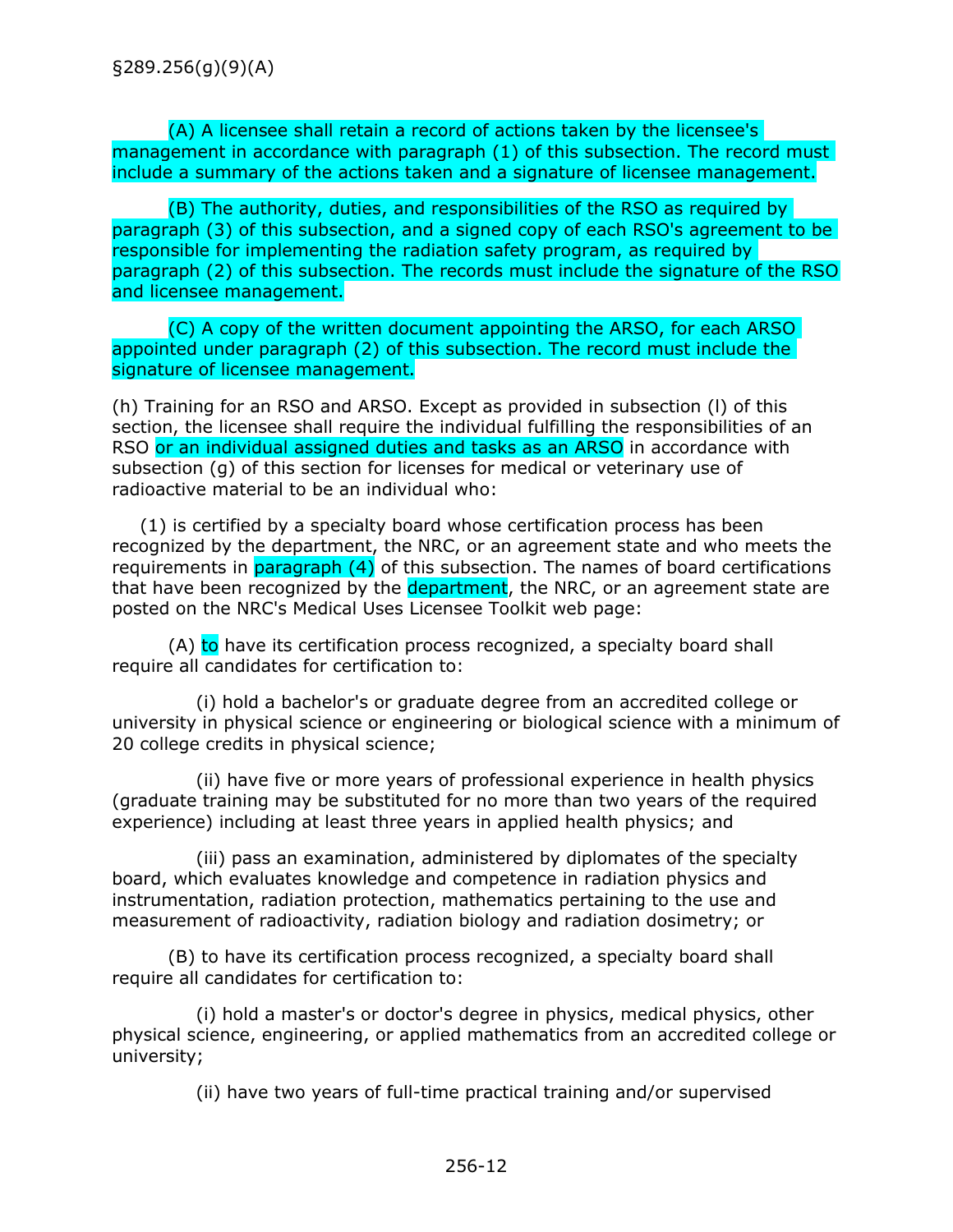experience in medical physics as follows:

(I) under the supervision of a medical physicist who is certified in medical physics by a specialty board recognized by the department, the NRC, or an agreement state; or

(II) in clinical nuclear medicine facilities providing diagnostic and/or therapeutic services under the direction of physicians who meet the requirements for authorized users in subsections (I), (ii), or (nn) of this section; and

(iii) pass an examination, administered by diplomates of the specialty board, that assesses knowledge and competence in clinical diagnostic radiological or nuclear medicine physics and in radiation safety; or

(2) has completed all of the following:

(A) a structured educational program consisting of both:

(i) 200 hours of classroom and laboratory training in the following areas:

(I) radiation physics and instrumentation;

(II) radiation protection;

(III) mathematics pertaining to the use and measurement of radioactivity;

(IV) radiation biology; and

(V) radiation dosimetry; and

(ii) one year of full-time radiation safety experience under the supervision of the individual identified as the RSO on an agency, NRC, or agreement state license or on a permit issued by an NRC master material licensee that authorizes similar type(s) of use(s) of radioactive material. An ARSO may provide supervision for those areas for which the ARSO is authorized on an agency, NRC, or an agreement state license or a permit issued by an NRC master material licensee. The full-time radiation safety experience must involve the following:

(I) shipping, receiving, and performing related radiation surveys;

(II) using and performing checks for proper operation of instruments used to determine the activity of dosages, survey meters, and instrument used to measure radionuclides;

(III) securing and controlling radioactive material;

(IV) using administrative controls to avoid mistakes in the administration of radioactive material;

(V) using procedures to prevent or minimize radioactive contamination and using proper decontamination procedures;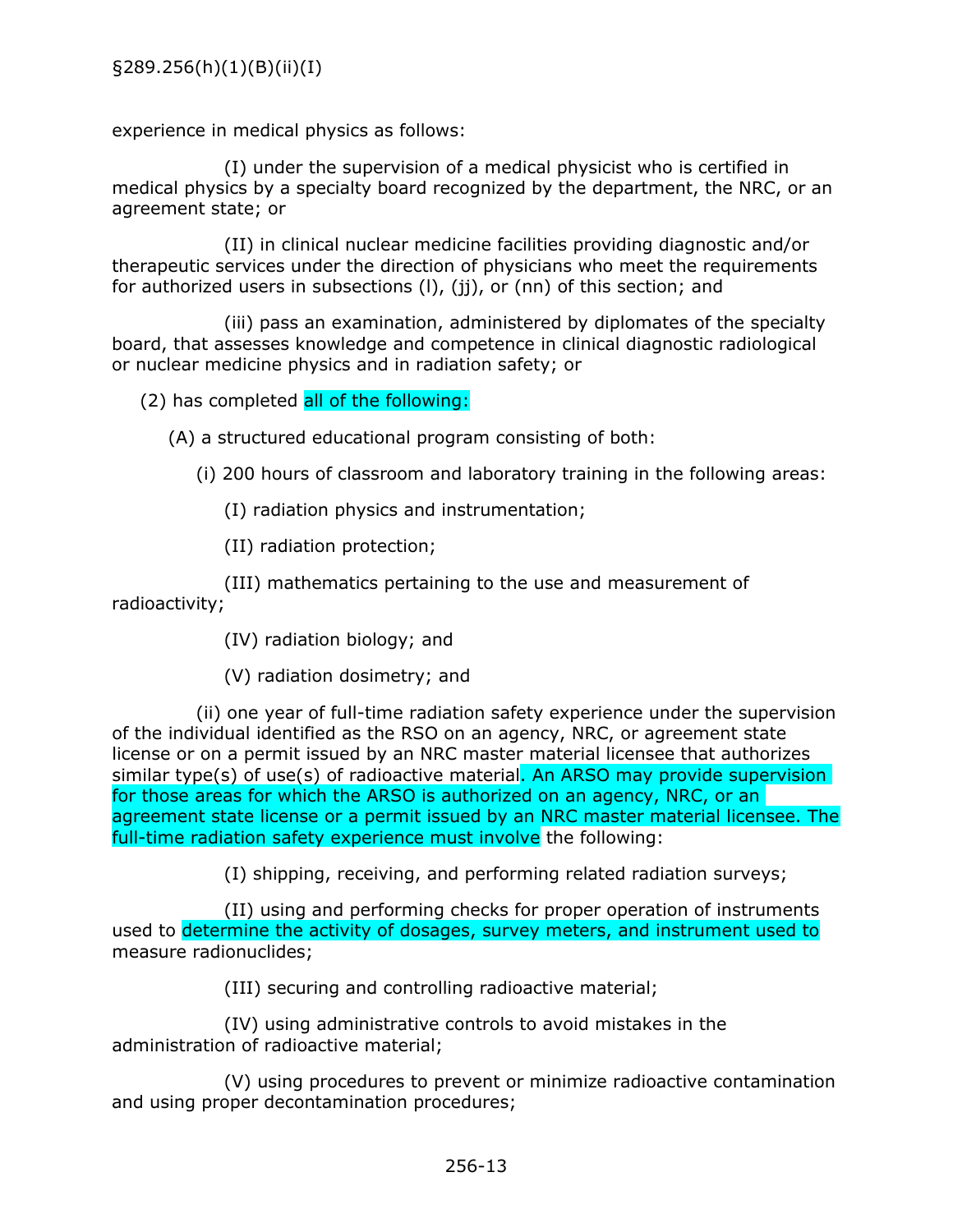(VI) using emergency procedures to control radioactive material; and

(VII) disposing of radioactive material; and

<span id="page-16-0"></span>(B) has obtained written attestation, signed by a preceptor RSO or ARSO who has experience with the radiation safety aspects of similar types of use of radioactive material for which the individual is seeking approval as an RSO or an ARSO, and the written attestation must state that the individual has satisfactorily completed the requirements in paragraphs (2)(A) and (4) of this subsection, and is able to independently fulfill the radiation safety-related duties as an RSO or as an ARSO for a medical use license; or

# (3) meets one of the following:

(A) is a medical physicist who has been certified by a specialty board whose certification process has been recognized by the department, the NRC, or an agreement state in accordance with subsection  $(i)(1)$  of this section and has experience with the radiation safety aspects of similar types of use of radioactive material for which the licensee is seeking the approval of the individual as RSO or an ARSO and who meets the requirements in paragraph (4) of this subsection;

(B) is an authorized user, authorized medical physicist, or authorized nuclear pharmacist identified on an agency, NRC, or another agreement state's license, a permit issued by a NRC master material licensee, a permit issued by the department, the NRC, or another agreement state licensee of broad scope, or a permit issued by a NRC master material license broad scope permittee, has experience with the radiation safety aspects of similar types of use of radioactive material for which the licensee is seeking the approval of the individual as the RSO or ARSO, and who meets the requirements in paragraph (4) of this subsection; or

(C) has experience with the radiation safety aspects of the types of use of radioactive material for which the individual is seeking simultaneous approval both as the RSO and the authorized user on the same new medical use license or new medical use permit issued by a NRC master material license. The individual must also meet the requirements in paragraph (4) of this subsection and

(4) has training in the radiation safety, regulatory issues, and emergency procedures for the types of use for which a licensee seeks approval, and this training requirement may be satisfied by completing training that is supervised by an RSO, an ARSO, authorized medical physicist, authorized nuclear pharmacist, or authorized user, as appropriate, who is authorized for the type(s) of use for which the licensee is seeking approval.

(i) Radiation safety committee (RSC). Licensees of broad scope and licensees who are authorized for two or more different types of uses of radioactive material in accordance with subsections (kk), (rr), and (ddd) of this section, or two or more types of units under subsection (ddd) of this section shall establish an RSC to oversee all uses of radioactive material permitted by the license.

(1) The RSC for licenses for medical use with broad scope authorization shall be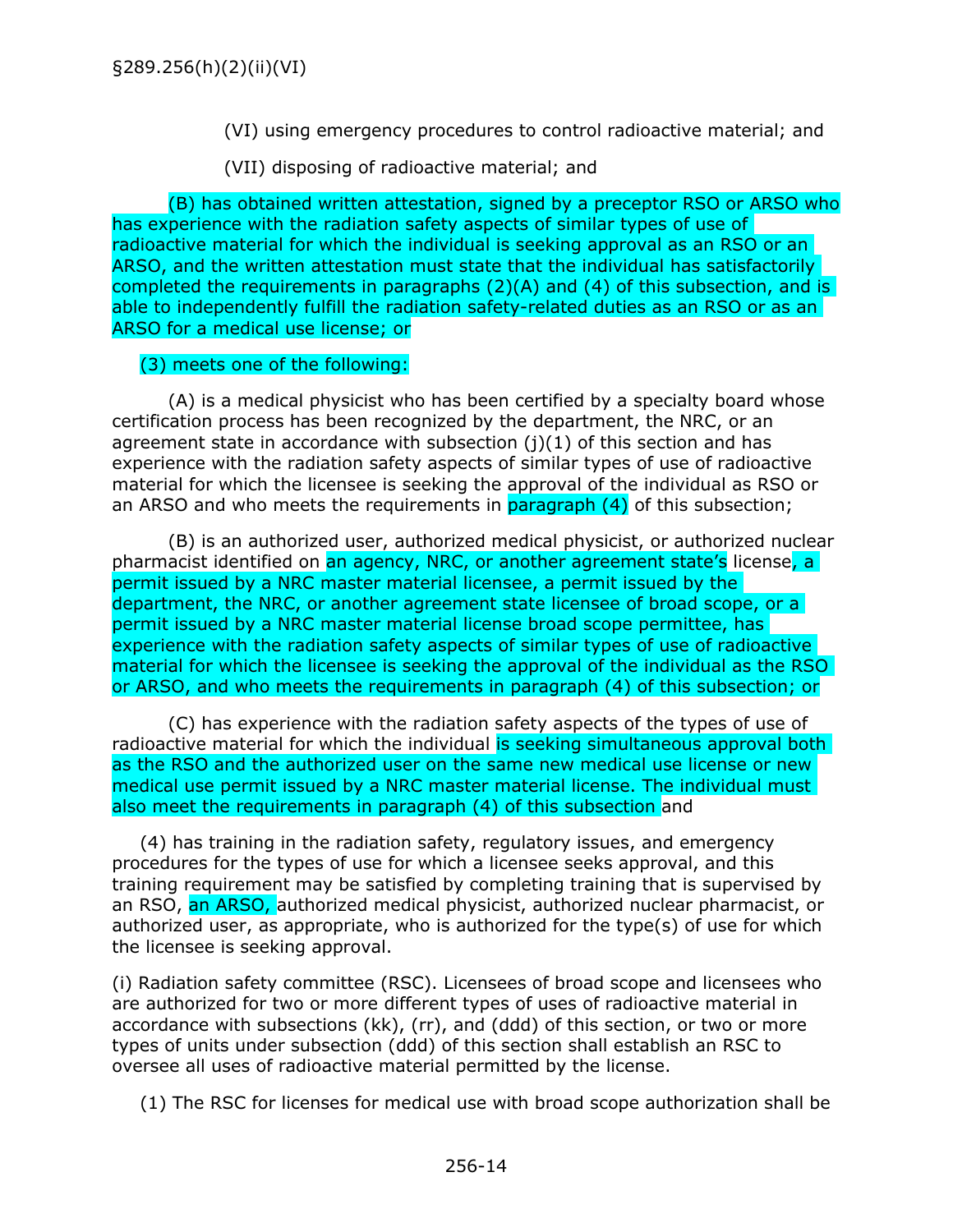composed of the following individuals as approved by the department:

(A) authorized users from each type of use of radioactive material authorized on the license;

(B) the RSO;

(C) a representative of nursing service;

(D) a representative of management who is neither an authorized user nor the RSO; and

(E) may include other members as the licensee deems appropriate.

(2) The RSC for licenses for medical and veterinary use authorized for two or more different types of uses of radioactive material in accordance with subsections (kk), (rr), and (ddd) of this section, or two or more types of units in accordance with subsection (ddd) of this section shall be composed of the following individuals as approved by the department:

(A) an authorized user of each type of use permitted by the license;

(B) the RSO;

(C) a representative of nursing service, if applicable;

(D) a representative of management who is neither an authorized user nor the RSO; and

(E) may include other members as the licensee deems appropriate.

(3) Duties and responsibilities of the RSC.

(A) For licensees without broad scope authorization, the duties and responsibilities of the RSC include the following:

(i) meeting as often as necessary to conduct business but no less than three times a year;

(ii) reviewing summaries of the following information presented by the RSO:

(I) over-exposures;

(II) significant incidents, including spills, contamination, or medical events; and

(III) items of non-compliance following an inspection;

(iii) reviewing the program for maintaining doses ALARA, and providing any necessary recommendations to ensure doses are ALARA; and

(iv) reviewing the audit of the radiation safety program and acting upon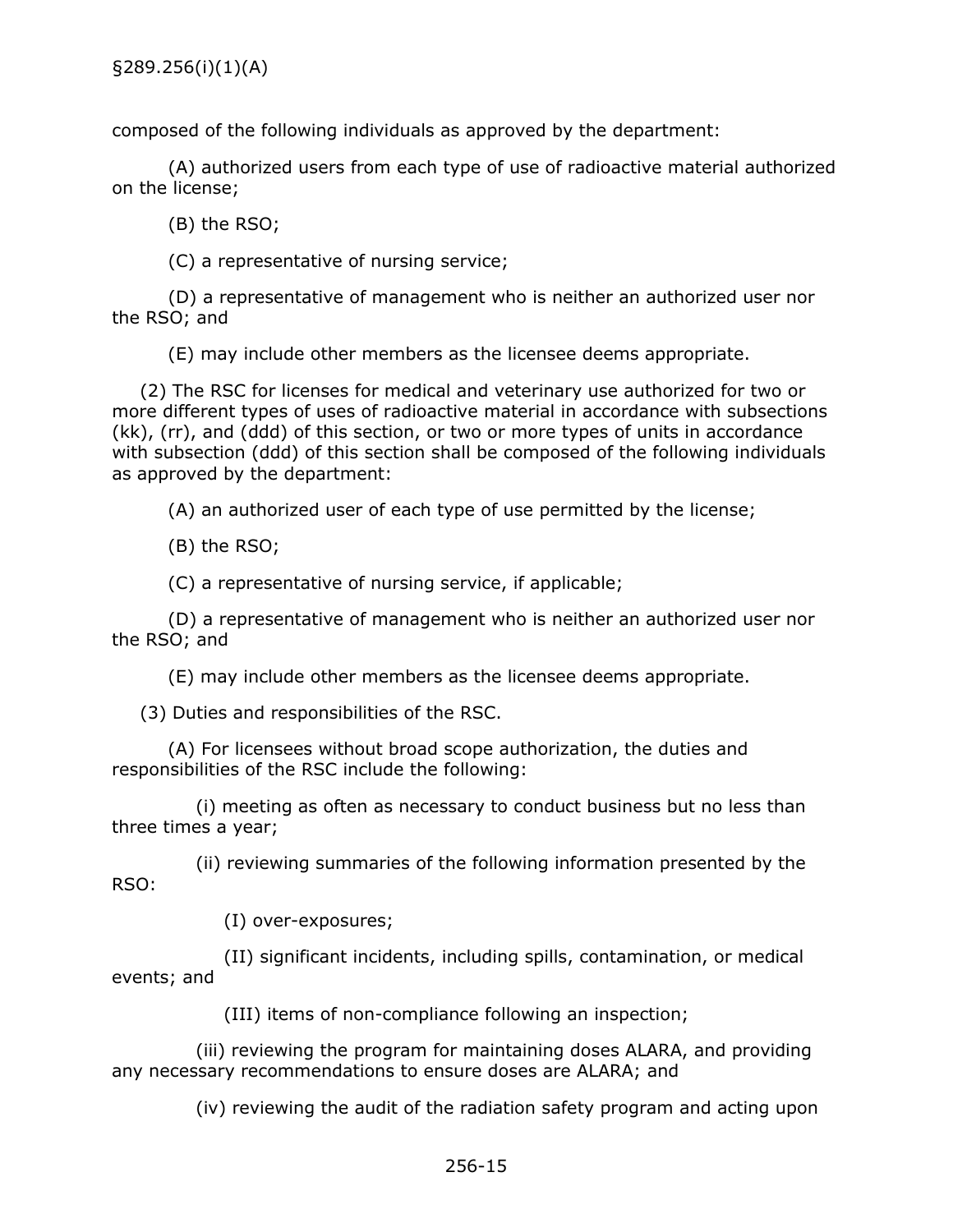<span id="page-18-0"></span>the findings.

(B) For licensees of broad scope, the duties and responsibilities of the RSC include the items in subparagraph (A) of this paragraph and the following:

(i) reviewing the overall compliance status for authorized users;

(ii) sharing responsibility with the RSO to conduct periodic audits of the radiation safety program;

(iii) developing criteria to evaluate training and experience of new authorized user applicants;

(iv) evaluating and approving authorized user applicants who request authorization to use radioactive material at the facility; and

(v) reviewing and approving permitted program and procedural changes before implementation.

(4) Records documenting the RSC meetings shall be made and maintained for inspection by the department in accordance with subsection  $(xxx)$  of this section. The record shall include the date, names of individuals in attendance, minutes of the meeting, and any actions taken.

(j) Training for an authorized medical physicist. Except as provided in subsection (l) of this section, the licensee shall require the authorized medical physicist to be:

(1) an individual who is certified by a specialty board whose certification process has been recognized by the department, the NRC, or an agreement state and who meets the requirements in paragraph (3) of this subsection. The names of board certifications that have been recognized by the department, the NRC, or an agreement state are posted on the NRC's Medical Uses Licensee Toolkit web page. To have its certification process recognized, a specialty board shall require all candidates for certification to meet the following:

(A) hold a master's or doctor's degree in physics, medical physics, other physical science, engineering, or applied mathematics from an accredited college or university;

(B) complete two years of full-time practical training and/or supervised experience in medical physics as follows:

(i) under the supervision of a medical physicist who is certified in medical physics by a specialty board whose certification process has been recognized by the department, the NRC, or an agreement state; or

(ii) in clinical radiation facilities providing high-energy, external beam therapy (photons and electrons with energies greater than or equal to 1 million electron volts) and brachytherapy services under the direction of physicians who meet the requirements for authorized users in subsections (l), (zz) or (ttt) of this section; and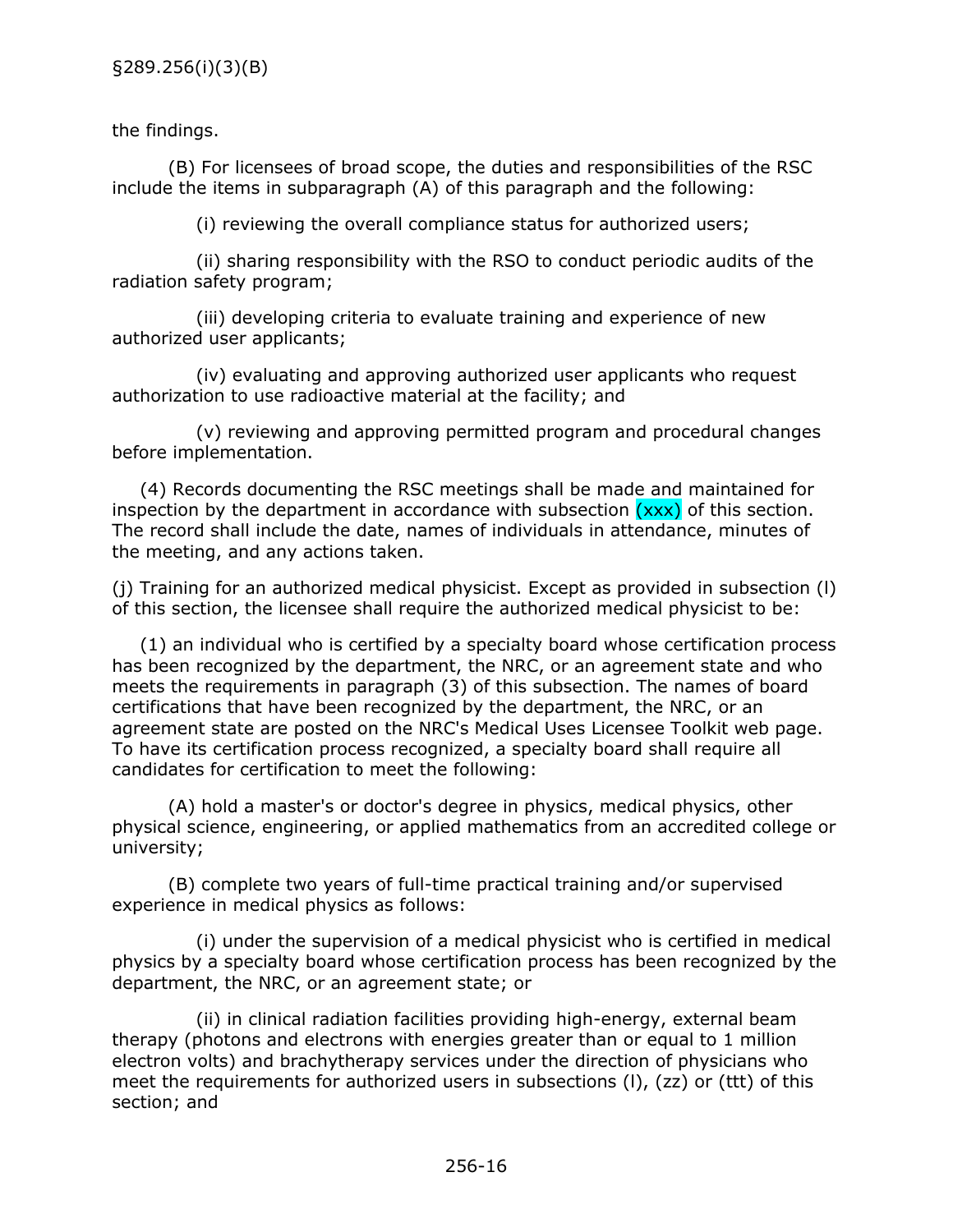(C) pass an examination administered by diplomates of the specialty board that assesses knowledge and competence in clinical radiation therapy, radiation safety, calibration, quality assurance, and treatment planning for external beam therapy, brachytherapy, and stereotactic radiosurgery; or

(2) an individual who:

(A) holds a post graduate degree and experience to include:

(i) a master's or doctor's degree in physics, medical physics, other physical science, engineering, or applied mathematics from an accredited college or university; and

(ii) completion of one year of full-time training in medical physics and an additional year of full-time work experience under the supervision of an individual who meets the requirements for an authorized medical physicist for the type(s) of use for which the individual is seeking authorization, and this training and work experience shall be conducted in clinical radiation facilities that provide highenergy, external beam therapy (photons and electrons with energies greater than or equal to 1 million electron volts) and brachytherapy services and shall include:

(I) performing sealed source leak tests and inventories;

(II) performing decay corrections;

(III) performing full calibration and periodic spot checks of external beam treatment units, stereotactic radiosurgery units, and remote afterloading units as applicable; and

(IV) conducting radiation surveys around external beam treatment units, stereotactic radiosurgery units, and remote afterloading units as applicable; and

(B) has obtained written attestation that the individual has satisfactorily completed the requirements in paragraphs  $(2)(A)$  and  $(3)$  of this subsection, and is able to independently fulfill the radiation safety-related duties as an authorized medical physicist for each type of therapeutic medical unit for which the individual is requesting authorized medical physicist status, and the written attestation shall be signed by a preceptor authorized medical physicist who meets the requirements in subsection (l) of this section, this subsection, or equivalent NRC or agreement state requirements for an authorized medical physicist for each type of therapeutic medical unit for which the individual is requesting authorized medical physicist status; and

(3) an individual who has training for the type(s) of use for which authorization is sought that includes hands-on device operation, safety procedures, clinical use, and the operation of a treatment planning system. This training requirement may be satisfied by satisfactorily completing either a training program provided by the vendor or by training supervised by an authorized medical physicist authorized for the type(s) of use for which the individual is seeking authorization.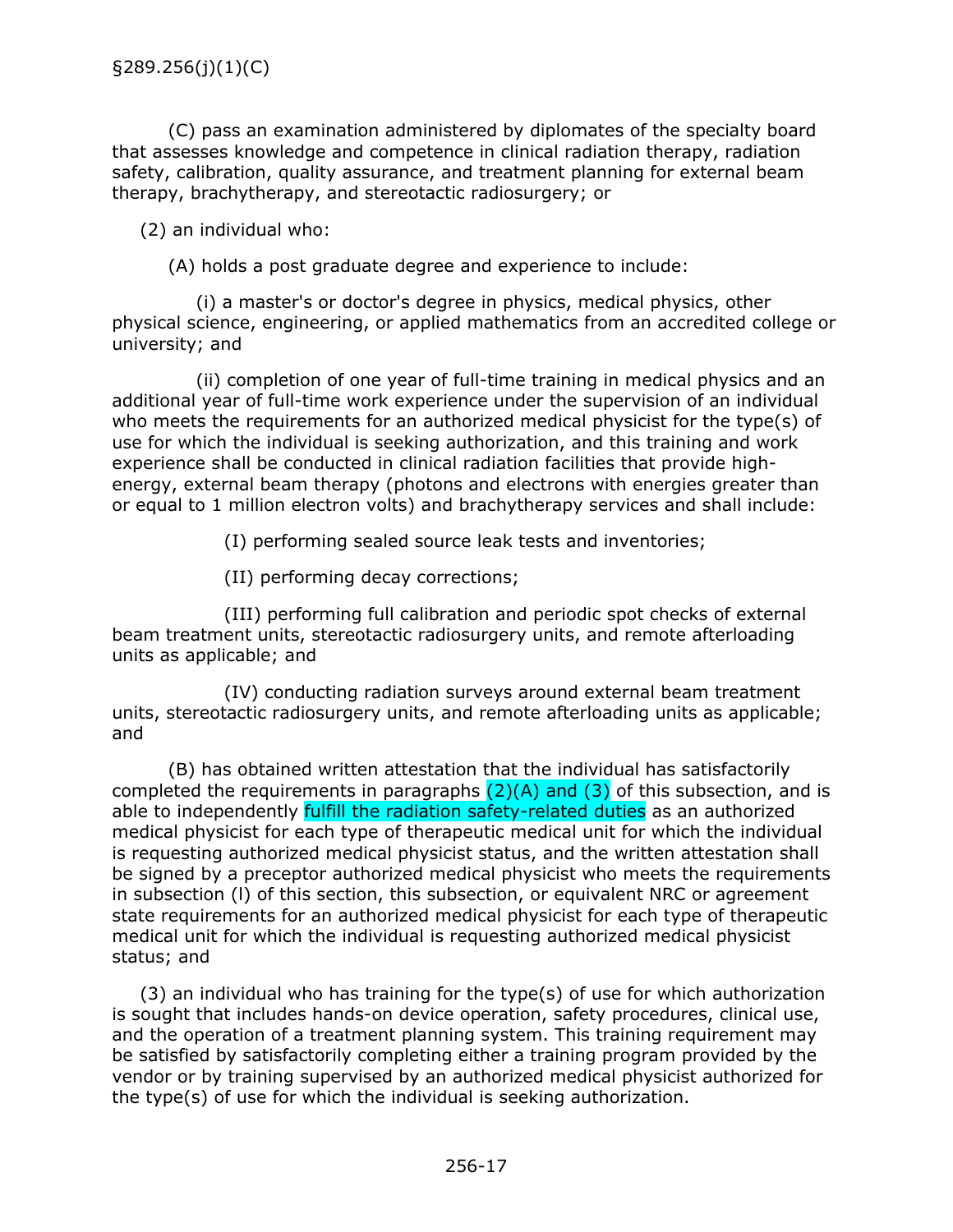<span id="page-20-0"></span>(k) Training for an authorized nuclear pharmacist. Except as provided in subsection (l) of this section, the licensee shall require the authorized nuclear pharmacist to be a pharmacist who:

(1) is certified by a specialty board whose certification process has been recognized by the department, the NRC or an agreement state. The names of board certifications that have been recognized by the department, the NRC, or an agreement state are posted on the NRC's Medical Uses Licensee Toolkit web page. To have its certification process recognized, a specialty board shall require all candidates for certification to:

(A) have graduated from a pharmacy program accredited by the Accreditation Council for Pharmacy Education (ACPE) or have passed the Foreign Pharmacy Graduate Examination Committee (FPGEC) examination;

(B) hold a current, active license to practice pharmacy in the State of Texas;

(C) provide evidence of having acquired at least 4000 hours of training/experience in nuclear pharmacy practice. Academic training may be substituted for no more than 2000 hours of the required training and experience; and

(D) pass an examination in nuclear pharmacy administered by diplomates of the specialty board, that assesses knowledge and competency in procurement, compounding, quality assurance, dispensing, distribution, health and safety, radiation safety, provision of information and consultation, monitoring patient outcomes, research and development; or

(2) has completed:

(A) a 700-hour structured educational program, including both:

(i) 200 hours of classroom and laboratory training in the following areas:

(I) radiation physics and instrumentation;

(II) radiation protection;

(III) mathematics pertaining to the use and measurement of radioactivity;

(IV) chemistry of radioactive material for medical use; and

(V) radiation biology; and

(ii) supervised practical experience in a nuclear pharmacy involving the following:

(I) shipping, receiving, and performing related radiation surveys;

(II) using and performing checks for proper operation of instruments used to determine the activity of dosages, survey meters, and, if appropriate,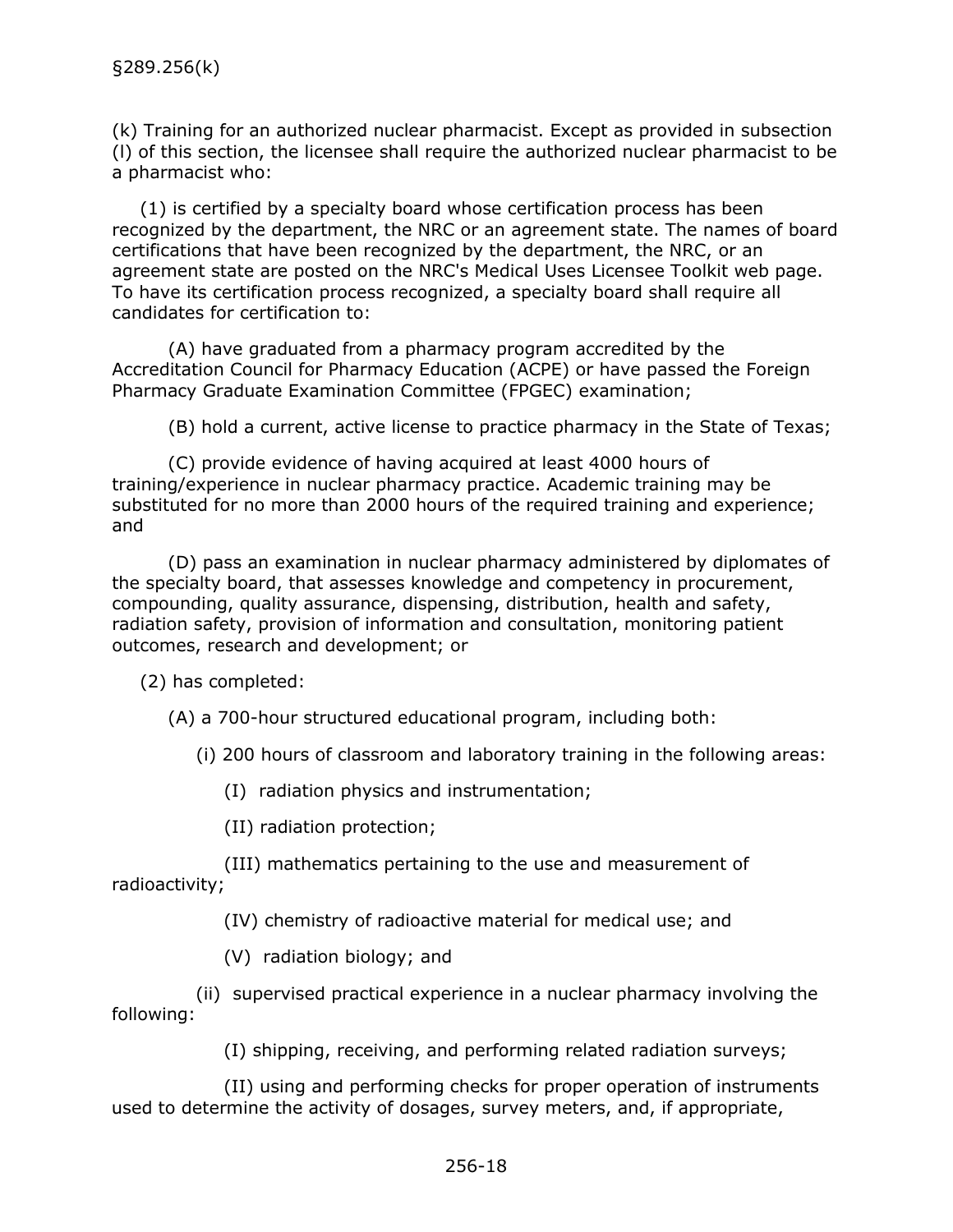<span id="page-21-0"></span>instruments used to measure alpha- or beta-emitting radionuclides;

(III) calculating, assaying, and safely preparing dosages for patients or human research subjects;

(IV) using administrative controls to avoid medical events in the administration of radioactive material; and

(V) using procedures to prevent or minimize radioactive contamination and using proper decontamination procedures; and

(B) has obtained written attestation, signed by a preceptor authorized nuclear pharmacist, that the individual has satisfactorily completed the requirements in paragraph  $(2)(A)$  of this subsection and is able to independently fulfill the radiation safety-related duties as an authorized nuclear pharmacist.

(l) Training for experienced RSO, teletherapy or medical physicist, authorized medical physicist, authorized user, nuclear pharmacist, and authorized nuclear pharmacist.

(1) An individual identified on an agency, NRC, or an agreement state license or a permit issued by the department, the NRC, or an agreement state broad scope licensee or master material license permit or by a master material license permittee of broad scope as an RSO, a teletherapy or medical physicist, an authorized medical physicist, a nuclear pharmacist or an authorized nuclear pharmacist on or before January 14, 2019, need not comply with the training requirements of subsections  $(h)$ , (i), and (k) of this section, respectively, except the RSO and authorized medical physicists identified in this paragraph must meet the training requirements in subsections (h)(4) or (j)(3) of this section, as appropriate, for any material or uses for which they were not authorized before this date.

(2) Any individual certified by the American Board of Health Physics in Comprehensive Health Physics; American Board of Radiology; American Board of Nuclear Medicine; American Board of Science in Nuclear Medicine; Board of Pharmaceutical Specialties in Nuclear Pharmacy; American Board of Medical Physics in radiation oncology physics; Royal College of Physicians and Surgeons of Canada in nuclear medicine; American Osteopathic Board of Radiology; or American Osteopathic Board of Nuclear Medicine on or before October 24, 2005, need not comply with the training requirements of subsection (h) of this section to be identified as an RSO or as an ARSO on an agency, NRC, or agreement state license or NRC master material license permit for those materials and uses that these individuals performed on or before October 24, 2005.

(3) Any individual certified by the American Board of Radiology in therapeutic radiological physics, Roentgen ray and gamma ray physics, xray and radium physics, or radiological physics, or certified by the American Board of Medical Physics in radiation oncology physics, on or before October 24, 2005, need not comply with the training requirements for an authorized medical physicist described in subsection (j) of this section, for those materials and uses that these individuals performed on or before October 24, 2005.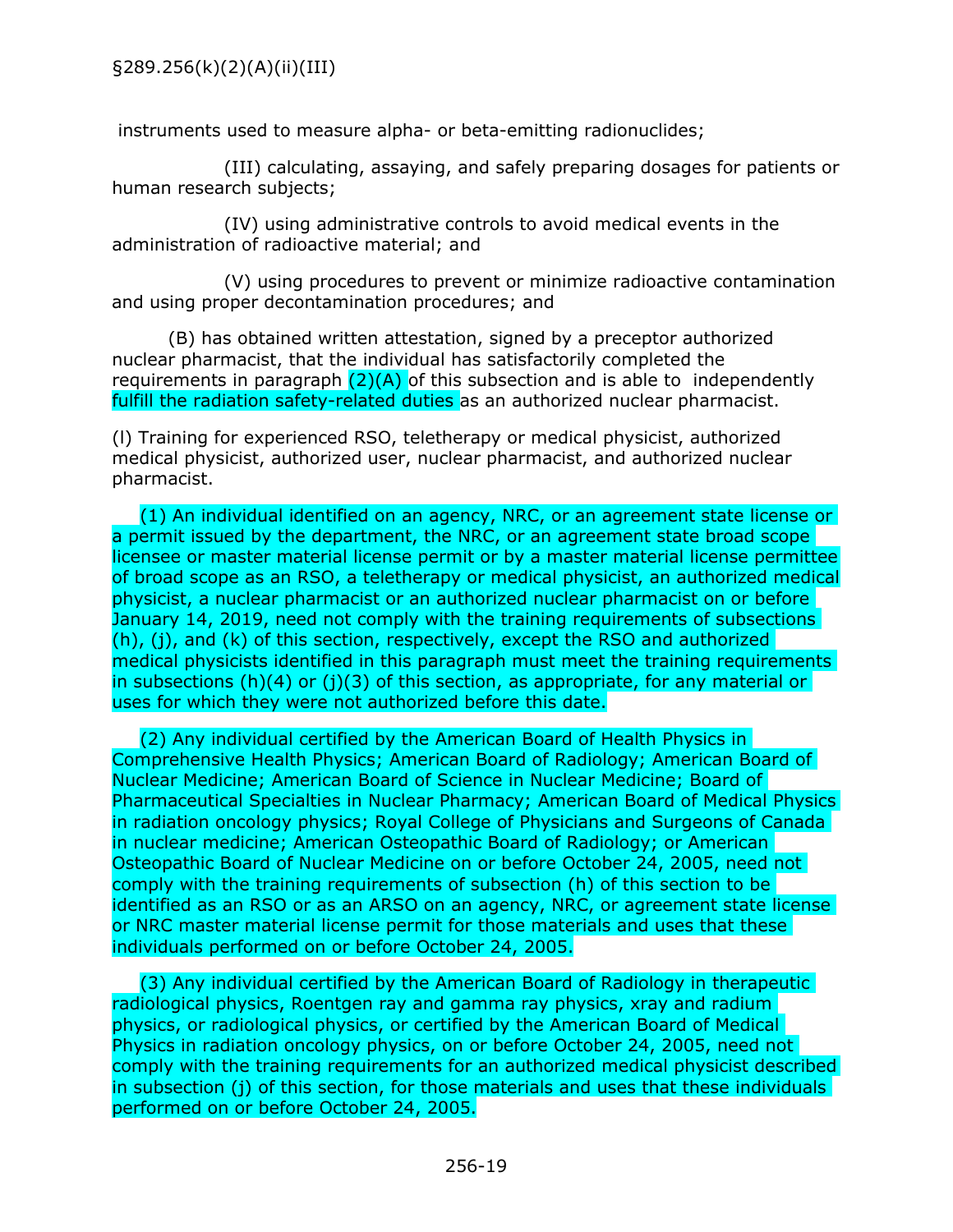(4) An RSO, a medical physicist, or a nuclear pharmacist, who used only accelerator-produced radioactive materials, discrete sources of radium-226, or both, for medical uses or in the practice of nuclear pharmacy at a government agency or federally recognized Indian Tribe before November 30, 2007, or at all other locations of use before August 8, 2009, or an earlier date as noticed by the NRC, need not comply with the training requirements of subsections  $(h)$ ,  $(i)$  or  $(k)$ of this section, respectively, when performing the same uses. A nuclear pharmacist, who prepared only radioactive drugs containing accelerator-produced radioactive materials, or a medical physicist, who used only accelerator-produced radioactive materials, at the locations and during the time period identified in this paragraph, qualifies as an authorized nuclear pharmacist or an authorized medical physicist, respectively, for those materials and uses performed before these dates, for the purposes of this chapter.

(5) An individual identified as a physician, dentist, podiatrist or veterinarian authorized for the medical or veterinary use of radioactive material.

(A) Physicians, dentists, or podiatrists identified as authorized users for the medical use of radioactive material on a license issued by the department, the NRC, or an agreement state, a permit issued by an NRC master material licensee, a permit issued by the department, the NRC, or an agreement state broad scope licensee, or a permit issued by an NRC master material license broad scope permittee on or before January 14, 2019, who perform only those medical uses for which they were authorized on or before that date need not comply with the training requirements of subsections (gg) through (ttt) of this section.

(B) Physicians, dentists, or podiatrists not identified as authorized users for the medical use of radioactive material on a license issued by the department, the NRC, or an agreement state, a permit issued by an NRC master material licensee, a permit issued by the department, the NRC, or an agreement state broad scope licensee, or a permit issued by an NRC master material license of broad scope on or before October 24, 2005, need not comply with the training requirements of subsections (gg) through (ttt) of this section for those materials and uses that these individuals performed on or before October 24, 2005, as follows:

(i) For uses authorized under subsections (ff) or (hh) of this section, or oral administration of sodium iodide I–131 requiring a written directive for imaging and localization purposes, a physician who was certified on or before October 24, 2005, in nuclear medicine by the American Board of Nuclear Medicine; diagnostic radiology by the American Board of Radiology; diagnostic radiology or radiology by the American Osteopathic Board of Radiology; nuclear medicine by the Royal College of Physicians and Surgeons of Canada; or American Osteopathic Board of Nuclear Medicine in nuclear medicine;

(ii) For uses authorized under subsection (kk) of this section, a physician who was certified on or before October 24, 2005, by the American Board of Nuclear Medicine; the American Board of Radiology in radiology, therapeutic radiology, or radiation oncology; nuclear medicine by the Royal College of Physicians and Surgeons of Canada; or the American Osteopathic Board of Radiology after 1984;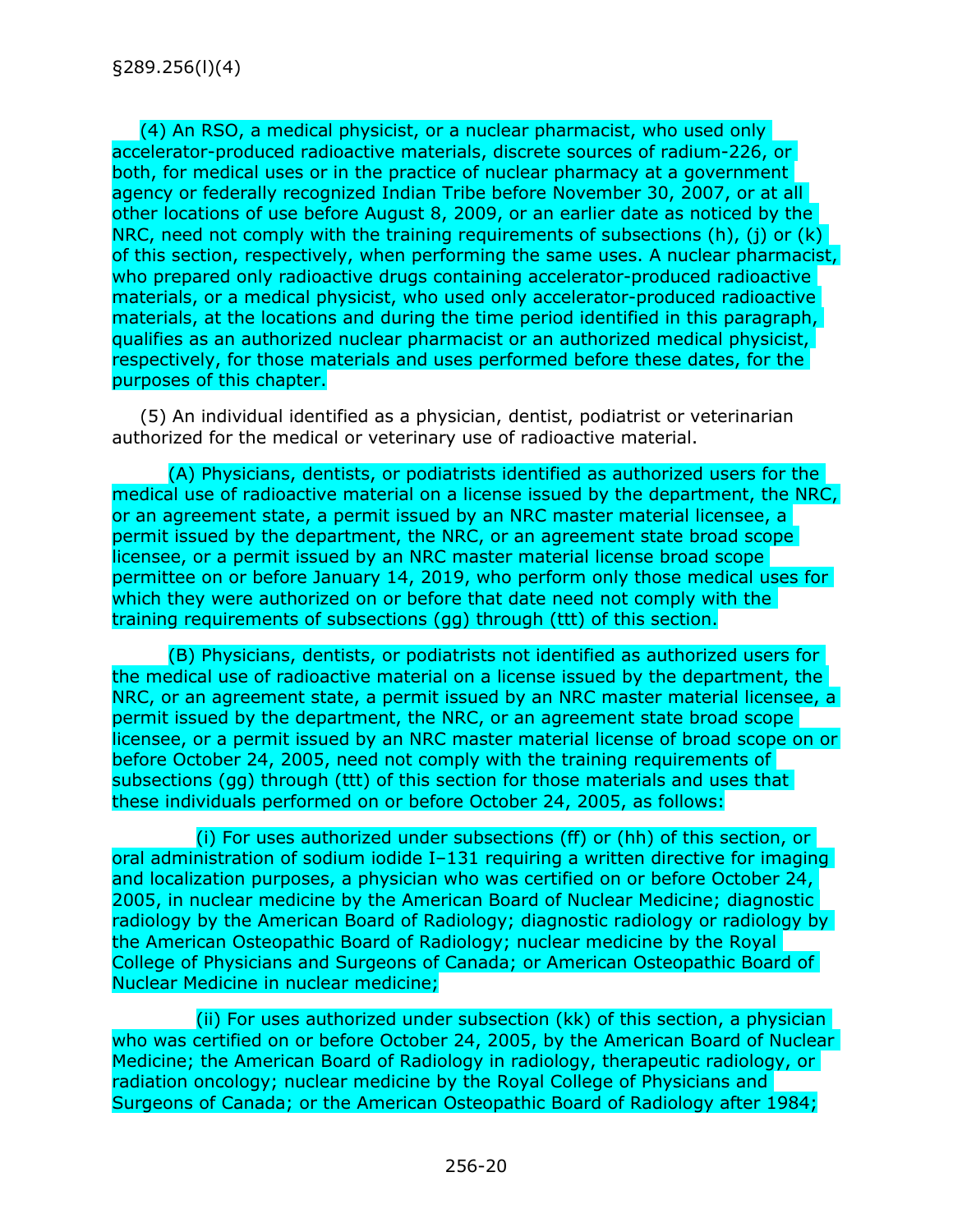<span id="page-23-0"></span>(iii) For uses authorized under subsections (rr) or (ddd) of this section, a physician who was certified on or before October 24, 2005, in radiology, therapeutic radiology or radiation oncology by the American Board of Radiology; radiation oncology by the American Osteopathic Board of Radiology; radiology, with specialization in radiotherapy, as a British "Fellow of the Faculty of Radiology" or "Fellow of the Royal College of Radiology"; or therapeutic radiology by the Canadian Royal College of Physicians and Surgeons; and

(iv) For uses authorized under subsection (bbb) of this section, a physician who was certified on or before October 24, 2005, in radiology, diagnostic radiology, therapeutic radiology, or radiation oncology by the American Board of Radiology; nuclear medicine by the American Board of Nuclear Medicine; diagnostic radiology or radiology by the American Osteopathic Board of Radiology; or nuclear medicine by the Royal College of Physicians and Surgeons of Canada.

(C) Physicians, dentists, or podiatrists who used only accelerator-produced radioactive materials, discrete sources of radium-226, or both, for medical uses performed at a government agency or federally recognized Indian Tribe before November 30, 2007, or at all other locations of use before August 8, 2009, or an earlier date as noticed by the NRC, need not comply with the training requirements of subsections (gg) through (ttt) of this section when performing the same medical uses. A physician, dentist, or podiatrist, who used only accelerator-produced radioactive materials, discrete sources of radium-226, or both, for medical uses at the locations and time period identified in this paragraph, qualifies as an authorized user for those materials and uses performed before these dates, for the purposes of this chapter.

(6) Individuals who need not comply with training requirements in this subsection may serve as preceptors for, and supervisors of, applicants seeking authorization on an agency, NRC, or agreement state license for the same uses for which these individuals are authorized.

(m) Recentness of training. The training and experience specified in subsections (h),  $(i)$ , and (gg) - (ttt) of this section for medical and veterinary use shall have been obtained within the seven years preceding the date of application or the individual shall have had related continuing education and experience since the required training and experience was completed.

(n) Licenses for medical and veterinarian uses of radioactive material without broad scope authorization. In addition to the requirements of subsection (f) of this section, a license for medical and veterinarian use of radioactive material as described in the applicable subsections (ff), (hh), (kk), (rr), (bbb) and (ddd) of this section will be issued if the department approves the following documentation submitted by the applicant:

(1) that the physician(s) or veterinarian(s) designated on the application as the authorized user(s) is qualified in accordance with subsections  $(qq)$ ,  $(ij)$ ,  $(nn) - (qq)$ , (zz), (aaa), (ccc) and (ttt) of this section, as applicable;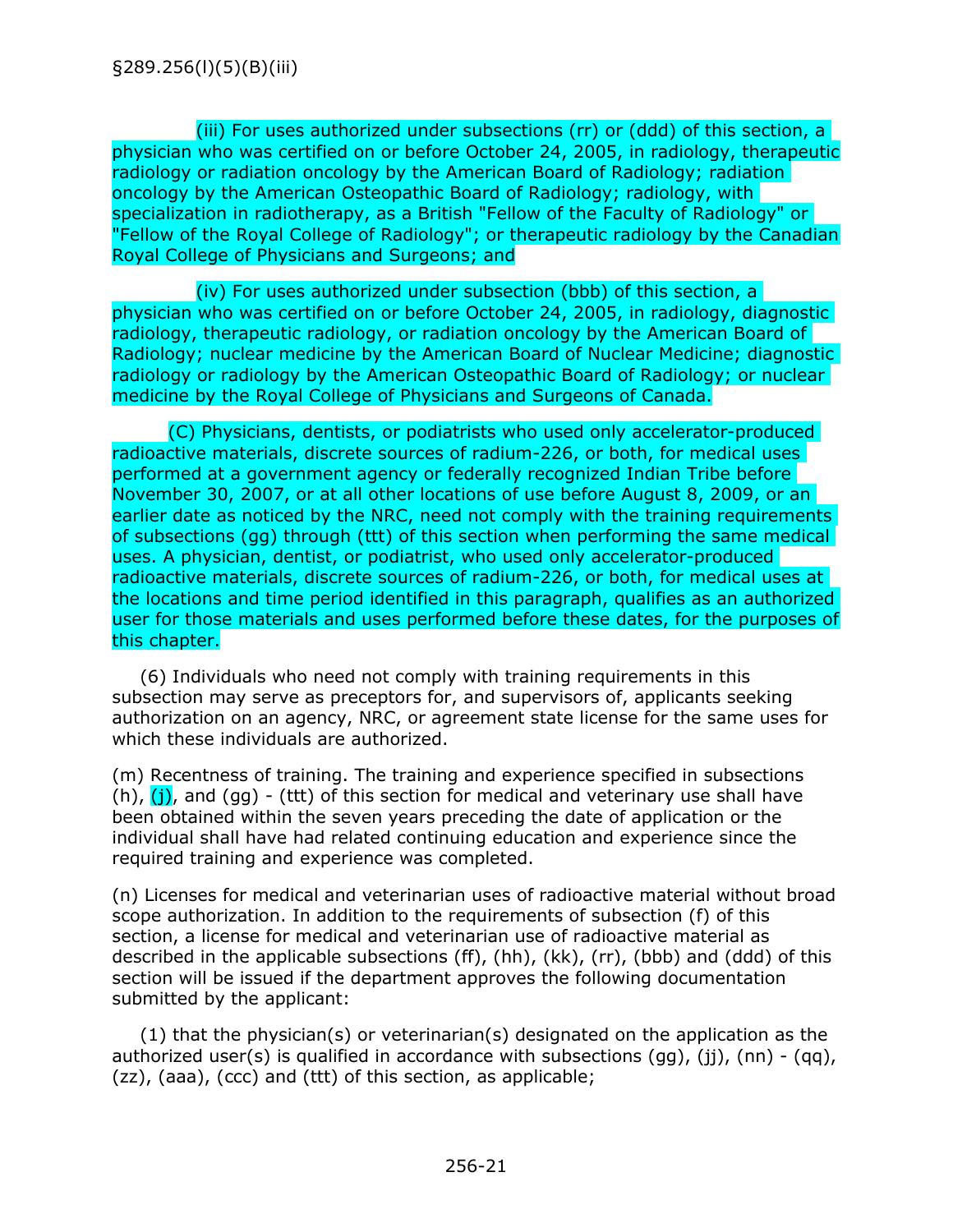<span id="page-24-0"></span>(2) that the radiation detection and measuring instrumentation is appropriate for performing surveys and procedures for the uses involved;

(3) that the radiation safety operating procedures are adequate for the handling and disposal of the radioactive material involved in the uses; and

(4) that an RSC has been established in accordance with subsection (i)(2) of this section, if applicable.

(o) License for medical and veterinary uses of radioactive material with broad scope authorization. In addition to the requirements of subsection (f) of this section, a license for medical use of radioactive material with broad scope authorization will be issued if the department approves the following documentation submitted by the applicant:

(1) that the review of authorized user qualifications by the RSC is in accordance with subsections (gg), (jj), (nn) - (qq), (zz), (aaa), (ccc) and (ttt) of this section, as applicable;

(2) that the application is for a license authorizing unspecified forms and/or multiple types of radioactive material for medical research, diagnosis, and therapy;

(3) that the radiation detection and measuring instrumentation is appropriate for performing surveys and procedures for the uses involved;

(4) that the radiation safety operating procedures are adequate for the handling and disposal of the radioactive material involved in the uses;

(5) that staff has substantial experience in the use of a variety of radioactive material for a variety of human and animal uses;

(6) that the full-time RSO meets the requirements of subsection (h) of this section; and

(7) that an RSC has been established in accordance with subsection (i)(1) of this section.

(p) License for the use of remote afterloader units, teletherapy units, or gamma stereotactic radiosurgery units. In addition to the requirements of subsection (f) of this section, a license for the use of remote afterloader units, teletherapy units, or gamma stereotactic radiosurgery units will be issued if the department approves the following documentation submitted by the applicant:

(1) that the physician(s) designated on the application as the authorized user(s) is qualified in accordance with subsection (ttt) of this section;

(2) that the radiation detection and measuring instrumentation is appropriate for performing surveys and procedures for the uses involved;

(3) that the radiation safety operating procedures are adequate for the handling and disposal of the radioactive material involved in the uses;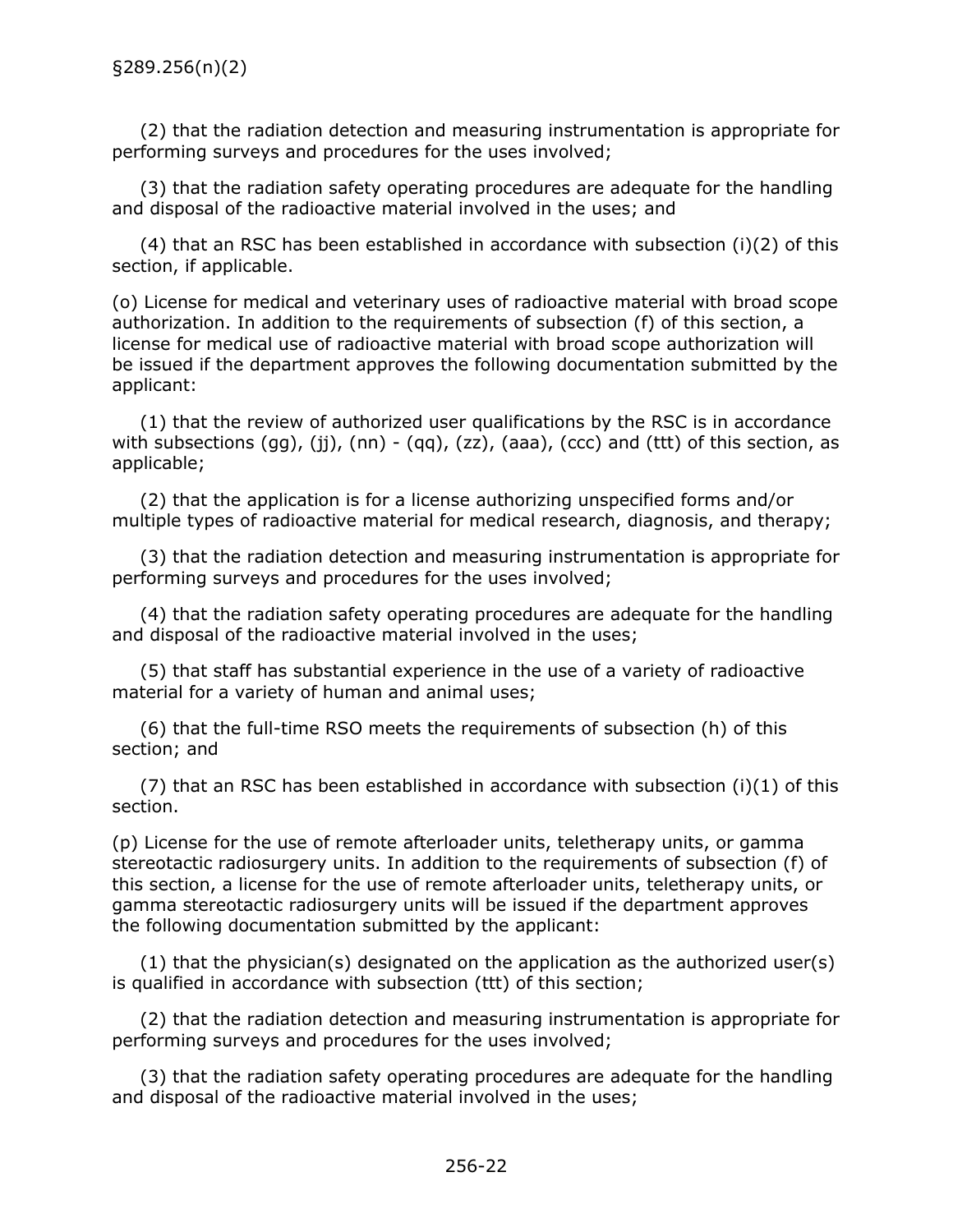<span id="page-25-0"></span>(4) of the radioactive isotopes to be possessed;

(5) of the sealed source manufacturer(s) name(s) and the model number(s) of the sealed source(s) to be installed;

(6) of the maximum number of sealed sources of each isotope to be possessed, including the activity of each sealed source;

(7) of the manufacturer and model name and/or number of the following units, as applicable:

(A) remote afterloader unit;

(B) teletherapy unit; or

(C) gamma stereotactic radiosurgery unit;

(8) that the authorized medical physicist designated on the application is qualified in accordance with subsection (j) of this section;

(9) of the safety procedures and instructions as required by subsection (ggg) of this section;

(10) of the spot check procedures as required by subsections (mmm) - (ooo) of this section, as applicable; and

 $(11)$  that an RSC has been established in accordance with subsection (i)(1) or (2) of this section if applicable.

(q) License for other medical or veterinary uses of radioactive material or a radiation source approved for medical or veterinary use that is not specifically addressed in this section. In addition to the requirements of subsection (f) of this section, a licensee may use radioactive material or a radiation source approved for medical use which is not specifically addressed in this section if:

(1) the department approves the following documentation submitted by the applicant:

(A) any additional aspects of the medical use of the material that are applicable to radiation safety that are not addressed in, or differ from, requirements in this section;

(B) identification of and commitment to follow the applicable radiation safety program requirements in this section that are appropriate for the specific medical use;

(C) any additional specific information on:

(i) radiation safety precautions and instructions;

(ii) methodology for measurement of dosages or doses to be administered to patients or human research subjects; and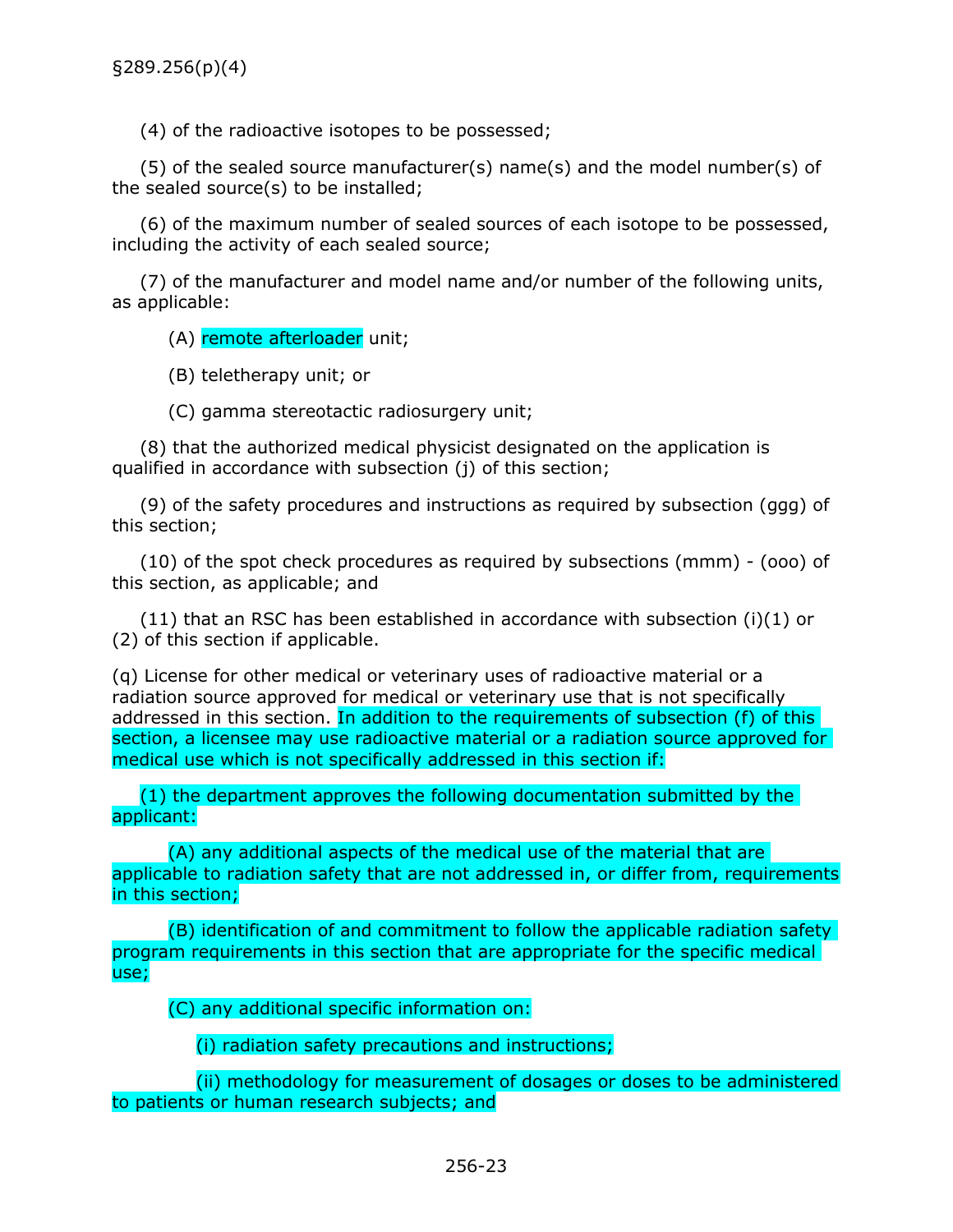<span id="page-26-0"></span>(iii) calibration, maintenance, and repair of instruments and equipment necessary for radiation safety; and

(D) any other information requested by the department in its review of the application; and

(2) the applicant or licensee has received written approval from the department in a license or license amendment and the licensee uses the material in accordance with the regulations and specific conditions the department considers necessary for the medical use of the material.

(r) License amendments and notifications.

(1) Requests for amendment of a license or deletion of an authorized use site shall be filed in accordance with §289.252(aa) of this title.

(2) A licensee shall apply for and shall receive a license amendment before the following:

(A) receiving or using radioactive material for a type of use that is authorized in accordance with this section, but is not authorized on their current license issued in accordance with this section;

(B) permitting anyone to work as an authorized user, authorized nuclear pharmacist, authorized medical physicist, or ophthalmic physicist, under the license except an individual who is identified as an authorized user, an authorized nuclear pharmacist, authorized medical physicist, or an ophthalmic physicist:

(i) on an agency, NRC or agreement state license or other equivalent permit or license recognized by the department that authorizes the use of radioactive material in medical use or in the practice of nuclear pharmacy;

(ii) on a permit issued by an agency, NRC or agreement state specific license of broad scope that is authorized to permit the use of radioactive material in medical use or in the practice of nuclear pharmacy;

(iii) on a permit issued by an NRC master material licensee that is authorized to permit the use of radioactive material in medical use or in the practice of nuclear pharmacy; or

(iv) by a commercial nuclear pharmacy that has been authorized to identify authorized nuclear pharmacists.

(C) changing RSOs, except as provided in subsection  $(q)(7)$  of this section;

(D) receiving radioactive material in excess of the amount or in a different form, or receiving a different radionuclide than is authorized on the license;

(E) adding or changing the areas in which radioactive material is used or stored and are identified in the application or on the license, including areas used in accordance with subsection (ff) or (hh) of this section if the change includes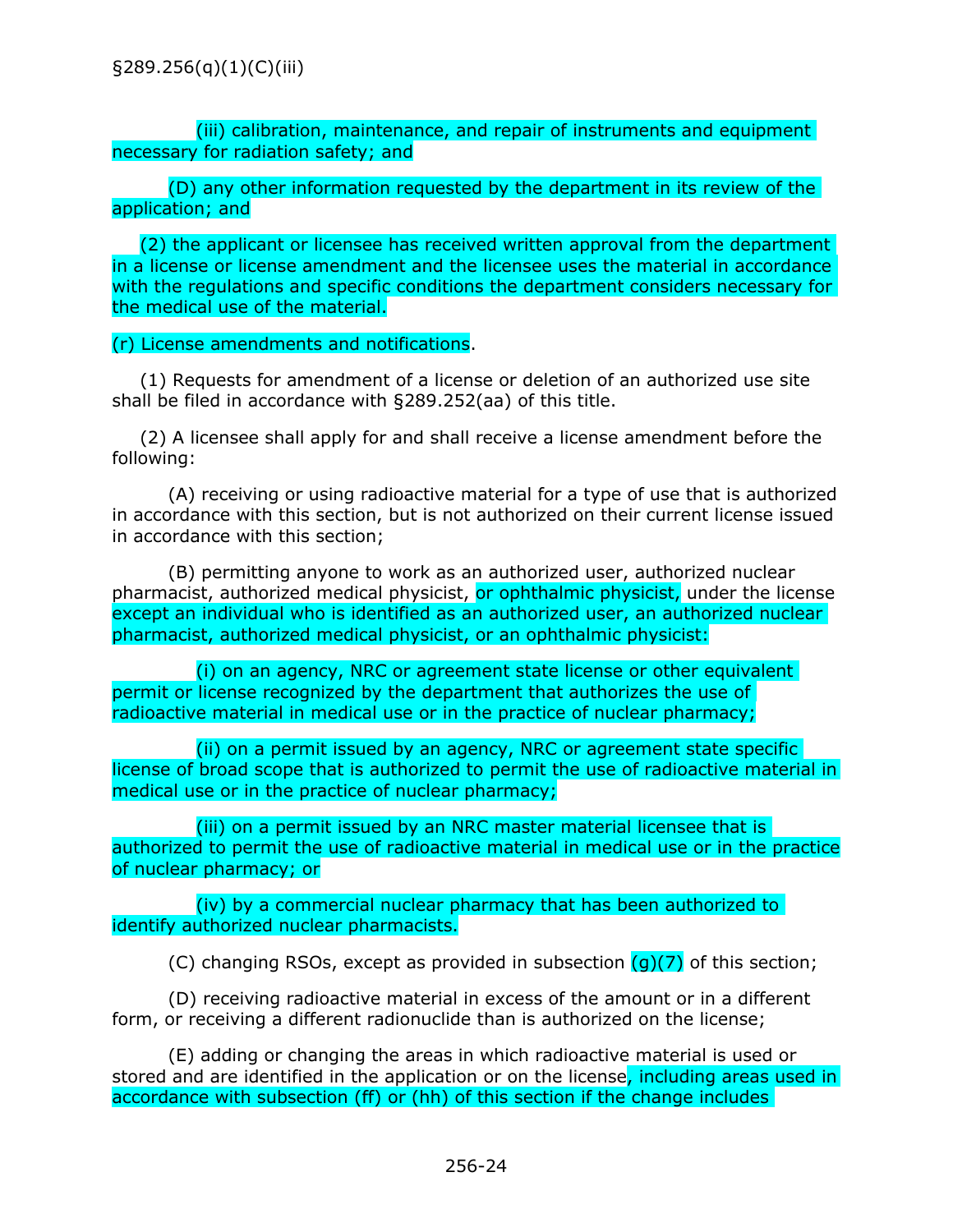addition or relocation of either an area where positron emission tomography (PET) radionuclides are produced or a PET radioactive drug delivery line from the PET radionuclide/PET radioactive drug production area, and other areas of use where radioactive material is used only in accordance with either subsection (ff) or (hh) of this section are exempt;

(F) changing the address(es) of use identified in the application or on the license;

(G) changing operating, safety, and emergency procedures;

(H) before permitting anyone to work as an ARSO, or before the RSO assigns duties and tasks to an ARSO that differ from those for which this individual is authorized on the license; and

(I) before receiving a sealed source from a different manufacturer or of a different model number than authorized by its license unless the sealed source is used for manual brachytherapy, is listed in the Sealed Source and Device Registry, and is in a quantity and for an isotope authorized by the license.

(3) A licensee possessing a Type A specific license of broad scope for medical use, issued under §289.252(h)(2) of this title, is exempt from:

(A) the provisions of subsection  $(q)(1)$  of this section regarding the need to file an amendment to the license for medical use of radioactive material;

(B) the provisions of paragraph (2)(B) of this subsection;

(C) the provisions of paragraph (2)(E) of this subsection regarding additions to or changes in the areas of use at the addresses identified in the application or on the license;

(D) the provisions of paragraph (4) of this subsection;

(E) the provisions of paragraph (5)(A) of this subsection for an authorized user, an authorized nuclear pharmacist, an authorized medical physicist, or an ophthalmic physicist;

(F) the provisions of paragraph (5)(C) of this subsection; and

 $(G)$  the provisions of subsection  $(u)(1)$  of this section.

(4) A licensee shall notify the department in the form of a license amendment request, no later than 30 days after the date that the licensee permits an individual to work under the provisions of §289.256(r) as an authorized user, authorized medical physicist, ophthalmic physicist, or authorized nuclear pharmacist providing that the individual is authorized on a license for the same use. A licensee includes with the notification documentation:

(A) a copy of the department, NRC, or agreement state license;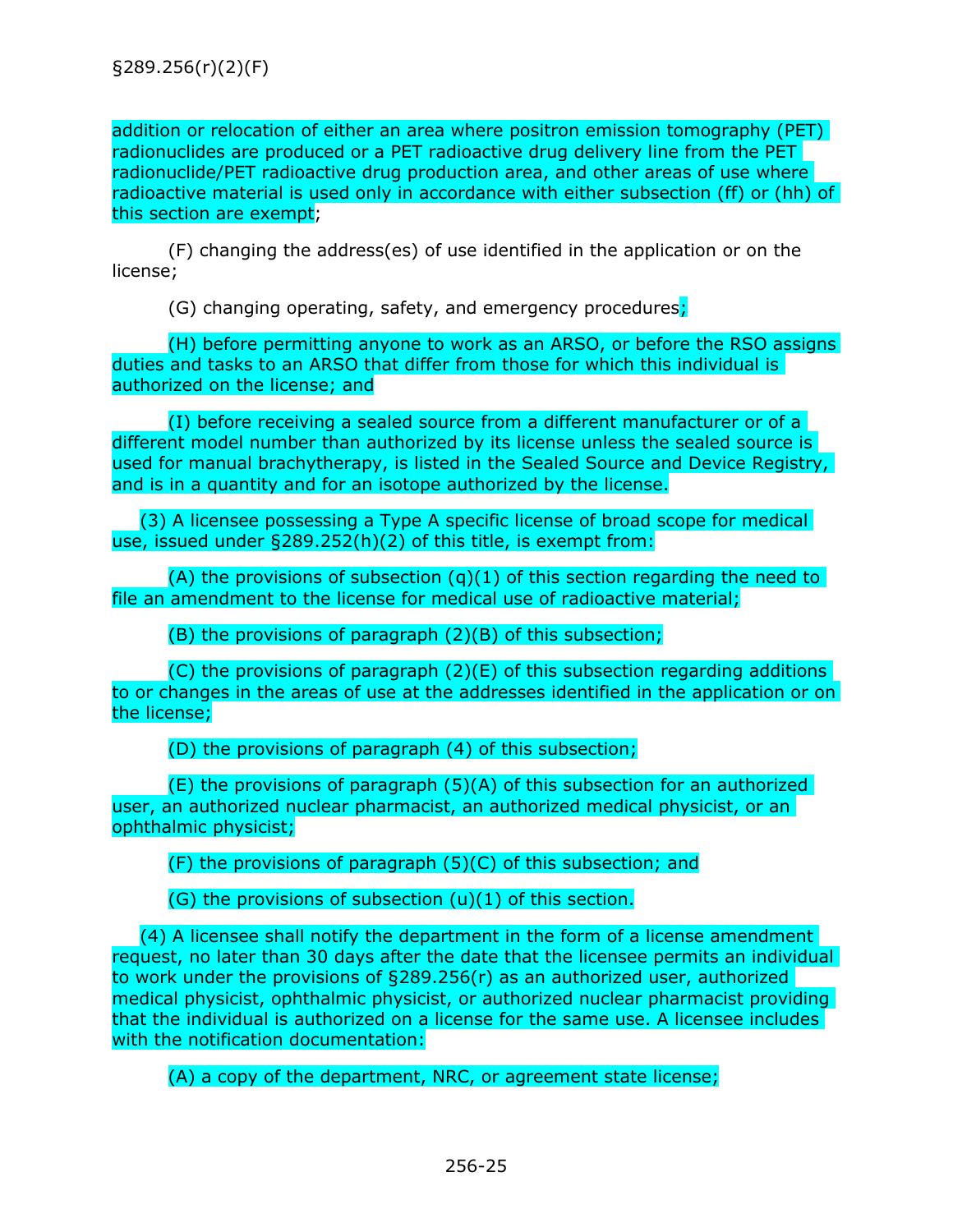<span id="page-28-0"></span>§289.256(r)(4)(B)

(B) the permit issued by an NRC master material licensee;

(C) the permit issued by the department, the NRC, or an agreement state licensee of broad scope; or

(D) the permit issued by an NRC master material license broad scope permittee.

(5) A licensee shall notify the department in the form of a license amendment request no later than 30 days after:

(A) an authorized user, an authorized nuclear pharmacist, an RSO, an ARSO, an authorized medical physicist, or ophthalmic physicist permanently discontinues performance of duties under the license or has a name change;

(B) the licensee permits an individual qualified to be an RSO under subsections (h) and (m) of this section to function as a temporary RSO and to perform the functions of an RSO in accordance with subsection (g)(6) of this section;

(C) the licensee has added to or changed the areas of use identified in the application or on the license where byproduct material is used in accordance with either subsection (ff) or (hh) of this section, if the change does not include addition or relocation of either an area where PET radionuclides are produced or a PET radioactive drug delivery line from the PET radionuclide/PET radioactive drug production area; or

(D) the licensee obtains a sealed source for use in manual brachytherapy from a different manufacturer or with a different model number than authorized by its license for which it did not require a license amendment as provided in paragraph (1) of this subsection. The notification must include the manufacturer and model number of the sealed source, the isotope, and the quantity per sealed source.

(s) Supervision. A licensee may permit the receipt, possession, use, or transfer of radioactive material by an individual under the supervision of an authorized user, unless prohibited by license condition.

(1) A licensee who permits the receipt, possession, use, or transfer of radioactive material by an individual under the supervision of an authorized user shall do the following:

(A) instruct the supervised individual in the licensee's written operating, safety, and emergency procedures, written directive procedures, requirements of this chapter, and license conditions with respect to the use of radioactive material; and

(B) require the supervised individual to follow the instructions of the supervising authorized user for medical uses of radioactive material, written operating, safety, and emergency procedures established by the licensee, written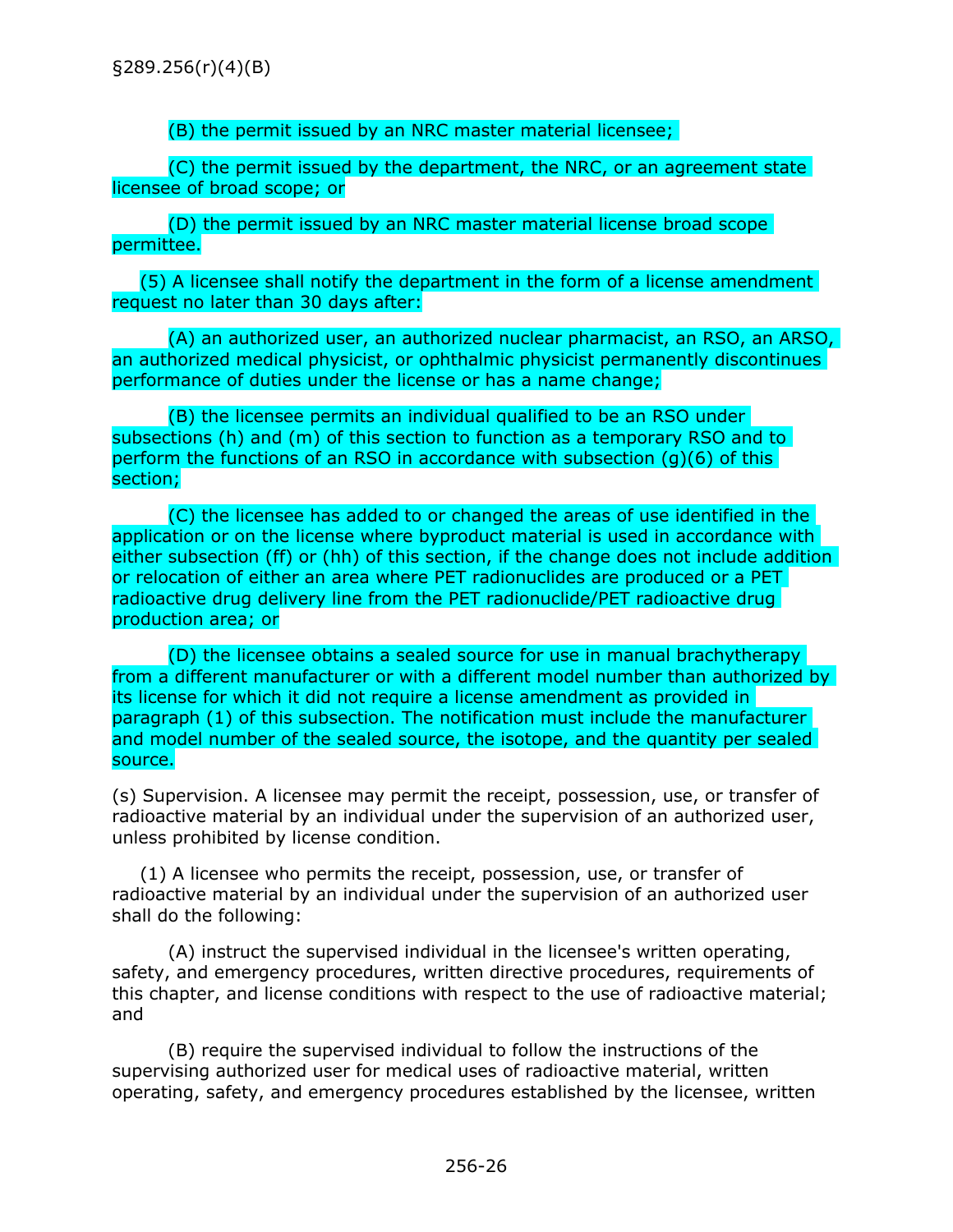<span id="page-29-0"></span>directive procedures, requirements of this chapter, and license conditions with respect to the medical use of radioactive material.

(2) A licensee who permits the preparation of radioactive material for medical use by an individual under the supervision of an authorized nuclear pharmacist or authorized user, shall do the following:

(A) instruct the supervised individual in the preparation of radioactive material for medical use, as appropriate to that individual's involvement with radioactive material; and

(B) require the supervised individual to follow the instructions of the supervising authorized user or authorized nuclear pharmacist regarding the preparation of radioactive material for medical use, the written operating, safety, and emergency procedures established by the licensee, the requirements of this chapter, and license conditions.

(3) A licensee who permits supervised activities in accordance with paragraphs (1) and (2) of this subsection is responsible for the acts and omissions of the supervised individual.

(4) Only an authorized user may authorize the medical use of radioactive material.

(t) Written directives.

(1) A written directive shall be dated and signed by an authorized user before any administration of sodium iodide I-131 greater than 30 microcuries ( $\mu$ Ci) (1.11 megabequerels (MBq)), administration of any therapeutic dosage of unsealed radioactive material, or administration of any therapeutic dose of radiation from radioactive material. If, because of the emergent nature of the patient's condition, a delay in order to provide a written directive would jeopardize the patient's health, an oral directive is acceptable. The information contained in the oral directive shall be documented in writing as soon as possible in the patient's record. A written directive shall be prepared and signed by the authorized user within 48 hours of the oral directive.

(2) The written directive shall contain the patient or human research subject's name and the following information for each application.

(A) For any administration of quantities greater than 30  $\mu$ Ci (1.11 MBq) of sodium iodide I-131: the dosage.

(B) For an administration of a therapeutic dosage of a radiopharmaceutical other than sodium iodide I-131: the radiopharmaceutical, the dosage, and the route of administration.

(C) For gamma stereotactic radiosurgery: the total dose, the treatment site, and the values for the target coordinate settings per treatment for each anatomically distinct treatment site.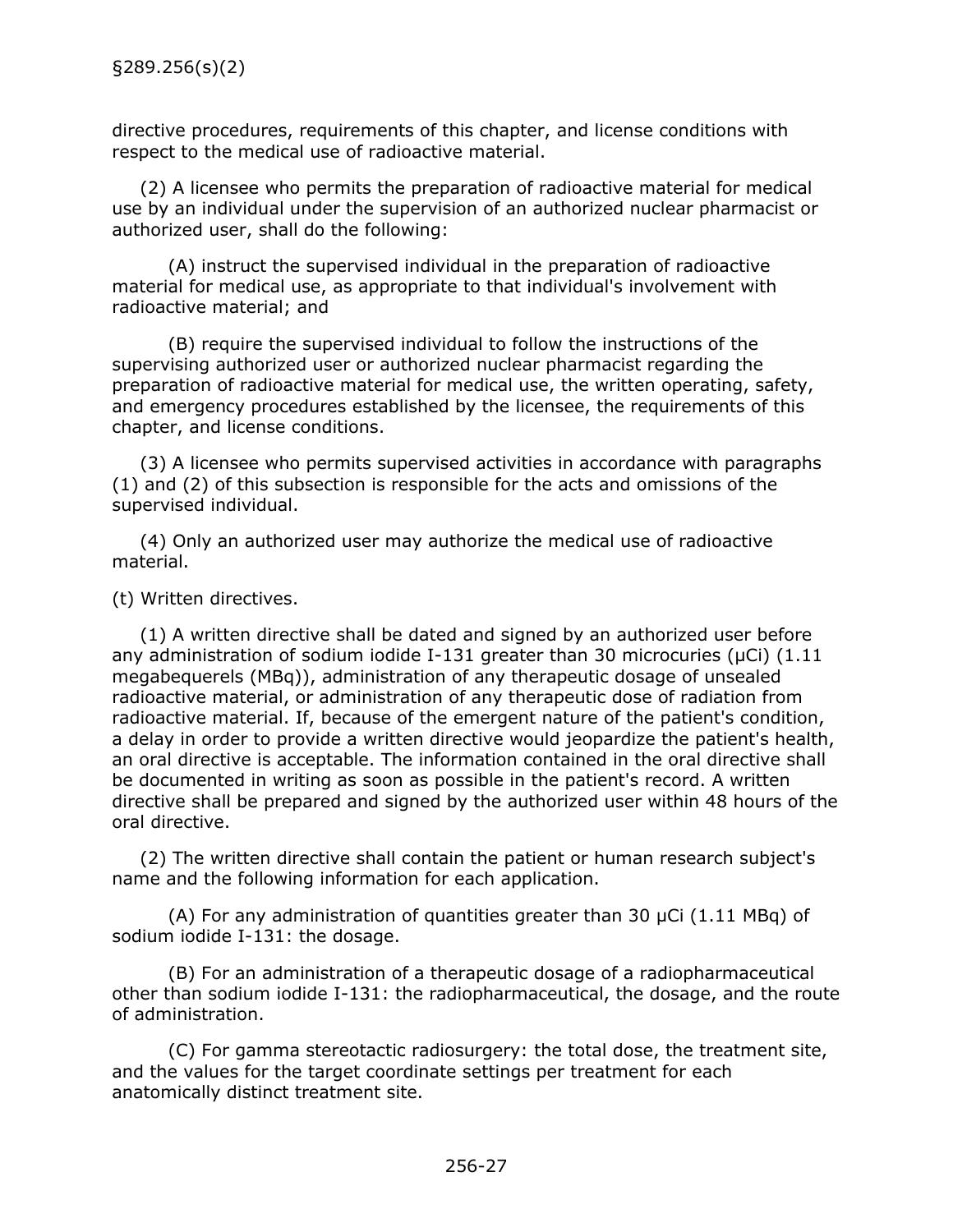(D) For teletherapy: the total dose, the dose per fraction, the number of fractions, and the treatment site.

(E) For high-dose rate remote afterloading brachytherapy: the radionuclide, the treatment site, the dose per fraction, the number of fractions, and the total dose.

(F) For permanent implant brachytherapy:

(i) before implantation: the treatment site, the radionuclide, and the total source strength; and

(ii) after implantation but before the patient leaves the post-treatment recovery area: the treatment site, the number of sources implanted, the total source strength implanted, and the date.

(G) For all other brachytherapy, including low, medium, and pulsed rate afterloaders:

(i) before implantation: the treatment site, the radionuclide, and the dose;

(ii) after implantation but before completion of the procedure: the radionuclide, the treatment site, the number of sealed sources, the total sealed source strength, exposure time (or the total dose), and the date.

(3) A written revision to an existing written directive.

(A) A written revision to an existing written directive may be made if the revision is dated and signed by an authorized user before the administration of the dosage of unsealed radioactive material, the brachytherapy dose, the gamma stereotactic radiosurgery dose, the teletherapy dose, or the next fractional dose.

(B) If, because of the patient's condition, a delay in order to provide a written revision to an existing written directive would jeopardize the patient's health, an oral revision to an existing written directive is acceptable. The oral revision must be documented as soon as possible in the patient's record. A revised written directive must be signed by the authorized user within 48 hours of the oral revision.

(4) The licensee shall retain the written directive in accordance with subsection  $(xxx)$  of this section for inspection by the department.

(5) Procedures for administrations requiring a written directive.

(A) For any administration requiring a written directive, the licensee shall develop, implement, and maintain written procedures to provide high confidence that:

(i) the patient's or human research subject's identity is verified before each administration; and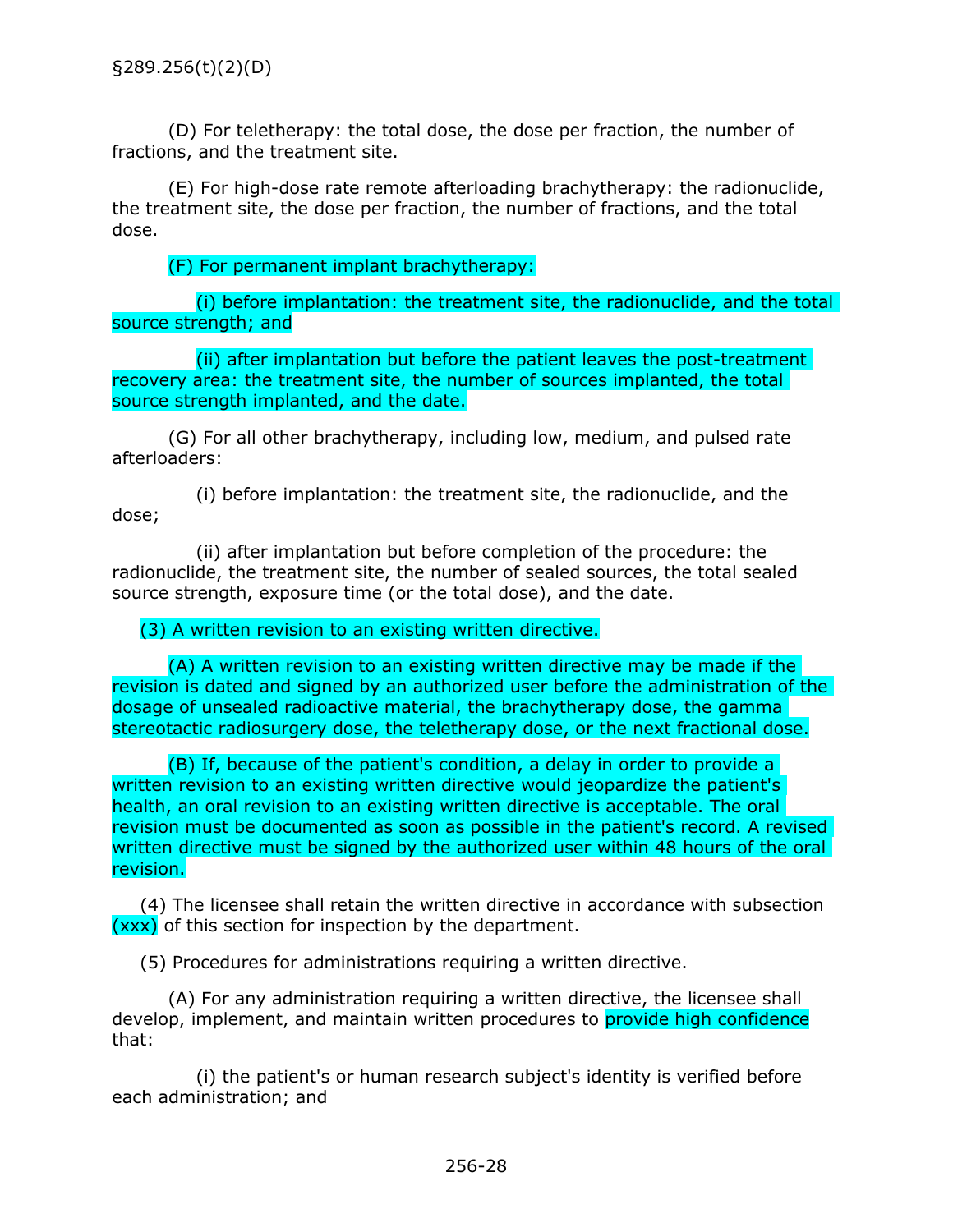(ii) each administration is in accordance with the written directive.

<span id="page-31-0"></span>(B) The procedures required by subparagraph (A) of this paragraph shall, at a minimum, address the following items that are applicable for the licensee's use of radioactive material:

(i) verifying the identity of the patient or human research subject;

(ii) verifying that the administration is in accordance with the treatment plan, if applicable, and the written directive;

(iii) checking both manual and computer-generated dose calculations; and

(iv) verifying that any computer-generated dose calculations are correctly transferred into the consoles of therapeutic medical units authorized by subsections (q) and (ddd) of this section;

(v) determining if a medical event, as defined in subsection (uuu) of this section, has occurred; and

(vi) determining, for permanent implant brachytherapy, within 60 calendar days from the date the implant was performed, the total source strength administered outside of the treatment site compared to the total source strength documented in the post-implantation portion of the written directive, unless a written justification of patient unavailability is documented.

(C) A licensee shall maintain a copy of the procedures required by subparagraph (A) of this paragraph in accordance with subsection  $(xxx)$  of this section.

(u) Suppliers for sealed sources or devices for medical use. A licensee may only use the following for medical use:

(1) sealed sources or devices manufactured, labeled, packaged, and distributed in accordance with a license issued under  $\S 289.252$  (o) of this title or equivalent requirements of the NRC or an agreement state;

(2) sealed sources or devices non-commercially transferred from an NRC or agreement state medical use licensee; or

(3) teletherapy sources manufactured and distributed in accordance with a license issued by the department, the NRC, or an agreement state.

(v) Possession, use, and calibration of dose calibrators to measure the activity of unsealed radioactive material.

 $(1)$  For direct measurements performed in accordance with subsection  $(x)$  of this section, the licensee shall possess and use instrumentation to measure the activity of unsealed radioactive material before it is administered to each patient or human research subject.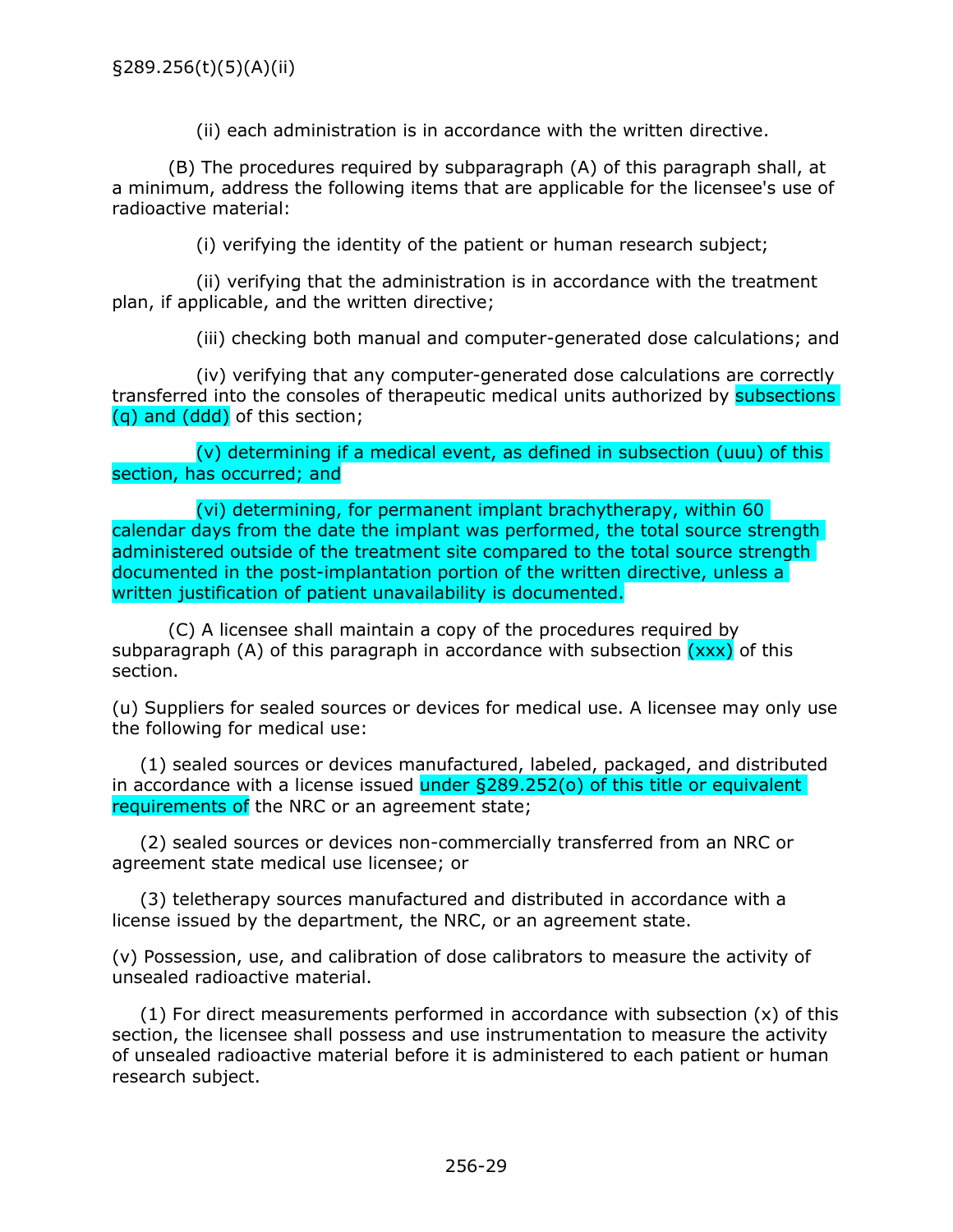<span id="page-32-0"></span>(2) The licensee shall calibrate the instrumentation specified in paragraph (1) of this subsection in accordance with nationally recognized standards or the manufacturer's instructions.

(3) The calibration required by paragraph (2) of this subsection shall include tests for constancy, accuracy, linearity, and geometry dependence, as appropriate to demonstrate proper operation of the instrument. The tests for constancy, accuracy, linearity, and geometry dependence shall be conducted at the following intervals:

(A) constancy at least once each day before assay of patient dosages;

(B) linearity at installation, repair, relocation, and at least quarterly thereafter;

(C) geometry dependence at installation; and

(D) accuracy at installation and at least annually thereafter.

(4) The licensee shall maintain a record of each instrument calibration in accordance with subsection  $(xxx)$  of this section. The record shall include the following:

(A) model and serial number of the instrument and calibration sources;

(B) complete date of the calibration including the month, day and year;

(C) results of the calibration; and

(D) name of the individual who performed the calibration.

(w) Calibration of survey instruments. A licensee shall calibrate the survey instruments used to show compliance with this subsection and with §289.202 of this title before first use, annually, and following a repair that affects the calibration. A licensee shall:

(1) calibrate all scales with readings up to 10 millisieverts (mSv) (1000 millirem (mrem)) per hour with a radiation source;

(2) calibrate two separated readings on each scale or decade that will be used to show compliance;

(3) conspicuously note on the instrument the complete date of the calibration including the month, day, and year;

(4) not use survey instruments if the difference between the indicated exposure rate and the calculated exposure rate is more than 20 percent; and

(5) maintain a record of each survey instrument calibration in accordance with subsection  $(xxx)$  of this section.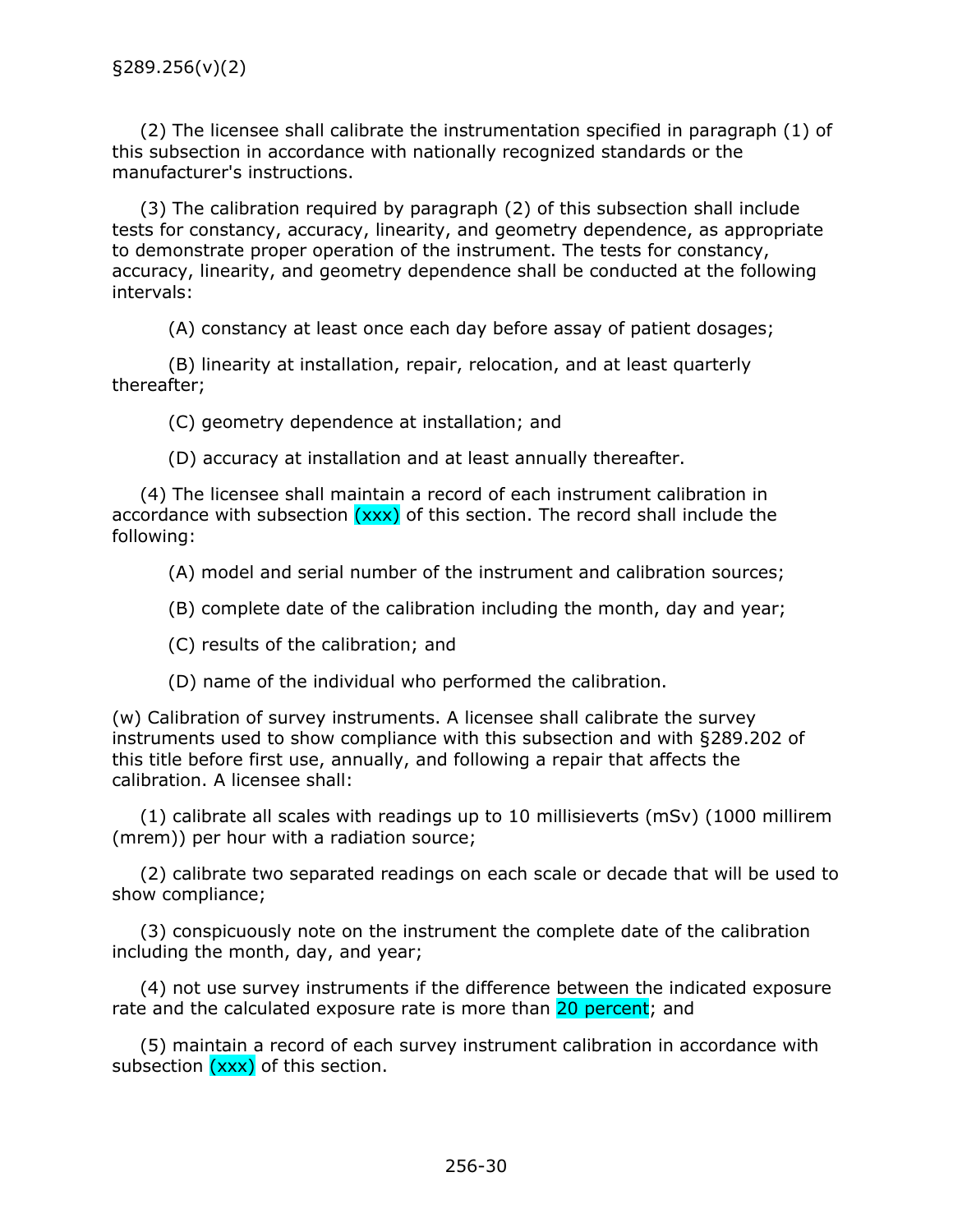<span id="page-33-0"></span>(x) Determination of dosages of unsealed radioactive material for medical use.

(1) Before medical use, the licensee shall determine and record the activity of each dosage.

(2) For a unit dosage, this determination shall be made by:

(A) direct measurement of radioactivity; or

(B) a decay correction, based on the activity or activity concentration determined by the following:

(i) a manufacturer or preparer licensed in accordance with §289.252(r) of this title, or under an equivalent NRC or agreement state license;

(ii) an NRC or agreement state licensee for use in research in accordance with a Radioactive Drug Research Committee-approved protocol or an Investigational New Drug (IND) protocol accepted by the FDA; or

(iii) a PET radioactive drug producer licensed in accordance with §289.252(kk) of this title or equivalent NRC or agreement state requirements.

(3) For other than unit dosages, this determination shall be made by:

(A) direct measurement of radioactivity;

(B) combination of measurement of radioactivity and mathematical calculations; or

(C) combination of volumetric measurements and mathematical calculations, based on the measurement made by:

(i) a manufacturer or preparer licensed in accordance with §289.252(r) of this title, or under an equivalent NRC or agreement state license; or

(ii) a PET radioactive drug producer licensed in accordance with §289.252(kk) of this title or equivalent NRC or agreement state requirements.

(4) Unless otherwise directed by the authorized user, a licensee shall not use a dosage if the dosage does not fall within the prescribed dosage range or if the dosage differs from the prescribed dosage by more than 20 percent.

(5) A licensee restricted to only unit doses prepared in accordance with §289.252(r) of this title need not comply with paragraph (2) of this subsection, unless the administration time of the unit dose deviates from the nuclear pharmacy's pre-calibrated time by 15 minutes or more.

(6) A licensee shall maintain a record of the dosage determination required by this subsection in accordance with subsection  $(xxx)$  of this section for inspection by the department. The record shall contain the following:

(A) the radiopharmaceutical;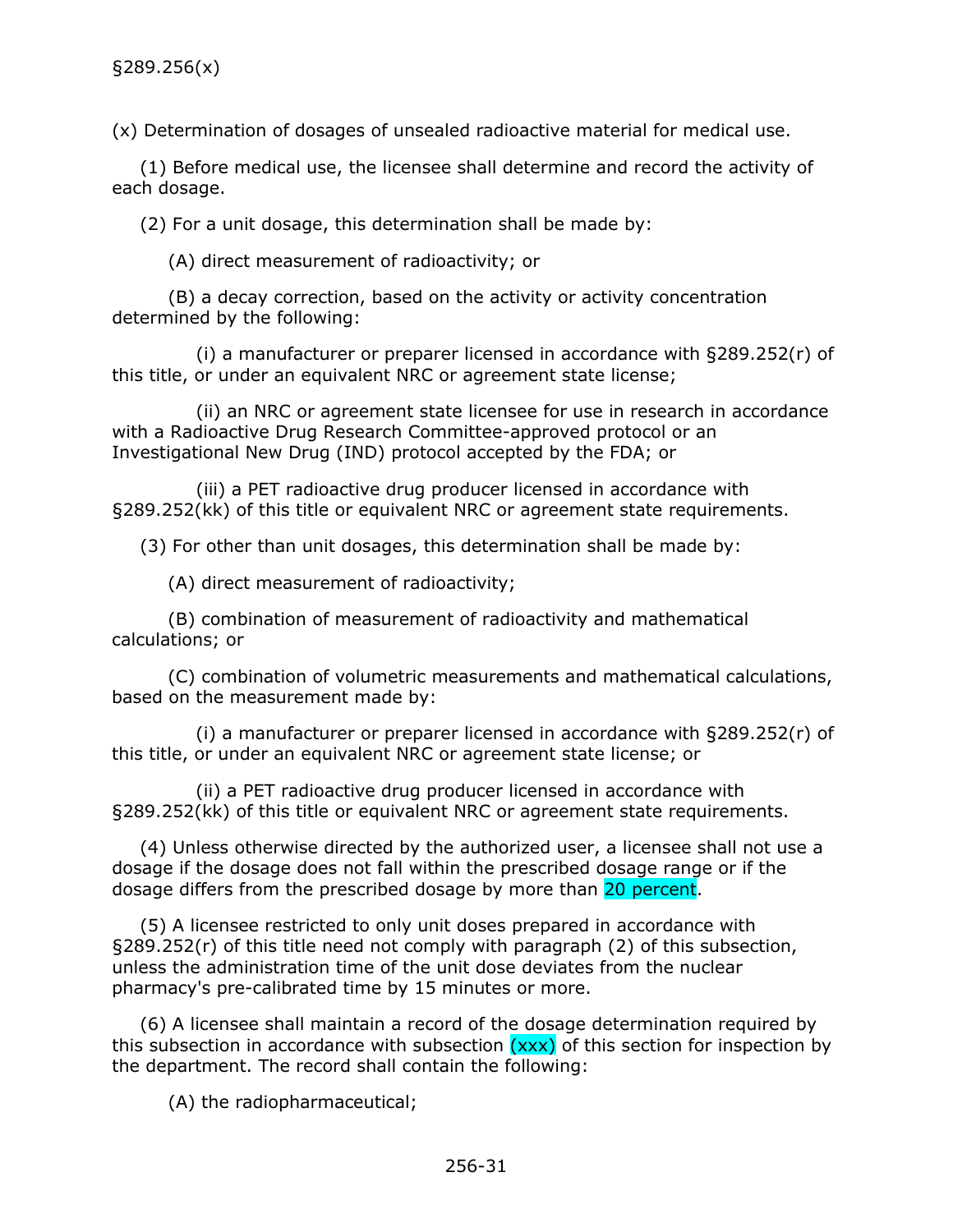<span id="page-34-0"></span>§289.256(x)(6)(B)

(B) patient's or human research subject's name or identification number if one has been assigned;

(C) prescribed dosage;

(D) determined dosage or a notation that the total activity is less than 30  $\mu$ Ci (1.1 MBq);

(E) the date and time of the dosage determination; and

(F) the name of the individual who determined the dosage.

(y) Authorization for calibration, transmission, and reference sources.

 $(1)$  Any licensee authorized by subsections  $(n)$ ,  $(o)$ ,  $(p)$  or  $(q)$  of this section for medical use of radioactive material may receive, possess, and use any of the following radioactive material for check, calibration, transmission, and reference use:

(A) sealed sources, not exceeding 30 millicuries (mCi) (1.11 gigabecquerel (GBq)) each, manufactured and distributed by a person licensed under §289.252(o) of this title or equivalent NRC or agreement state regulations;

(B) sealed sources, not exceeding 30 millicuries (mCi) (1.11 gigabecquerel (GBq)) each, redistributed by a licensee authorized to redistribute the sealed sources manufactured and distributed by a person licensed under §289.252(o) of this title or equivalent NRC or agreement state regulations, provided the redistributed sealed sources are in the original packaging and shielding and are accompanied by the manufacturer's approved instructions;

(C) any radioactive material with a half-life not longer than 120 days in individual amounts not to exceed 15 mCi (0.56 GBq);

(D) any radioactive material with a half-life longer than 120 days in individual amounts not to exceed the smaller of 200 µCi (7.4 MBq) or 1000 times the quantities in §289.202(ggg)(3) of this title; and

(E) technetium-99m in amounts as needed.

(2) Radioactive material in sealed sources authorized by this subsection shall not be:

(A) used for medical use as defined in subsection (c) of this section except in accordance with the requirements in subsection (bbb) of this section; or

(B) combined (i.e., bundled or aggregated) to create an activity greater than the maximum activity of any single sealed source authorized under this section.

(3) A licensee using calibration, transmission, and reference sources in accordance with the requirements in paragraph (1) or (2) of this subsection need not list these sources on a specific medical use license.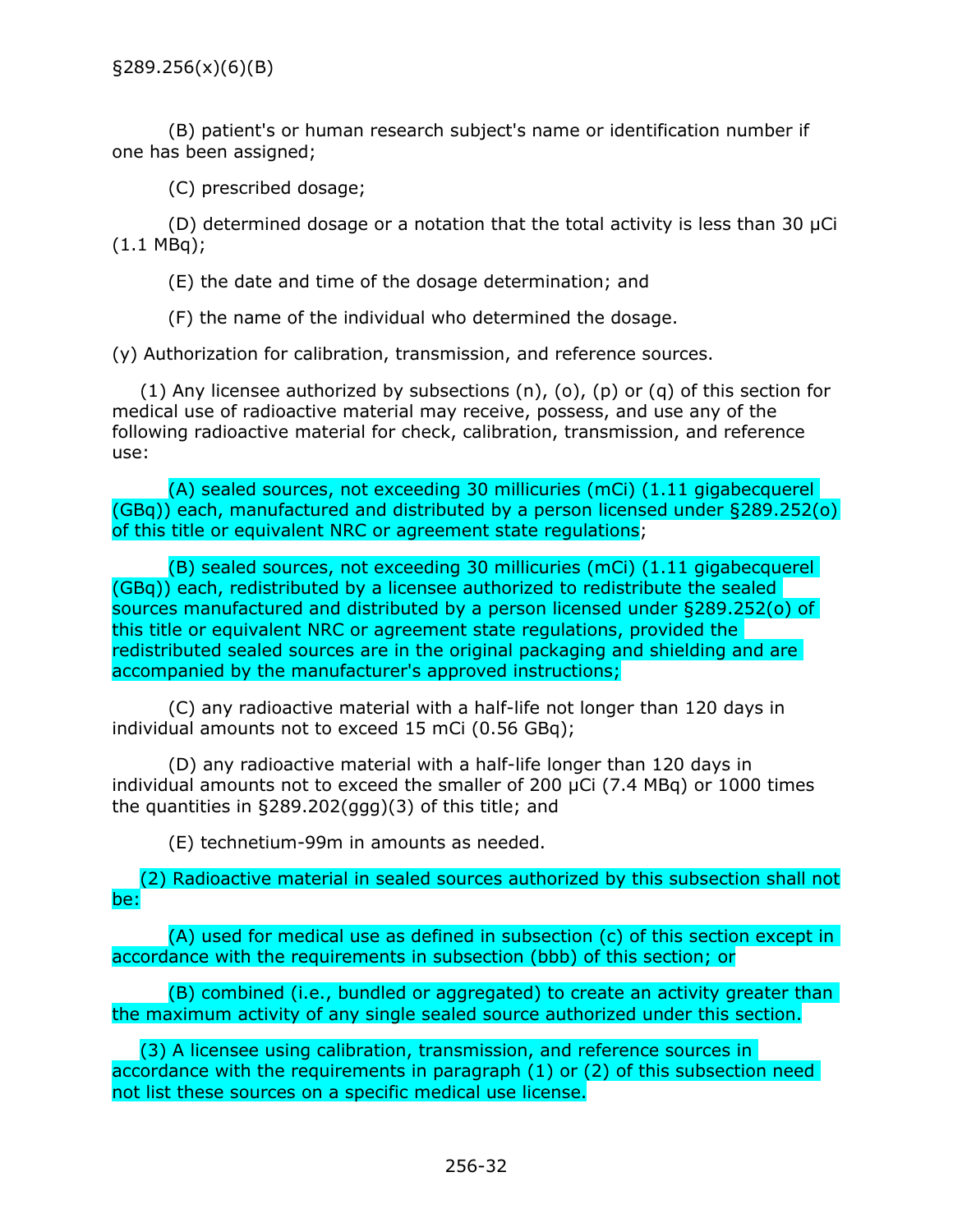<span id="page-35-0"></span>(z) Requirements for possession of sealed sources and brachytherapy sealed sources. A licensee in possession of any sealed source or brachytherapy source shall:

(1) follow the radiation safety and handling instructions supplied by the manufacturer and the leakage test requirements in accordance with §289.201(g) of this title and reporting requirements in §289.202(bbb) of this title; and

(2) conduct a physical inventory at intervals not to exceed six months to account for all sealed sources in its possession. Records of the inventory shall be made and maintained for inspection by the department in accordance with subsection  $(xxx)$  of this section and shall include the following:

(A) model number of each source and serial number if one has been assigned;

(B) identity of each source and its nominal activity;

- (C) location of each source;
- (D) date of the inventory; and

(E) identification of the individual who performed the inventory.

(aa) Labeling of vials and syringes. Each syringe and vial that contains a radiopharmaceutical shall be labeled to identify the radioactive drug. Each syringe shield and vial shield shall also be labeled unless the label on the syringe or vial is visible when shielded.

(bb) Surveys for ambient radiation exposure rate.

(1) In addition to the requirements of §289.202(p) of this title and except as provided in paragraph (2) of this subsection, a licensee shall survey with a radiation detection survey instrument at the end of each day of use all areas where radioactive material requiring a written directive was prepared for use or administered.

(2) A licensee does not need to perform the surveys required by paragraph (1) of this subsection in an area(s) where patients or human research subjects are confined when they cannot be released in accordance with subsection (cc) of this section or an animal that is confined. Once the patient or human or animal research subject is released from confinement, the licensee shall survey with a radiation survey instrument, the area in which the patient or human or animal research subject was confined.

(3) A record of each survey shall be retained in accordance with subsection (xxx) of this section for inspection by the department. The record shall include the following:

(A) date of the survey;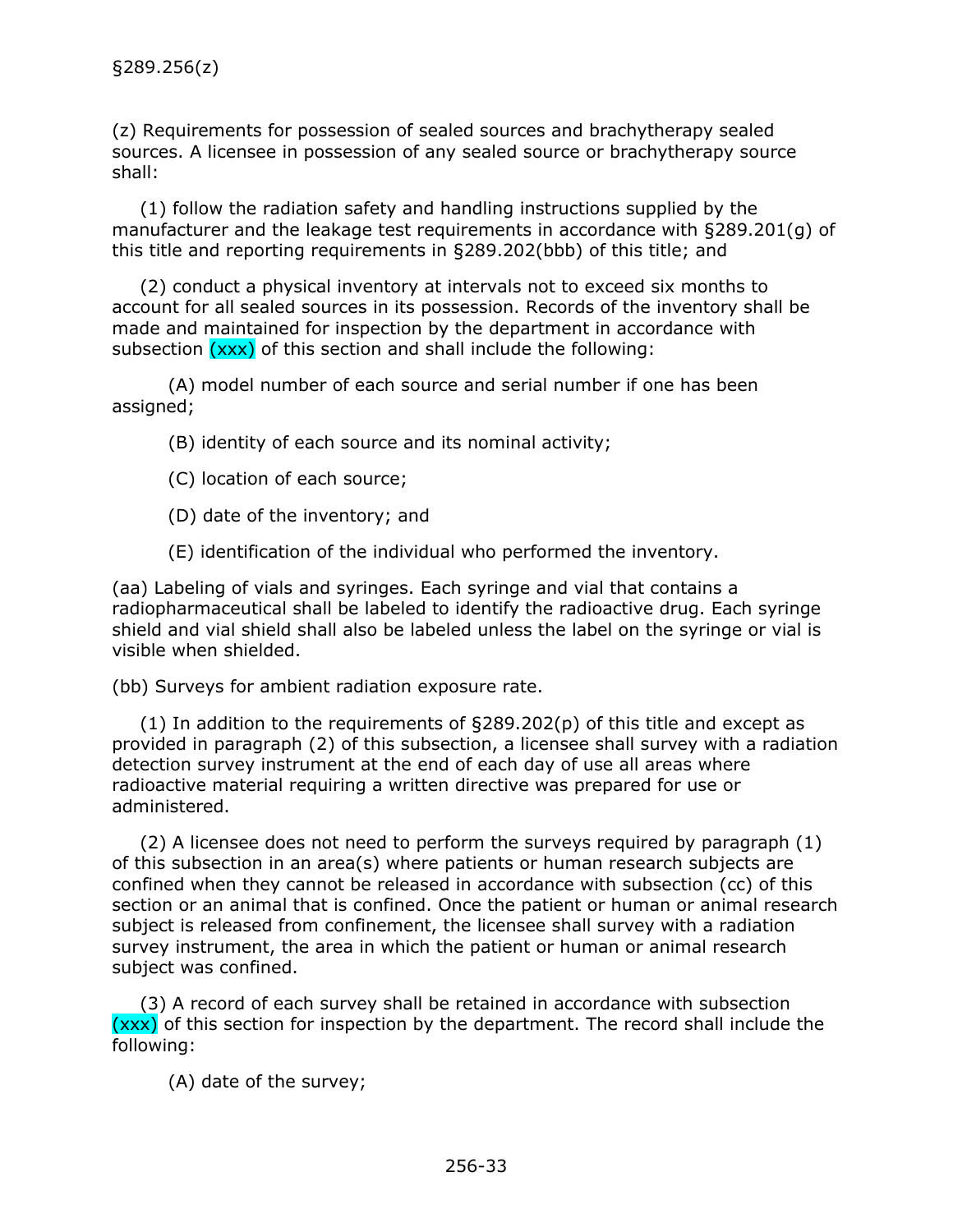(B) results of the survey;

(C) manufacturer's name, model, and serial number of the instrument used to make the survey; and

(D) name of the individual who performed the survey.

(cc) Release of individuals containing radioactive drugs or implants containing radioactive material.

(1) The licensee may authorize the release from its control any individual who has been administered radioactive drugs or implants containing radioactive material if the total effective dose equivalent (TEDE) to any other individual from exposure to the released individual is not likely to exceed 0.5 rem (5 mSv). Patients treated with temporary eye plaques may be released from the hospital provided that the procedures ensure that the exposure rate from the patient is less than 5 mrem (0.05 mSv) per hour at a distance of 1 meter from the eye plaque location.

(2) The licensee shall provide the released individual, or the individual's parent or guardian, with written instructions on actions recommended to maintain doses to other individuals ALARA if the TEDE to any other individual is likely to exceed 0.1 rem (1 mSv). If the TEDE to a nursing infant or child could exceed 0.1 rem (1 mSv), assuming there was no interruption of breast-feeding, the instructions shall also include the following:

(A) guidance on the interruption or discontinuation of breast-feeding; and

(B) information on the potential consequences, if any, of failure to follow the guidance.

(3) The licensee shall maintain for inspection by the department, a record in accordance with subsection  $(xxx)$  of this section of each patient released in accordance with paragraph (1) of this subsection. The record shall include the following:

(A) the basis for authorizing the release of an individual; and

(B) the instructions provided to a breast-feeding woman. if the radiation dose to the infant or child from continued breast-feeding could result in a TEDE exceeding 0.5 rem (5 mSv).

(dd) Mobile nuclear medicine service. A license for a mobile nuclear medicine service for medical or veterinary use of radioactive material will be issued if the department approves the documentation submitted by the applicant in accordance with the requirements of subsections (f) and (n) of this section. The clients of the mobile nuclear medicine service shall be licensed if the client receives or possesses radioactive material to be used by the mobile nuclear medicine service.

(1) A licensee providing mobile nuclear medicine service shall:

(A) obtain a letter signed by the management of each client for which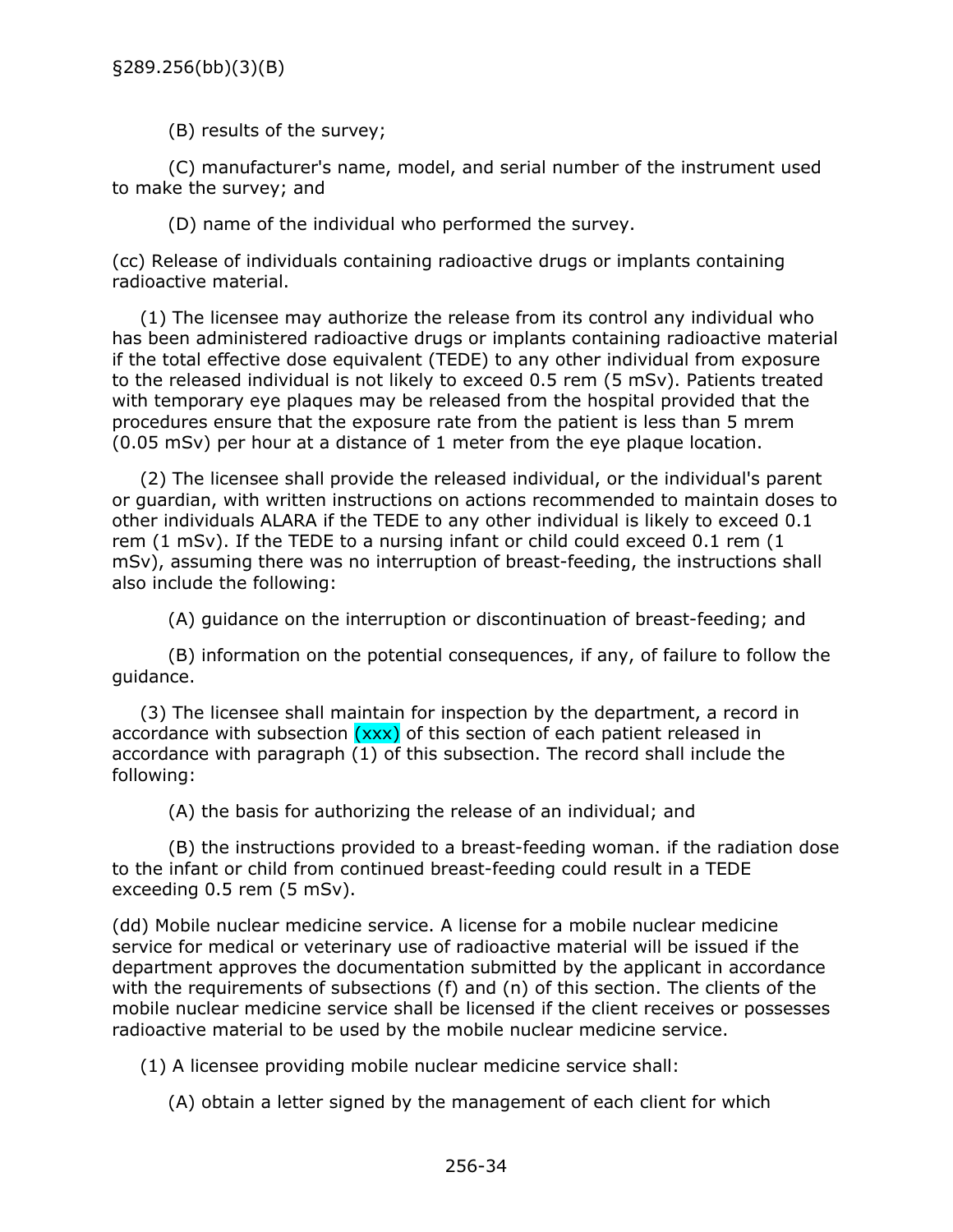services are rendered that permits the use of radioactive material at the client's address and clearly delineates the authority and responsibility of the licensee and the client;

(B) check instruments used to measure the activity of unsealed radioactive material for proper function before medical or veterinary use at each client's address or on each day of use, whichever is more frequent. At a minimum, the check for proper function required by this subparagraph shall include a constancy check;

(C) have at least one fixed facility where records may be maintained and radioactive material may be delivered by manufacturers or distributors each day before the mobile nuclear medicine licensee dispatching its vans to client sites;

(D) agree to have an authorized physician user directly supervise each technologist at a reasonable frequency;

(E) check survey instruments for proper operation with a dedicated check source before use at each client's address; and

(F) before leaving a client's address, survey all areas of use to ensure compliance with the requirements of §289.202 of this title.

(2) A mobile nuclear medicine service shall not have radioactive material delivered from the manufacturer or the distributor to the client unless the client has a license allowing possession of the radioactive material. Radioactive material delivered to the client shall be received and handled in conformance with the client's license.

(3) A licensee providing mobile nuclear medicine services shall maintain records, for inspection by the department, in accordance with subsection  $(xxx)$  of this section including the letter required in paragraph (1)(A) of this subsection and the record of each survey required in paragraph  $(1)(F)$  of this subsection.

(ee) Decay-in-storage.

(1) The licensee may hold radioactive material with a physical half-life of less than or equal to 120 days for decay-in-storage and dispose of it without regard to its radioactivity if the licensee does the following:

(A) monitors radioactive material at the surface before disposal and determines that its radioactivity cannot be distinguished from the background radiation level with an appropriate radiation detection survey meter set on its most sensitive scale and with no interposed shielding; and

(B) removes or obliterates all radiation labels, except for radiation labels on materials that are within containers and that will be handled as biomedical waste after it has been released from the licensee.

(2) The licensee shall retain a record of each disposal as required by paragraph (1) of this subsection in accordance with subsection  $(xxx)$  of this section for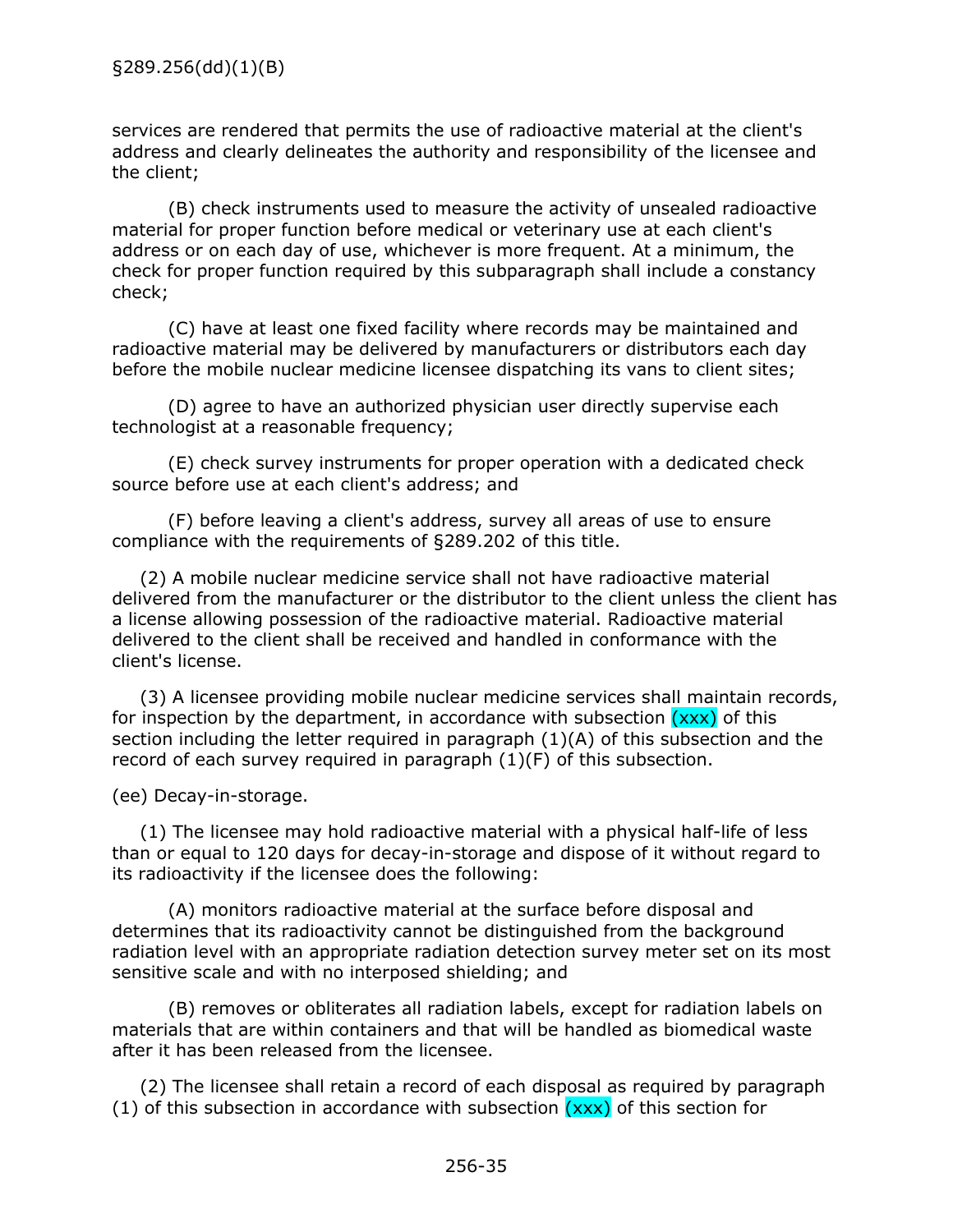inspection by the department. The record shall include the following:

(A) date of the disposal;

(B) manufacturer's name, model number and serial number of the survey instrument used;

(C) background radiation level;

(D) radiation level measured at the surface of each waste container; and

(E) name of the individual who performed the survey.

(ff) Use of unsealed radioactive material for uptake, dilution, and excretion studies that do not require a written directive. Except for quantities that require a written directive in accordance with subsection (t) of this section, a licensee may use any unsealed radioactive material prepared for medical or veterinary use for uptake, dilution, or excretion studies that meets the following:

(1) is obtained from:

(A) a manufacturer or preparer licensed in accordance with  $\S 289.252(r)$  of this title or equivalent NRC or agreement state requirements; or

(B) a PET radioactive drug producer licensed in accordance with §289.252(kk) of this title or equivalent NRC or agreement state requirements; or

(2) excluding production of PET radionuclides, prepared by:

(A) an authorized nuclear pharmacist; or

(B) a physician who is an authorized user and who meets the requirements specified in subsections (jj) or (nn) and  $(jj)(3)(A)(ii)(VII)$  of this section; or

(C) an individual under the supervision, as specified in subsection (s) of this section, of the authorized nuclear pharmacist in subparagraph (A) of this paragraph, or the physician who is an authorized user in subparagraph (B) of this paragraph; or

(3) is obtained from and prepared by an NRC or agreement state licensee for use in research in accordance with a Radioactive Drug Research Committeeapproved protocol or an IND protocol accepted by the FDA; or

(4) is prepared by the licensee for use in research in accordance with a Radioactive Drug Research Committee-approved application or an IND protocol accepted by the FDA.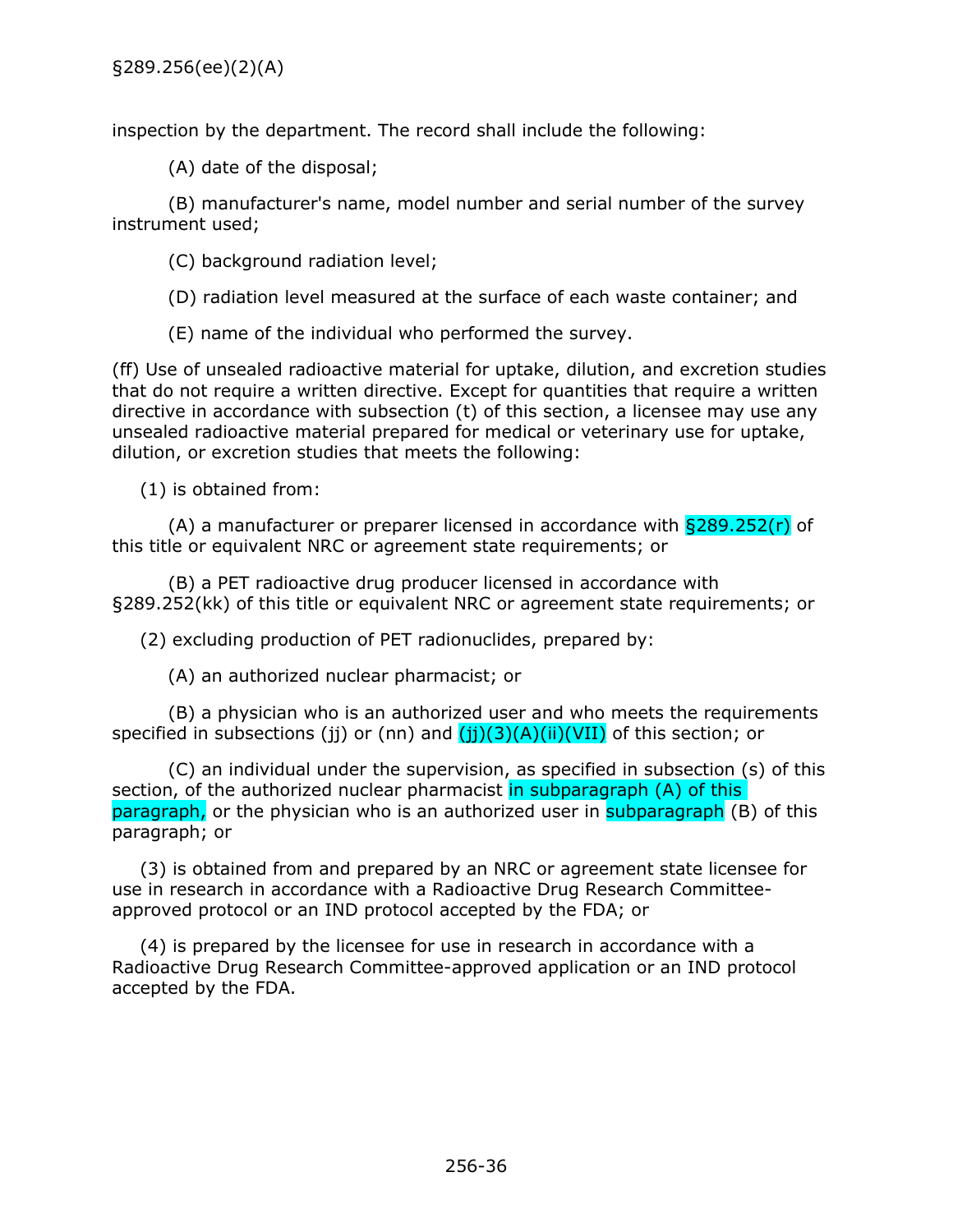(gg) Training for uptake, dilution, and excretion studies. Except as provided in subsection (l) of this section, the licensee shall require an authorized user of unsealed radioactive material for the uses authorized in subsection (ff) of this section to be a physician who:

(1) is certified by a medical specialty board whose certification process has been recognized by the department, the NRC or an agreement state. The names of board certifications that have been recognized by the department, the NRC, or an agreement state are posted on the NRC's Medical Uses Licensee Toolkit web page. To have its certification recognized, a specialty board shall require all candidates for certification to:

(A) complete 60 hours of training and experience in basic radionuclide handling techniques and radiation safety applicable to the medical use of unsealed radioactive material for uptake, dilution, and excretion studies as described in paragraph (3)(A) of this subsection; and

(B) pass an examination, administered by diplomates of the specialty board, that assesses knowledge and competence in radiation safety, radionuclide handling, and quality control; or

(2) is an authorized user in accordance with subsections (jj) or (nn) of this section or equivalent NRC or agreement state requirements; or

(3) has completed 60 hours of training and experience, including a minimum of eight hours of classroom and laboratory training, in basic radionuclide handling techniques applicable to the medical use of unsealed radioactive material for uptake, dilution, and excretion studies.

(A) The training and experience shall include the following:

(i) classroom and laboratory training in the following areas:

(I) radiation physics and instrumentation;

(II) radiation protection;

(III) mathematics pertaining to the use and measurement of radioactivity;

(IV) chemistry of radioactive material for medical use; and

(V) radiation biology; and

(ii) work experience, under the supervision of an authorized user who meets the requirements of this subsection, subsections (l), (jj), or (nn) of this section, or equivalent NRC or agreement state requirements involving the following:

(I) ordering, receiving, and unpacking radioactive materials safely and performing the related radiation surveys;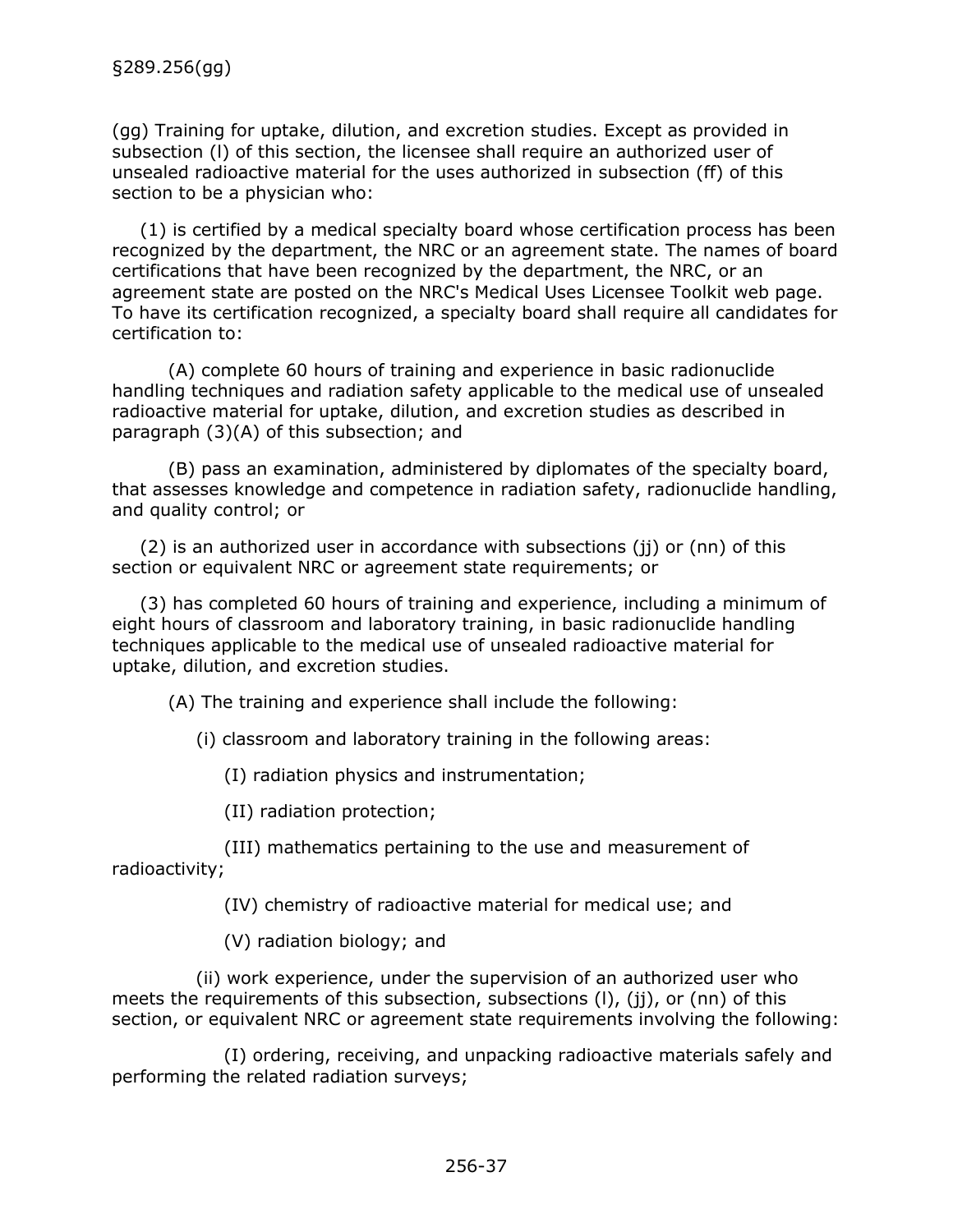(II) performing quality control procedures on instruments used to determine the activity of dosages and performing checks for proper operation of survey meters;

(III) calculating, measuring, and safely preparing patient or human research subject dosages;

(IV) using administrative controls to prevent a medical event involving the use of unsealed radioactive material;

(V) using procedures to contain spilled radioactive material safely and using proper decontamination procedures; and

(VI) administering dosages of radioactive drugs to patients or human research subjects; and

(B) has obtained written attestation that the individual has satisfactorily completed the requirements in subparagraph (A) of this paragraph and is able to independently fulfill the radiation safety-related duties as an authorized user for the medical uses authorized under subsection (ff) of this section. The attestation must be obtained from either:

(i) a preceptor authorized user who meets the requirements of subsection (l) of this section, this subsection, or subsections (jj) or (nn) of this section, or equivalent NRC or agreement state requirements; or

(ii) a residency program director who affirms in writing that the attestation represents the consensus of the residency program faculty where at least one faculty member is an authorized user who meets the requirements in subsections (I), (gg), (jj), or (nn) of this section, or equivalent NRC or agreement state requirements, and concurs with the attestation provided by the residency program director. The residency training program must be approved by the Residency Review Committee of the Accreditation Council for Graduate Medical Education or the Royal College of Physicians and Surgeons of Canada or the Council on Postdoctoral Training of the American Osteopathic Association and must include training and experience specified in subparagraph (A) of this paragraph.

(hh) Use of unsealed radioactive material for imaging and localization studies that do not require a written directive. Except for quantities that require a written directive in accordance with subsection (t) of this section, a licensee may use any unsealed radioactive material prepared for medical or veterinary use for imaging and localization studies that meets the following:

(1) is obtained from:

(A) a manufacturer or preparer licensed in accordance with  $\S 289.252(r)$  of this title or equivalent NRC or agreement state requirements; or

(B) a PET radioactive drug producer licensed in accordance with §289.252(kk) of this title or equivalent NRC or agreement state requirements; or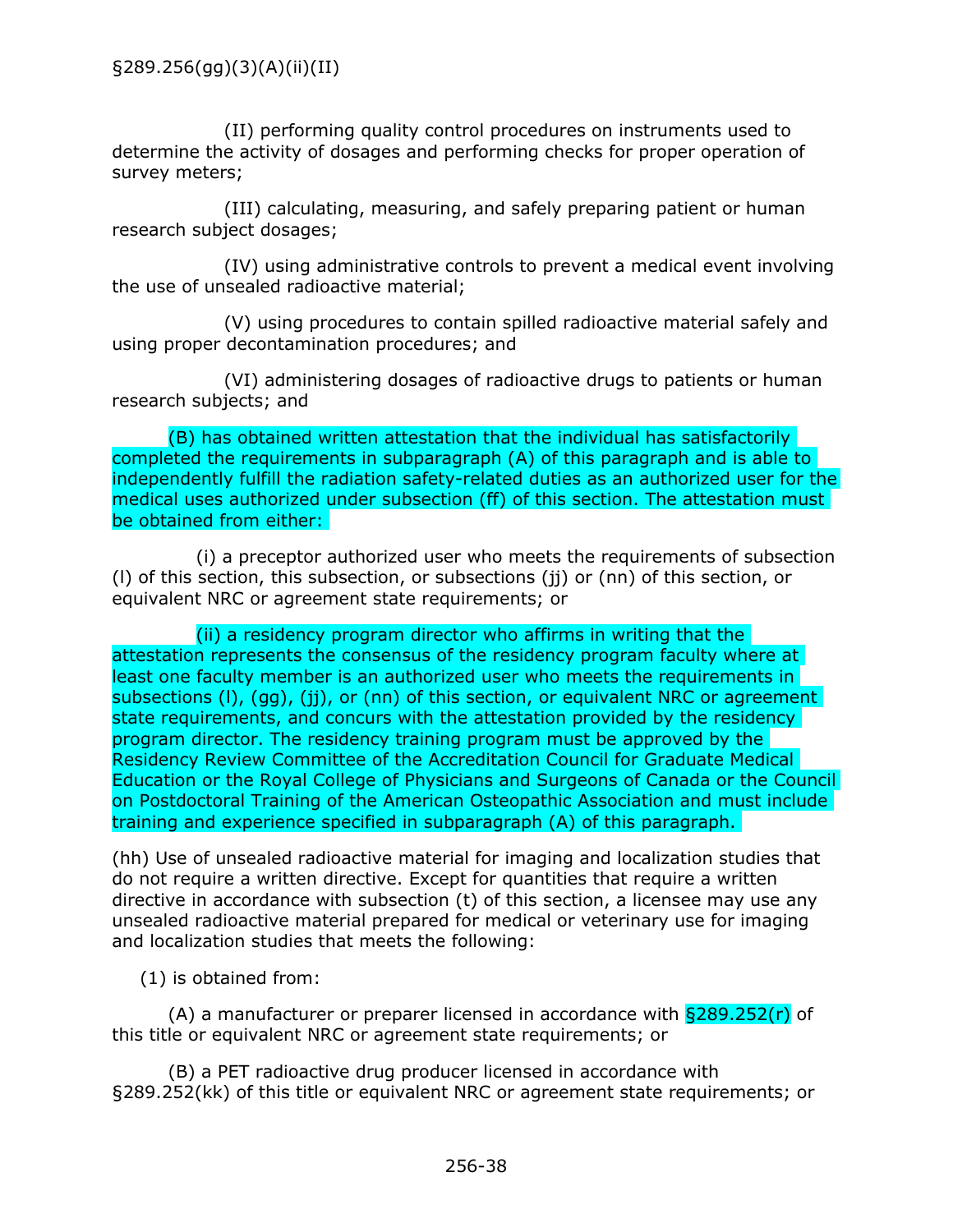(2) excluding production of PET radionuclides, prepared by:

(A) an authorized nuclear pharmacist; or

(B) a physician who is an authorized user and who meets the requirements specified in subsections (jj) or (nn) and  $(jj)(3)(A)(ii)(VII)$  of this section; or

(C) an individual under the supervision, as specified in subsection (s) of this section, of the authorized nuclear pharmacist in subparagraph (A) of this paragraph, or the physician who is an authorized user in subparagraph (B) of this paragraph; or

(3) is obtained from and prepared by an NRC or agreement state licensee for use in research in accordance with a Radioactive Drug Research Committeeapproved protocol or an IND protocol accepted by the FDA; or

(4) is prepared by the licensee for use in research in accordance with a Radioactive Drug Research Committee-approved application or an IND protocol accepted by the FDA.

(ii) Permissible molybdenum-99, strontium-82, and strontium-85 concentrations.

(1) The licensee may not administer to humans a radiopharmaceutical that contains:

(A) more than 0.15 µCi of molybdenum-99 per mCi of technetium-99m (0.15 kilobecquerel (kBq) of molybdenum-99 per MBq of technetium-99m); or

(B) more than 0.02 µCi of strontium-82 per mCi of rubidium-82 chloride (0.02 kBq of strontium-82 per MBq of rubidium-82 chloride) injection; or

(C) more than 0.2 µCi of strontium-85 per mCi of rubidium-82 (0.2 kBq of strontium-85 per MBq of rubidium-82 chloride) injection.

(2) The licensee who uses molybdenum-99/technetium-99m generators for preparing a technetium-99m radiopharmaceutical shall measure the molybdenum-99 concentration in each eluate from a generator to demonstrate compliance with paragraph (1) of this subsection.

(3) The licensee who uses a strontium-82/rubidium-82 generator for preparing a rubidium-82 radiopharmaceutical shall, before the first patient use of the day, measure the concentration of radionuclides strontium-82 and strontium-85 to demonstrate compliance with paragraph (1) of this subsection.

(4) If the licensee is required to measure the molybdenum-99 or strontium-82 and strontium-85 concentrations, the licensee shall retain a record of each measurement in accordance with subsection (www) of this section for inspection by the department. The record shall include the following:

(A) for each measured elution of technetium-99m: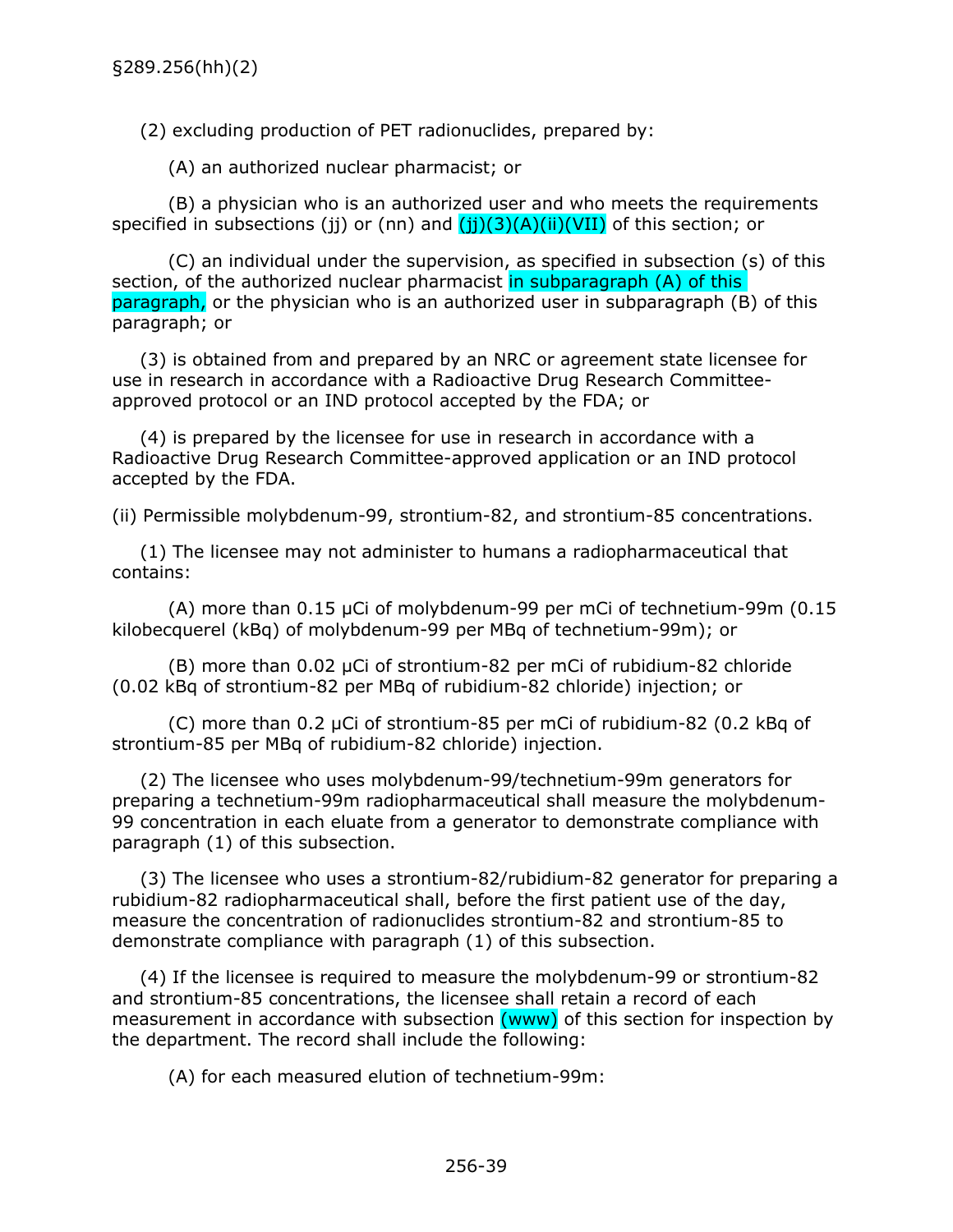(i) the ratio of the measures expressed as µCi of molybdenum-99 per mCi of technetium-99m (kBq of molybdenum-99 per MBq of technetium-99m);

(ii) time and date of the measurement; and

(iii) name of the individual who made the measurement.

(B) for each measured elution of rubidium-82:

(i) the ratio of the measures expressed as  $\mu$ Ci of strontium-82 per mCi of rubidium (kBq of strontium-82 per MBq of rubidium-82);

(ii) the ratio of the measures expressed as µCi of strontium-85 per mCi of rubidium (kBq of strontium-85 per MBq of rubidium-82);

(iii) time and date of the measurement; and

(iv) name of the individual who made the measurement.

(5) The licensee shall report any measurement that exceeds the limits in paragraph (1) of this subsection at the time of generator elution, in accordance with subsection (xxx) of this section.

(jj) Training for imaging and localization studies. Except as provided in subsection (l) of this section, the licensee shall require an authorized user of unsealed radioactive material for the uses authorized in subsection (hh) of this section to be a physician who:

(1) is certified by a medical specialty board whose certification process has been recognized by the department, the NRC or an agreement state. The names of board certifications that have been recognized by the department, the NRC, or an agreement state are posted on the NRC's Medical Uses Licensee Toolkit web page. To have its certification process recognized, a specialty board shall require all candidates for certification to:

(A) complete 700 hours of training and experience in basic radionuclide handling techniques and radiation safety applicable to the medical use of unsealed radioactive material for imaging and localization studies as described in paragraph (3) of this subsection; and

(B) pass an examination, administered by diplomates of the specialty board, that assesses knowledge and competence in radiation safety, radionuclide handling, and quality control; or

(2) is an authorized user in accordance with subsection (nn) of this section and meets the requirements of paragraph  $(3)(A)(ii)(VII)$  of this subsection or equivalent NRC or agreement state requirements; or

(3) has completed 700 hours of training and experience, including a minimum of 80 hours of classroom and laboratory training, in basic radionuclide handling techniques applicable to the medical use of unsealed radioactive material for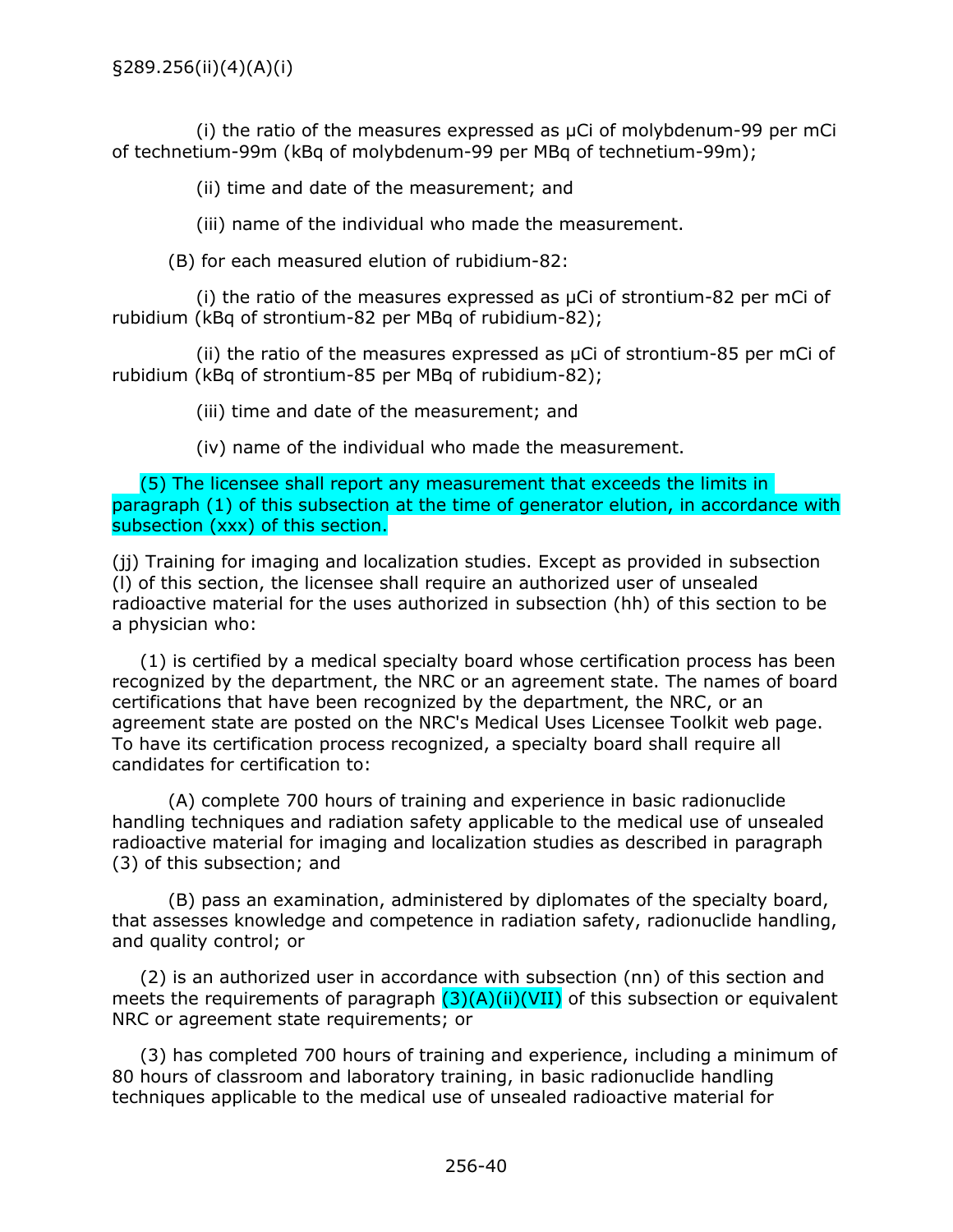imaging and localization studies.

(A) The training and experience shall include the following:

(i) classroom and laboratory training in the following areas:

(I) radiation physics and instrumentation;

(II) radiation protection;

(III) mathematics pertaining to the use and measurement of radioactivity;

(IV) chemistry of radioactive material for medical use; and

(V) radiation biology; and

(ii) work experience under the supervision of an authorized user who meets the requirements in subsection (I) of this section, this subsection<mark>, or</mark> paragraph (3)(A)(ii)(VII) of this section, and subsection (nn) of this section, or equivalent NRC or agreement state requirements. An authorized nuclear pharmacist who meets the requirements in subsections (k) or (I) of this section may provide the supervised work experience for subclause (VII) of this clause. Work experience must involve the following:

(I) ordering, receiving, and unpacking radioactive materials safely and performing the related radiation surveys;

(II) performing quality control procedures on instruments used to determine the activity of dosages and performing checks for proper operation of survey meters;

(III) calculating, measuring, and safely preparing patient or human research subject dosages;

(IV) using administrative controls to prevent a medical event involving the use of unsealed radioactive material;

(V) using procedures to contain spilled radioactive material safely and using proper decontamination procedures;

(VI) administering dosages of radioactive drugs to patients or human research subjects; and

(VII) eluting generator systems appropriate for preparation of radioactive drugs for imaging and localization studies, measuring and testing the eluate for radionuclide purity, and processing the eluate with reagent kits to prepare labeled radioactive drugs; and

(B) has obtained written attestation that the individual has satisfactorily completed the requirements in this paragraph and is able to independently fulfill the radiation safety-related duties as an authorized user for the medical uses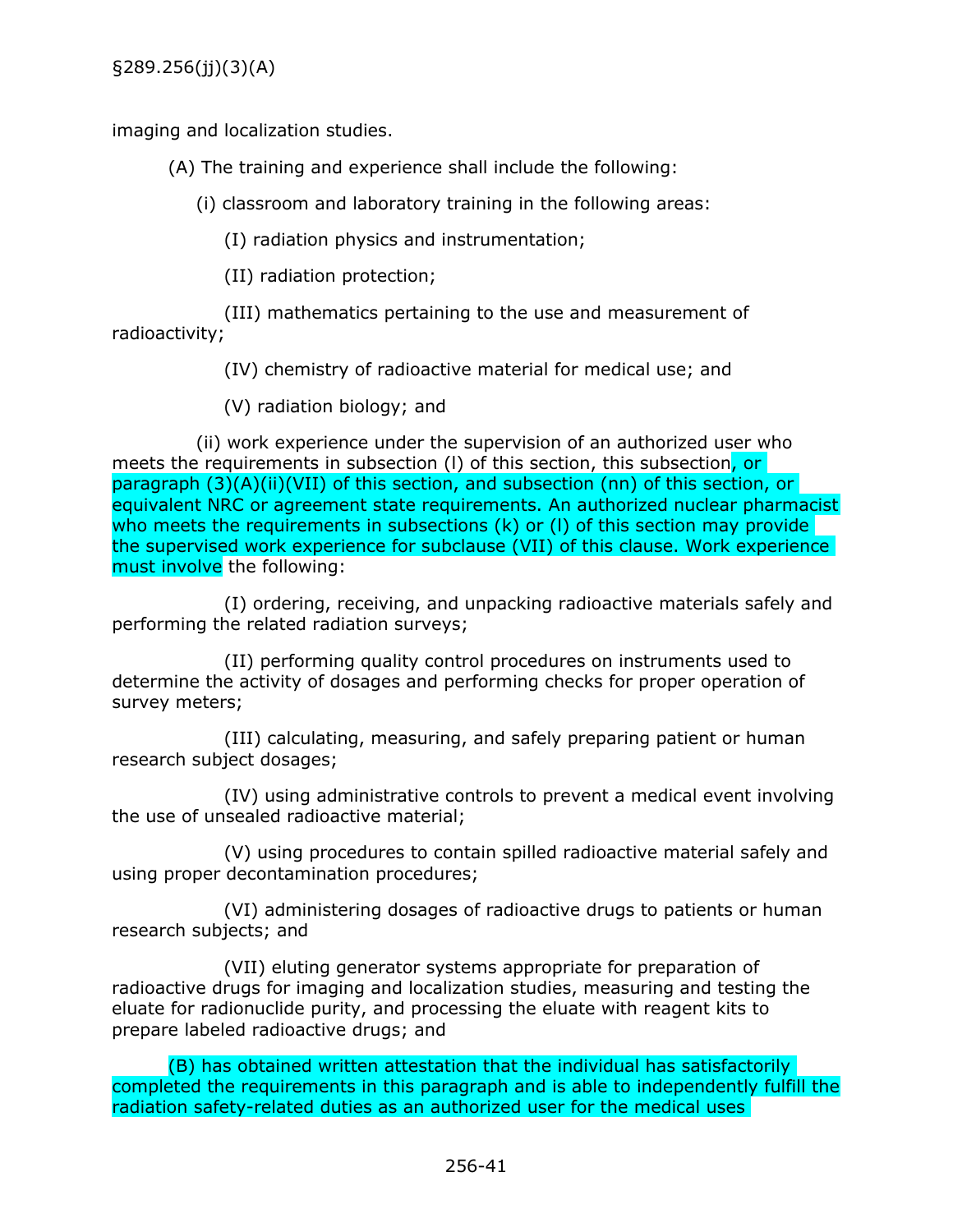## authorized under subsections (ff) and (hh) of this section. The attestation must be obtained from either:

(i) a preceptor authorized user who meets the requirements of subsection (I) of this section, this subsection or paragraph  $(3)(A)(ii)(VII)$  of this subsection and subsection (nn) of this section or equivalent NRC or agreement state requirements; or

(ii) a residency program director who affirms in writing that the attestation represents the consensus of the residency program faculty where at least one faculty member is an authorized user who meets the requirements in subsections (I), or (ji), or (nn) of this section and paragraph  $(3)(A)(ii)(VII)$  of this subsection, or equivalent NRC or agreement state requirements, and concurs with the attestation provided by the residency program director. The residency training program must be approved by the Residency Review Committee of the Accreditation Council for Graduate Medical Education or the Royal College of Physicians and Surgeons of Canada or the Council on Postdoctoral Training of the American Osteopathic Association and must include training and experience specified in this paragraph.

(kk) Use of unsealed radioactive material that requires a written directive. A licensee may use any unsealed radioactive material identified in subsection  $(nn)(2)(A)(ii)(VI)$  of this section prepared for medical use that requires a written directive that meets the following:

(1) is obtained from:

(A) a manufacturer or preparer licensed in accordance with  $\S 289.252(r)$  of this title or equivalent NRC or agreement state requirements;

(B) a PET radioactive drug producer licensed in accordance with §289.252(kk) of this title or equivalent NRC or agreement state requirements; or

(2) excluding production of PET radionuclides, prepared by:

(A) an authorized nuclear pharmacist; or

(B) a physician who is an authorized user and who meets the requirements specified in subsections (ii) or (nn) of this section; or

(C) an individual under the supervision, as specified in subsection (s) of this section, of the authorized nuclear pharmacist in subparagraph (A) of this paragraph, or the physician who is an authorized user in **subparagraph** (B) of this paragraph; or

(3) is obtained from and prepared by an NRC or agreement state licensee for use in research in accordance with an IND protocol accepted by the FDA; or

(4) is prepared by the licensee for use in research in accordance with an IND protocol accepted by the FDA.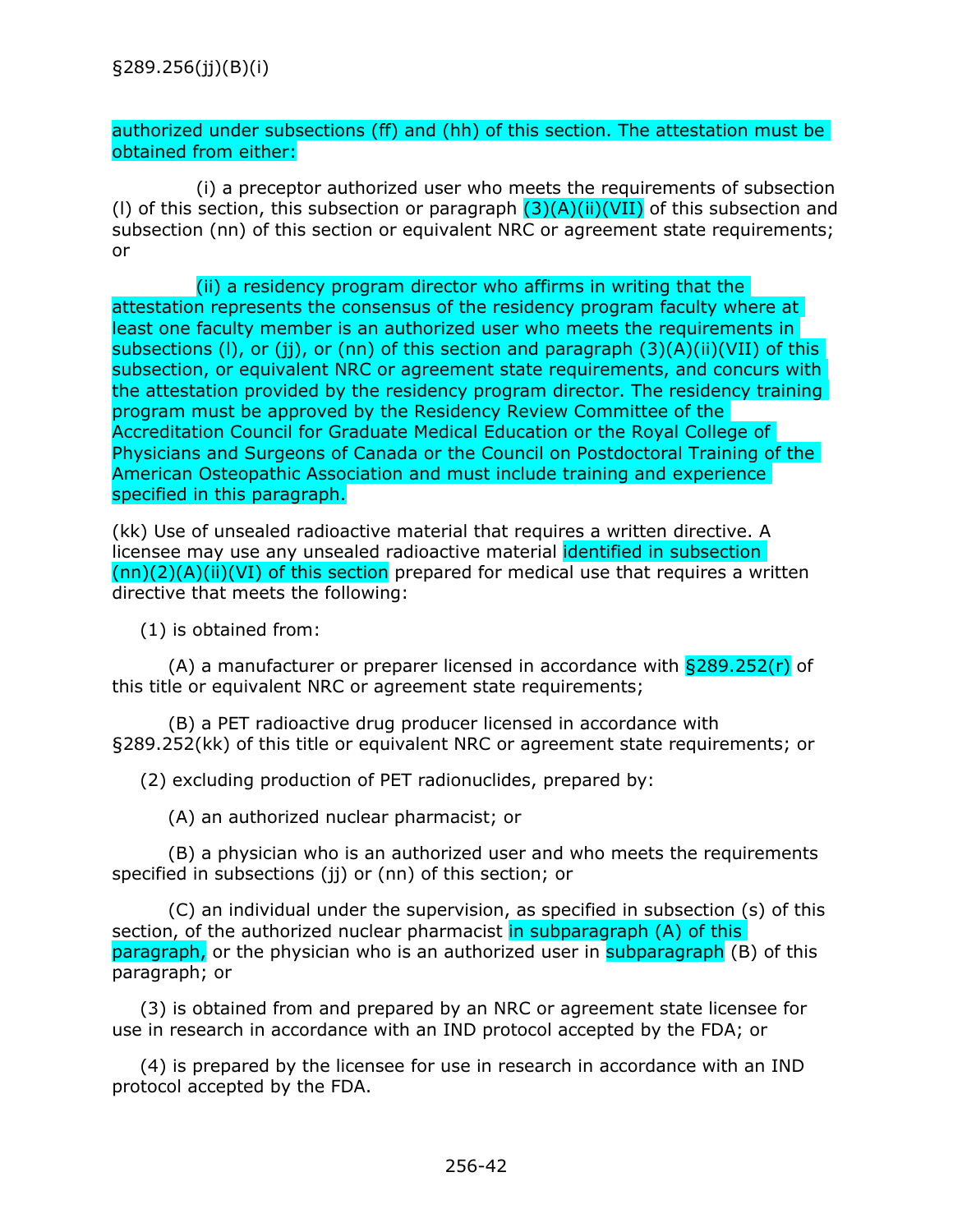(ll) Safety instruction to personnel.

(1) The licensee shall provide radiation safety instruction, initially and at least annually, to personnel caring for patients or human or animal research subjects who cannot be released in accordance with subsection (cc) of this section. The instruction shall be appropriate to the personnel's assigned duties and include the following:

(A) patient or human or animal research subject control; and

(B) visitor control to include the following:

(i) routine visitation to hospitalized individuals or animals in accordance with §289.202(n) of this title;

(ii) contamination control;

(iii) waste control; and

(iv) notification of the RSO, or his or her designee, and an authorized user if the patient or the human or animal research subject has a medical emergency or dies.

(2) The licensee shall maintain a record for inspection by the department, in accordance with subsection  $(xxx)$  of this section, of individuals receiving instruction. The record shall include the following:

(A) list of the topics covered;

(B) date of the instruction or training;

(C) name(s) of the attendee(s); and

(D) name(s) of the individual(s) who provided the instruction.

(mm) Safety precautions. For each human patient or human research subject who cannot be released in accordance with subsection (cc) of this section, the licensee shall do the following:

(1) provide a private room with a private sanitary facility; or

(2) provide a room with a private sanitary facility with another individual who also has received therapy with an unsealed radioactive material and who also cannot be released in accordance with subsection (cc) of this section;

(3) post the patient's or the research subject's room with a "Radioactive Materials" sign and note on the door and in the patient's or research subject's chart where and how long visitors may stay in the patient's or the research subject's room; and

(4) either monitor material and items removed from the patient's or the research subject's room to determine that their radioactivity cannot be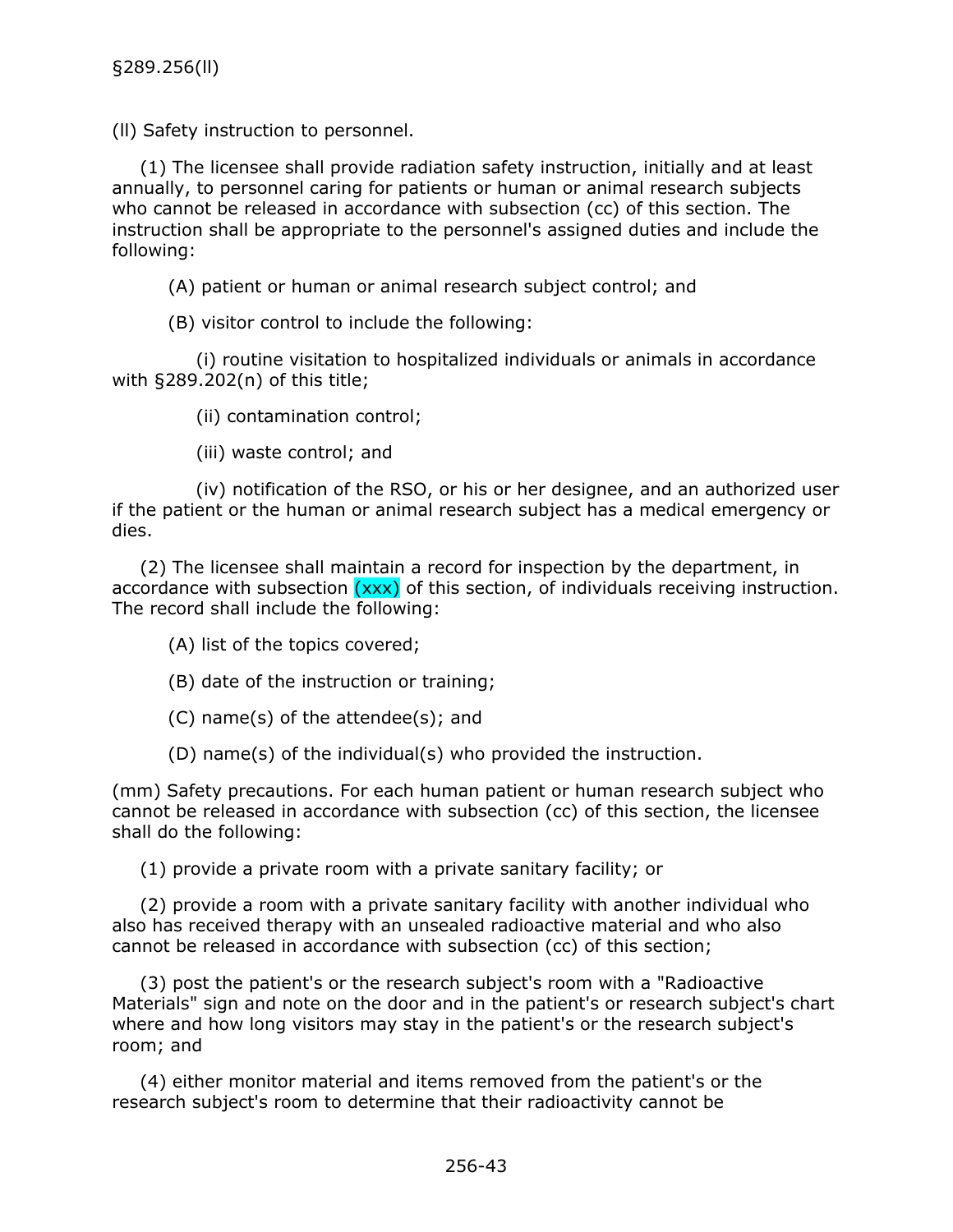distinguished from the natural background radiation level with a radiation detection survey instrument set on its most sensitive scale and with no interposed shielding, or handle such material and items as radioactive waste; and

(5) notify the RSO, or his or her designee, and the authorized user immediately if the patient or research subject has a medical emergency or dies.

(nn) Training for use of unsealed radioactive material that requires a written directive. Except as provided in subsection (l) of this section, the licensee shall require an authorized user of unsealed radioactive material for the uses authorized in subsection (kk) of this section to be a physician who:

(1) is certified by a medical specialty board whose certification process has been recognized by the department, the NRC, or an agreement state and who meets the requirements in paragraph  $(2)(A)(ii)(VI)$  of this subsection. The names of board certifications that have been recognized by the department, the NRC, or an agreement state are posted on the NRC's Medical Uses Licensee Toolkit web page. To be recognized, a specialty board shall require all candidates for certification to:

(A) successfully complete residency training in a radiation therapy or nuclear medicine training program or a program in a related medical specialty. These residency training programs shall include 700 hours of training and experience as described in paragraph  $(2)(A)(i) - (2)(A)(ii)(V)$  of this subsection. Eligible training programs shall be approved by the Residency Review Committee of the Accreditation Council for Graduate Medical Education, the Royal College of Physicians and Surgeons of Canada, or the Committee on Post-Graduate Training of the American Osteopathic Association; and

(B) pass an examination, administered by diplomates of the specialty board, which tests knowledge and competence in radiation safety, radionuclide handling, quality assurance, and clinical use of unsealed radioactive material for which a written directive is required; or

(2) has completed 700 hours of training and experience, including a minimum of 200 hours of classroom and laboratory training, in basic radionuclide handling techniques applicable to the medical use of unsealed radioactive material requiring a written directive.

(A) The training and experience shall include the following.

(i) classroom and laboratory training in the following areas:

(I) radiation physics and instrumentation;

(II) radiation protection;

(III) mathematics pertaining to the use and measurement of radioactivity;

(IV) chemistry of radioactive material for medical use; and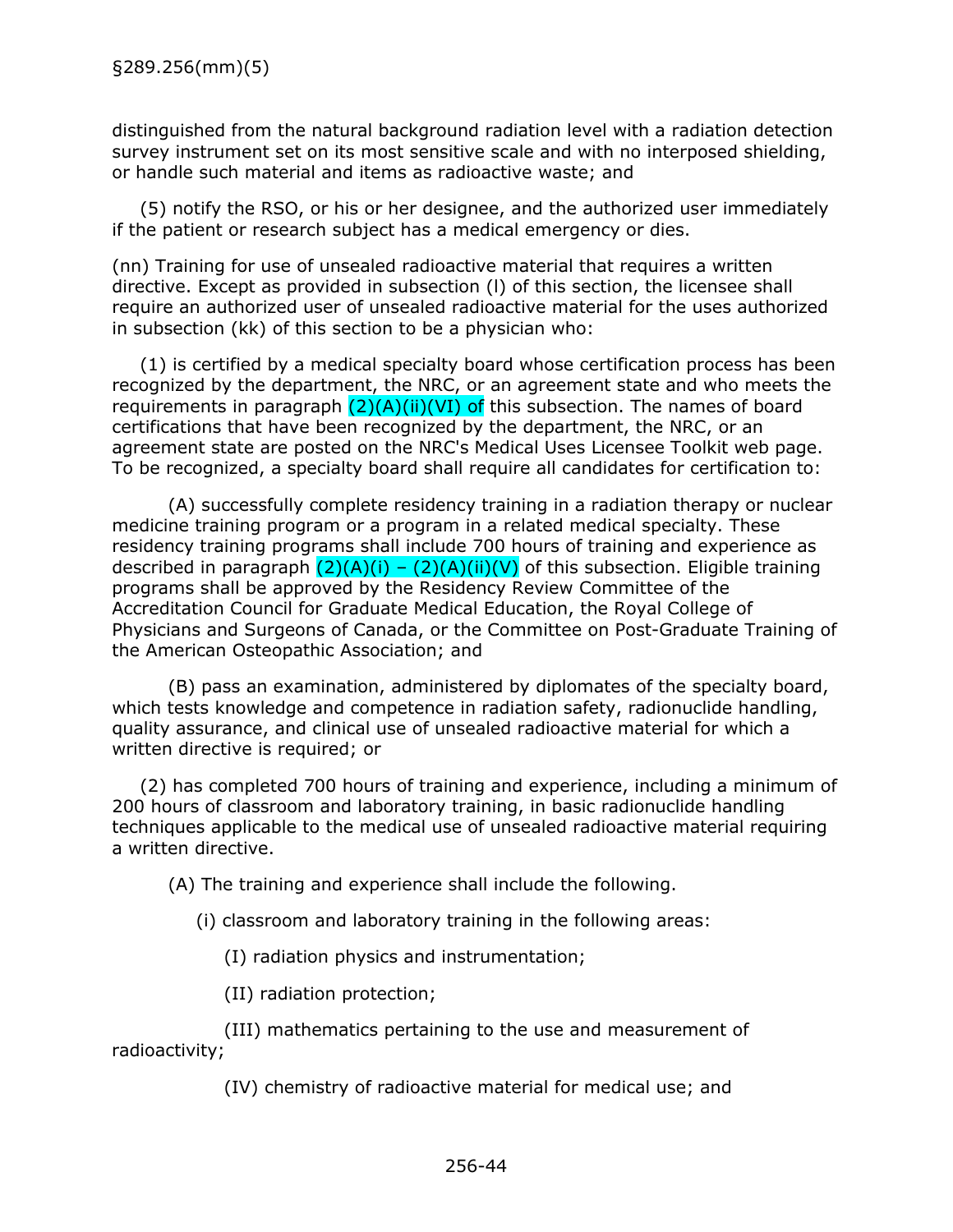(V) radiation biology; and

(ii) work experience, under the supervision of an authorized user who meets the requirements of subsection (l) of this section, this subsection or equivalent NRC or agreement state requirements. A supervising authorized user, who meets the requirements of this paragraph shall also have experience in administering dosages in the same dosage category or categories *(i.e. subclause* (VI) of this clause) as the individual requesting authorized user status. The work experience shall involve the following:

(I) ordering, receiving, and unpacking radioactive materials safely and performing the related radiation surveys;

(II) performing quality control procedures on instruments used to determine the activity of dosages and performing checks for proper operation of survey meters;

(III) calculating, measuring, and safely preparing patient or human research subject dosages;

(IV) using administrative controls to prevent a medical event involving the use of unsealed radioactive material;

(V) using procedures to contain spilled radioactive material safely and using proper decontamination procedures; and

(VI) administering dosages of radioactive drugs to patients or human research subjects from the three categories in the following items. Radioactive drugs containing radionuclides in categories not included in this paragraph are regulated under subsection (q) of this section. This work experience must involve a minimum of three cases in each of the following categories for which the individual is requesting authorized user status:

(-a-) oral administration of less than or equal to 33 mCi (1.22 GBq) of sodium iodide I-131, for which a written directive is required;

(-b-) oral administration of greater than 33 mCi (1.22 GBq) of sodium iodide I-131 (experience with at least three cases in this item also satisfies the requirement of  $item (-a-)$  of this subclause); and

(-c-) parenteral administration of any radioactive drug that contains a radionuclide that is primarily used for its electron emission, beta radiation characteristics, alpha radiation characteristics, or photon energy of less than 150 kiloelectron volts (keV) for which a written directive is required; and

(B) has obtained written attestation that the individual has satisfactorily completed the requirements of paragraph (2)(A) of this subsection, and is able to independently fulfill the radiation safety-related duties as an authorized user for the medical uses authorized under subsection (kk) of this section for which the individual is requesting authorized user status. The attestation must be obtained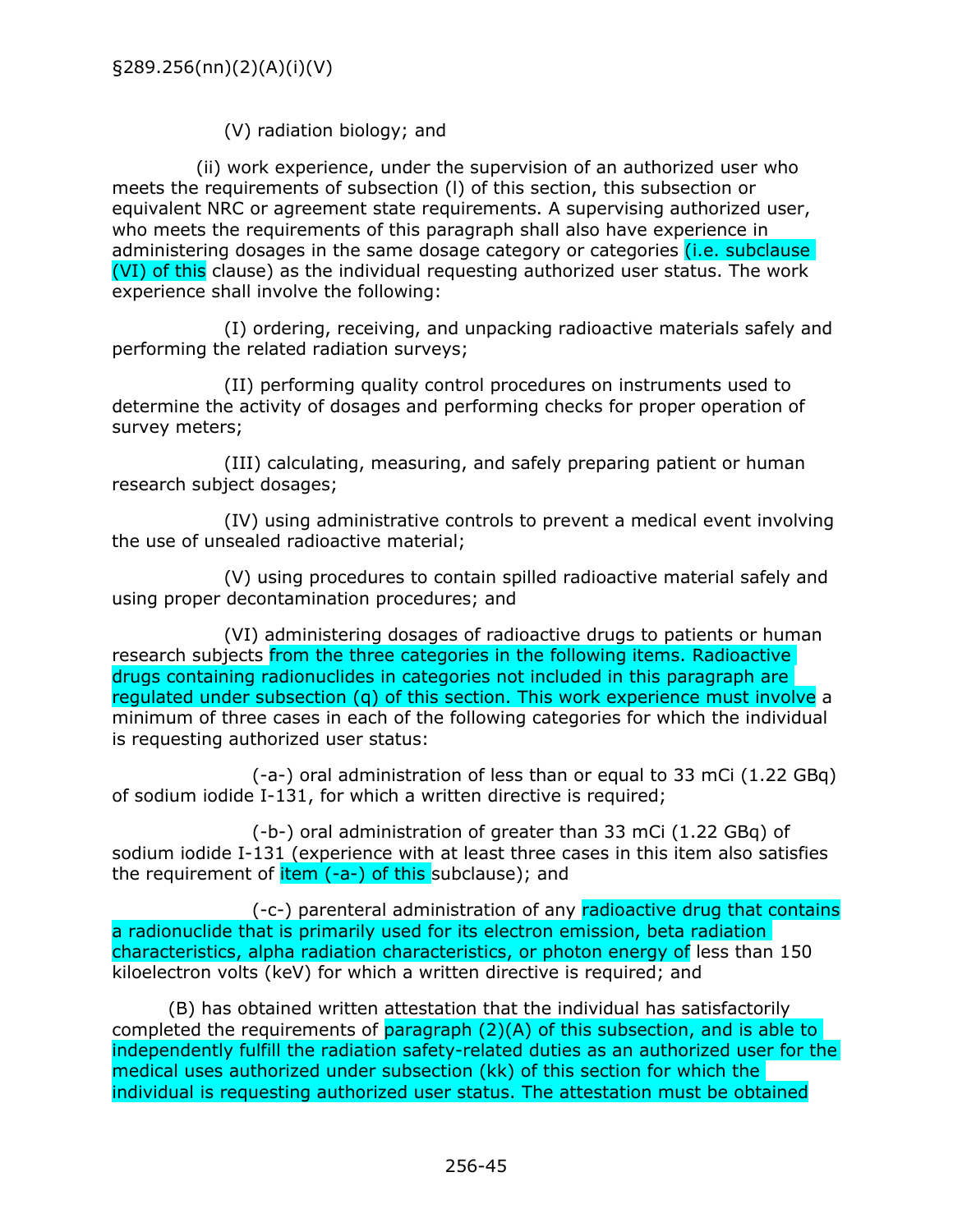## from either:

(i) a preceptor authorized user who meets the requirements of subsection (l) of this section, this subsection or equivalent NRC or agreement state requirements and has experience in administering dosages in the same dosage category or categories as the individual requesting authorized user status; or

(ii) A residency program director who affirms in writing that the attestation represents the consensus of the residency program faculty where at least one faculty member is an authorized user who meets the requirements in subsections (l) or (nn) of this section, or equivalent NRC or agreement state requirements, has experience in administering dosages in the same dosage category or categories as the individual requesting authorized user status, and concurs with the attestation provided by the residency program director. The residency training program must be approved by the Residency Review Committee of the Accreditation Council for Graduate Medical Education or the Royal College of Physicians and Surgeons of Canada or the Council on Postdoctoral Training of the American Osteopathic Association and must include training and experience specified in this paragraph .

(oo) Training for the oral administration of sodium iodide I-131 requiring a written directive in quantities less than or equal to 33 mCi (1.22 GBq). Except as provided in subsection (l) of this section, the licensee shall require an authorized user for the oral administration of sodium iodide I-131 requiring a written directive in quantities less than or equal to 33 mCi (1.22 GBq) to be a physician who:

(1) is certified by a medical specialty board whose certification process includes all of the requirements of paragraph (3)(A) of this subsection and whose certification has been recognized by the department, the NRC, or an agreement state. The names of board certifications that have been recognized by the department, the NRC, or an agreement state are posted on the NRC's Medical Uses Licensee Toolkit web page; or

(2) is an authorized user in accordance with subsection (nn) of this section for uses listed in subsection  $(nn)(2)(A)(ii)(VI)(-a-)$  or  $(-b-)$  of this section, or subsection (pp) of this section, or equivalent NRC or agreement state requirements; or

(3) has successfully completed 80 hours of classroom and laboratory training and work experience applicable to the medical use of sodium iodide I-131 for procedures requiring a written directive.

(A) The training and experience shall include the following.

- (i) classroom and laboratory training shall include the following:
	- (I) radiation physics and instrumentation;
	- (II) radiation protection;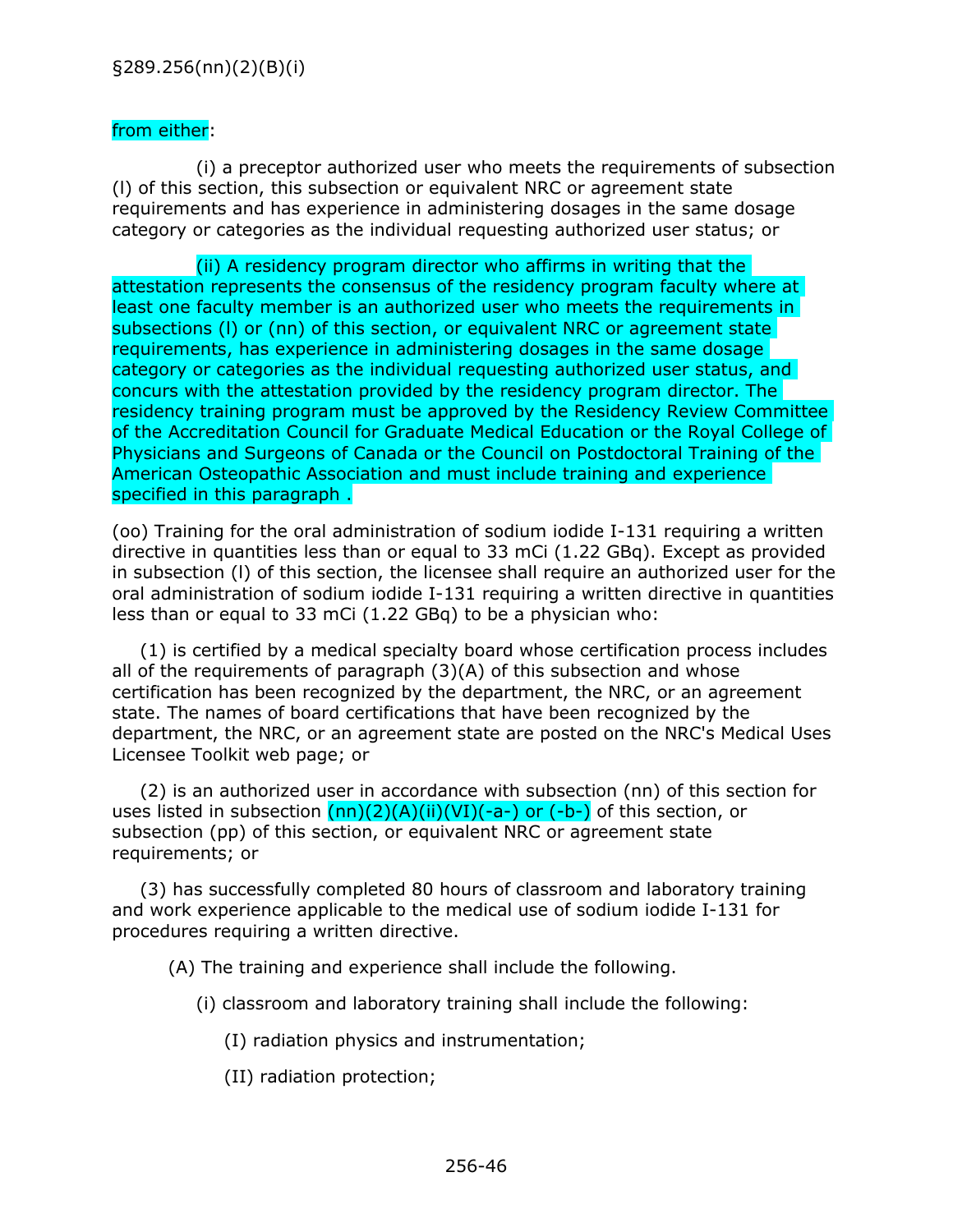(III) mathematics pertaining to the use and measurement of radioactivity;

(IV) chemistry of radioactive material for medical use; and

(V) radiation biology; and

(ii) work experience, under the supervision of an authorized user who meets the requirements of subsection (l) of this section, this subsection, subsection (nn) or subsection (pp) of this section, or equivalent NRC or agreement state requirements. A supervising authorized user who meets the requirements in subsection (nn)(2) of this section, shall also have experience in administering dosages as specified in subsection  $(nn)(2)(A)(ii)(VI)(-a-)$  or  $(-b-)$  of this section. The work experience shall involve the following:

(I) ordering, receiving, and unpacking radioactive materials safely and performing the related radiation surveys;

(II) performing quality control procedures on instruments used to determine the activity of dosages and performing checks for proper operation of survey meters;

(III) calculating, measuring, and safely preparing patient or human research subject dosages;

(IV) using administrative controls to prevent a medical event involving the use of unsealed radioactive material;

(V) using procedures to contain spilled radioactive material safely and using proper decontamination procedures; and

(VI) administering dosages of radioactive drugs to patients or human research subjects that includes at least three cases involving the oral administration of less than or equal to 33mCi (1.22 GBq) of sodium iodide I-131; and

(B) has obtained written attestation that the individual has satisfactorily completed the requirements of paragraph (3)(A) of this subsection, and is able to independently fulfill the radiation safety-related duties as an authorized user for oral administration of less than or equal to 33 mCi (1.22 GBq) of sodium iodide I– 131 for medical uses authorized under subsection (kk) of this section. The attestation must be obtained from either:

(i) a preceptor authorized user who meets the requirements of subsection (l) of this section, this subsection, subsection (nn) or subsection (pp) of this section or equivalent NRC or agreement state requirements and has experience in administering dosages as specified in subsection  $(nn)(2)(A)(ii)(VI)(-a-)$  or  $(-b-)$  of this section; or

(ii) a residency program director who affirms in writing that the attestation represents the consensus of the residency program faculty where at least one faculty member is an authorized user who meets the requirements in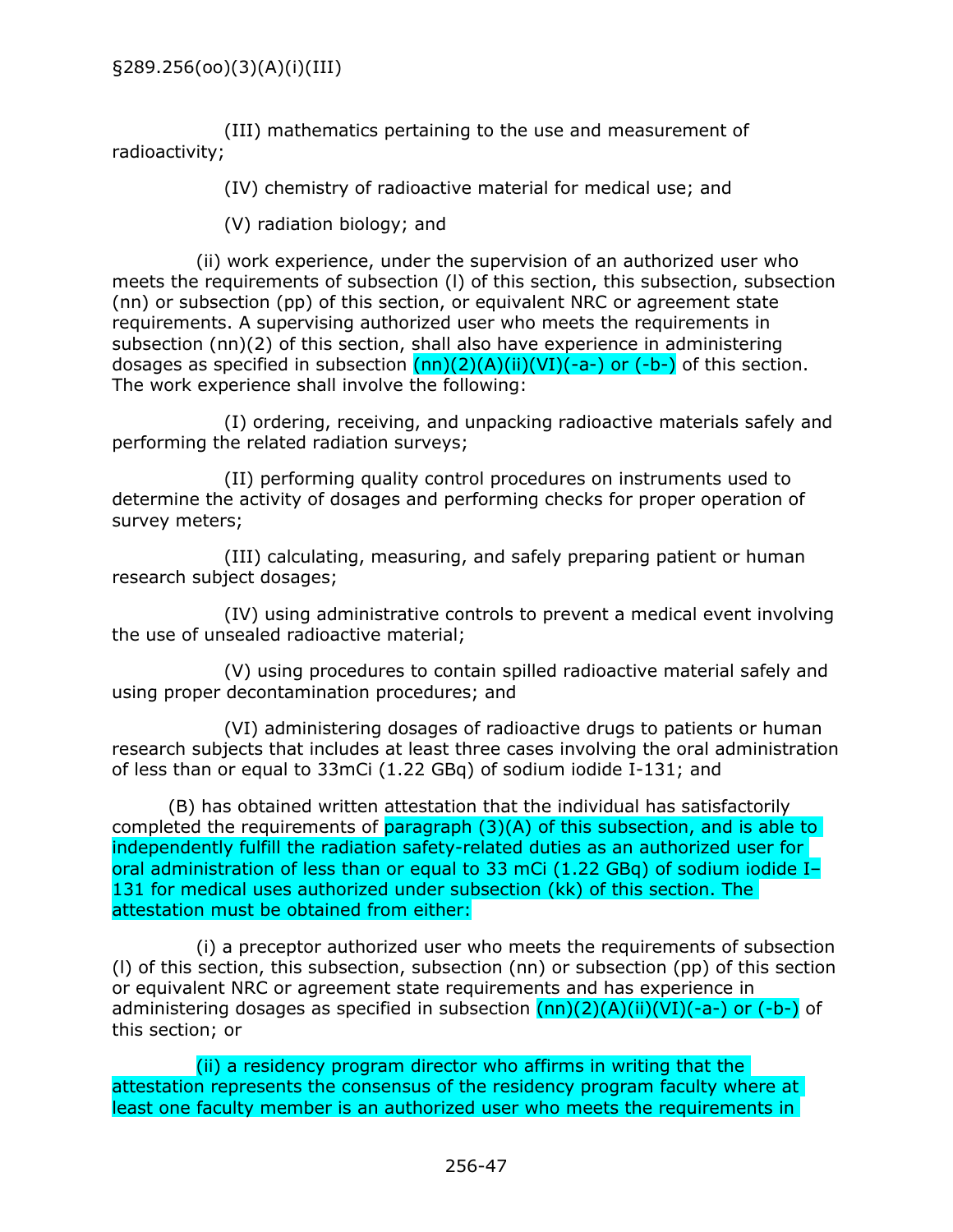subsections (I), (nn), (oo) or (pp) of this section, or equivalent NRC or agreement state requirements, has experience in administering dosages as specified in subsection (nn)(2)(A)(ii)(VI)(-a-) or (-b-), and concurs with the attestation provided by the residency program director. The residency training program must be approved by the Residency Review Committee of the Accreditation Council for Graduate Medical Education or the Royal College of Physicians and Surgeons of Canada or the Council on Postdoctoral Training of the American Osteopathic Association and must include training and experience specified in this paragraph.

(pp) Training for the oral administration of sodium iodide I-131 requiring a written directive in quantities greater than 33 mCi (1.22 GBq). Except as provided in subsection (l) of this section, the licensee shall require an authorized user for the oral administration of sodium iodide I-131 requiring a written directive in quantities greater than 33 mCi (1.22 GBq) to be a physician who:

(1) is certified by a medical specialty board whose certification process includes all of the requirements in paragraph (3)(A) of this subsection and whose certification has been recognized by the department, the NRC, or an agreement state. The names of board certifications that have been recognized by the department, the NRC, or an agreement state are posted on the NRC's Medical Uses Licensee Toolkit web page; or

(2) is an authorized user in accordance with subsection (nn) of this section or equivalent NRC or agreement state requirements for uses listed in subsection  $(nn)(2)(A)(ii)(VI)(-b-)$  of this section; or

(3) has training and experience including, successful completion of 80 hours of classroom and laboratory training applicable to the medical use of sodium iodide I-131 for procedures requiring a written directive.

(A) The training and experience shall include the following.

(i) classroom and laboratory training shall include the following:

(I) radiation physics and instrumentation;

(II) radiation protection;

(III) mathematics pertaining to the use and measurement of radioactivity;

(IV) chemistry of radioactive material for medical use; and

(V) radiation biology; and

(ii) work experience, under the supervision of an authorized user who meets the requirements of subsection (l) of this section, subsections (nn) or (pp) of this section or equivalent NRC or agreement state requirements. A supervising authorized user who meets the requirements of subsection (nn)(2) of this section, shall also have experience in administering dosages as specified in subsection  $(nn)(2)(A)(ii)(VI)(-b-)$  of this section. The work experience shall involve the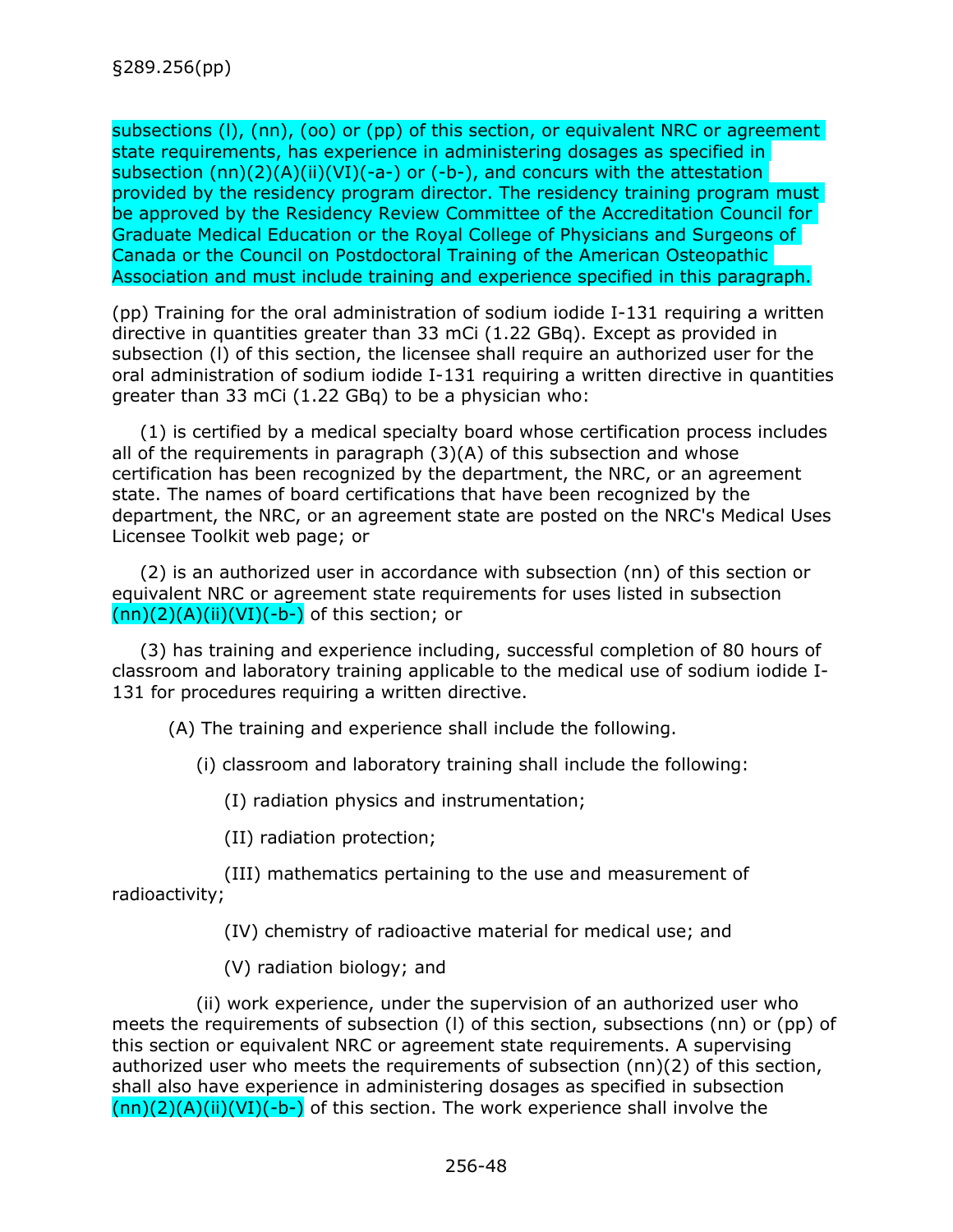## following:

(I) ordering, receiving, and unpacking radioactive materials safely and performing the related radiation surveys;

(II) performing quality control procedures on instruments used to determine the activity of dosages and performing checks for proper operation of survey meters;

(III) calculating, measuring, and safely preparing patient or human research subject dosages;

(IV) using administrative controls to prevent a medical event involving the use of unsealed radioactive material;

(V) using procedures to contain spilled radioactive material safely and using proper decontamination procedures; and

(VI) administering dosages of radioactive drugs to patients or human research subjects that includes at least three cases involving the oral administration of greater than 33 mCi (1.22 GBq) of sodium iodide I-131; and

(B) has obtained written attestation that the individual has satisfactorily completed the requirements of paragraph (3)(A) of this subsection, and is able to independently fulfill the radiation safety-related duties as an authorized user for oral administration of greater than 33 mCi (1.22 GBq) of sodium iodide I-131 for medical uses authorized under subsection (kk) of this section. The attestation must be obtained from either:

(i) a preceptor authorized user who meets the requirements in subsections (I) or (nn) of this section, this subsection, or equivalent NRC or agreement state requirements, and has experience in administering dosages as specified in subsection  $(nn)(2)(A)(ii)(VI)(-b-)$  of this section; or

(ii) a residency program director who affirms in writing that the attestation represents the consensus of the residency program faculty where at least one faculty member is an authorized user who meets the requirements in subsections (l), (nn), or (pp) of this section, or equivalent NRC, or agreement state requirements, has experience in administering dosages as specified in subsection  $(nn)(2)(A)(ii)(VI)(-b-)$  of this section, and concurs with the attestation provided by the residency program director. The residency training program must be approved by the Residency Review Committee of the Accreditation Council for Graduate Medical Education or the Royal College of Physicians and Surgeons of Canada or the Council on Postdoctoral Training of the American Osteopathic Association and must include training and experience specified in this paragraph.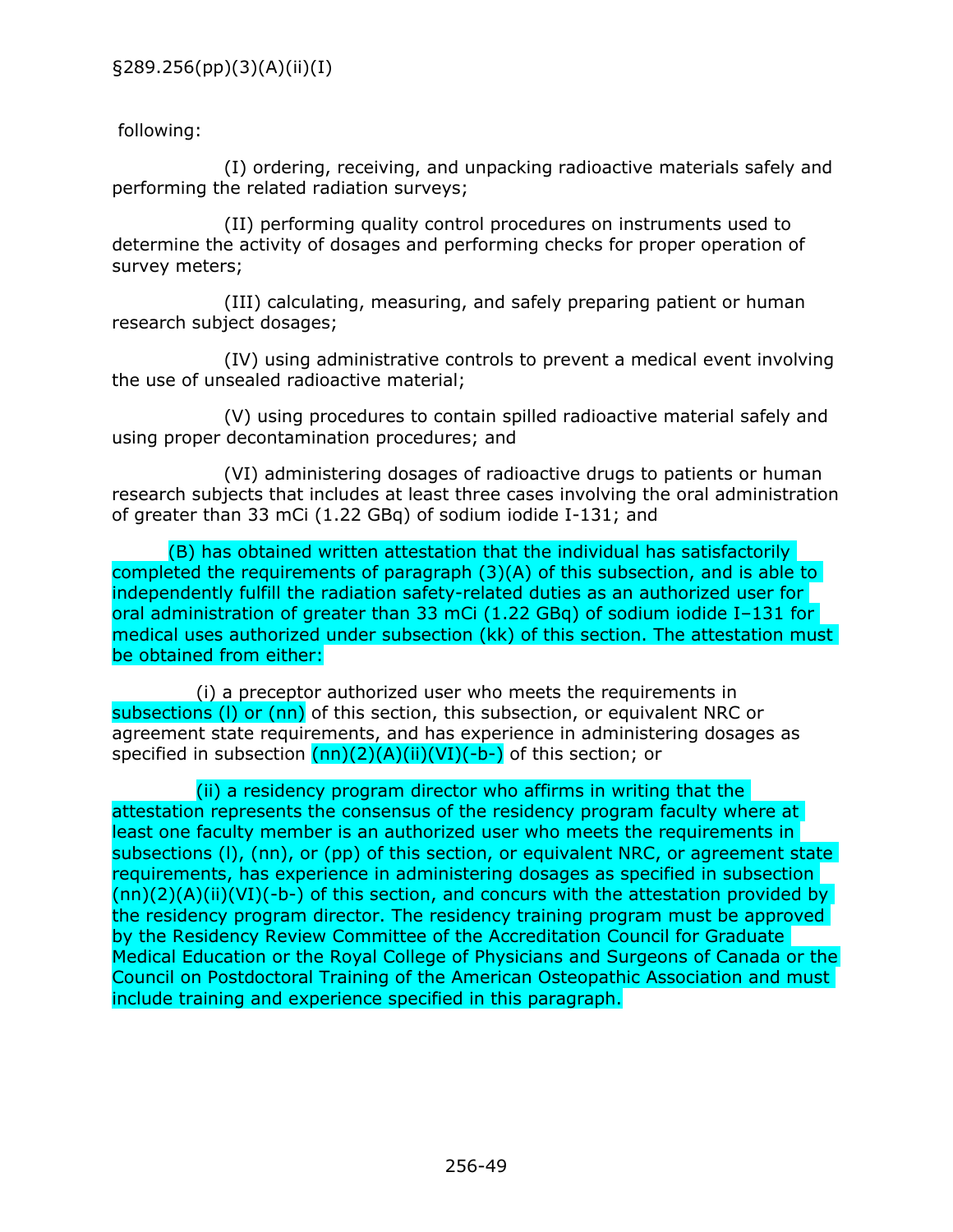(qq) Training for the parenteral administration of unsealed radioactive material requiring a written directive.

(1) Except as provided in subsection (l) of this section, the licensee shall require an authorized user for the parenteral administration of unsealed radioactive materials requiring a written directive to be a physician who:

(A) is an authorized user in accordance with subsection (nn) of this section for uses listed in subsection  $(nn)(2)(A)(ii)(V)$ (-c-) of this section or equivalent NRC or agreement state requirements; or

(B) is an authorized user under subsections (zz) or (ttt) of this section or equivalent NRC or agreement state requirements and who meets the requirements of paragraph (2) of this subsection; or

(C) is certified by a medical specialty board whose certification process has been recognized by the department, the NRC, or an agreement state in accordance with subsections (zz) or (ttt) of this section, and who meets the requirements of paragraph (2) of this subsection.

(2) The physician must also meet the following requirements:

(A) has successfully completed 80 hours of classroom and laboratory training applicable to parenteral administrations listed in subsection  $(nn)(2)(A)(ii)(VI)(-c-)$ of this section.

(B) has the training and experience that shall include the following:

(i) classroom and laboratory training shall include the following:

(I) radiation physics and instrumentation;

(II) radiation protection;

(III) mathematics pertaining to the use and measurement of radioactivity;

(IV) chemistry of radioactive material for medical use; and

(V) radiation biology; and

(ii) work experience, under the supervision of an authorized user who meets the requirements of subsection (l) of this section, this subsection or subsection (nn) of this section or equivalent NRC or agreement state requirements in the parenteral administration listed in subsection  $(nn)(2)(A)(ii)(VI)(-c-)$  of this section. A supervising authorized user who meets the requirements of subsection (nn) of this section, this subsection, or equivalent NRC or agreement state requirements shall have experience in administering dosages in the same category or categories as the individual requesting authorized user status. The work experience shall involve the following: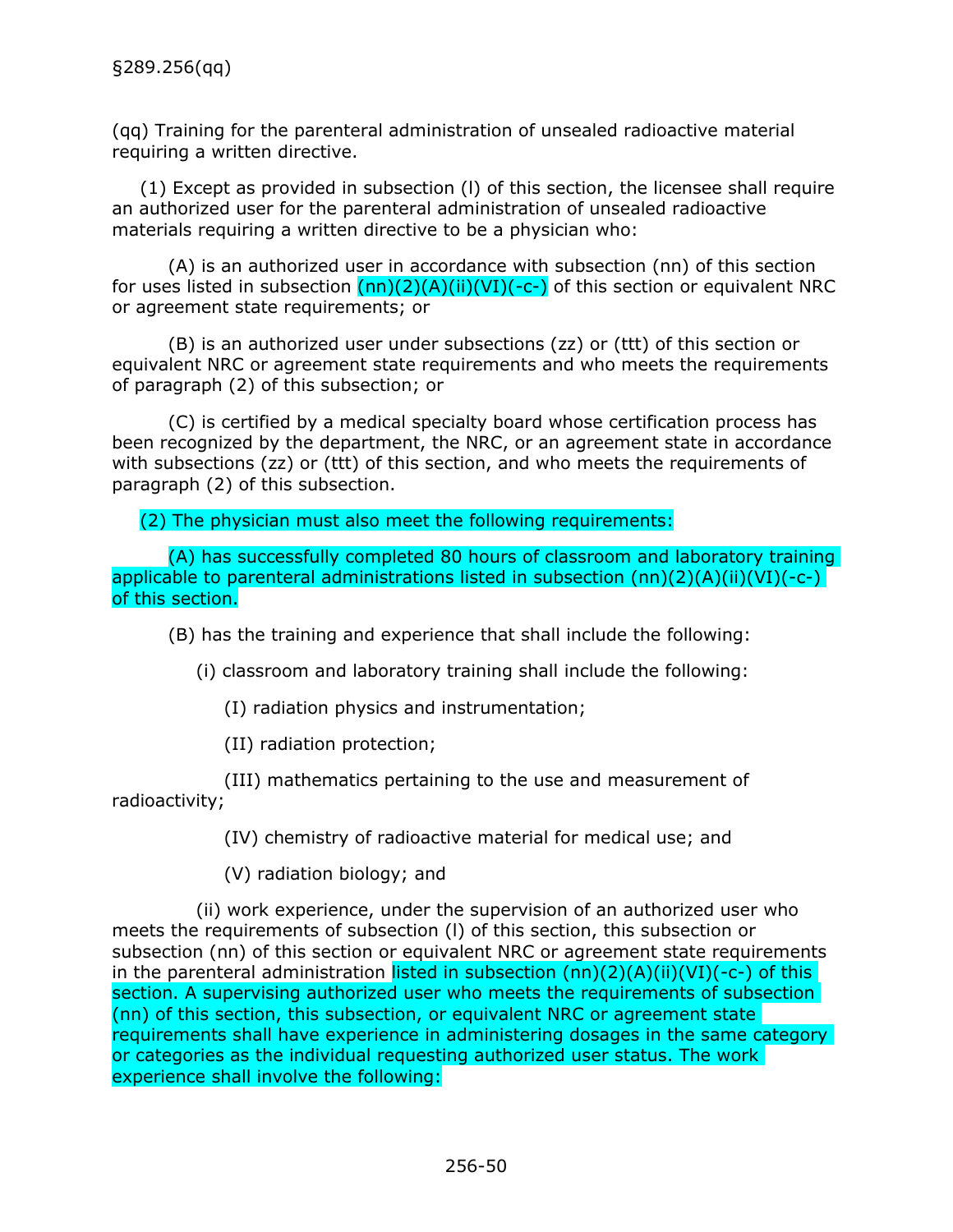(I) ordering, receiving, and unpacking radioactive materials safely and performing the related radiation surveys;

(II) performing quality control procedures on instruments used to determine the activity of dosages and performing checks for proper operation of survey meters;

(III) calculating, measuring, and safely preparing patient or human research subject dosages;

(IV) using administrative controls to prevent a medical event involving the use of unsealed radioactive material;

(V) using procedures to contain spilled radioactive material safely and using proper decontamination procedures; and

(VI) administering dosages to patients or human research subjects that include at least three cases involving the parenteral administration specified in subsection  $(nn)(2)(A)(ii)(VI)(-c-)$  of this section; and

(C) has obtained written attestation that the individual has satisfactorily completed the requirements of paragraph (2)(A) and (B) of this subsection, and is able to independently fulfill the radiation safety-related duties as an authorized user for the parenteral administration of unsealed radioactive material requiring a written directive. The attestation must be obtained from either:

(i) a preceptor authorized user who meets the requirements of subsection (l) of this section, subsection (nn) of this section, or this subsection, or equivalent NRC or agreement state requirements. A preceptor authorized user who meets the requirements in subsection (nn) of this section, this section, or equivalent Agreement State requirements, must have experience in administering dosages in the same category or categories as the individual requesting authorized user status; or, and shall have experience in administering dosages in the same category or categories as the individual requesting authorized user status; or

(ii) A residency program director who affirms in writing that the attestation represents the consensus of the residency program faculty where at least one faculty member is an authorized user who meets the requirements in subsections (l), (nn) or (qq) of this section, or equivalent NRC or agreement state requirements, has experience in administering dosages in the same dosage category or categories as the individual requesting authorized user status, and concurs with the attestation provided by the residency program director. The residency training program must be approved by the Residency Review Committee of the Accreditation Council for Graduate Medical Education or the Royal College of Physicians and Surgeons of Canada or the Council on Postdoctoral Training of the American Osteopathic Association and must include training and experience specified in this paragraph.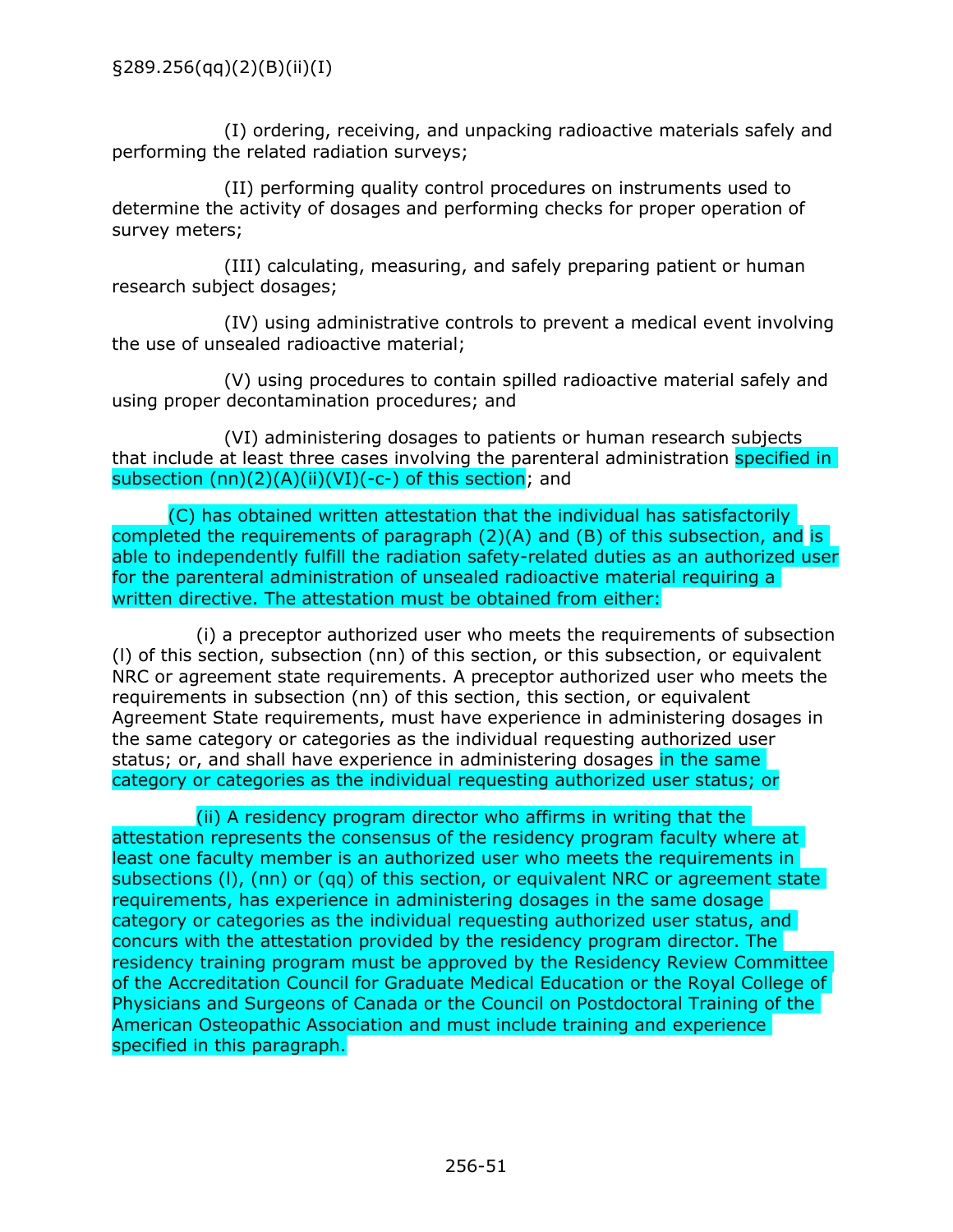(rr) Use of sealed sources for manual brachytherapy. The licensee shall use only brachytherapy sources as follows:

(1) as approved in the Sealed Source and Device Registry for manual brachytherapy medical use. The manual brachytherapy sources may be used for manual brachytherapy uses that are not explicitly listed in the Sealed Source and Device Registry, but must be used in accordance with the radiation safety conditions and limitations described in the Sealed Source and Device Registry; or

(2) in research to deliver therapeutic doses for medical use in accordance with an active Investigational Device Exemption application accepted by the FDA provided the requirements of subsection (u)(1) of this section are met.

(ss) Surveys after sealed source implants and removal.

(1) Immediately after implanting sealed sources in a patient or a human or animal research subject, the licensee shall perform a survey to locate and account for all sealed sources that have not been implanted.

(2) Immediately after removing the last temporary implant sealed source from a patient or a human or animal research subject, the licensee shall perform a survey of the patient or the human or animal research subject with a radiation detection survey instrument to confirm that all sealed sources have been removed.

(3) A record of each survey shall be retained, for inspection by the department, in accordance with subsection  $(xxx)$  of this section. The record shall include the following:

(A) date of the survey;

(B) results of the survey;

(C) manufacturer's name and model and serial number of the instrument used to make the survey; and

(D) name of the individual who performed the survey.

(tt) Brachytherapy sealed sources accountability.

(1) The licensee shall maintain accountability at all times for all brachytherapy sealed sources in storage or use.

(2) Promptly after removing sealed sources from a patient or a human or animal research subject, the licensee shall return brachytherapy sealed sources to a secure storage area.

(3) The licensee shall maintain a record of the brachytherapy sealed source accountability in accordance with subsection  $(xxx)$  of this section for inspection by the department.

(A) When removing temporary implants from storage, the licensee shall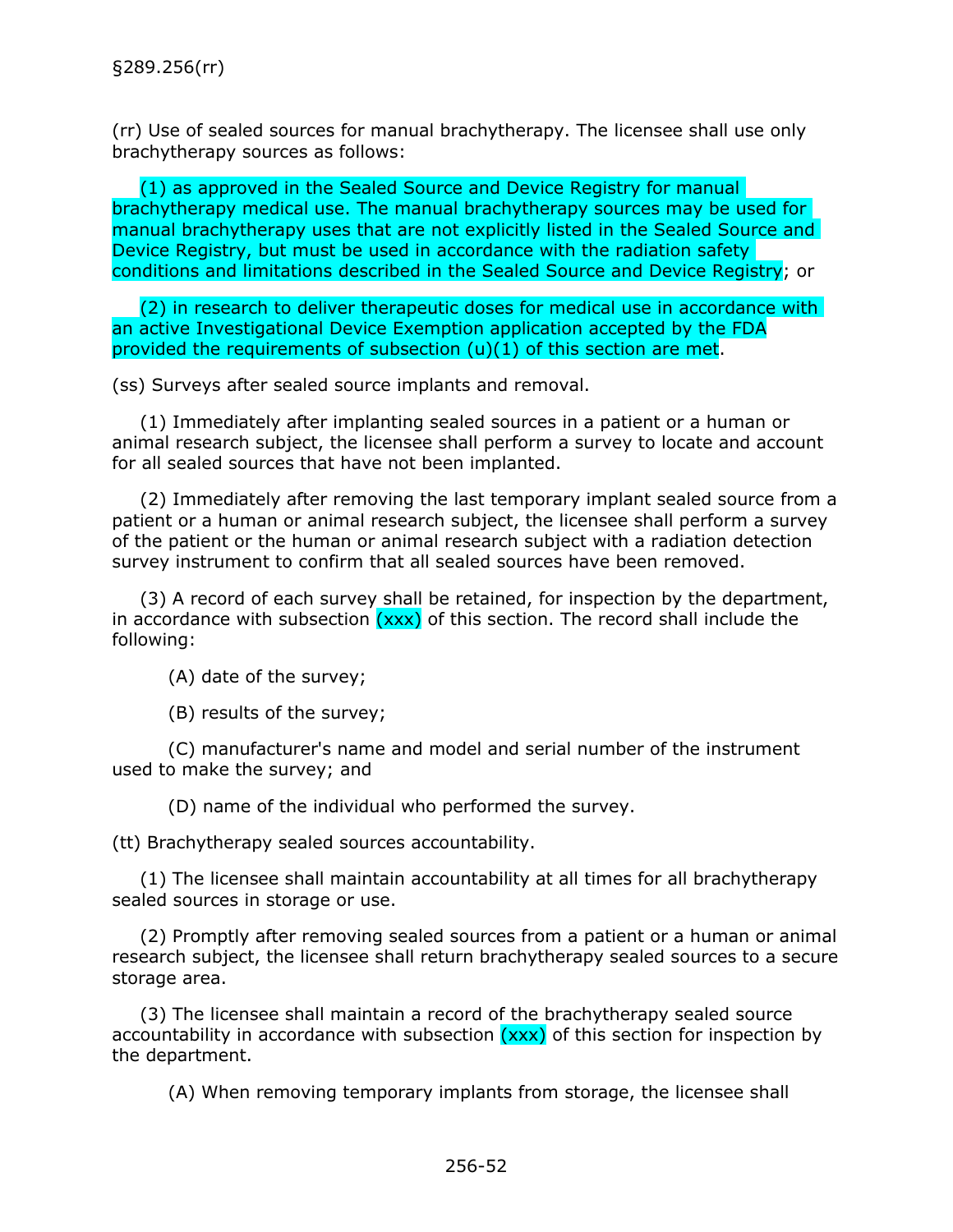record the number and activity of sources, time and date the sources were removed, the name of the individual who removed the sources, and the location of use. When temporary implants are returned to storage, record the number and activity of sources, the time and date, and the name of the individual who returned them.

(B) When removing permanent implants from storage, the licensee shall record the number and activity of sources, date, the name of the individual who removed the sources, and the number and activity of sources permanently implanted in the patient or human research subject. Record the number and activity of sources not implanted and returned to storage, the date, and the name of the individual who returned them to storage.

(uu) Safety instruction to personnel. The licensee shall provide radiation safety instruction, initially and at least annually, to personnel caring for patients or human or animal research subjects who are receiving brachytherapy and who cannot be released in accordance with subsection (cc) of this section or animals that are confined.

(1) The instruction shall be appropriate to the personnel's assigned duties and include the following:

(A) size and appearance of brachytherapy sources;

(B) safe handling and shielding instructions;

(C) patient or human research subject control;

(D) visitor control to include visitation to hospitalized individuals in accordance with §289.202(n) of this title; and

(E) notification of the RSO, or his or her designee, and an authorized user if the patient or the human or animal research subject has a medical emergency or dies.

(2) A licensee shall maintain a record, for inspection by the department, in accordance with subsection  $(xxx)$  of this section, of individuals receiving instruction. The record shall include the following:

(A) list of the topics covered;

(B) date of the instruction or training;

(C) name(s) of the attendee(s); and

(D) name(s) of the individual(s) who provided the instruction.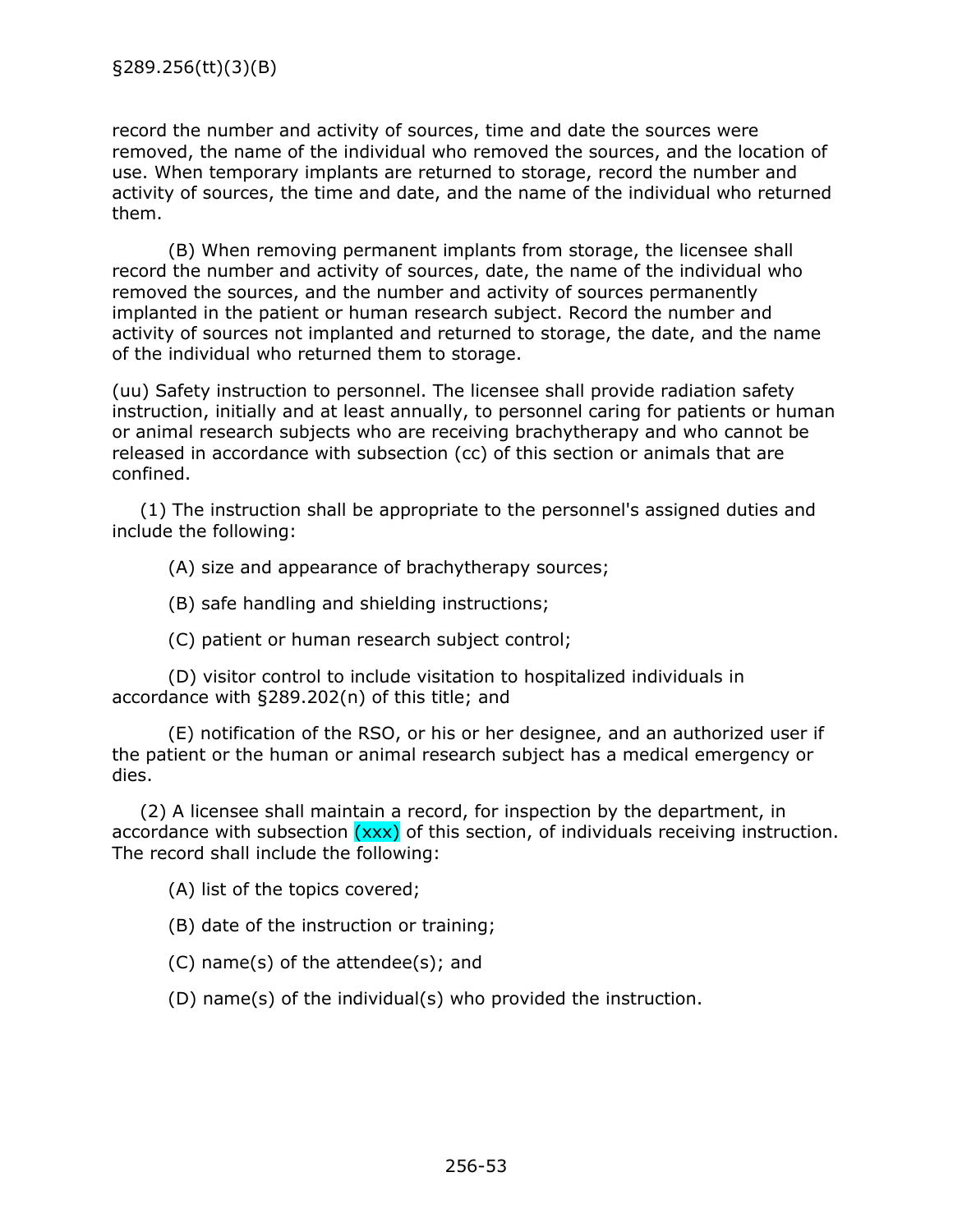(vv) Safety precautions for the use of brachytherapy.

(1) For each patient or human research subject who is receiving brachytherapy and cannot be released in accordance with subsection (cc) of this section the licensee shall:

(A) provide a private room with a private sanitary facility;

(B) post the patient's or the research subject's room with a "Radioactive Materials" sign and note on the door or in the patient's or research subject's chart where and how long visitors may stay in the patient's or the research subject's room; and

(C) have available near each treatment room applicable emergency response equipment to respond to a sealed source that is inadvertently dislodged from the patient or inadvertently lodged within the patient following removal of the sealed source applicators.

(2) The RSO, or his or her designee, and the authorized user shall be notified if the patient or research subject has a medical emergency and, immediately, if the patient dies.

(ww) Calibration measurements of brachytherapy sealed sources.

(1) Before to the first medical use of a brachytherapy sealed source on or after October 1, 2000, the licensee shall do the following:

(A) determine the sealed source output or activity using a dosimetry system that meets the requirements of subsection (iii)(1) of this section;

(B) determine sealed source positioning accuracy within applicators; and

(C) use published protocols accepted by nationally recognized bodies to meet the requirements of subparagraphs (A) and (B) of this paragraph.

(2) Instead of the licensee making its own measurements as required in paragraph (1) of this subsection, the licensee may use measurements provided by the source manufacturer or by a calibration laboratory accredited by the American Association of Physicists in Medicine that are made in accordance with paragraph (1) of this subsection.

(3) The licensee shall mathematically correct the outputs or activities determined in paragraph (1) of this subsection for physical decay at intervals consistent with one percent physical decay.

(4) The licensee shall retain a record of each calibration in accordance with subsection  $(xxx)$  of this section for inspection by the department. The record shall include the following:

(A) complete date of the calibration including the month, day, and year;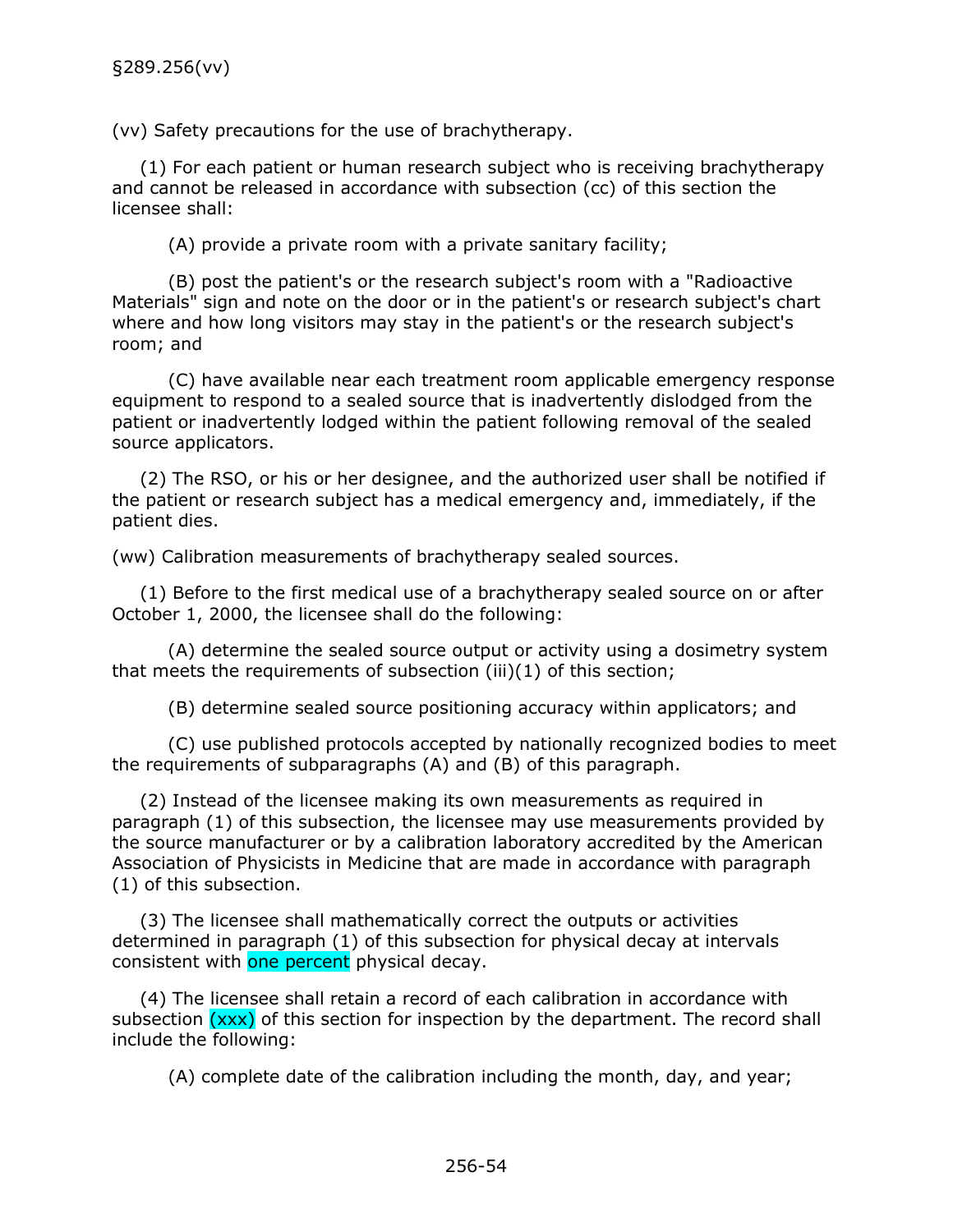(B) manufacturer's name and model and serial number for the sealed source and instruments used to calibrate the sealed source;

(C) sealed source output or activity;

(D) sealed source positioning accuracy within applicators; and

(E) name of the individual, the source manufacturer, or the calibration laboratory that performed the calibration.

(xx) Strontium-90 sources for ophthalmic treatments.

(1) A licensee who uses strontium-90 for ophthalmic treatments must ensure that certain activities as specified in paragraph (2) of this subsection are performed by either:

(A) an authorized medical physicist; or

(B) an individual who:

(i) is identified as an ophthalmic physicist on a specific medical use license issued by the department, the NRC, or an agreement state; permit issued by the department, the NRC, or an agreement state broad scope medical use licensee; medical use permit issued by an NRC master material licensee; or permit issued by an NRC master material licensee broad scope medical use permittee; and

(ii) holds a master's or doctor's degree in physics, medical physics, other physical sciences, engineering, or applied mathematics from an accredited college or university; and

(iii) has successfully completed one year of full-time training in medical physics and an additional year of full-time work experience under the supervision of a medical physicist; and

(iv) has documented training in:

(I) the creation, modification, and completion of written directives;

(II) procedures for administrations requiring a written directive; and

(III) performing the calibration measurements of brachytherapy sources as detailed in subsection (ww) of this section.

(2) The individual who is identified in paragraph (1) of this subsection must:

(A) calculate the activity of each strontium-90 source that is used to determine the treatment times for ophthalmic treatments, and the decay must be based on the activity determined under subsection (ww) of this section; and

(B) assist the licensee in developing, implementing, and maintaining written procedures to provide high confidence that the administration is in accordance with the written directive. These procedures must include the frequencies that the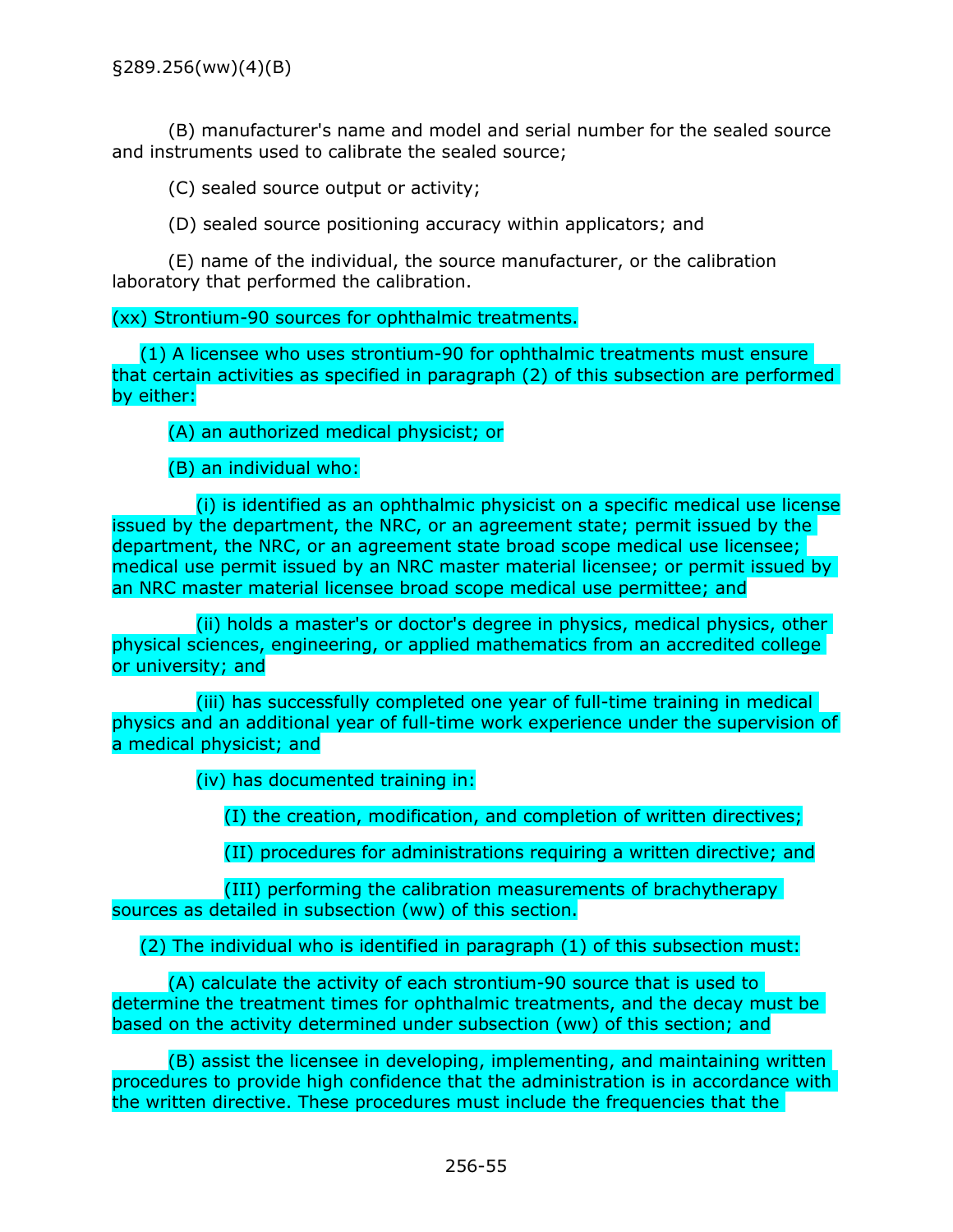individual meeting the requirements in paragraph (1) of this subsection will observe treatments, review the treatment methodology, calculate treatment time for the prescribed dose, and review records to verify that the administrations were in accordance with the written directives.

(3) A licensee shall maintain a record of the activity of a strontium-90 source in accordance with subsection  $(xxx)$  of this section for inspection by the department. The record shall include the following:

(A) date and initial activity of the source as determined under subsection (ww) of this section; and

(B) for each decay calculation, the date and the source activity as determined under this subsection.

(yy) Therapy-related computer systems for manual brachytherapy. The licensee shall perform acceptance testing on the treatment planning system of therapyrelated computer systems in accordance with published protocols accepted by nationally recognized bodies. At a minimum, the acceptance testing shall include, as applicable, verification of the following:

(1) the sealed source-specific input parameters required by the dose calculation algorithm;

(2) the accuracy of dose, dwell time, and treatment time calculations at representative points;

(3) the accuracy of isodose plots and graphic displays; and

(4) the accuracy of the software used to determine radioactive sealed source positions from radiographic images.

(zz) Training for use of manual brachytherapy sealed sources. Except as provided in subsection (l) of this section, the licensee shall require an authorized user of a manual brachytherapy source for the uses authorized in subsection (rr) of this section to be a physician who:

(1) is certified by a medical specialty board whose certification process has been recognized by the department, the NRC or an agreement state. The names of board certifications that have been recognized by the department, the NRC, or an agreement state are posted on the NRC's Medical Uses Licensee Toolkit web page. To have its certification recognized, a specialty board shall require all candidates for certification to:

(A) successfully complete a minimum of three years of residency training in a radiation oncology program approved by the Residency Review Committee of the Accreditation Council for Graduate Medical Education, the Royal College of Physicians and Surgeons of Canada, or the Committee on Post-Graduate Training of the American Osteopathic Association; and

(B) pass an examination, administered by diplomates of the specialty board,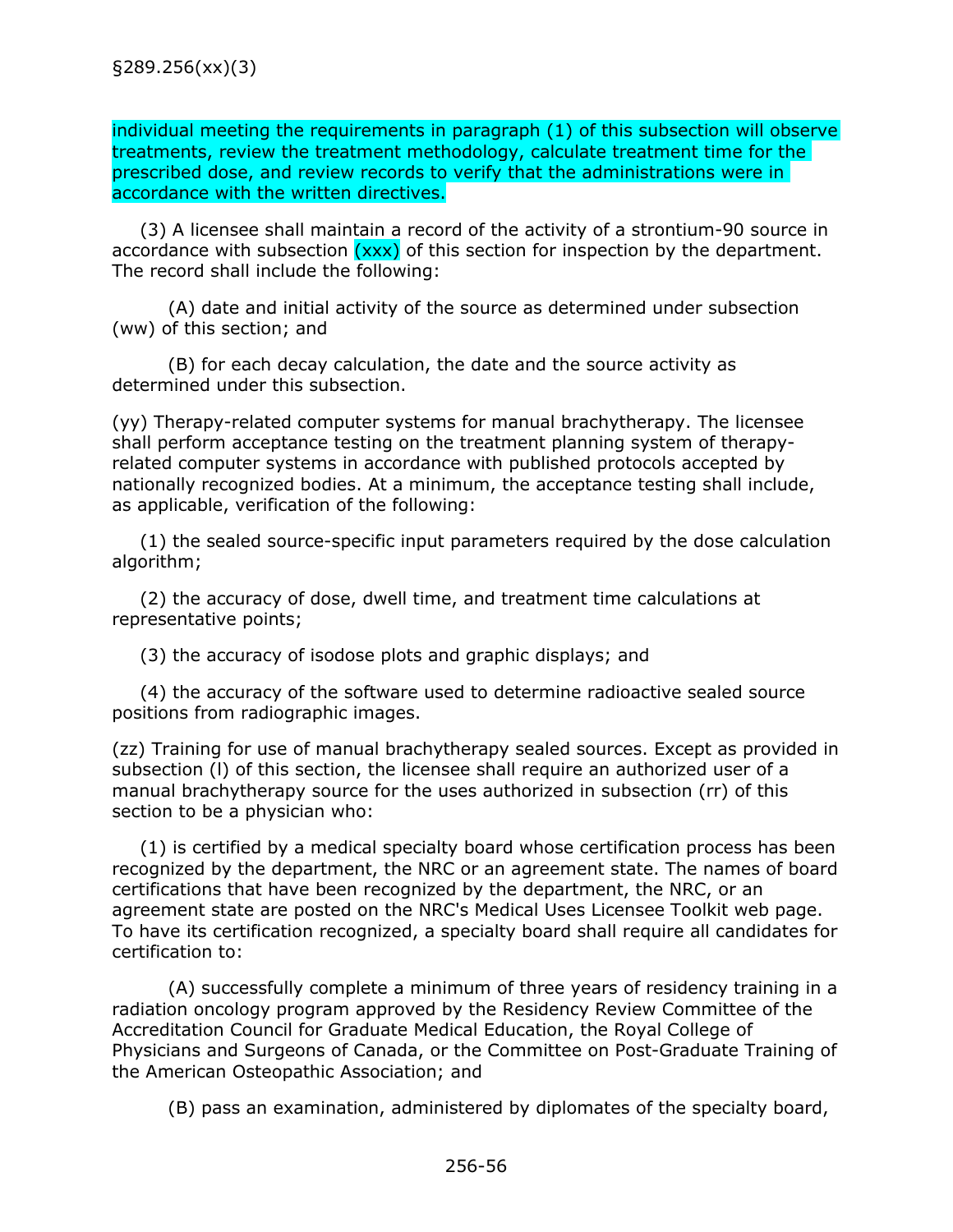that assesses knowledge and competence in radiation safety, radionuclide handling, treatment planning, quality assurance, and clinical use of manual brachytherapy; or

(2) has completed:

(A) a structured educational program in basic radionuclide handling techniques applicable to the use of manual brachytherapy sources including the following:

(i) 200 hours of classroom and laboratory training in the following areas:

(I) radiation physics and instrumentation;

(II) radiation protection;

(III) mathematics pertaining to the use and measurement of radioactivity; and

(IV) radiation biology; and

(ii) 500 hours of work experience, under the supervision of an authorized user who meets the requirements of subsection (l) of this section, this subsection, or equivalent NRC or agreement state requirements at a medical facility authorized to use radioactive material under subsection (rr) of this section, involving the following:

(I) ordering, receiving, and unpacking radioactive materials safely and performing the related radiation surveys;

(II) checking survey meters for proper operation;

(III) preparing, implanting, and removing brachytherapy sources;

(IV) maintaining running inventories of material on hand;

(V) using administrative controls to prevent a medical event involving the use of radioactive material; and

(VI) using emergency procedures to control radioactive material; and

(B) three years of supervised clinical experience in radiation oncology, under an authorized user who meets the requirements of subsection (l) of this section, this subsection, or equivalent NRC or agreement state requirements, as part of a formal training program approved by the Residency Review Committee for Radiation Oncology of the Accreditation Council for Graduate Medical Education, the Royal College of Physicians and Surgeons of Canada, or the Committee on Postdoctoral Training of the American Osteopathic Association. This experience may be obtained concurrently with the supervised work experience required by subparagraph  $(A)(ii)$  of this paragraph; and

(3) has obtained written attestation that the individual has satisfactorily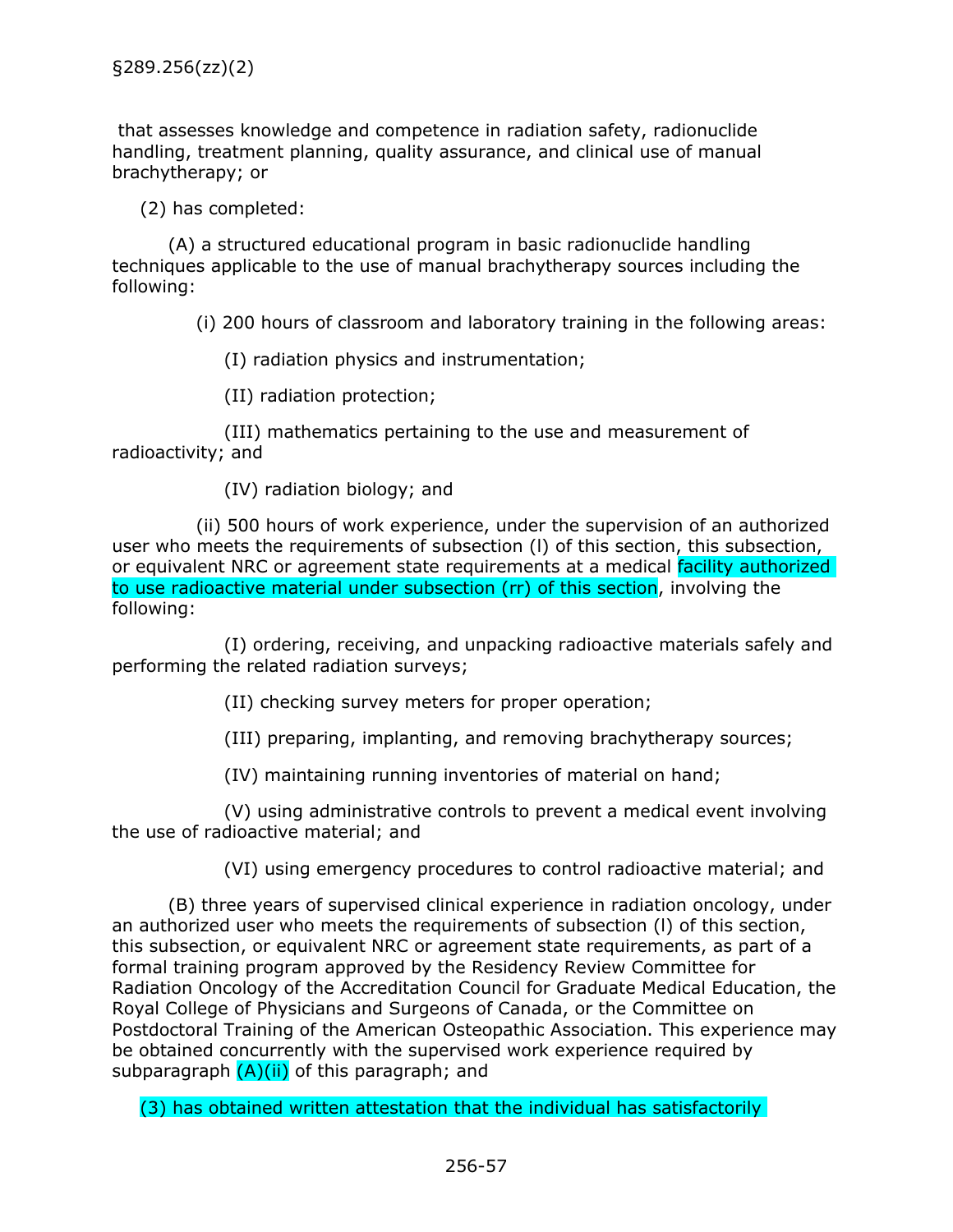completed the requirements in paragraph (2) of this subsection and is able to independently fulfill the radiation safety-related duties as an authorized user of manual brachytherapy sources for the medical uses authorized under subsection (rr) of this section. The attestation must be obtained from either:

(A) a preceptor authorized user who meets the requirements of subsection (l) of this section, this subsection, or equivalent NRC or agreement state requirements; or

(B) a residency program director who affirms in writing that the attestation represents the consensus of the residency program faculty where at least one faculty member is an authorized user who meets the requirements in subsection (l) of this section, this subsection, or equivalent NRC or agreement state requirements, and concurs with the attestation provided by the residency program director. The residency training program must be approved by the Residency Review Committee of the Accreditation Council for Graduate Medical Education or the Royal College of Physicians and Surgeons of Canada or the Council on Postdoctoral Training of the American Osteopathic Association and must include training and experience specified in paragraph (2) of this subsection.

(aaa) Training for ophthalmic use of strontium-90. Except as provided in subsection (l) of this section, the licensee shall require an authorized user of strontium-90 for ophthalmic radiotherapy to be a physician who:

(1) is an authorized user under subsection (zz) of this section or equivalent NRC or agreement state requirements; or

(2) has completed 24 hours of classroom and laboratory training applicable to the medical use of strontium-90 for ophthalmic radiotherapy.

(A) The training shall include the following.

(i) classroom training shall include the following:

(I) radiation physics and instrumentation;

(II) radiation protection;

(III) mathematics pertaining to the use and measurement of radioactivity; and

(IV) radiation biology; and

(ii) supervised clinical training in ophthalmic radiotherapy under the supervision of an authorized user at a medical institution, clinic, or private practice that includes the use of strontium-90 for the ophthalmic treatment of five individuals. This supervised clinical training shall involve:

(I) examination of each individual to be treated;

(II) calculation of the dose to be administered;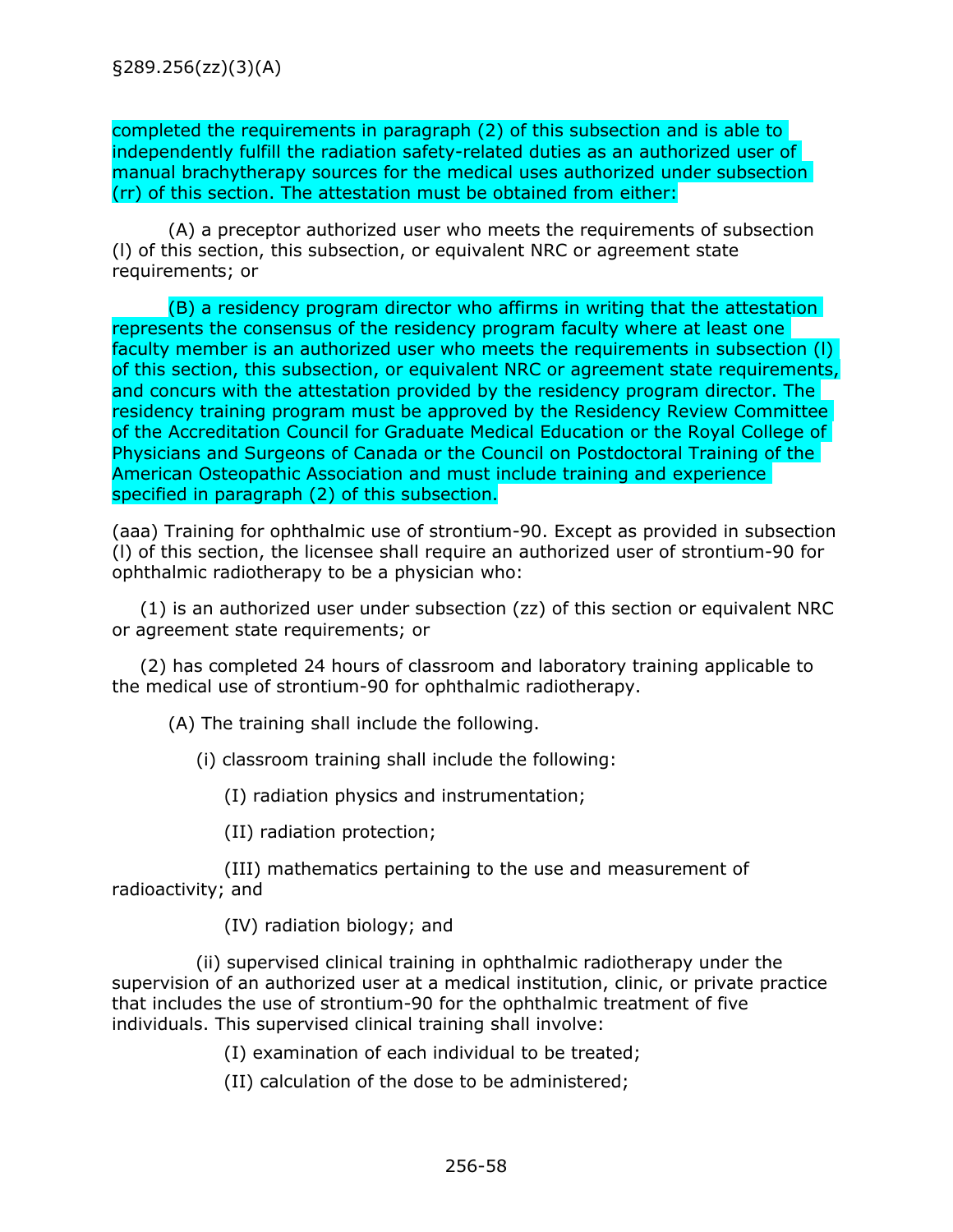(III) administration of the dose; and

(IV) follow-up and review of each individual's case history; and

(3) has obtained written attestation, signed by a preceptor authorized user who meets the requirements of subsection (I) of this section, subsection (zz) of this section or this subsection, or equivalent NRC or agreement state requirements, that the individual has satisfactorily completed the requirements of paragraph  $(2)(A)$  of this subsection and is able to independently fulfill the radiation safety-related duties as an authorized user of strontium-90 for ophthalmic use.

(bbb) Use of sealed sources and medical devices for diagnosis.

(1) The licensee shall use only sealed sources that are not in medical devices for diagnostic medical uses if the sealed sources are approved in the Sealed Source and Device Registry for diagnostic medicine. The sealed sources may be used for diagnostic medical uses that are not explicitly listed in the Sealed Source and Device Registry but must be used in accordance with the radiation safety conditions and limitations described in the Sealed Source and Device Registry.

(2) The licensee must only use medical devices containing sealed sources for diagnostic medical uses if both the sealed sources and medical devices are approved in the Sealed Source and Device Registry for diagnostic medical uses. The diagnostic medical devices may be used for diagnostic medical uses that are not explicitly listed in the Sealed Source and Device Registry but must be used in accordance with the radiation safety conditions and limitations described in the Sealed Source and Device Registry.

(3) Sealed sources and devices for diagnostic medical uses may be used in research in accordance with an active Investigational Device Exemption (IDE) application accepted by the FDA provided the requirements of subsection (u)(1) of this section are met.

(4) The licensee shall ensure that installation or exchange of sealed source(s) in medical imaging equipment is performed only by the manufacturer or persons specifically authorized to perform these services by the department, the NRC, or another agreement state. The licensee shall maintain a record for each installation or exchange for inspection by the department in accordance with subsection (xxx) of this section. The record shall include the date, the installer's radioactive material license number, and the regulatory agency that issued the license to the installer.

(ccc) Training for use of sealed sources for diagnosis. Except as provided in subsection (l) of this section, the licensee shall require the authorized user of a diagnostic sealed source or a device authorized in accordance with subsection (bbb) of this section to be a physician, dentist, or podiatrist who:

(1) is certified by a specialty board whose certification process includes all of the requirements of paragraphs (3) and (4) of this subsection and whose certification has been recognized by the department, the NRC, or an agreement state. The names of board certifications that have been recognized by the department, the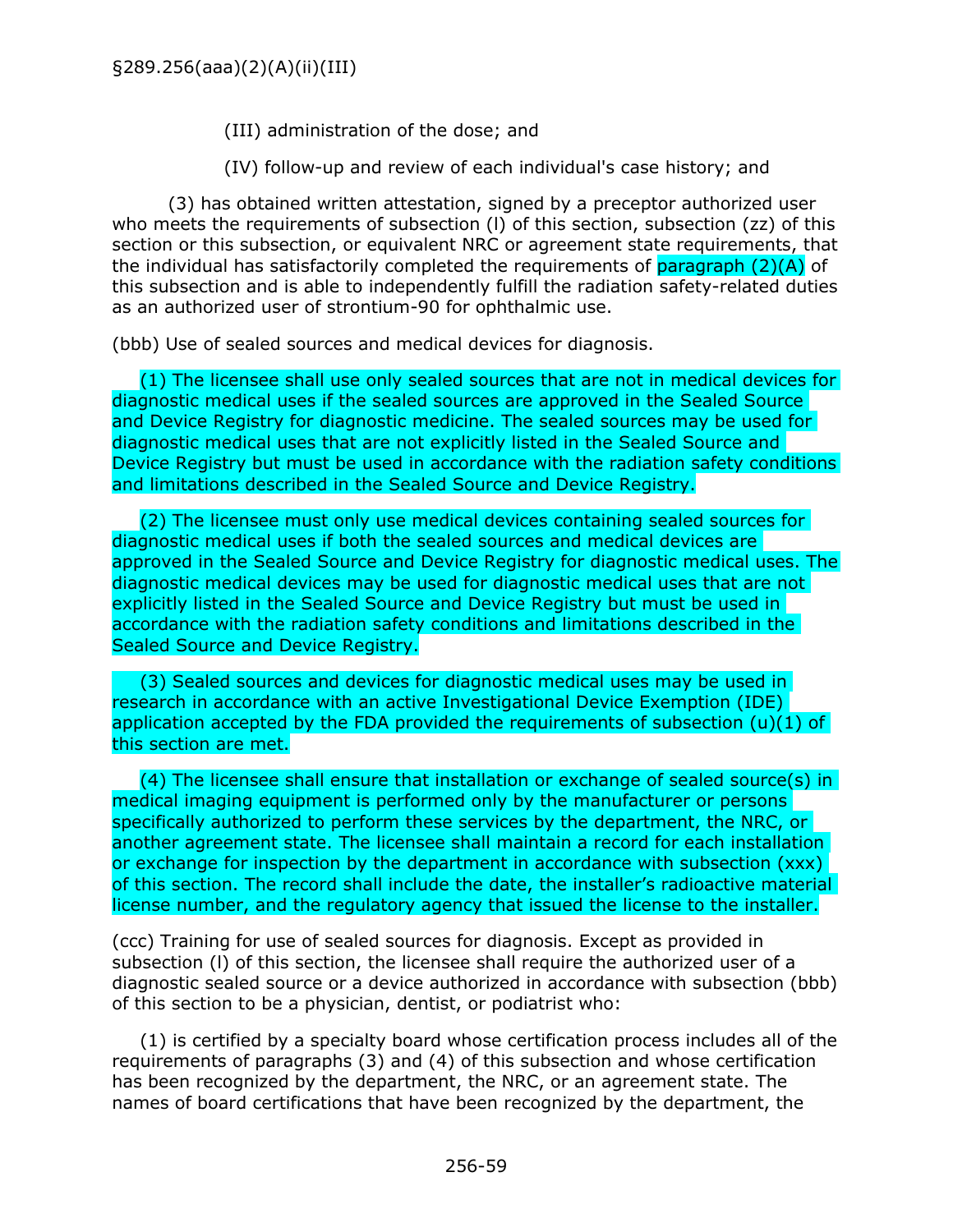NRC, or an agreement state are posted on the NRC's Medical Uses Licensee Toolkit web page; or

(2) is an authorized user for uses listed in subsection (hh) of this section or equivalent NRC or agreement state requirements; or

(3) has completed eight hours of classroom and laboratory training in basic radionuclide handling techniques specifically applicable to the use of the device. The training shall include:

(A) radiation physics and instrumentation;

(B) radiation protection;

(C) mathematics pertaining to the use and measurement of radioactivity; and

(D) radiation biology; and

(4) has completed training in the use of the device for the uses requested.

(ddd) Use of a sealed source in a remote afterloader unit, teletherapy unit, or gamma stereotactic radiosurgery unit.

(1) The licensee shall only use sealed sources:

(A) as approved and as provided for in the Sealed Source and Device Registry in photon-emitting remote afterloader units, teletherapy units, or gamma stereotactic radiosurgery units to deliver therapeutic doses for medical uses; or

(B) in research involving photon-emitting remote afterloader units, teletherapy units, or gamma stereotactic radiosurgery units in accordance with an active IDE application accepted by the FDA provided the requirements of subsection (u)(1) of this section are met.

(2) A licensee shall use photon-emitting remote afterloader units, teletherapy units, or gamma stereotactic radiosurgery units:

(A) approved in the Sealed Source and Device Registry to deliver a therapeutic dose for medical use. These devices may be used for therapeutic medical treatments that are not explicitly provided for in the Sealed Source and Device Registry, but must be used in accordance with radiation safety conditions and limitations described in the Sealed Source and Device Registry; or

(B) in research in accordance with an active IDE application accepted by the FDA provided the requirements of subsection (u)(1) of this section are met.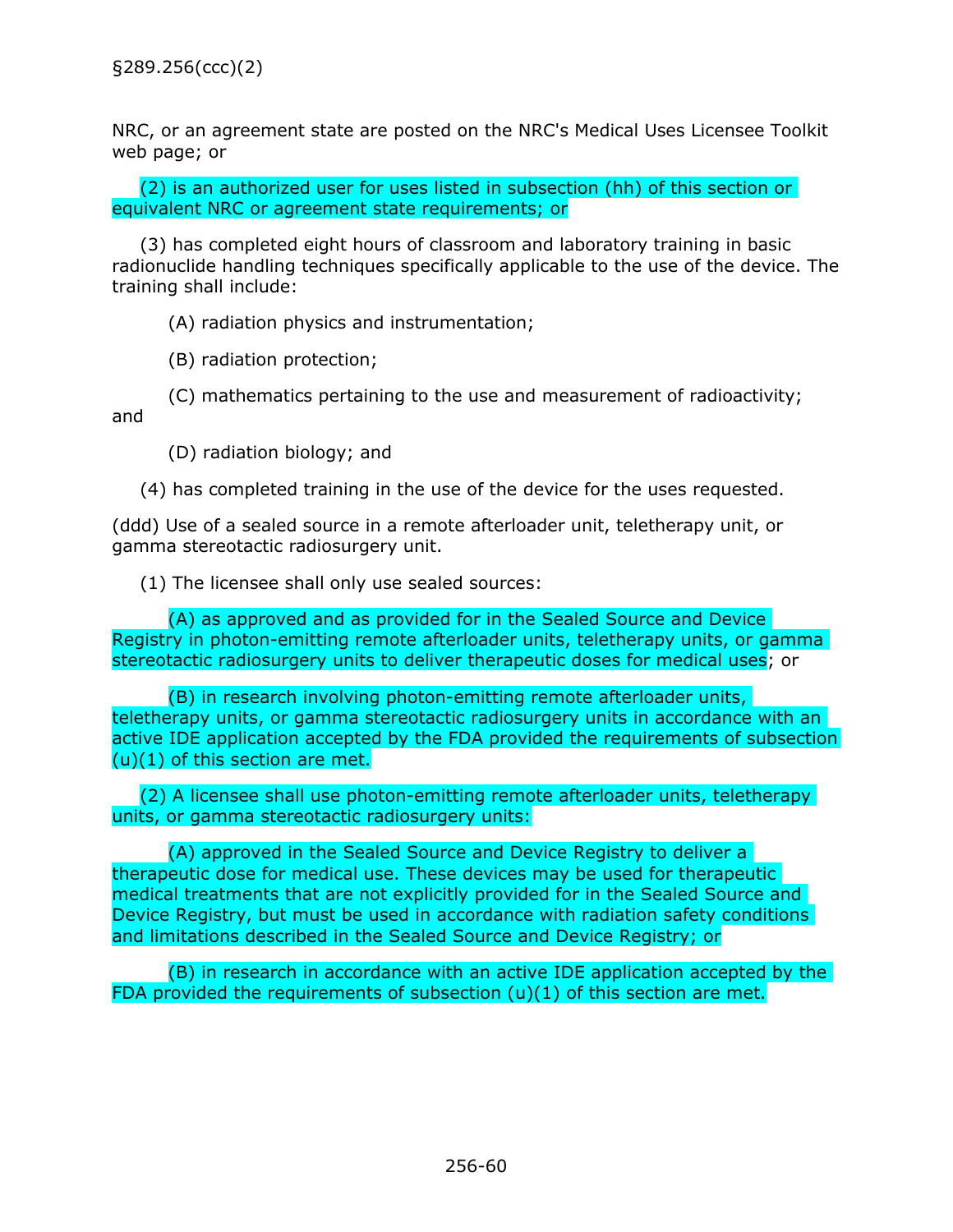(eee) Surveys of patients and human research subjects treated with a remote afterloader unit.

(1) Before releasing a patient or a human research subject from licensee control, the licensee shall perform a survey of the patient or the human research subject and the remote afterloader unit with a portable radiation detection survey instrument to confirm that the sealed source(s) has been removed from the patient or human research subject and returned to the safe shielded position.

(2) The licensee shall maintain a record of the surveys in accordance with subsection  $(xxx)$  of this section for inspection by the department. The record shall include the following:

(A) date of the survey;

(B) results of the survey;

(C) manufacturer's name, model, and serial number of the survey instrument used; and

(D) name of the individual who made the survey.

(fff) Installation, maintenance, adjustment, and repair.

(1) Only a person specifically licensed by the department, the NRC, or an agreement state shall install, maintain, adjust, or repair a remote afterloader unit, teletherapy unit, or gamma stereotactic radiosurgery unit that involves work on the sealed source(s) shielding, the sealed source(s) driving unit, or other electronic or mechanical component that could expose the sealed source(s), reduce the shielding around the sealed source(s), or compromise the radiation safety of the unit or the sealed source(s).

(2) Except for low dose-rate remote afterloader units, only a person specifically licensed by the department, the NRC, or an agreement state shall install, replace, relocate, or remove a sealed source or sealed source contained in other remote afterloader units, teletherapy units, or gamma stereotactic units.

(3) For a low dose-rate remote afterloader unit, only a person specifically licensed by the department, the NRC, an agreement state, or an authorized medical physicist shall install, replace, relocate, or remove a sealed source(s) contained in the unit.

(4) The licensee shall maintain a record of the installation, maintenance, adjustment and repair done on remote afterloader units, teletherapy units, and gamma stereotactic radiosurgery units in accordance with subsection  $(xxx)$  of this section for inspection by the department. For each installation, maintenance, adjustment and repair, the record shall include the date, description of the service, and name(s) of the individual(s) who performed the work.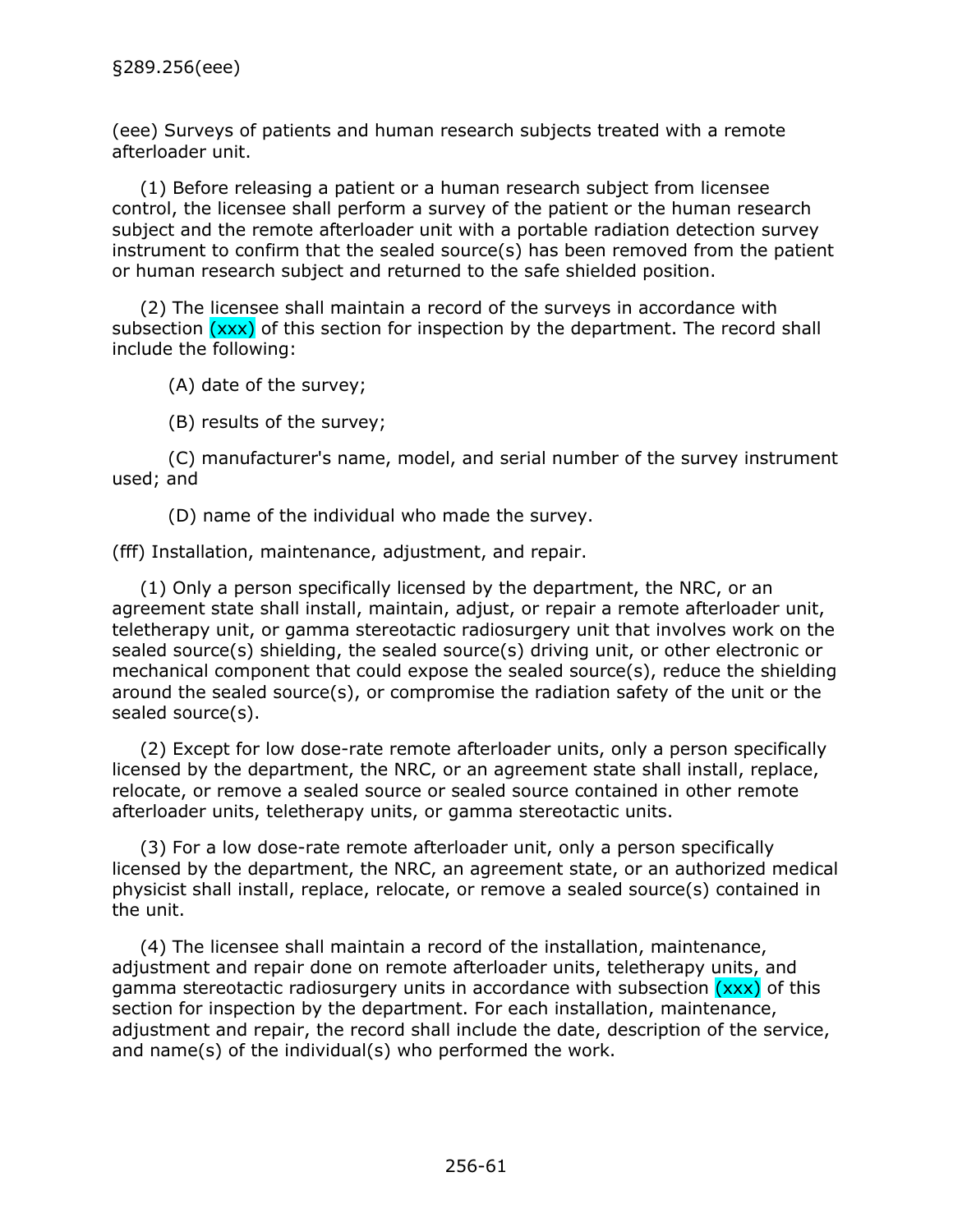(ggg) Safety procedures and instructions for remote afterloader units, teletherapy units, and gamma stereotactic radiosurgery units.

(1) A licensee shall do the following:

(A) secure the unit, the console, the console keys, and the treatment room when not in use or unattended;

(B) permit only individuals approved by the authorized user, RSO, or authorized medical physicist to be present in the treatment room during treatment with the sealed source(s);

(C) prevent dual operation of more than one radiation producing device in a treatment room if applicable; and

(D) develop, implement, and maintain written procedures for responding to an abnormal situation when the operator is unable to place the sealed source(s) in the shielded position, or remove the patient or human research subject from the radiation field with controls from outside the treatment room. The procedures shall include the following:

(i) instructions for responding to equipment failures and the names of the individuals responsible for implementing corrective actions;

(ii) the process for restricting access to and posting of the treatment area to minimize the risk of inadvertent exposure; and

(iii) the names and telephone numbers of the authorized users, the authorized medical physicist, and the RSO to be contacted if the unit or console operates abnormally;

(2) A copy of the procedures required by paragraph  $(1)(D)$  of this subsection must be physically located at the unit console.

(3) The licensee shall post instructions at the unit console to inform the operator of the following:

(A) the location of the procedures required by paragraph  $(1)(D)$  of this subsection; and

(B) the names and telephone numbers of the authorized users, the authorized medical physicist, and the RSO to be contacted if the unit or console operates abnormally.

(4) Before the first use for patient treatment of a new unit or an existing unit with a manufacturer upgrade that affects the operation and safety of the unit:

(A) a licensee shall ensure that vendor operational and safety training is provided to all individuals who will operate the unit. The vendor operational and safety training must be provided by the device manufacturer or by an individual certified by the device manufacturer to provide the operational and safety training.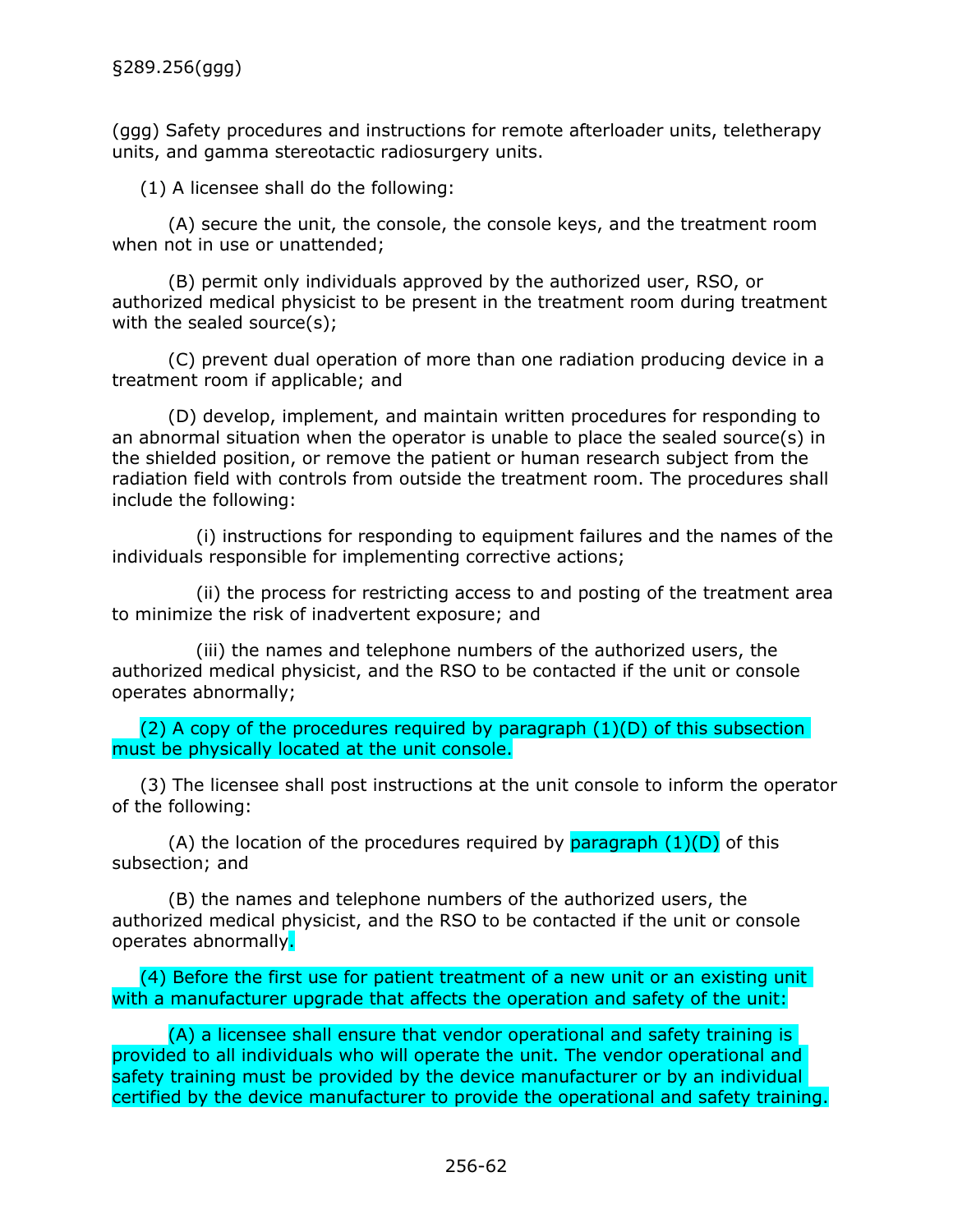(B) a licensee shall provide operational and safety instructions initially and at least annually, to all individuals who operate the unit at the facility, as appropriate to the individual's assigned duties, to include:

(i) procedures identified in paragraph  $(1)(D)$  of this subsection; and

(ii) operating procedures for the unit.

(5) A licensee shall ensure that operators, authorized medical physicists, and authorized users participate in drills of the emergency procedures, initially and at least annually; and

(6) A licensee shall maintain records of the procedures required by paragraphs  $(1)(D)$  and  $(4)(B)(ii)$  of this subsection in accordance with subsection (xxx) of this section for inspection by the department.

(7) A licensee shall maintain records of individuals receiving instruction and participating in drills required by paragraphs  $(4)$  and  $(5)$  of this subsection in accordance with subsection  $(xxx)$  of this section for inspection by the department. The record shall include the following:

(A) a list of the topics covered;

(B) date of the instruction or drill;

(C) name(s) of the attendee(s); and

(D) name(s) of the individual(s) who provided the instruction.

(hhh) Safety precautions for remote afterloader units, teletherapy units, and gamma stereotactic radiosurgery units. The licensee shall do the following:

(1) control access to the treatment room by a door at each entrance;

(2) equip each entrance to the treatment room with an electrical interlock system that will do the following:

(A) prevent the operator from initiating the treatment cycle unless each treatment room entrance door is closed;

(B) cause the sealed source(s) to be shielded promptly when an entrance door is opened; and

(C) prevent the sealed source(s) from being exposed following an interlock interruption until all treatment room entrance doors are closed and the sealed source(s) "on-off" control is reset at the console;

(3) require any individual entering the treatment room to assure, through the use of appropriate radiation monitors, that radiation levels have returned to ambient levels;

(4) except for low-dose remote afterloader units, construct or equip each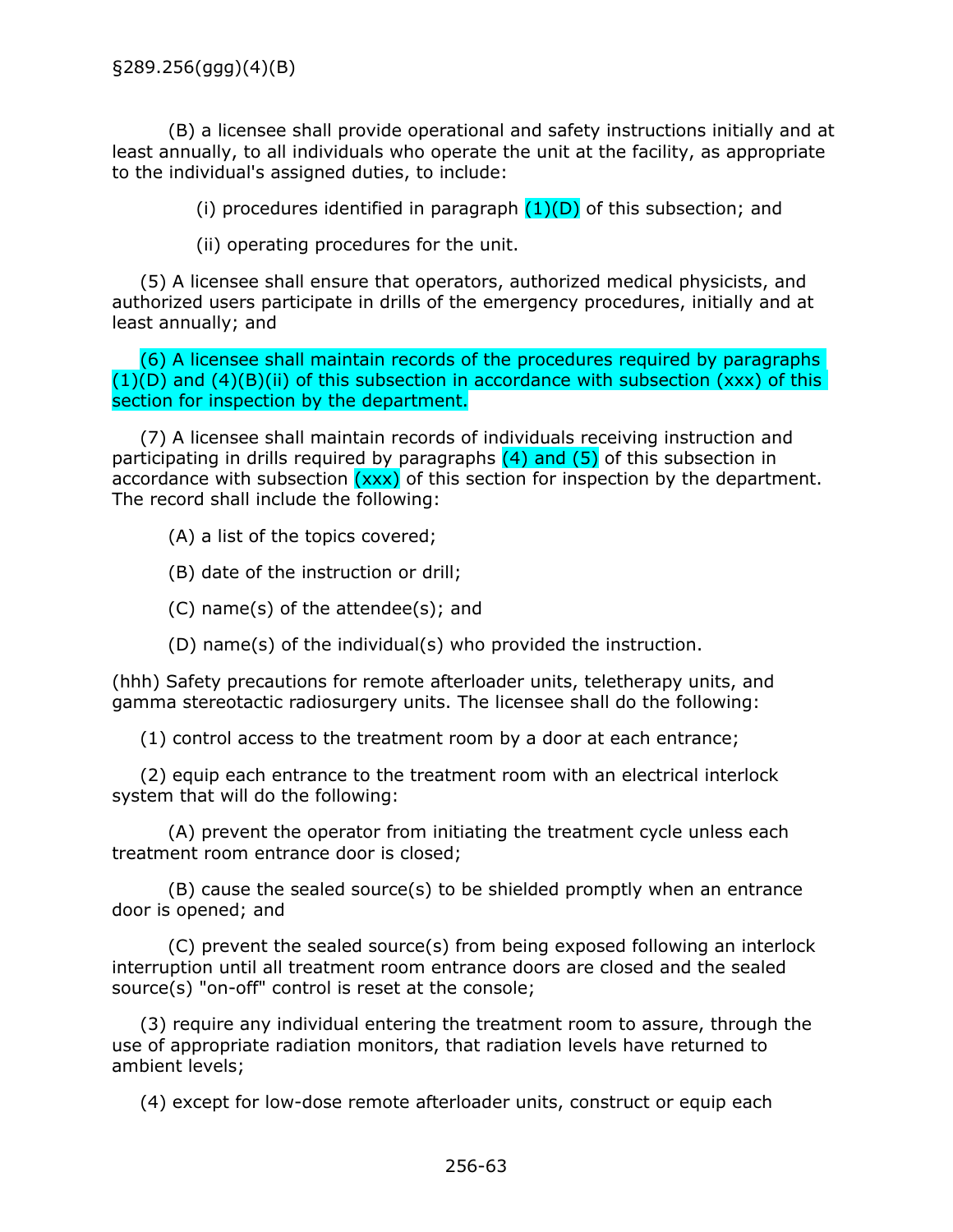treatment room with viewing and intercom systems to permit continuous observation of the patient or the human research subject from the treatment console during irradiation;

(5) for licensed activities where sealed sources are placed within the patient's or human research subject's body, only conduct treatments that allow for expeditious removal of a decoupled or jammed sealed source;

 $(6)$  in addition to the requirements specified in paragraphs  $(1)$  -  $(5)$  of this subsection, require the following:

(A) for low dose-rate, medium dose-rate, and pulsed dose-rate remote afterloader units:

(i) an authorized medical physicist, and either an authorized user or a physician, under the supervision of an authorized user, who has been trained in the operation and emergency response for the unit, be physically present during the initiation of all patient treatments involving the unit; and

(ii) an authorized medical physicist, and either an authorized user or an individual, under the supervision of an authorized user, who has been trained to remove the sealed source applicator(s) in the event of an emergency involving the unit, be immediately available during continuation of all patient treatments involving the unit;

(B) for high dose-rate remote afterloader units:

(i) an authorized user and an authorized medical physicist be physically present during the initiation of all patient treatments involving the unit; and

(ii) an authorized medical physicist, and either an authorized user or a physician, under the supervision of an authorized user, who has been trained in the operation and emergency response for the unit, be physically present during continuation of all patient treatments involving the unit;

(C) for gamma stereotactic radiosurgery units and teletherapy units, require that an authorized user and an authorized medical physicist be physically present throughout all patient treatments involving gamma stereotactic radiosurgery units and teletherapy units; and

(D) notify the RSO, or his or her designee, and an authorized user as soon as possible, if the patient or human research subject has a medical emergency or dies; and

(7) have applicable emergency response equipment available near each treatment room to respond to a sealed source that remains in the unshielded position or lodges within the patient following completion of the treatment.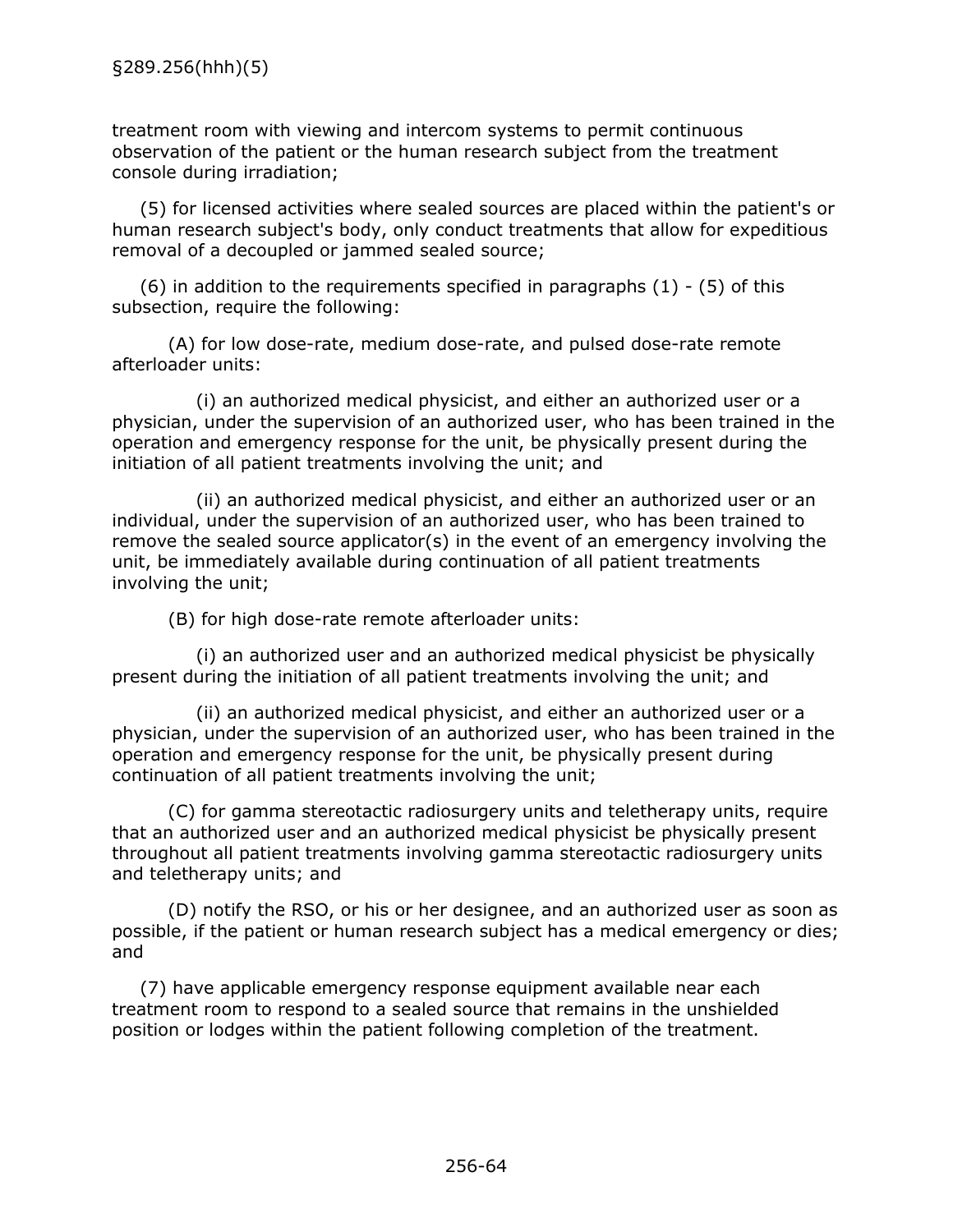(iii) Dosimetry equipment.

(1) Except for low dose-rate remote afterloader sealed sources where the sealed source output or activity is determined by the manufacturer, the licensee shall have a calibrated dosimetry system available for use. To satisfy this requirement, one of the following two conditions shall be met:

(A) the system shall have been calibrated using a system or sealed source traceable to the National Institute of Standards and Technology (NIST) and published protocols accepted by nationally recognized bodies; or by a calibration laboratory accredited by the American Association of Physicists in Medicine (AAPM). The calibration shall have been performed within the previous two years and after any servicing that may have affected system calibration; or

(B) the system shall have been calibrated within the previous four years. Eighteen to 30 months after that calibration, the system shall have been intercompared with another dosimetry system that was calibrated within the past 24 months by NIST or by a calibration laboratory accredited by the AAPM. The results of the intercomparison shall have indicated that the calibration factor of the licensee's system had not changed by more than two percent. The licensee may not use the intercomparison result to change the calibration factor. When intercomparing dosimetry systems to be used for calibrating sealed sources for therapeutic unit, the licensee shall use a comparable unit with beam attenuators or collimators, as applicable, and sealed sources of the same radionuclide as the sealed source used at the licensee's facility.

(2) The licensee shall have available for use a dosimetry system for spot check output measurements, if such measurements are required by this section. To satisfy this requirement, the system may be compared with a system that has been calibrated in accordance with paragraph (1) of this subsection. This comparison shall have been performed within the previous year and after each servicing that may have affected system calibration. The spot check system may be the same system used to meet the requirements of paragraph (1) of this subsection.

(3) The licensee shall retain a record of each calibration, intercomparison, and comparison of dosimetry equipment in accordance with subsection  $(xxx)$  of this section for inspection by the department. The record shall include the following:

(A) complete date of the calibration including the month, day, and year;

(B) manufacturer's model and serial numbers of the instruments that were calibrated, intercompared, or compared;

(C) the correction factor that was determined from the calibration or comparison or the apparent correction factor that was determined from an intercomparison; and

(D) the names of the individuals who performed the calibration, intercomparison, or comparison.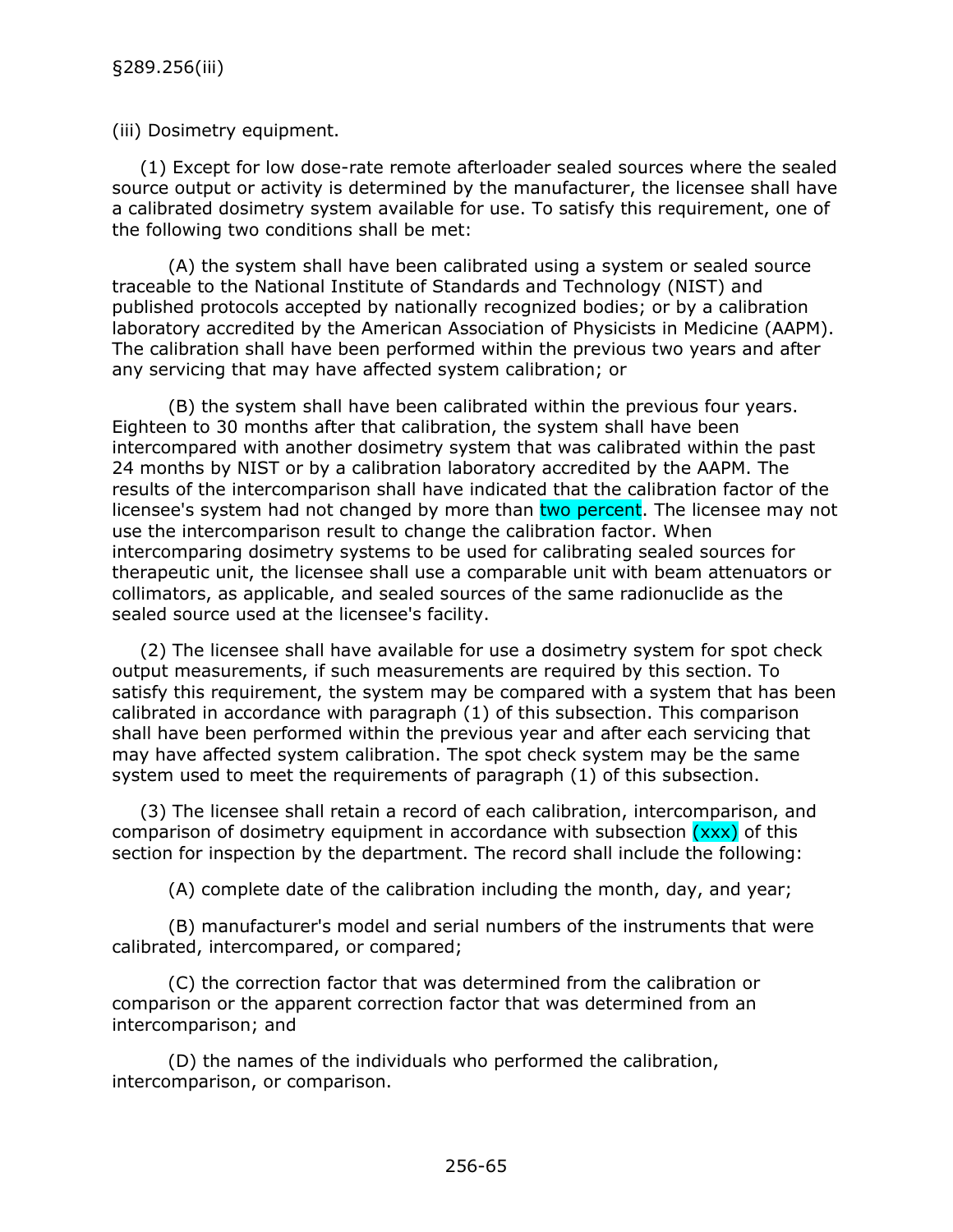(iii) Full calibration measurements on teletherapy units.

(1) A licensee authorized to use a teletherapy unit for medical use shall performfull calibration measurements on each teletherapy unit as follows:

(A) before the first medical use of the unit; and

(B) before medical use under any of the following conditions:

(i) whenever spot check measurements indicate that the output differs by more than five percent from the output obtained at the last full calibration corrected mathematically for radioactive decay;

(ii) following replacement of the sealed source or following reinstallation of the teletherapy unit in a new location;

(iii) following any repair of the teletherapy unit that includes removal of the sealed source or major repair of the components associated with the sealed source exposure assembly; and

(C) at intervals not to exceed one year.

(2) Full calibration measurements shall include determination of the following:

(A) the output within plus or minus three percent for the range of field sizes and for the distance or range of distances used for medical use;

(B) the coincidence of the radiation field and the field indicated by the light beam localizing device;

(C) uniformity of the radiation field and its dependence on the orientation of the useful beam;

(D) timer accuracy and linearity over the range of use;

(E) "on-off" error; and

(F) the accuracy of all distance measuring and localization devices in medical use.

(3) The licensee shall use the dosimetry system described in subsection (iii)(1) of this section to measure the output for one set of exposure conditions. The remaining radiation measurements required in paragraph (2)(A) of this subsection may be made using a dosimetry system that indicates relative dose rates.

(4) The licensee shall make full calibration measurements required by paragraph (1) of this subsection in accordance with published protocols accepted by nationally recognized bodies.

(5) The licensee shall mathematically correct the outputs determined in paragraph (2)(A) of this subsection for physical decay at intervals not to exceed one month for cobalt-60, six months for cesium-137, or at intervals consistent with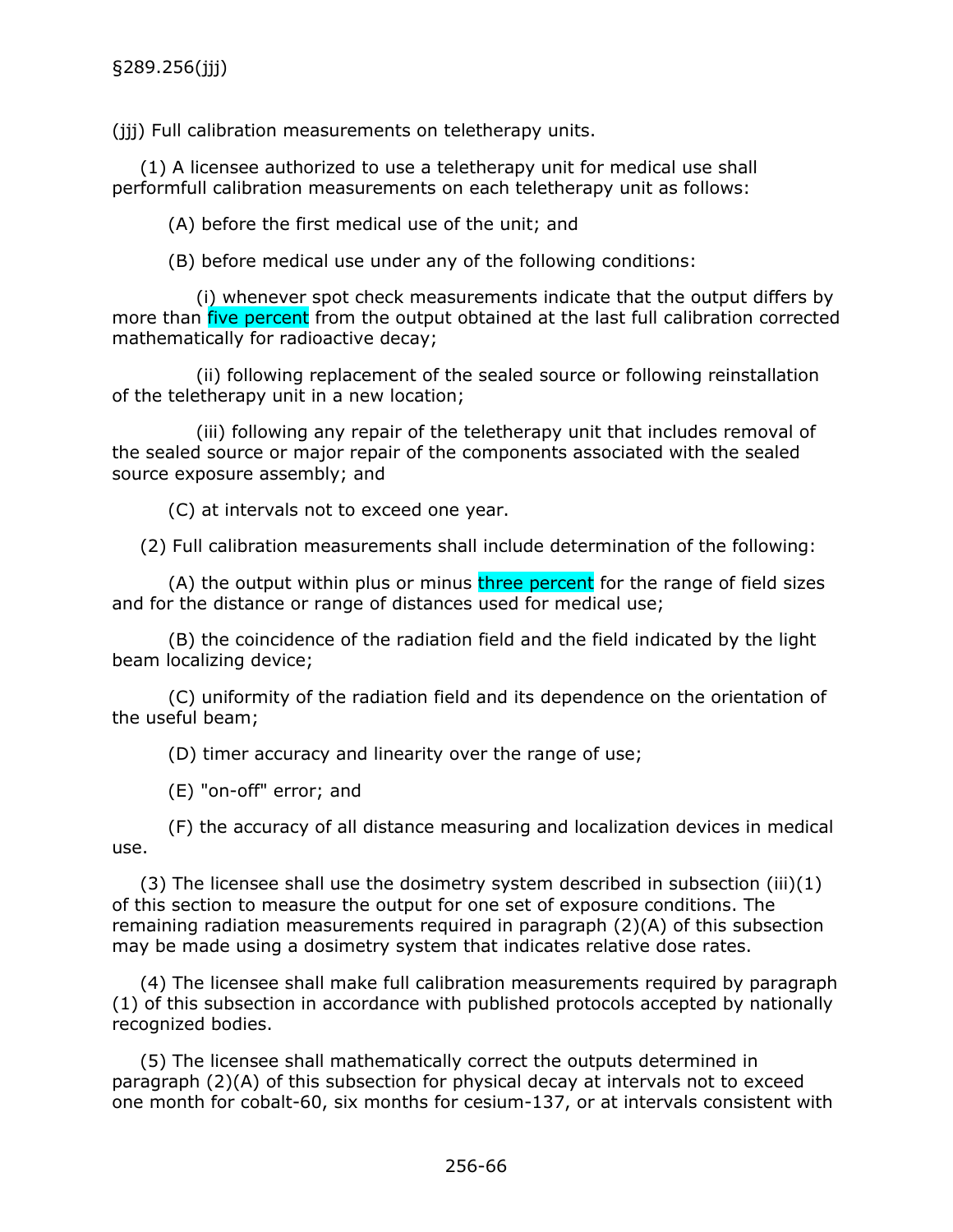one percent decay for all other nuclides.

(6) Full calibration measurements required by paragraph (1) of this subsection and physical decay corrections required by paragraph (5) of this subsection shall be performed by an authorized medical physicist.

(7) The licensee shall retain a record of each calibration in accordance with subsection  $(xxx)$  of this section for inspection by the department. The record shall include the following:

(A) complete date of the calibration including the month, day, and year;

(B) manufacturer's name, model number and serial number of the teletherapy unit's sealed source and the instruments used to calibrate the unit;

(C) results and an assessment of the full calibrations; and

(D) signature of the authorized medical physicist who performed the full calibration.

(kkk) Full calibration measurements on remote afterloader units.

(1) A licensee authorized to use a remote afterloader for medical use shall perform full calibration measurements on each unit as follows:

(A) before the first medical use of the unit;

(B) before medical use under any of the following conditions:

(i) following replacement of the sealed source;

(ii) following reinstallation of the unit in a new location outside the facility; and

(iii) following any repair of the unit that includes removal of the sealed source or major repair of the components associated with the sealed source exposure assembly;

(C) at intervals not to exceed three months for high dose-rate, medium dose-rate, and pulsed dose-rate remote afterloader units with sealed sources whose half-life exceeds 75 days; and

(D) at intervals not to exceed one year for low dose-rate afterloader units.

(2) Full calibration measurements shall include, as applicable, determination of the following:

 $(A)$  the output within plus or minus five percent;

(B) sealed source positioning accuracy to within plus or minus 1 millimeter (mm);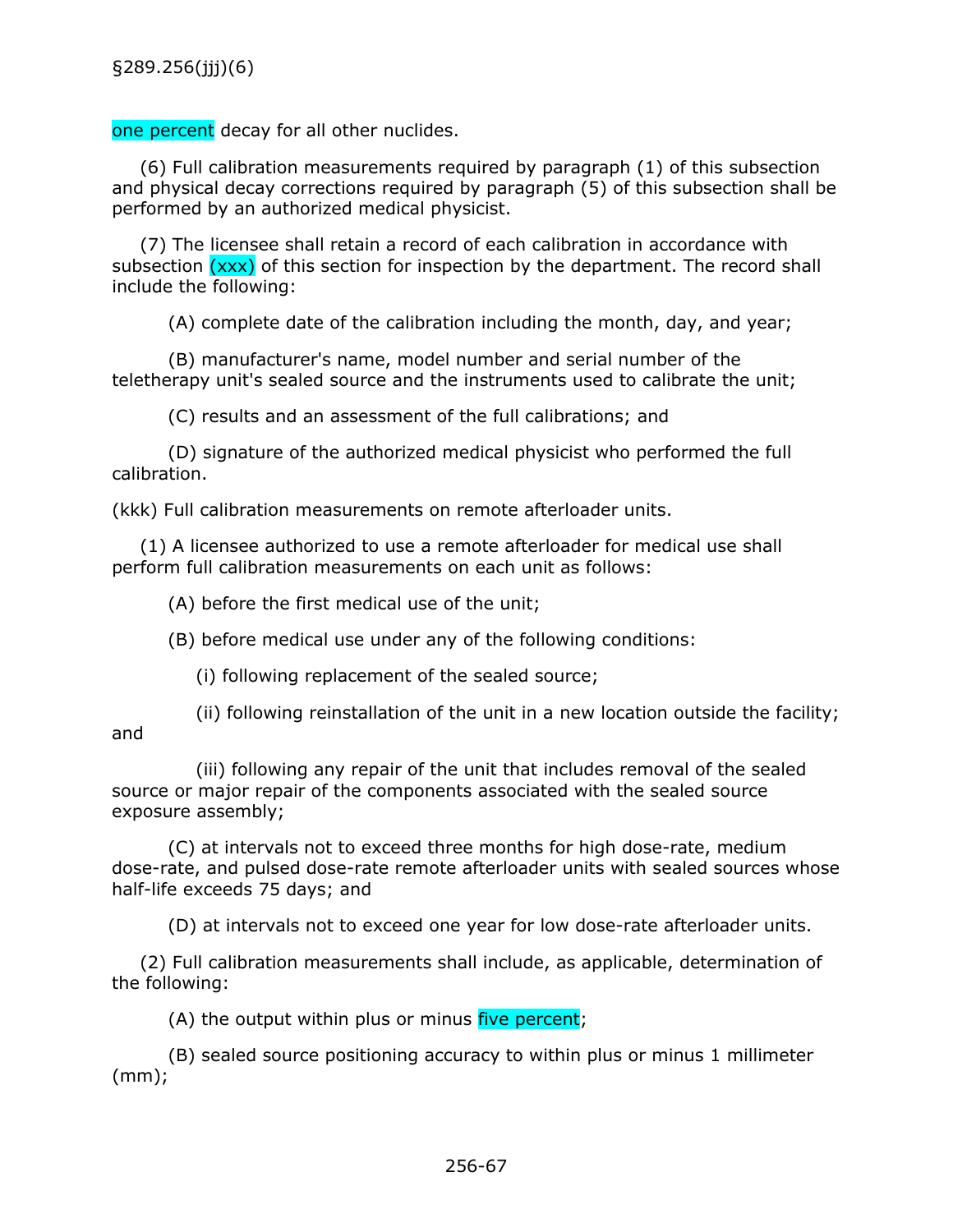(C) sealed source retraction with backup battery upon power failure;

(D) length of the sealed source transfer tubes;

(E) timer accuracy and linearity over the typical range of use;

(F) length of the applicators; and

(G) function of the sealed source transfer tubes, applicators, and transfer tube-applicator interfaces.

(3) A licensee shall use the dosimetry system described in subsection (iii)(1) of this section to measure the output.

(4) A licensee shall make full calibration measurements required by paragraph (1) of this subsection in accordance with published protocols accepted by nationally recognized bodies.

(5) In addition to the requirements for full calibrations for low dose-rate remote afterloader units in paragraph (2) of this subsection, a licensee shall perform an autoradiograph of the sealed source(s) to verify inventory and sealed source(s) arrangement at intervals not to exceed three months.

(6) For low dose-rate remote afterloader units, a licensee may use measurements provided by the sealed source manufacturer that are made in accordance with paragraphs  $(1) - (5)$  of this subsection.

(7) The licensee shall mathematically correct the outputs determined in paragraph (2)(A) of this subsection for physical decay at intervals consistent with one percent physical decay.

(8) Full calibration measurements required by paragraph (1) of this subsection and physical decay corrections required by paragraph (7) of this subsection shall be performed by an authorized medical physicist.

(9) The licensee shall retain a record of each calibration in accordance with subsection (xxx) of this section for inspection by the department. The record shall include the following:

(A) complete date of the calibration including the month, day, and year;

(B) manufacturer's name, model number and serial number of the remote afterloader unit's sealed source, and the instruments used to calibrate the unit;

(C) results and an assessment of the full calibrations;

(D) signature of the authorized medical physicist of this section; and

(E) results of the autoradiograph required for low dose-rate remote afterloader unit.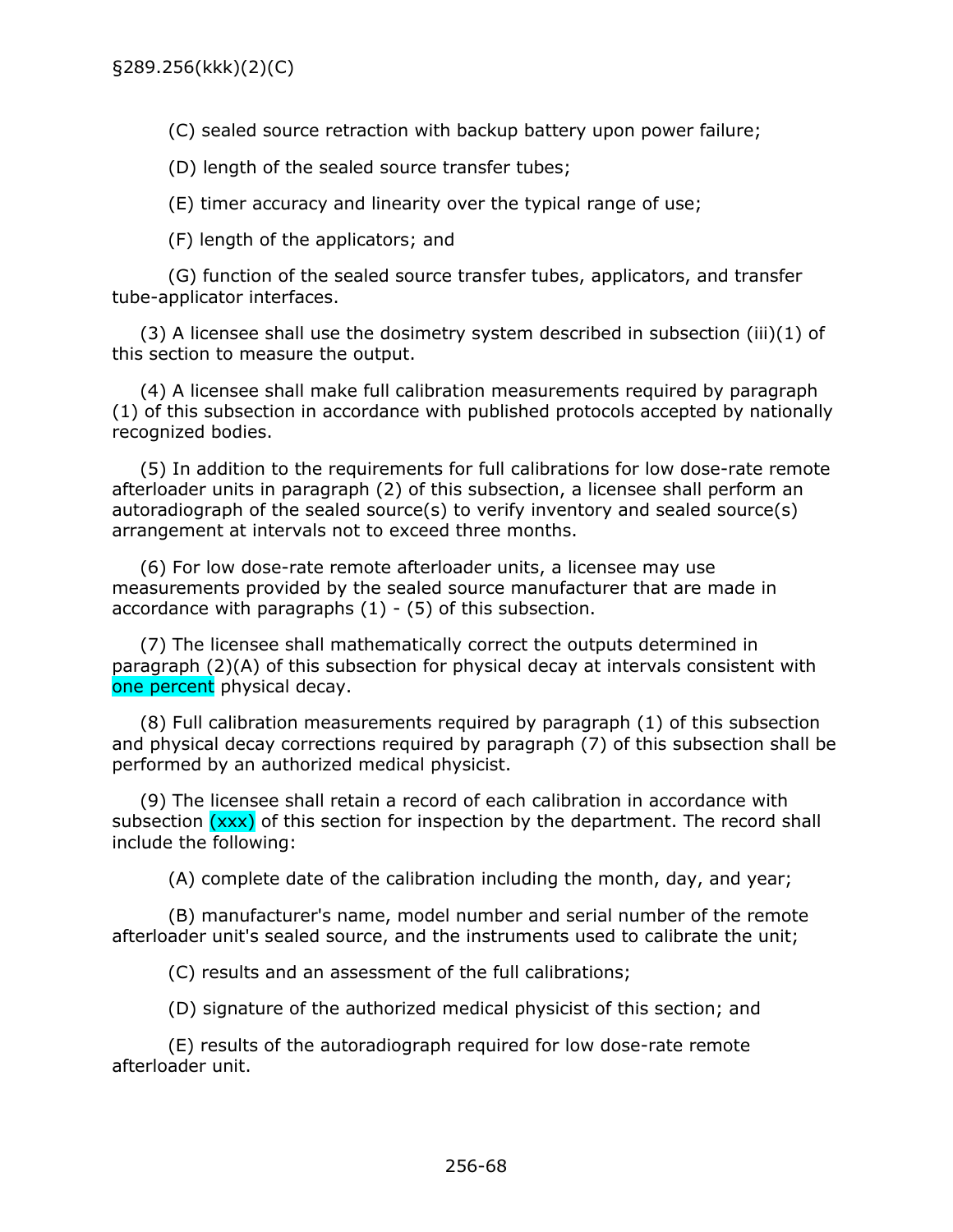(lll) Full calibration measurements on gamma stereotactic radiosurgery units.

(1) A licensee authorized to use a gamma stereotactic radiosurgery unit for medical use shall perform full calibration measurements on each gamma stereotactic radiosurgery unit as follows:

(A) before the first medical use of the unit;

(B) before medical use under the following conditions:

(i) whenever spot check measurements indicate that the output differs by more than five percent from the output obtained at the last full calibration corrected mathematically for radioactive decay;

(ii) following replacement of the sealed sources or following reinstallation of the gamma stereotactic radiosurgery unit in a new location; and

(iii) following any repair of the gamma stereotactic radiosurgery unit that includes removal of the sealed sources or major repair of the components associated with the sealed source exposure assembly; and

(C) at intervals not to exceed one year, with the exception that relative helmet factors need only be determined before the first medical use of a helmet and following any damage to a helmet.

(2) Full calibration measurements shall include determination of the following:

(A) the output within plus or minus three percent;

(B) relative helmet factors;

(C) isocenter coincidence;

(D) timer accuracy and linearity over the range of use;

(E) "on-off" error;

(F) trunnion centricity;

(G) treatment table retraction mechanism, using backup battery power or hydraulic backups with the unit "off";

(H) helmet microswitches;

(I) emergency timing circuits; and

(J) stereotactic frames and localizing devices (trunnions).

(3) The licensee shall use the dosimetry system described in subsection (iii)(1) of this section to measure the output for one set of exposure conditions. The remaining radiation measurements required in paragraph (2)(A) of this subsection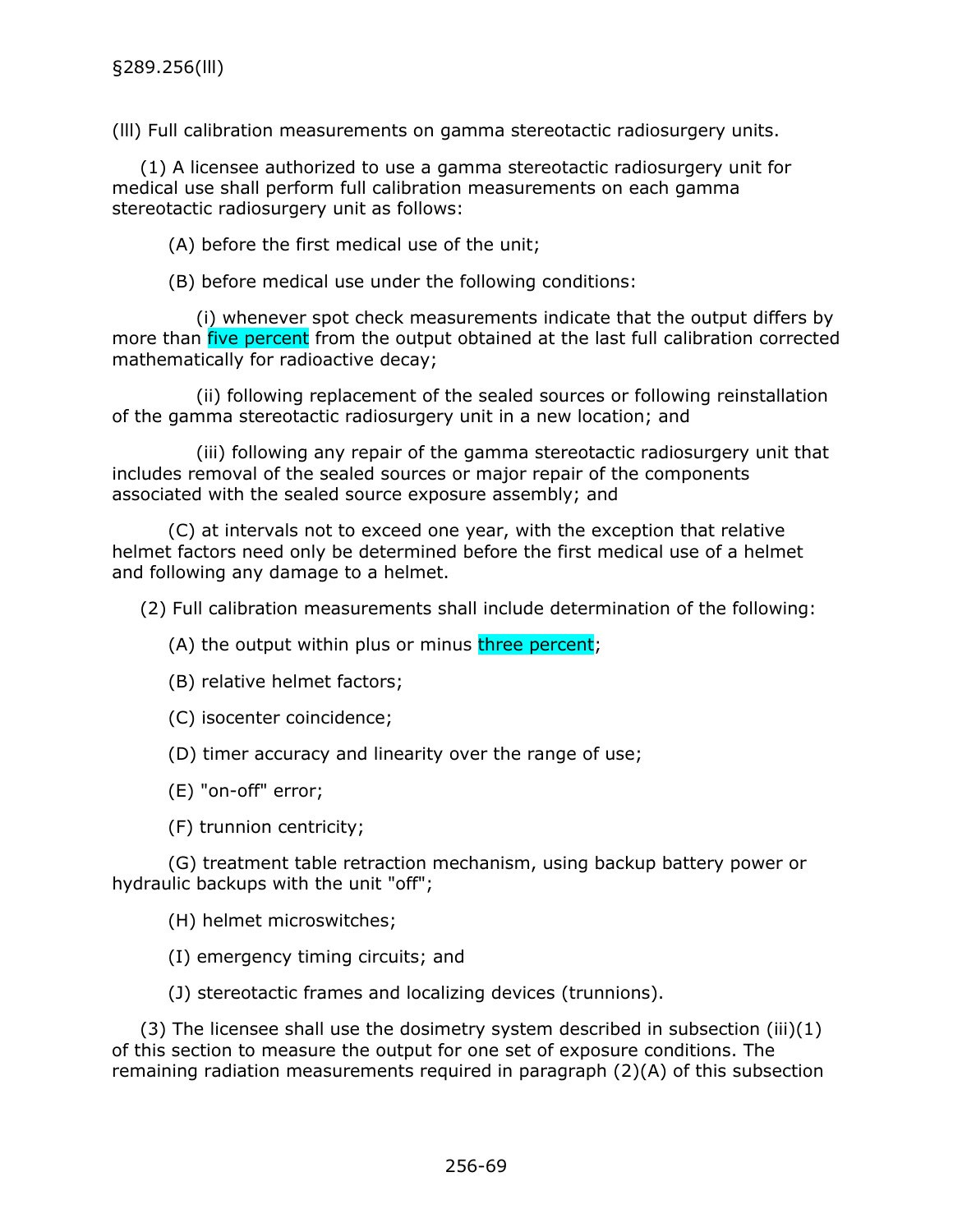may be made using a dosimetry system that indicates relative dose rates.

(4) The licensee shall make full calibration measurements required by paragraph (1) of this subsection in accordance with published protocols accepted by nationally recognized bodies.

(5) The licensee shall mathematically correct the outputs determined in paragraph (2)(A) of this subsection at intervals not to exceed one month for cobalt-60 and at intervals consistent with one percent physical decay for all other radionuclides.

(6) Full calibration measurements required by paragraph (1) of this subsection and physical decay corrections required by paragraph (5) of this subsection shall be performed by an authorized medical physicist.

(7) The licensee shall retain a record of each calibration in accordance with subsection  $(xxx)$  of this section for inspection by the department. The record shall include the following:

(A) complete date of the calibration including the month, day and year;

(B) manufacturer's name, model number, and serial number for the unit and the unit's sealed source and the instruments used to calibrate the unit;

(C) results and an assessment of the full calibration; and

(D) signature of the authorized medical physicist who performed the full calibration.

(mmm) Periodic spot checks for teletherapy units.

(1) A licensee authorized to use teletherapy units for medical use shall perform output spot checks on each teletherapy unit once in each calendar month that include determination of the following:

(A) timer constancy and linearity over the range of use;

(B) "on-off" error;

(C) the coincidence of the radiation field and the field indicated by the light beam localizing device;

(D) the accuracy of all distance measuring and localization devices used for medical use;

(E) the output for one typical set of operating conditions measured with the dosimetry system described in subsection (iii)(2) of this section; and

(F) the difference between the measurement made in subparagraph (E) of this paragraph and the anticipated output, expressed as a percentage of the anticipated output, the value obtained at last full calibration corrected mathematically for physical decay.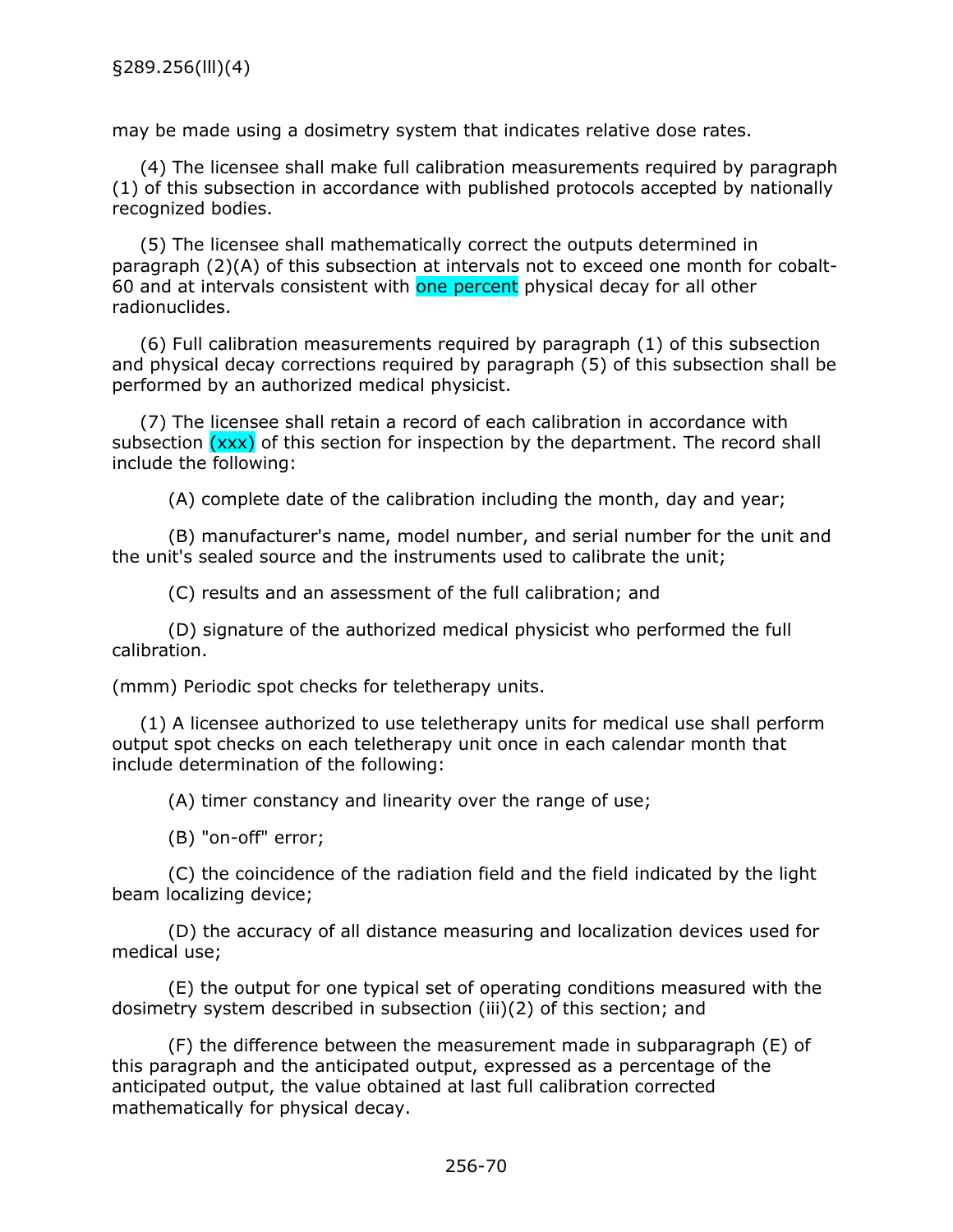(2) The licensee shall perform measurements required by paragraph (1) of this subsection in accordance with written procedures established by an authorized medical physicist. That authorized medical physicist need not actually perform the spot check measurements. The licensee shall maintain a copy of the written procedures in accordance with subsection  $(xxx)$  of this section for inspection by the department.

(3) The licensee authorized to use a teletherapy unit for medical use shall perform safety spot checks of each teletherapy facility once in each calendar month and after each sealed source installation to assure proper operation of the following:

(A) electrical interlocks at each teletherapy room entrance;

(B) electrical or mechanical stops installed for the purpose of limiting use of the primary beam of radiation (restriction of sealed source housing angulation or elevation, carriage or stand travel and operation of the beam "on-off" mechanism);

(C) sealed source exposure indicator lights on the teletherapy unit, on the control console, and in the facility;

(D) viewing and intercom systems;

(E) treatment room doors from inside and outside the treatment room; and

(F) electrically assisted treatment room doors with the teletherapy unit electrical power turned "off".

(4) The licensee shall have an authorized medical physicist review the results of each spot check and submit a written report to the licensee within 15 days of the spot check.

(5) If the results of the checks required in paragraph (3) of this subsection indicate the malfunction of any system, the licensee shall lock the control console in the "off" position and not use the unit except as may be necessary to repair, replace, or check the malfunctioning system.

(6) The licensee shall retain a record of each spot check required by paragraphs (1) and (3) of this subsection, in accordance with subsection  $(xxx)$  of this section for inspection by the department. The record shall include the following:

(A) date of the spot-check;

(B) manufacturer's name and model and serial number for the teletherapy unit, and sealed source and instrument used to measure the output of the teletherapy unit;

(C) assessment of timer linearity and constancy;

(D) calculated "on-off" error;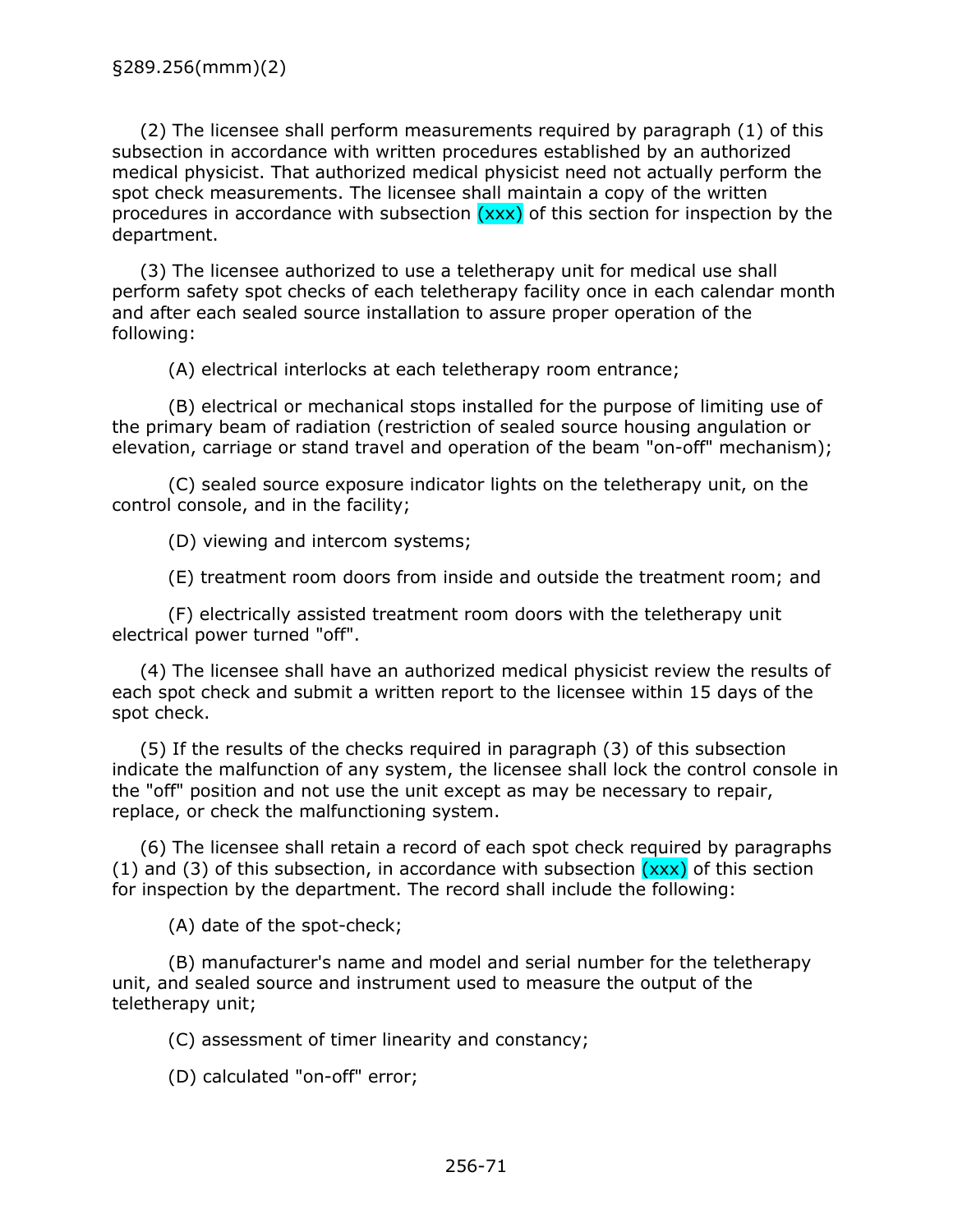(E) determination of the coincidence of the radiation field and the field indicated by the light beam localizing device;

(F) the determined accuracy of each distance measuring and localization device;

(G) the difference between the anticipated output and the measured output;

(H) notations indicating the operability of each entrance door electrical interlock, each electrical or mechanical stop, each sealed source exposure indicator light, and the viewing and intercom system and doors;

(I) name of the individual who performed the periodic spot-check; and

(J) the signature of the authorized medical physicist who reviewed the record of the spot check.

(nnn) Periodic spot checks for remote afterloader units.

(1) A licensee authorized to use a remote afterloader unit for medical use shall perform spot checks of each remote afterloader facility and on each unit as follows:

(A) before the first use each day of use of a high dose-rate, medium doserate, or pulsed dose-rate remote afterloader unit;

(B) before each patient treatment with a low dose-rate remote afterloader unit; and

(C) after each sealed source installation.

(2) The licensee shall perform the measurements required by paragraph (1) of this subsection in accordance with written procedures established by an authorized medical physicist. That individual need not actually perform the spot check measurements. The licensee shall maintain a copy of the written procedures in accordance with subsection (xxx) of this section for inspection by the department.

(3) The licensee shall have an authorized medical physicist review the results of each spot check and submit a written report to the licensee within 15 days of the spot check.

(4) To satisfy the requirements of paragraph (1) of this subsection, spot checks shall, at a minimum, assure proper operation of the following:

(A) electrical interlocks at each remote afterloader unit room entrance;

(B) sealed source exposure indicator lights on the remote afterloader unit, on the control console, and in the facility;

(C) viewing and intercom systems in each high dose-rate, medium dose-rate, and pulsed dose-rate remote afterloader facility;

(D) emergency response equipment;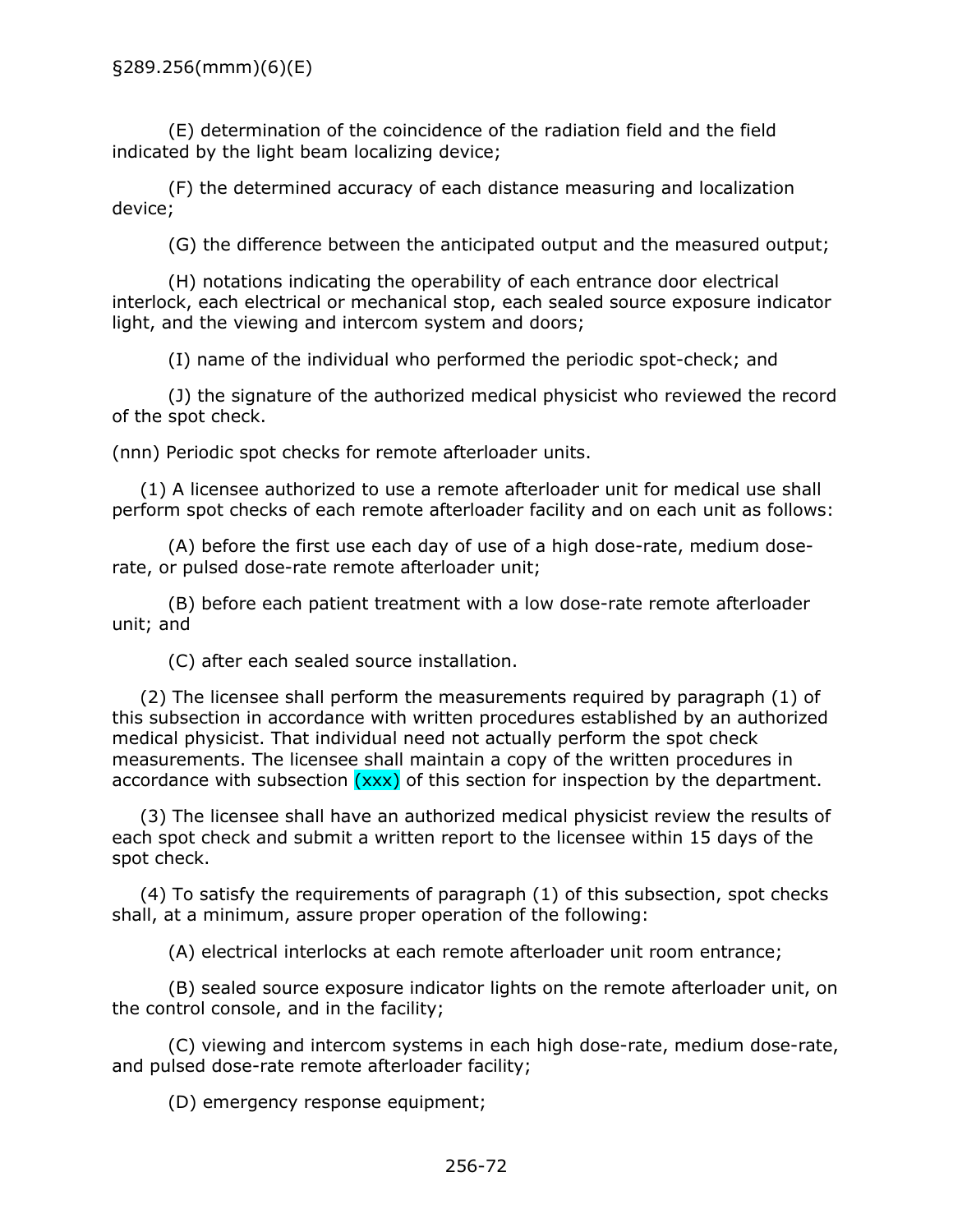(E) radiation monitors used to indicate the sealed source position;

(F) timer accuracy;

(G) clock (date and time) in the unit's computer; and

(H) decayed sealed source(s) activity in the unit's computer.

(5) If the results of the checks required in paragraph (4) of this subsection indicate the malfunction of any system, the licensee shall lock the control console in the "off" position and not use the unit except as may be necessary to repair, replace, or check the malfunctioning system.

(6) The licensee shall maintain a record, in accordance with subsection  $(xxx)$  of this section for inspection by the department, of each check required by paragraph (4) of this subsection. The record shall include the following, as applicable:

(A) date of the spot-check;

(B) manufacturer's name and model and serial number for the remote afterloader unit and sealed source;

(C) an assessment of timer accuracy;

(D) notations indicating the operability of each entrance door electrical interlock, radiation monitors, sealed source exposure indicator lights, viewing and intercom systems, clock, and decayed sealed source activity in the unit's computer;

(E) name of the individual who performed the periodic spot-check; and

(F) the signature of an authorized medical physicist who reviewed the record of the spot-check.

(ooo) Periodic spot checks for gamma stereotactic radiosurgery units.

(1) A licensee authorized to use a gamma stereotactic radiosurgery unit for medical use shall perform spot checks of each gamma stereotactic radiosurgery facility and on each unit as follows:

(A) monthly;

(B) before the first use of the unit on each day of use; and

(C) after each source installation.

(2) The licensee shall perform the measurements required by paragraph (1) of this subsection in accordance with written procedures established by an authorized medical physicist with a specialty in therapeutic radiological physics. That individual need not actually perform the spot check measurements. The licensee shall maintain a copy of the written procedures in accordance with subsection (xxx) of this section for inspection by the department.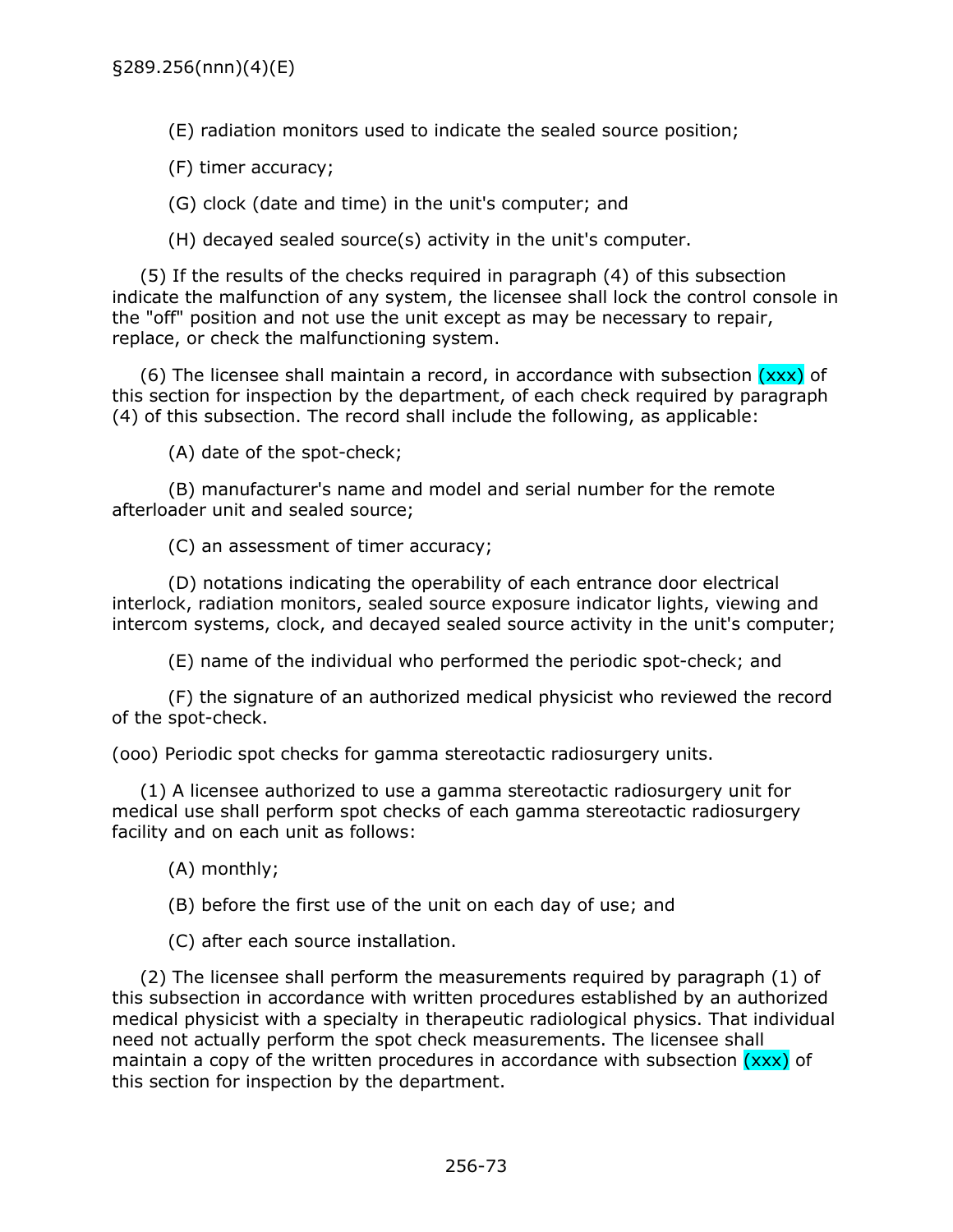(3) The licensee shall have an authorized medical physicist review the results of each spot check and submit a written report to the licensee within 15 days of the spot check.

(4) To satisfy the requirements of paragraph  $(1)(A)$  of this subsection, spot checks shall, at a minimum, achieve the following by:

(A) assurance of proper operation of these items:

(i) treatment table retraction mechanism, using backup battery power or hydraulic backups with the unit "off;"

(ii) helmet microswitches;

(iii) emergency timing circuits; and

(iv) stereotactic frames and localizing devices (trunnions); and

(B) determination of the following:

(i) the output for one typical set of operating conditions measured with the dosimetry system described in subsection (iii)(2) of this section;

(ii) the difference between the measurement made in clause (i) of this subparagraph and the anticipated output, expressed as a percentage of the anticipated output, (i.e., the value obtained at last full calibration corrected mathematically for physical decay);

(iii) sealed source output against computer calculation;

(iv) timer accuracy and linearity over the range of use;

(v) "on-off" error; and

(vi) trunnion centricity.

 $(5)$  To satisfy the requirements of paragraph  $(1)(B)$  and  $(C)$  of this subsection, spot checks shall assure proper operation of the following:

(A) electrical interlocks at each gamma stereotactic radiosurgery room entrance;

(B) sealed source exposure indicator lights on the gamma stereotactic radiosurgery unit, on the control console, and in the facility;

(C) viewing and intercom systems;

(D) timer termination;

(E) radiation monitors used to indicate room exposures; and

(F) emergency "off" buttons.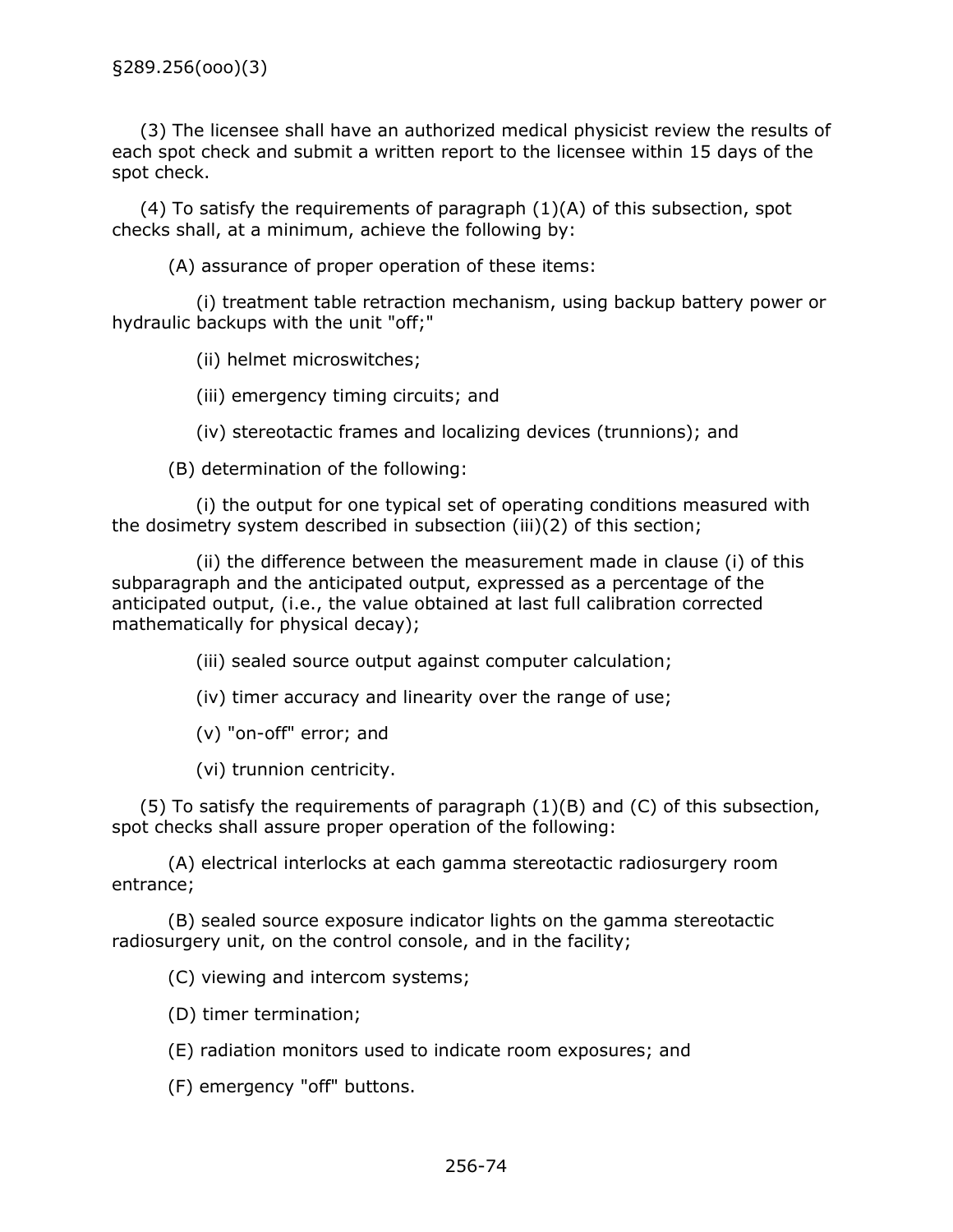(6) The licensee shall arrange for prompt repair of any system identified in paragraph (4) of this subsection that is not operating properly.

(7) If the results of the checks required in paragraph (5) of this subsection indicate the malfunction of any system, the licensee shall lock the control console in the "off" position and not use the unit except as may be necessary to repair, replace, or check the malfunctioning system.

(8) The licensee shall retain a record of each check required by paragraphs (4) and (5) of this subsection in accordance with subsection  $(xxx)$  of this section for inspection by the department. The record shall include the following:

(A) date of the spot check;

(B) manufacturer's name, and model and serial number for the gamma stereotactic radiosurgery unit and the instrument used to measure the output of the unit;

(C) an assessment of timer linearity and accuracy;

(D) the calculated "on-off" error;

(E) a determination of trunnion centricity;

(F) the difference between the anticipated output and the measured output;

(G) an assessment of sealed source output against computer calculations;

(H) notations indicating the operability of radiation monitors, helmet microswitches, emergency timing circuits, emergency "off" buttons, electrical interlocks, sealed source exposure indicator lights, viewing and intercom systems, timer termination, treatment table retraction mechanism, and stereotactic frames and localizing devices (trunnions);

(I) the name of the individual who performed the periodic spot check; and

(J) the signature of an authorized medical physicist who reviewed the record of the spot check.

(ppp) Additional technical requirements for mobile remote afterloader units.

(1) A licensee providing mobile remote afterloader service shall do the following:

(A) check survey instruments before medical use at each address of use or on each day of use, whichever is more frequent; and

(B) account for all sealed sources before departure from a client's address of use.

(2) In addition to the periodic spot checks required by subsection (nnn) of this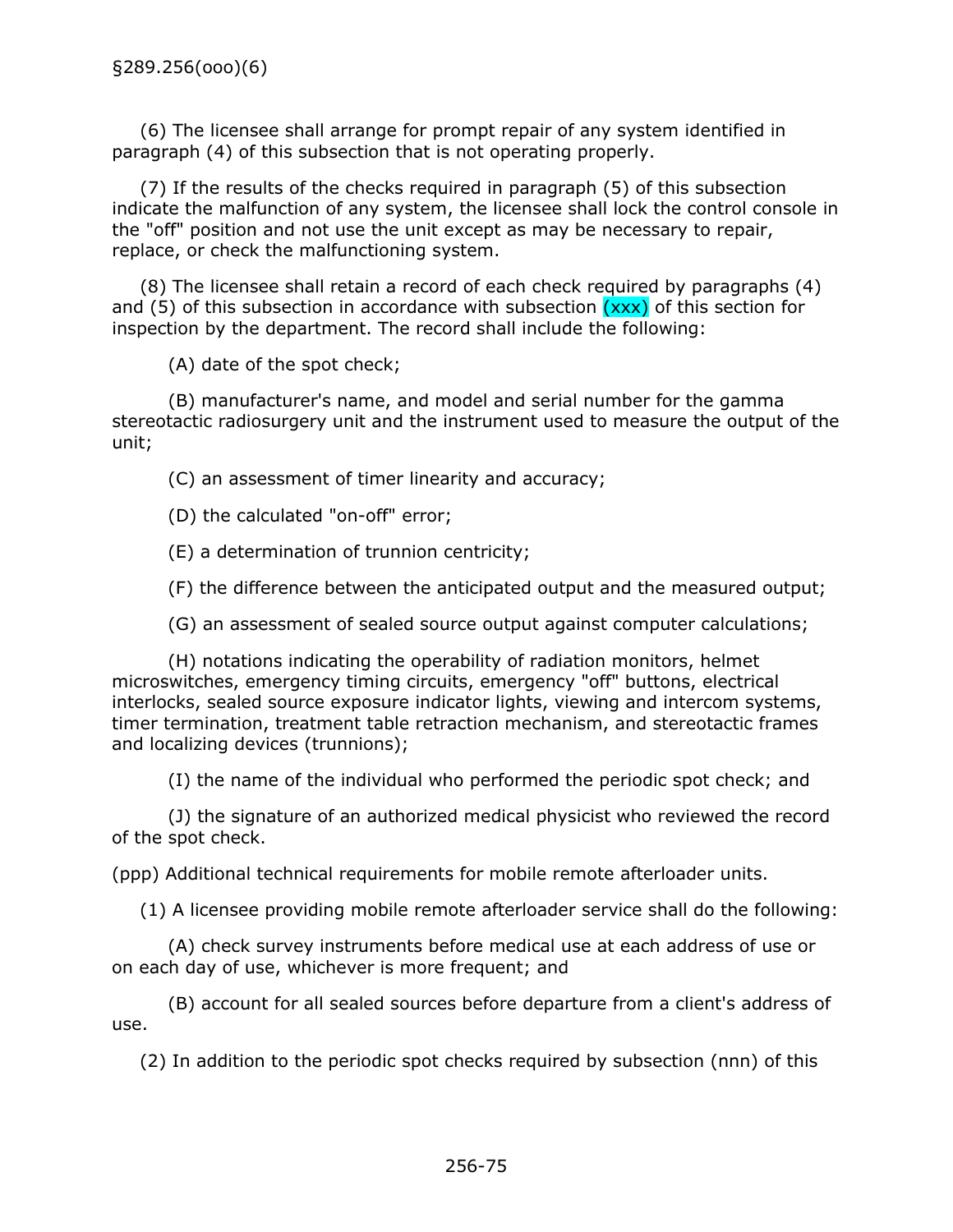section, a licensee authorized to use remote afterloaders for medical use shall perform checks on each remote afterloader unit before use at each address of use. At a minimum, checks shall be made to verify the operation of the following:

(A) electrical interlocks on treatment area access points;

(B) sealed source exposure indicator lights on the remote afterloader unit, on the control console, and in the facility;

(C) viewing and intercom systems;

(D) applicators, sealed source transfer tubes, and transfer tube-applicator interfaces;

(E) radiation monitors used to indicate room exposures;

(F) sealed source positioning (accuracy); and

(G) radiation monitors used to indicate whether the sealed source has returned to a safe shielded position.

(3) In addition to the requirements for checks in paragraph (2) of this subsection, the licensee shall ensure overall proper operation of the remote afterloader unit by conducting a simulated cycle of treatment before use at each address of use.

(4) If the results of the checks required in paragraph (2) of this subsection indicate the malfunction of any system, the licensee shall lock the control console in the "off" position and not use the unit except as may be necessary to repair, replace, or check the malfunctioning system.

(5) The licensee shall maintain a record for inspection by the department, in accordance with subsection  $(xxx)$  of this section, of each check required by paragraph (2) of this subsection. The record shall include the following:

(A) date of the check;

(B) manufacturer's name, model number and serial number of the remote afterloader unit;

(C) notations accounting for all sealed sources before the licensee departs from a facility;

(D) notations indicating the operability of each entrance door electrical interlock, radiation monitors, sealed source exposure indicator lights, viewing and intercom system, applicators and sealed source transfer tubes, and sealed source positioning accuracy; and

(E) the signature of the individual who performed the check.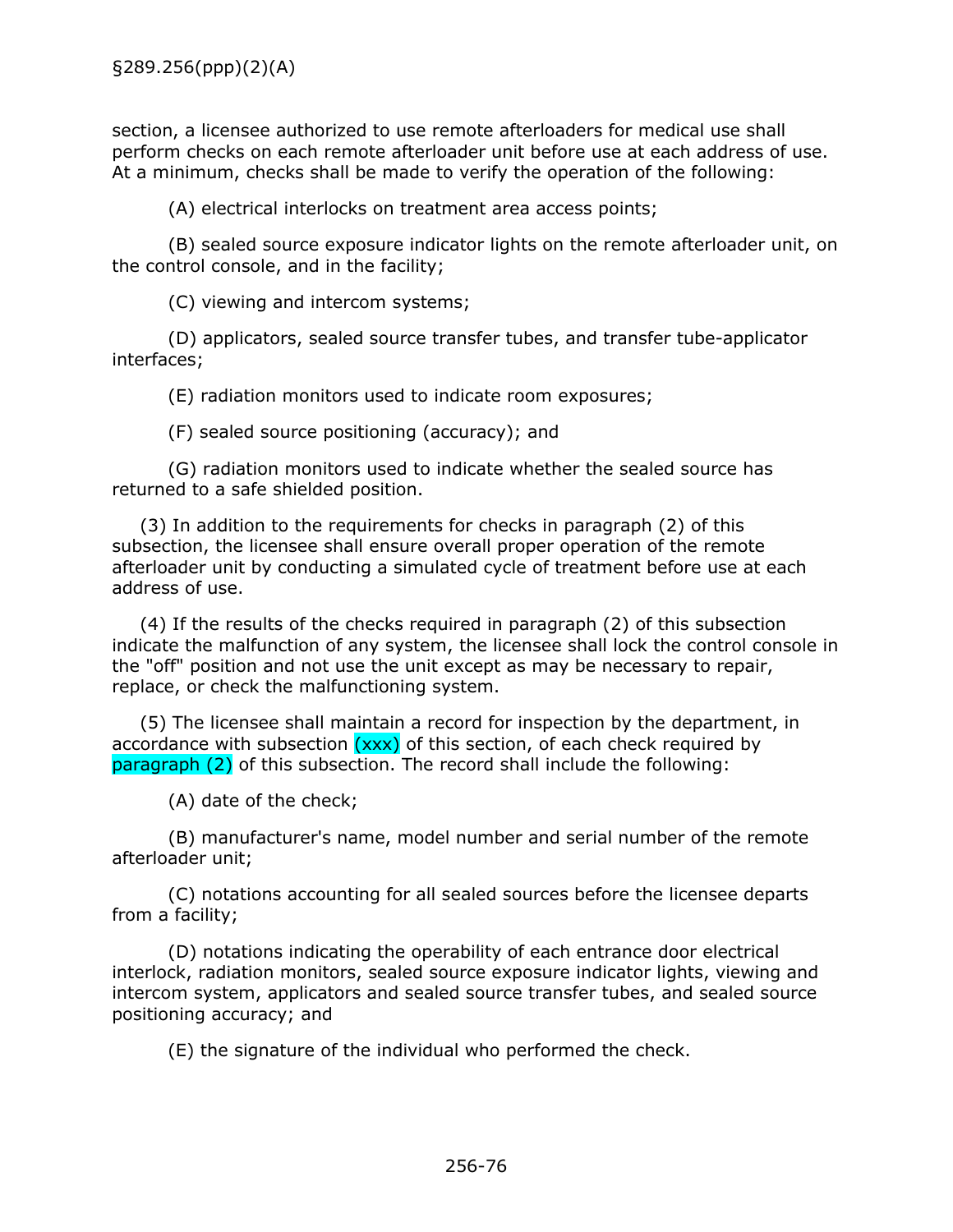(qqq) Radiation surveys.

(1) In addition to the survey requirements of §289.202(p) of this title, a person licensed to use sealed sources in this section shall make surveys to ensure that the maximum radiation levels and average radiation levels, from the surface of the main sealed source safe with the sealed source(s) in the shielded position, do not exceed the levels stated in the Sealed Source and Device Registry.

(2) The licensee shall make the survey required by paragraph (1) of this subsection at installation of a new sealed source and following repairs to the sealed source(s) shielding, the sealed source(s) driving unit, or other electronic or mechanical component that could expose the sealed source, reduce the shielding around the sealed source(s), or compromise the radiation safety of the unit or the sealed source(s).

(3) The licensee shall maintain a record for inspection by the department, in accordance with subsection  $(xxx)$  of this section, of the radiation surveys required by paragraph (1) of this subsection. The record shall include:

(A) date of the measurements;

(B) manufacturer's name, model number and serial number of the treatment unit, sealed source, and instrument used to measure radiation levels;

(C) each dose rate measured around the sealed source while the unit is in the "off" position and the average of all measurements; and

(D) the signature of the individual who performed the test.

(rrr) Full-inspection servicing for teletherapy and gamma stereotactic radiosurgery units.

(1) The licensee shall have each teletherapy unit and gamma stereotactic radiosurgery unit fully inspected and serviced during each sealed source replacement to ensure proper functioning of the sealed source exposure mechanism and other safety components. The interval between each full-inspection servicing shall not exceed five years for each teletherapy unit and shall not exceed seven years for each gamma stereotactic radiosurgery unit.

(2) This inspection and servicing may only be performed by persons specifically licensed to do so by the department, the NRC, or an agreement state.

(3) The licensee shall maintain a record of the inspection and servicing in accordance with subsection  $(xxx)$  of this section for inspection by the department. The record shall include the following:

(A) date of inspection;

(B) manufacturer's name and model and serial number of both the treatment unit and the sealed source;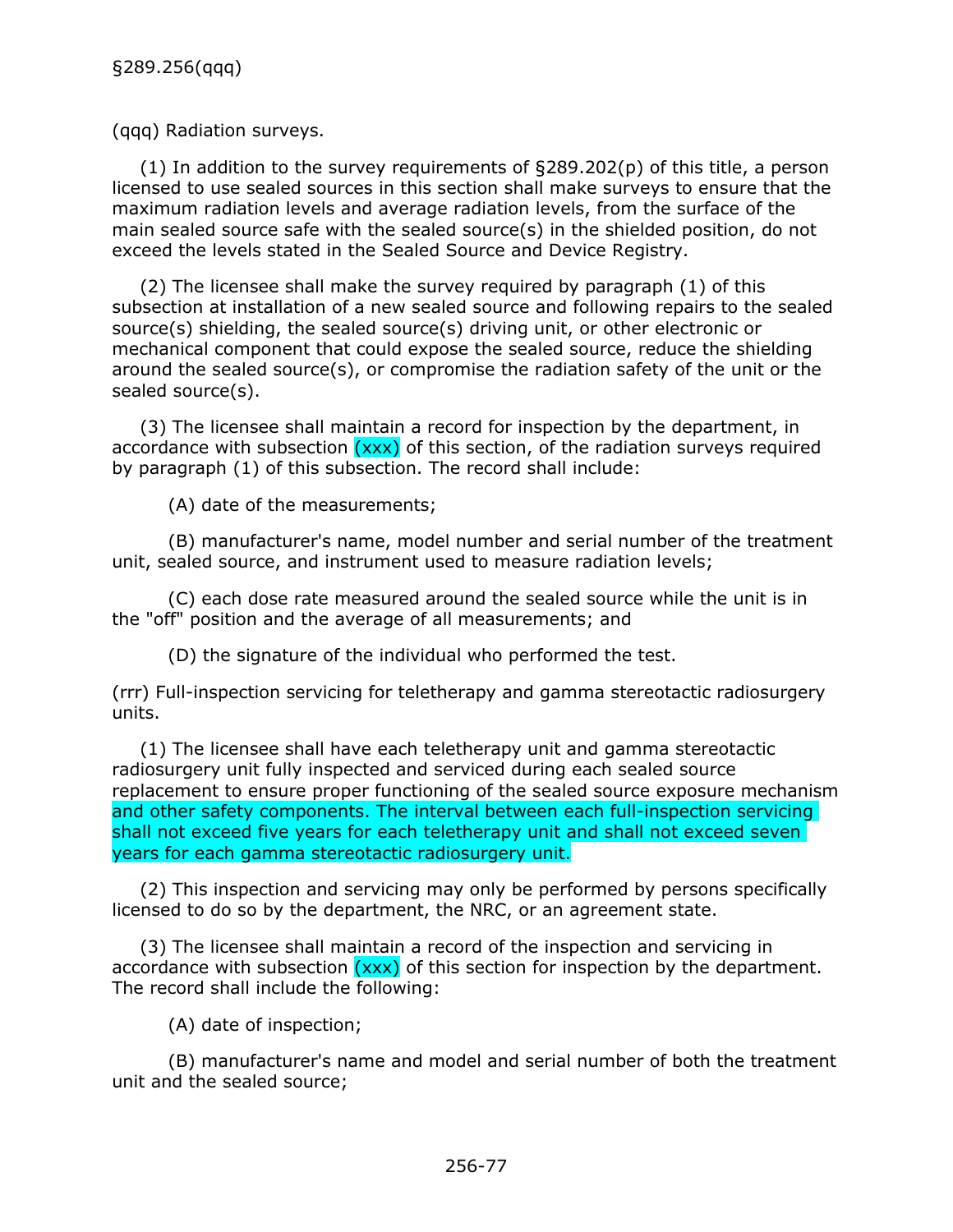(C) a list of components inspected and serviced, and the type of service;

(D) the inspector's radioactive material license number; and

(E) the signature of the inspector.

(sss) Therapy-related computer systems for photon-emitting remote afterloader units, teletherapy units, and gamma stereotactic radiosurgery units. The licensee shall perform acceptance testing on the treatment planning system of therapyrelated computer systems in accordance with published protocols accepted by nationally recognized bodies. At a minimum, the acceptance testing shall include, as applicable, verification of the following:

(1) the sealed source-specific input parameters required by the dose calculation algorithm;

(2) the accuracy of dose, dwell time, and treatment time calculations at representative points;

(3) the accuracy of isodose plots and graphic displays;

(4) the accuracy of the software used to determine sealed source positions from radiographic images; and

(5) the accuracy of electronic transfer of the treatment delivery parameters to the treatment delivery unit from the treatment planning system.

(ttt) Training for use of remote afterloader units, teletherapy units, and gamma stereotactic radiosurgery units. Except as provided in subsection (l) of this section, the licensee shall require an authorized user of a sealed source for a use authorized in subsection (ddd) of this section for:

(1) a physician who is certified by a medical specialty board whose certification process has been recognized by the department, the NRC, or an agreement state and who meets the requirements of paragraph (3) of this subsection. The names of board certifications that have been recognized by the department, the NRC, or an agreement state are posted on the NRC's Medical Uses Licensee Toolkit web page. To have its certification recognized, a specialty board shall require all candidates for certification to:

(A) successfully complete a minimum of three years of residency training in a radiation therapy program approved by the Residency Review Committee of the Accreditation Council for Graduate Medical Education, the Royal College of Physicians and Surgeons of Canada, or the Committee on Post-Graduate Training of the American Osteopathic Association; and

(B) pass an examination, administered by diplomates of the specialty board, that assesses knowledge and competence in radiation safety, radionuclide handling, treatment planning, quality assurance, and clinical use of stereotactic radiosurgery, remote afterloaders and external beam therapy; or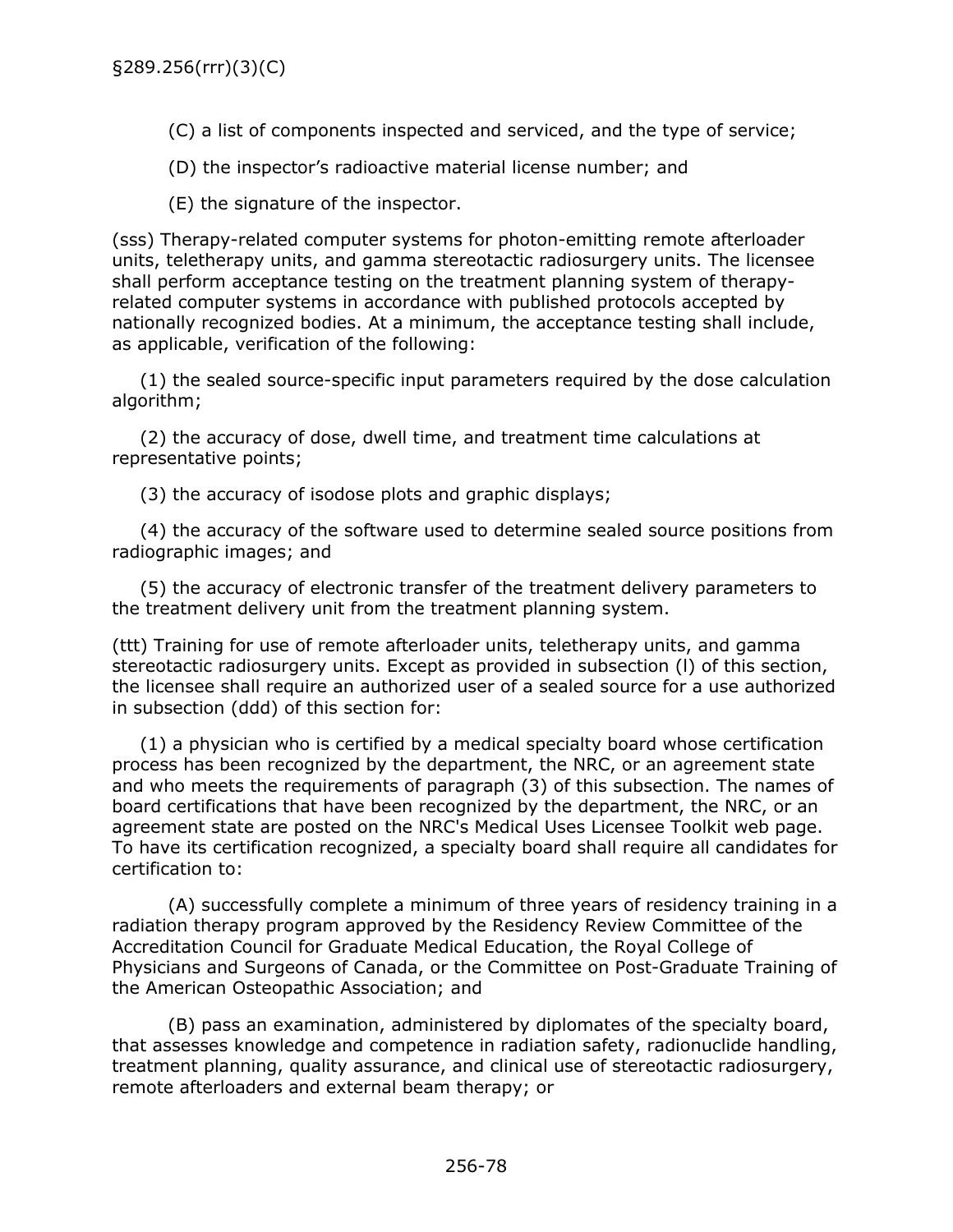## (2) the physician must meet the following requirements:

(A) has completed a structured educational program in basic radionuclide techniques applicable to the use of a sealed source in a therapeutic medical unit including the following:

(i) 200 hours of classroom and laboratory training in the following areas:

(I) radiation physics and instrumentation;

(II) radiation protection;

(III) mathematics pertaining to the use and measurement of radioactivity; and

(IV) radiation biology; and

(ii) 500 hours of work experience, under the supervision of an authorized user who meets the requirements of subsection (l) of this section, this subsection, or equivalent NRC or agreement state requirements at a medical facility that is authorized to use radioactive material in subsection (ddd) of this section involving the following:

(I) reviewing full calibration measurements and periodic spot checks;

(II) preparing treatment plans and calculating treatment times;

(III) using administrative controls to prevent a medical event involving the use of radioactive material;

(IV) implementing emergency procedures to be followed in the event of the abnormal operation of a medical unit or console;

(V) checking and using survey meters; and

(VI) selecting the proper dose and how it is to be administered; and

(iii) completion of three years of supervised clinical experience in radiation therapy, under an authorized user who meets the requirements of subsection (l) of this section, this subsection, or equivalent NRC or agreement state requirements, as part of a formal training program approved by the Residency Review Committee for Radiation Oncology of the Accreditation Council for Graduate Medical Education, the Royal College of Physicians and Surgeons of Canada, or the Committee on Postdoctoral Training of the American Osteopathic Association. This experience may be obtained concurrently with the supervised work experience required by clause (ii) of this subparagraph; and

(B) has obtained written attestation that the individual has satisfactorily completed the requirements of paragraphs  $(2)(A)$  and (3) of this subsection, and is able to independently fulfill the radiation safety-related duties as an authorized user of each type of therapeutic medical unit for which the individual is requesting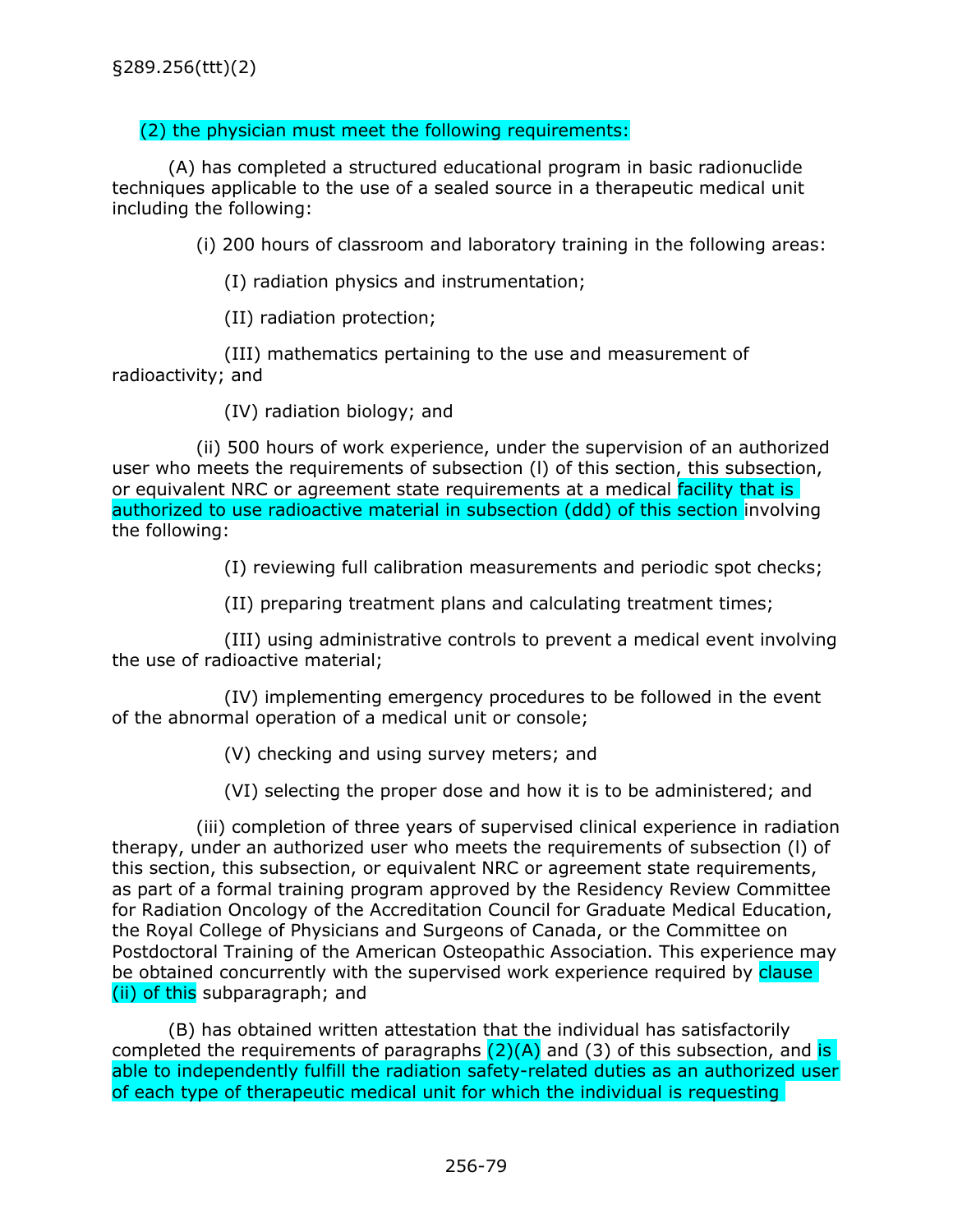## authorized user status. The attestation must be obtained from either:

(i) a preceptor authorized user who meets the requirements in subsection (l) of this section, this subsection, or equivalent NRC or agreement state requirements for the type(s) of therapeutic medical unit for which the individual is requesting authorized user status; or

(ii) a residency program director who affirms in writing that the attestation represents the consensus of the residency program faculty where at least one faculty member is an authorized user who meets the requirements in subsection (I) of this section, this subsection, or equivalent NRC or agreement state requirements, for the type(s) of therapeutic medical unit for which the individual is requesting authorized user status, and concurs with the attestation provided by the residency program director. The residency training program must be approved by the Residency Review Committee of the Accreditation Council for Graduate Medical Education or the Royal College of Physicians and Surgeons of Canada or the Council on Postdoctoral Training of the American Osteopathic Association and must include training and experience specified in subparagraph (A) of this paragraph; and

(3) the physician has received training in device operation, safety procedures, and clinical use for the type(s) of use for which authorization is sought. This training requirement may be satisfied by satisfactory completion of a training program provided by the vendor for new users or by receiving training supervised by an authorized user or authorized medical physicist, as appropriate, who is authorized for the type(s) of use for which the individual is seeking authorization.

(uuu) Report and notification of a medical event.

(1) The licensee shall report any event as a medical event, except for an event that results from patient intervention, in which the administration of radioactive material, or radiation from radioactive material, except permanent implant brachytherapy, results in the following:

(A) a dose that differs from the prescribed dose or dose that would have resulted from the prescribed dosage by more than 5 rem (0.05 Sievert (Sv)) effective dose equivalent, 50 rem (0.5 Sv) to an organ or tissue, or 50 rem (0.5 Sv) shallow dose equivalent to the skin; and

(i) the total dose delivered differs from the prescribed dose by 20 percent or more;

(ii) the total dosage delivered differs from the prescribed dosage by  $20$ percent or more or falls outside the prescribed dosage range; or

(iii) the fractionated dose delivered differs from the prescribed dose, for a single fraction, by 50 percent or more;

(B) a dose that exceeds 5 rem (0.05 Sv) effective dose equivalent, 50 rem (0.5 Sv) to an organ or tissue, or 50 rem (0.5 Sv) shallow dose equivalent to the skin from any of the following: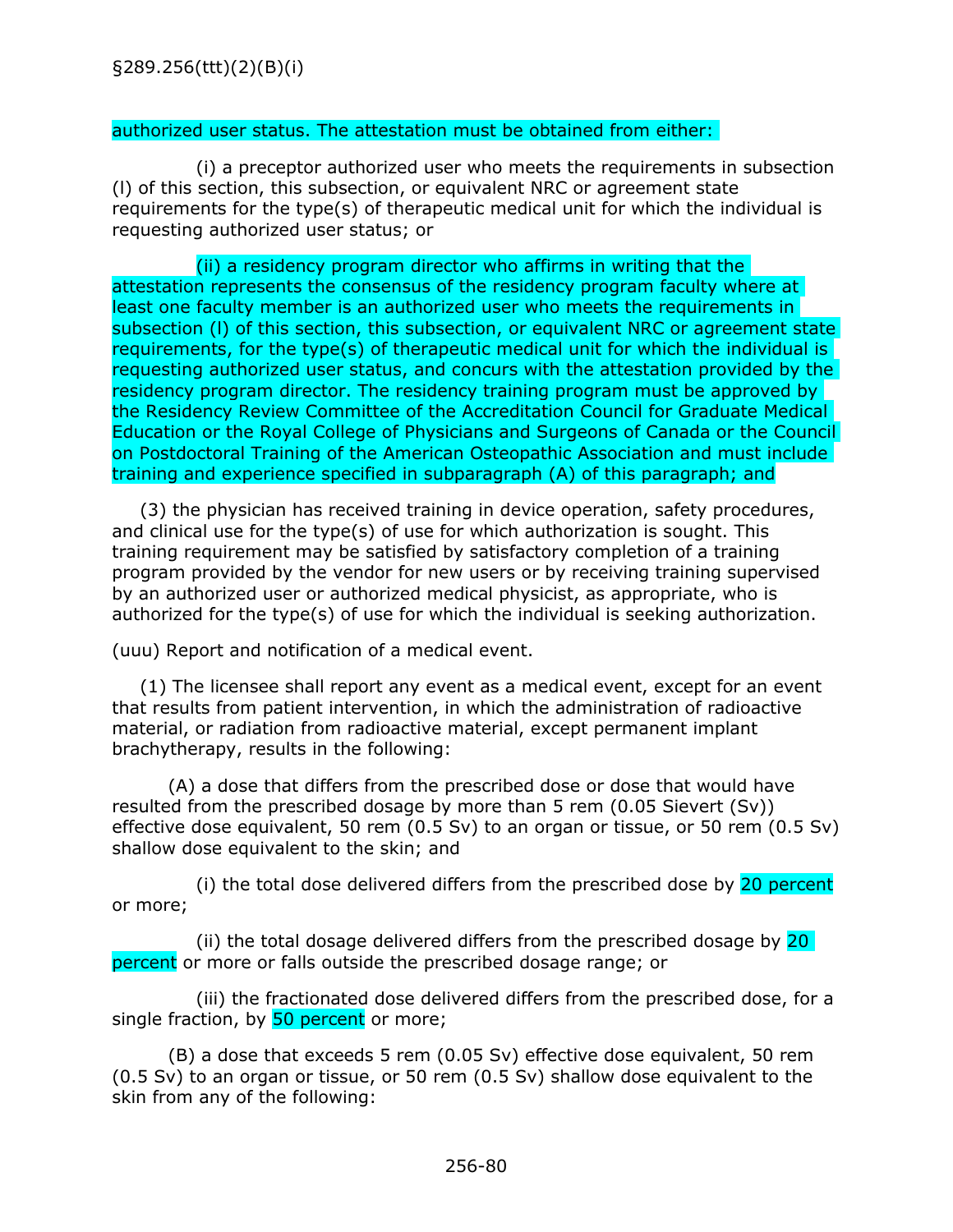(i) an administration of a wrong radioactive drug containing radioactive material or the wrong radionuclide for a brachytherapy procedure;

(ii) an administration of a radioactive drug containing radioactive material by the wrong route of administration;

(iii) an administration of a dose or dosage to the wrong individual or human research subject;

(iv) an administration of a dose or dosage delivered by the wrong mode of treatment; or

(v) a leaking sealed source; or

(C) a dose to the skin or an organ or tissue other than the treatment site that exceeds by

(i) 50 rem (0.5 Sv) or more the expected dose to that site from the procedure if the administration had been given in accordance with the written directive prepared or revised before administration; and

(ii) 50 percent or more of the expected dose to that site from the procedure if the administration had been given in accordance with the written directive prepared or revised before administration.

(2) For permanent implant brachytherapy, the licensee shall report the administration of radioactive material or radiation from radioactive material (excluding sources that were implanted in the correct site but migrated outside the treatment site) that results in:

(A) the total source strength administered differing by 20 percent or more from the total source strength documented in the post-implantation portion of the written directive;

(B) the total source strength administered outside of the treatment site exceeding 20 percent of the total source strength documented in the postimplantation portion of the written directive; or

(C) an administration that includes any of the following:

(i) the wrong radionuclide;

(ii) the wrong individual or human research subject;

(iii) sealed source(s) implanted directly into a location discontiguous from the treatment site, as documented in the post-implantation portion of the written directive; or

(iv) a leaking sealed source resulting in a dose that exceeds 50 rem (0.5 Sv) to an organ or tissue.

(3) The licensee shall report any event resulting from patient intervention in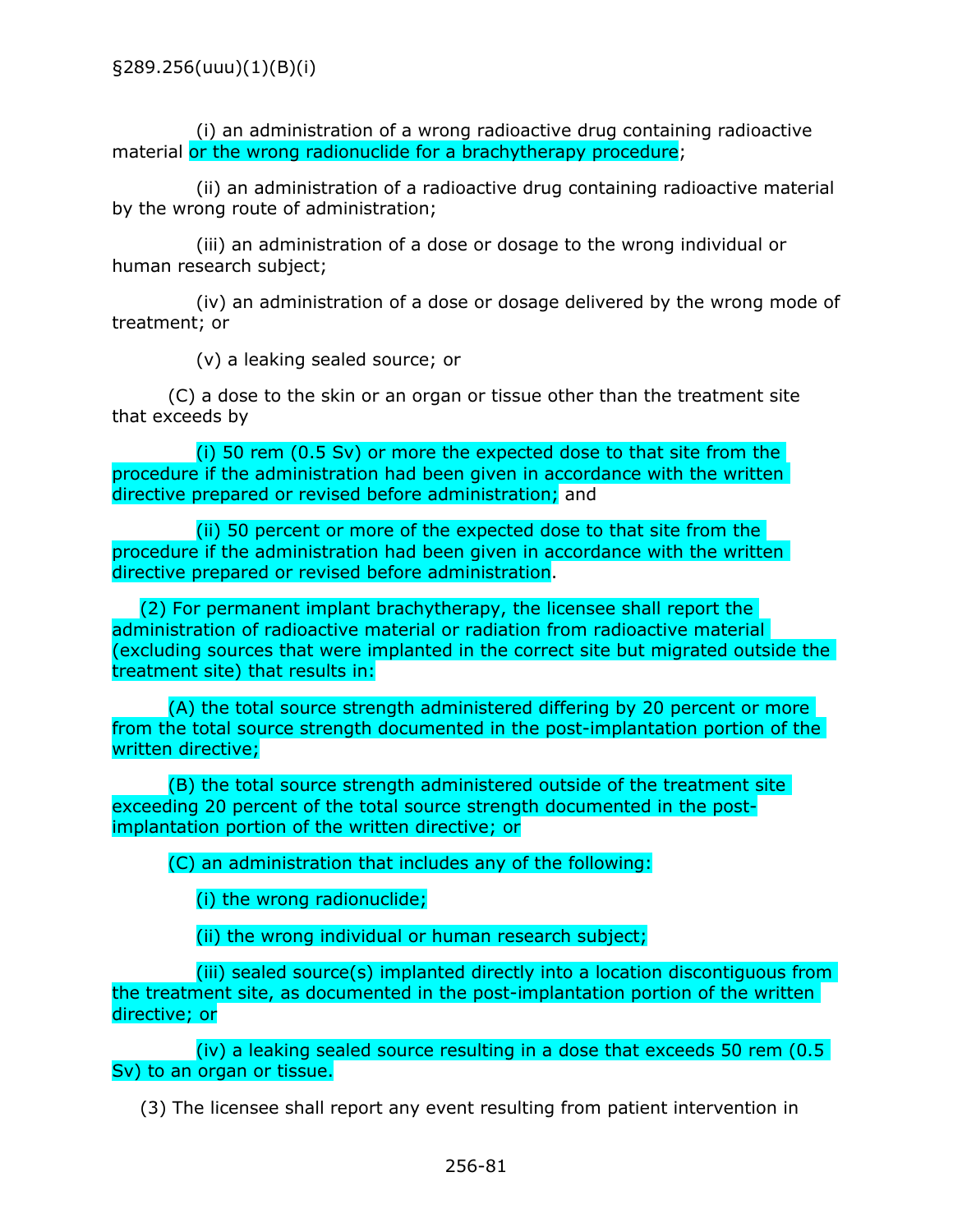which the administration of radioactive material, or radiation from radioactive material, results or will result in an unintended permanent functional damage to an organ or a physiological system, as determined by a physician.

(4) The licensee shall notify the department by telephone no later than the next calendar day after discovery of the medical event.

(5) The licensee shall submit a written report to the department within 15 calendar days after discovery of the medical event. The written report shall include the following, excluding the individual's name or any other information that could lead to identification of the individual:

(A) the licensee's name and radioactive material license number;

(B) a description of the licensed source of radiation involved, including, for radioactive material, the kind, quantity, chemical and physical form, source and device manufacturer, model number, and serial number, if applicable;

(C) the name of the prescribing physician;

(D) a brief description of the medical event;

(E) why the event occurred;

(F) the effect, if any, on the individual(s) who received the administration;

(G) actions, if any, that have been taken, or are planned, to prevent recurrence; and

(H) certification that the licensee notified the individual (or the individual's responsible relative or guardian), and if not, why not.

(6) The licensee shall notify the referring physician and also notify the individual who is the subject of the medical event no later than 24 hours after its discovery, unless the referring physician personally informs the licensee either that he or she will inform the individual or that, based on medical judgment, telling the individual would be harmful. The licensee is not required to notify the individual without first consulting the referring physician. If the referring physician or the affected individual cannot be reached within 24 hours, the licensee shall notify the individual as soon as possible thereafter. The licensee shall not delay any appropriate medical care for the individual, including any necessary remedial care as a result of the medical event, because of any delay in notification. To meet the requirements of this subsection, the notification of the individual who is the subject of the medical event may be made instead to that individual's responsible relative or guardian. If a verbal notification is made, the licensee shall inform the individual or appropriate responsible relative or guardian, that a written description of the event can be obtained from the licensee upon request. The licensee shall provide the written description if requested.

(7) Aside from the notification requirement, nothing in this section affects any rights or duties of licensees and physicians in relation to each other, to individual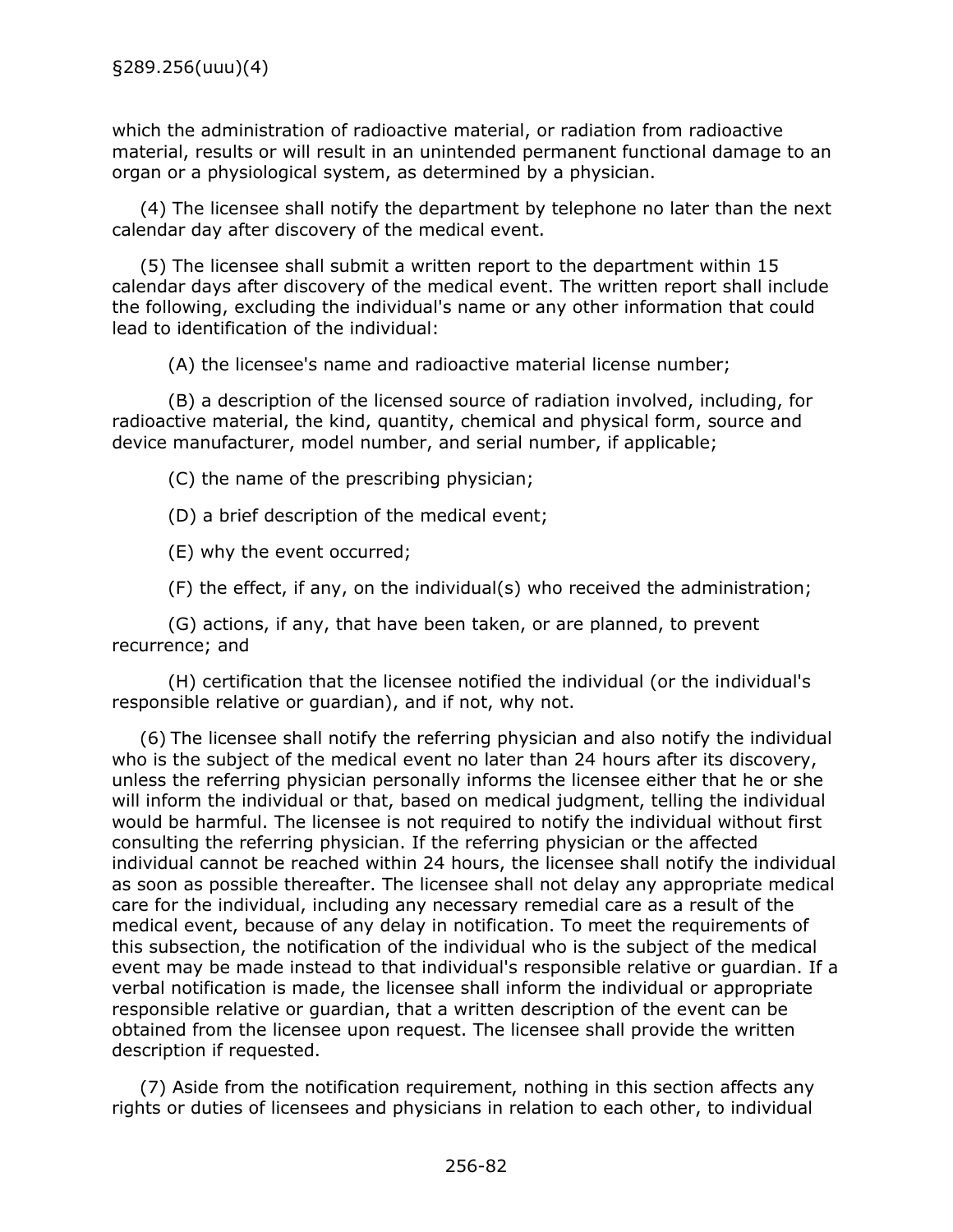affected by the medical event, or to that individual's responsible relatives or guardians.

(8) The licensee shall annotate a copy of the report provided to the department with the following information:

(A) the name of the individual who is the subject of the event; and

(B) an identification number or if no other identification number is available, the social security number of the individual who is the subject of the event.

(9) The licensee shall provide a copy of the annotated report to the referring physician, if other than the licensee, no later than 15 calendar days after the discovery of the event.

(10) The licensee shall retain a copy of the annotated report of the medical event in accordance with subsection  $(xxx)$  of this section for inspection by the department.

(vvv) Report and notification of a dose to an embryo/fetus or nursing child.

(1) The licensee shall report any dose to an embryo/fetus that is greater than 5 rem (50 mSv) dose equivalent that is a result of an administration of radioactive material or radiation from radioactive material to a pregnant individual, unless the dose to the embryo/fetus was specifically approved, in advance, by the authorized user.

(2) The licensee shall report any dose to a nursing child that is a result of an administration of radioactive material to a **breast-feeding** individual that:

(A) is greater than 5 rem (50 mSv) TEDE; or

(B) has resulted in unintended permanent functional damage to an organ or a physiological system, as determined by a physician.

(3) The licensee shall notify the department by telephone no later than the next calendar day after discovery of a dose to the embryo/fetus or nursing child that requires a report in accordance with paragraphs (1) or (2) of this subsection.

(4) The licensee shall submit a written report to the department no later than 15 calendar days after discovery of a dose to the embryo/fetus or nursing child that requires a report in accordance with paragraphs (1) or (2) of this subsection. The written report shall include the following, excluding the individual's or child's name or any other information that could lead to identification of the individual or child:

(A) the licensee's name and radioactive material license number;

(B) a description of the licensed source of radiation involved, including, for radioactive material, the kind, quantity, chemical and physical form, source and/or device manufacturer, model number, and serial number, if applicable;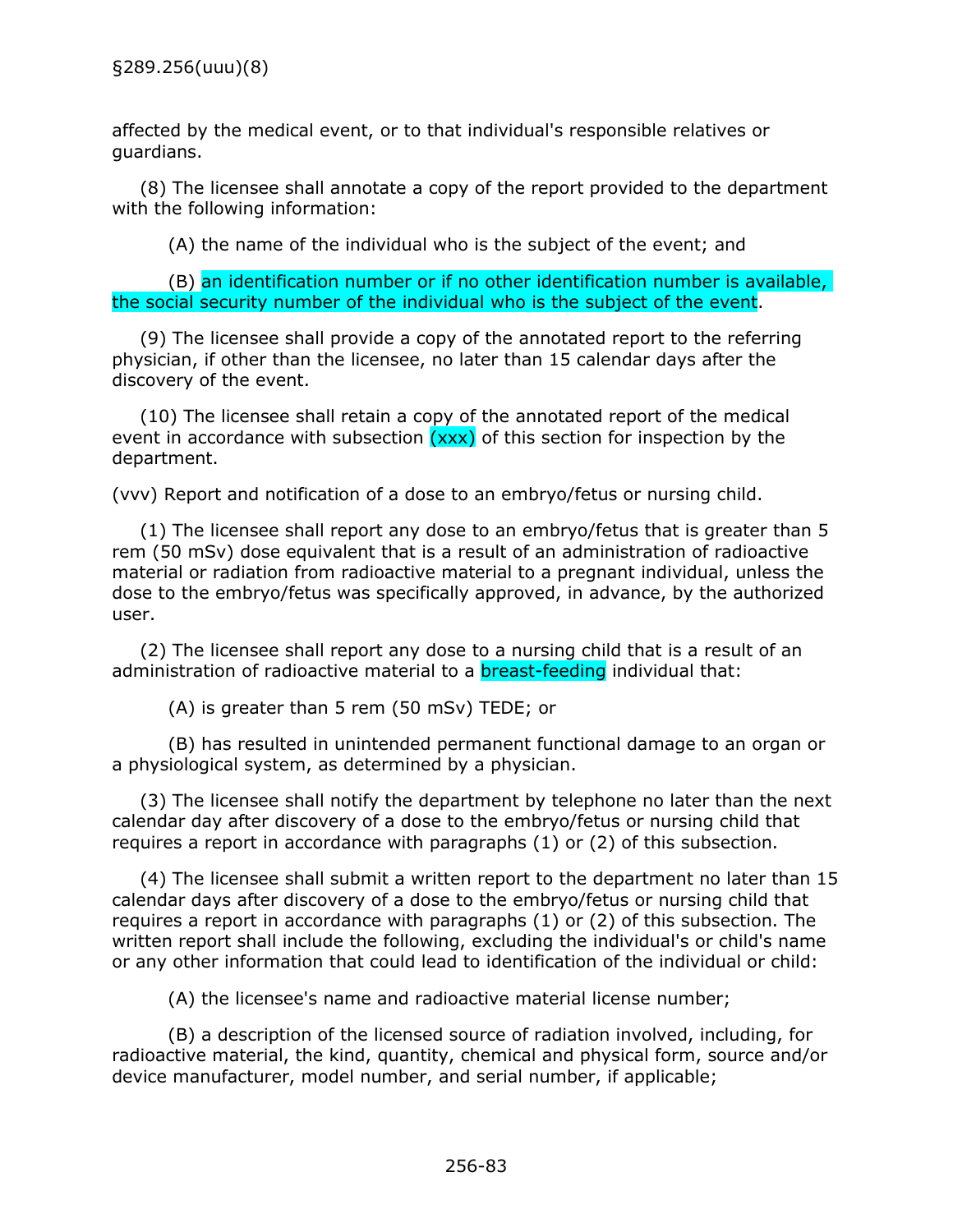(C) the name of the prescribing physician;

(D) a brief description of the event;

(E) why the event occurred;

(F) the effect, if any, on the embryo/fetus or the nursing child;

(G) actions, if any, that have been taken, or are planned, to prevent recurrence; and

(H) certification that the licensee notified the pregnant individual or mother (or the mother's or child's responsible relative or guardian), and if not, why not.

(5) The licensee shall notify the referring physician and also notify the pregnant individual or mother, both hereafter referred to as the mother, no later than 24 hours after discovery of an event that would require reporting in accordance with paragraphs (1) or (2) of this subsection, unless the referring physician personally informs the licensee either that he or she will inform the mother or that, based on medical judgment, telling the mother would be harmful. The licensee is not required to notify the mother without first consulting with the referring physician. If the referring physician or mother cannot be reached within 24 hours, the licensee shall make the appropriate notifications as soon as possible thereafter. The licensee may not delay any appropriate medical care for the embryo/fetus or for the nursing child, including any necessary remedial care as a result of the event, because of any delay in notification. To meet the requirements of this subsection, the notification may be made to the mother's or child's responsible relative or guardian instead of the mother, when appropriate. If a verbal notification is made, the licensee shall inform the mother, or the mother's or child's responsible relative or guardian, that a written description of the event can be obtained from the licensee upon request. The licensee shall provide such a written description if requested.

(6) The licensee shall annotate a copy of the report provided to the department with the following information:

(A) the name of the individual or the nursing child who is the subject of the event; and

(B) an identification number or if no other identification number is available, the social security number of the individual who is the subject of the event.

(7) The licensee shall provide a copy of the annotated report as described in paragraph (6) of this subsection to the referring physician, if other than the licensee, no later than 15 days after the discovery of the event.

(8) The licensee shall retain a copy of the annotated report as described in paragraph (6) of this subsection of a dose to an embryo/fetus or a nursing child in accordance with subsection  $(xxx)$  of this section for inspection by the department.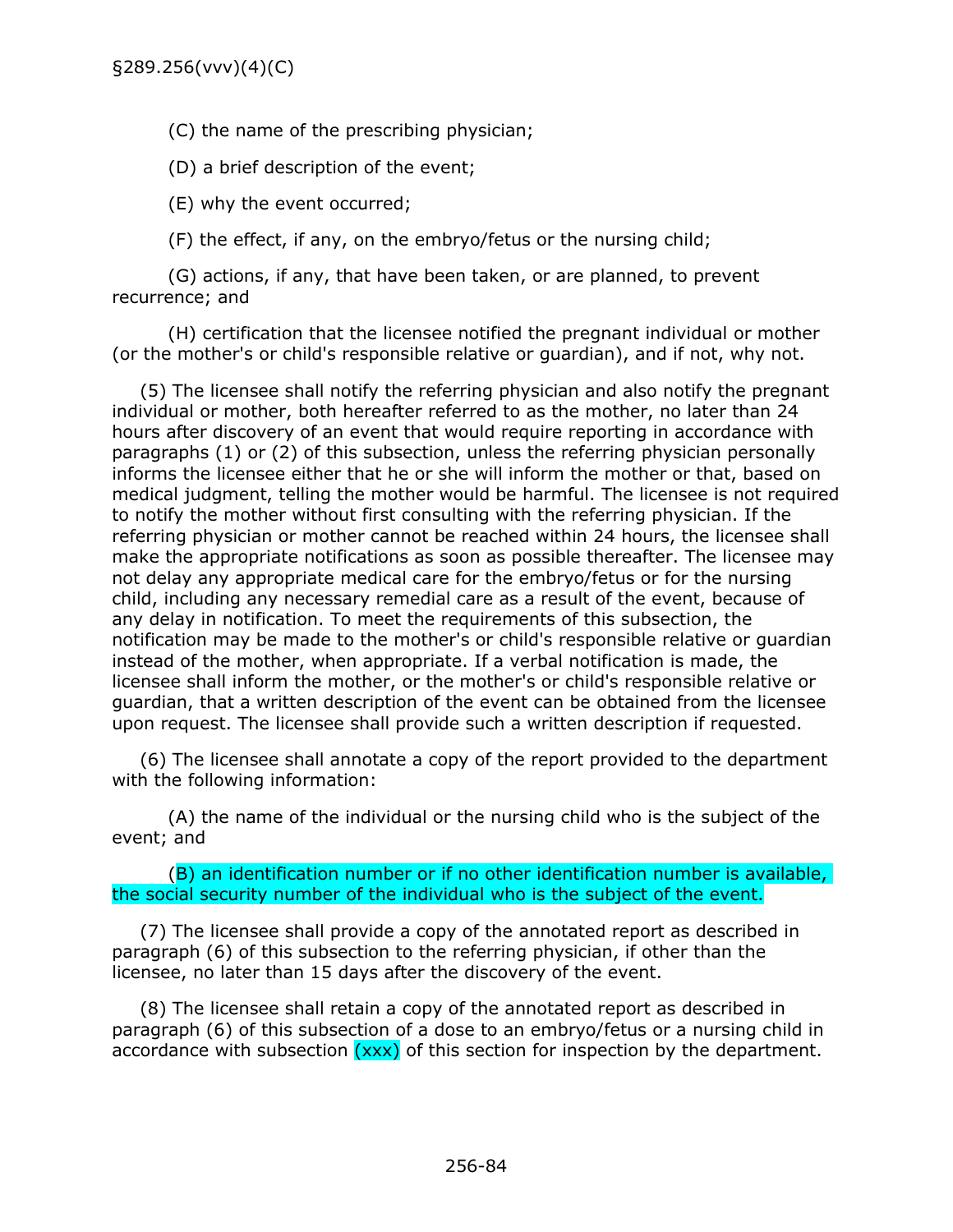(www) Report and notification for an eluate exceeding permissible molybdenum-99, strontium-82, and strontium-85 concentrations.

(1) The licensee shall notify by telephone the department at (512) 458-7460 and the distributor of the generator within seven calendar days after discovery that an eluate exceeded the permissible concentration listed in subsection (ii) of this section at the time of generator elution. The telephone report to the department must include the manufacturer, model number, and serial number (or lot number) of the generator; the results of the measurement; the date of the measurement; whether dosages were administered to patients or human research subjects, when the distributor was notified, and the action taken.

(2) The licensee shall submit a written report to the department within 30 calendar days after discovery of an eluate exceeding the permissible concentration at the time of generator elution. The written report must include the action taken by the licensee; the patient dose assessment; the methodology used to make this dose assessment if the eluate was administered to patients or human research subjects; and the probable cause and an assessment of failure in the licensee's equipment, procedures or training that contributed to the excessive readings if an error occurred in the licensee's breakthrough determination; and the information in the telephone report as required by paragraph (1) of this subsection.

(xxx) Records/documents for department inspection. Each licensee shall maintain copies of the following records/documents at each authorized use site and make them available to the department for inspection, upon reasonable notice.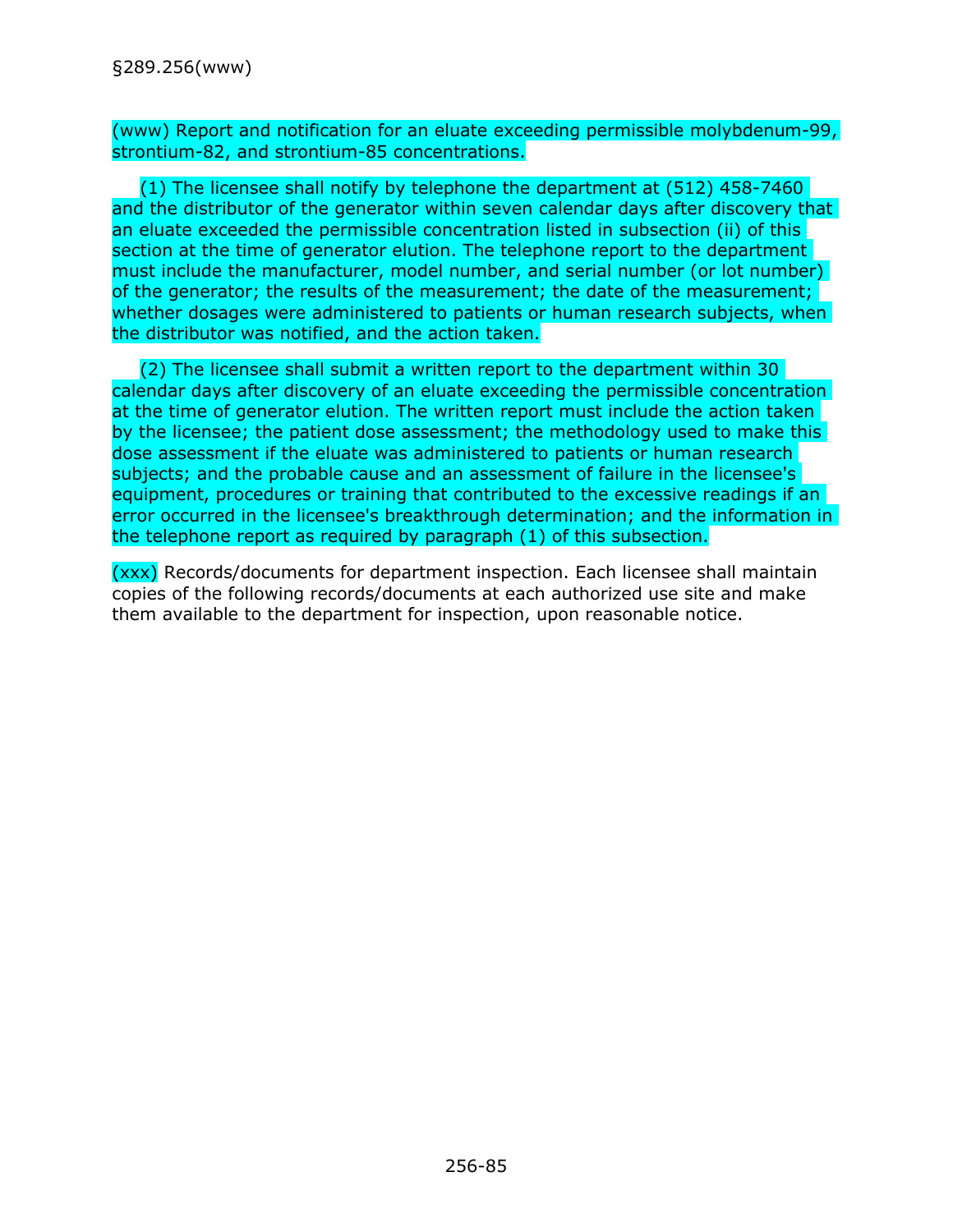## Figure: 25 TAC §289.256(xxx)

| <b>Rule Cross Reference</b> | <b>Name of Records/Documents</b>     | <b>Time Interval for Keeping</b> |
|-----------------------------|--------------------------------------|----------------------------------|
|                             |                                      | <b>Records/Documents</b>         |
| §289.201(d)(1)              | Records of receipt, transfer, and    | Until disposal is authorized     |
|                             | disposal of radioactive material     | by the agency                    |
| §289.203(b)(1)(B)           | Current applicable sections of this  | Until termination of the         |
|                             | chapter as listed in the radioactive | radioactive material license     |
|                             | material license                     |                                  |
| §289.203(b)(1)(B)           | Copy of the current radioactive      | Until termination of the         |
|                             | material license                     | radioactive material license     |
| §289.203(b)(1)(C),          | Current operating, safety, and       | Until termination of the         |
| §289.256(f)(3)(A)           | emergency procedures                 | radioactive material license     |
| §289.256(f)(3)(C)(i)        | Qualifications of RSO                | Duration of employment           |
| $\S 289.256(f)(3)(C)(ii)$   | Qualifications of authorized users   | Duration of employment           |
| §289.256(f)(3)(C)(iii)      | Qualifications of authorized         | Duration of employment           |
|                             | medical physicist                    |                                  |
| §289.256(f)(3)(C)(iv)       | Qualifications of authorized         | Duration of employment           |
|                             | nuclear pharmacist, if applicable    |                                  |
| §289.256(g)(5)              | Qualifications and dates of service  | 3 years                          |
|                             | for temporary RSO                    |                                  |
| $\S 289.256(g)(9)(A)$       | Actions taken by the licensee's      | 5 years                          |
|                             | management                           |                                  |
| §289.256(g)(9)(B)           | Authority, duties, and               | Until termination of the         |
|                             | responsibilities of the RSO and the  | radioactive material license     |
|                             | RSO's agreement to implement         |                                  |
|                             | the radiation safety program.        |                                  |
| $\S 289.256(g)(9)(C)$       | Document appointing the ARSO         | 5 years after the ARSO is        |
|                             |                                      | removed from the license         |
| §289.256(i)(4)              | RSC meetings                         | 3 years                          |
| §289.256(t)(3)              | Written directives                   | 3 years                          |
| §289.256(t)(4)(C)           | Procedures for administrations       | Until termination of the         |
|                             | requiring a written directive        | radioactive material license     |
| §289.256(v)(4)              | Calibration of instruments (dose     | 3 years                          |
|                             | calibrators)                         |                                  |
| §289.256(w)(5)              | Calibration of survey instruments    | 3 years                          |
| §289.256(x)(6)              | Dosage determinations of unsealed    | 3 years                          |
|                             | radioactive material for medical     |                                  |
|                             | use                                  |                                  |
| §289.256(z)(2)              | Physical inventory for all sealed    | 3 years                          |
|                             | source/brachytherapy inventory       |                                  |
| §289.256(bb)(3)             | Surveys for ambient radiation        | 3 years                          |
|                             | exposure rate                        |                                  |
| §289.256(cc)(3)             | Patient release                      | 3 years after date of release    |
|                             |                                      |                                  |
| §289.256(eee)(2)            |                                      |                                  |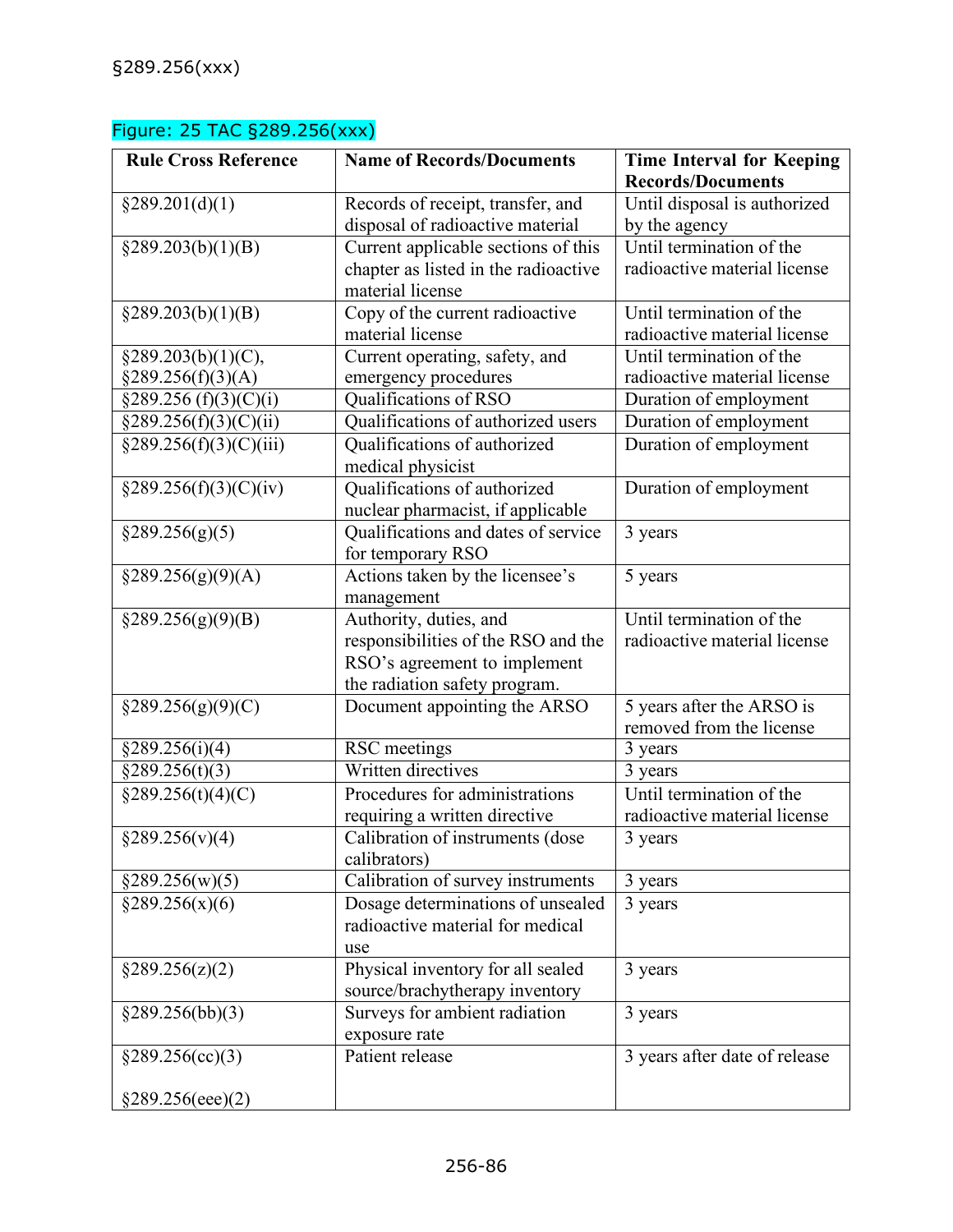| <b>Rule Cross Reference</b> | <b>Name of Records/Documents</b> | Time Interval for Keeping    |
|-----------------------------|----------------------------------|------------------------------|
|                             |                                  | <b>Records/Documents</b>     |
| §289.256(dd)(3)             | Mobile nuclear medicine          | Duration of licensee/client  |
|                             | service client letters           | relationship                 |
| §289.256(dd)(3)             | Mobile nuclear medicine          | 3 years                      |
|                             | service surveys                  |                              |
| §289.256(ee)(2)             | Decay in storage/disposal        | 3 years                      |
| §289.256(ii)(4)             | Permissible Molybdenum-99,       | 3 years                      |
|                             | Strontium-82, and Strontium-     |                              |
|                             | 85 concentrations                |                              |
| §289.256(11)(2)             | Safety instructions - unsealed   | 3 years                      |
|                             | radioactive materials            |                              |
| $\S 289.256$ (ss)(3)        | Surveys after sealed source      | 3 years                      |
|                             | implant and removal              |                              |
| §289.256(tt)(3)             | Brachytherapy sealed sources     | 3 years                      |
|                             | accountability                   |                              |
| $\S 289.256(uu)(2)$         | Safety instruction to            | 3 years                      |
|                             | personnel                        |                              |
| §289.256(ww)(4)             | Calibration measurements of      | 3 years                      |
|                             | brachytherapy sealed sources     |                              |
| $\S 289.256(xx)(3)$         | Activity of each Strontium       | Duration of life of source   |
|                             | 90 source                        |                              |
| [§289.256(xx)(2)]           |                                  |                              |
| §289.256(bbb)(2)            | Service provider                 | 3 years                      |
|                             | documentation                    |                              |
| §289.256(fff)(4)            | Installation, maintenance,       | 3 years                      |
|                             | adjustment and repair-remote     |                              |
|                             | afterloader units, teletherapy   |                              |
|                             | units, and gamma stereotactic    |                              |
|                             | radiosurgery units               |                              |
| $\S 289.256(ggg)(6)$        | Written safety and operating     | Until licensee no longer     |
|                             | procedures                       | possesses unit               |
| §289.256(ggg)(7)            | Instruction/drills for remote    | 3 years                      |
|                             | afterloader units, teletherapy   |                              |
|                             | units, and gamma                 |                              |
|                             | stereotactic radiosurgery        |                              |
|                             | units                            |                              |
| §289.256(iii)(3)            | Dosimetry equipment              | Until termination of the     |
|                             | calibration, intercomparison     | radioactive material license |
|                             | and comparison                   |                              |
| §289.256(ijj)(7)            | Calibration - teletherapy        | 3 years                      |
|                             | units                            |                              |